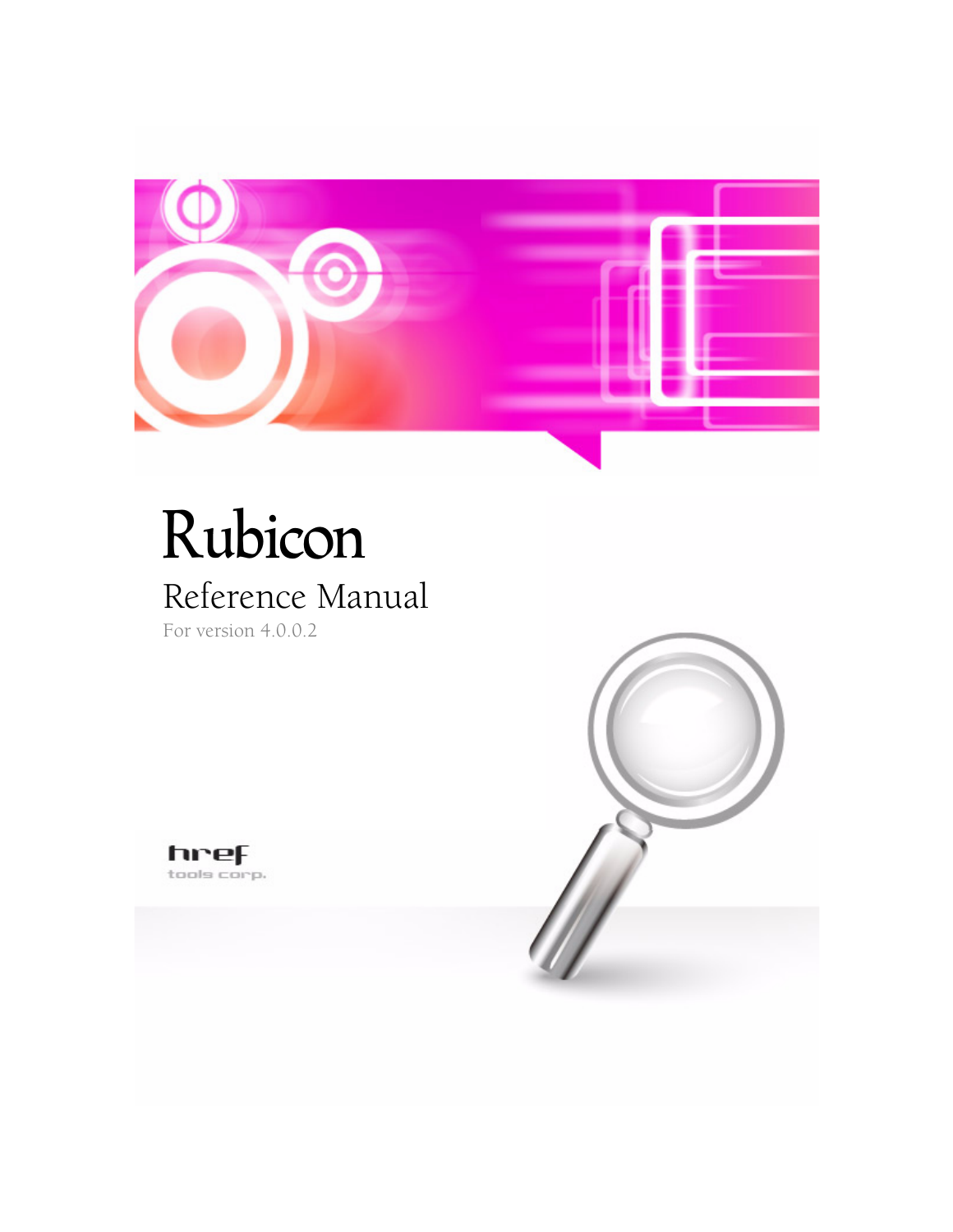# **Disclaimer**

HREF TOOLS CORP. ("HREF") DISCLAIMS ALL WARRANTIES, EXPRESS AND IMPLIED, IN-CLUDING BUT NOT LIMITED TO THE IMPLIED WARRANTIES OF MERCHANTABILITY AND FITNESS FOR A PARTICULAR PURPOSE AND NON INFRINGEMENT. IN NO EVENT SHALL HREF BE LIABLE FOR ANY LOSS OR DAMAGE OF ANY KIND, INCLUDING BUT NOT LIMIT-ED TO INCIDENTAL, INDIRECT, CONSEQUENTIAL OR SPECIAL DAMAGES, ARISING OUT OF THIS AGREEMENT OF THE DELIVERY, USE, SUPPORT OR OPERATION OF THE SOFT-WARE. AMONG OTHER THINGS HREF WILL NOT BE LIABLE FOR ANY LOSS OR DAMAGE INCLUDING, WITHOUT LIMITATION, DAMAGES FOR LOSS OF GOODWILL, WORK STOP-PAGE, COMPUTER FAILURE OR MALFUNCTION, OR ANY AND ALL OTHER COMMERCIAL DAMAGES OR LOSSES. IN NO EVENT WILL HREF BE LIABLE FOR ANY DAMAGES IN EXCESS OF HREF's LIST PRICE FOR A LICENSE TO THE PROGRAM EVEN IF HREF SHALL HAVE BEEN INFORMED OF THE POSSIBILITY OF SUCH DAMAGES, OR FOR ANY CLAIM BY ANY OTHER PARTY. THIS LIMITATION OF LIABILITY SHALL NOT APPLY TO LIABILITY FOR DEATH OR PERSONAL INJURY TO THE EXTENT APPLICABLE LAW PROHIBITS SUCH LIMITATION. FURTHERMORE, SOME STATES DO NOT ALLOW THE EXCLUSION OR LIMITATION OF IN-CIDENTAL OR CONSEQUENTIAL DAMAGES, SO THIS LIMITATION AND EXCLUSION MAY NOT APPLY TO YOU.

# **Trademarks**

Rubicon is a trademark of HREF Tools Corp. Delphi and C++ Builder are trademarks of Embarca- dero Software.

# **Copyright**

Both the Rubicon software and this manual are Copyright © 2009-2012 HREF Tools Corp. All Rights Reserved Worldwide.

No part of this manual may be copied, photocopied, reproduced, translated, or reduced to any electronic medium or machine readable form without prior written consent from HREF Tools Corp. ("HREF"). The Rubicon software and this manual and all related rights in patents, copyrights and trade secrets are protected by the copyright laws of the United States and international copyright treaties and shall at all times, and throughout the world, remain the property of HREF exclusively. HREF reserves the exclusive copyright and all other rights, title and interest to distribute Rubicon.

# **Credits**

Rubicon versions 1 and 2 were programmed by Deven Hickingbotham at Tamarack Associates,<br>Palo Alta, California. Versions 3 and 4 were implemented by HREF Tools Corp. The text in this<br>manual pertaining to Rubicon 1 and 2 was by Ran Zhang.

# **Edition**

10-Feb-2012 for Rubicon version 4.0.0.2

# **Buy Now!**

Please pay for your Rubicon [license. Start at](http://www.href.com/rsu) http://www.href.com/rubicon

# **Fonts**

[This manual uses the Berkeley Book font from](http://www.adobe.com) www.adobe.com for the main text, and Hadrianus from Scriptorium for Rubicon.

#### http://href.com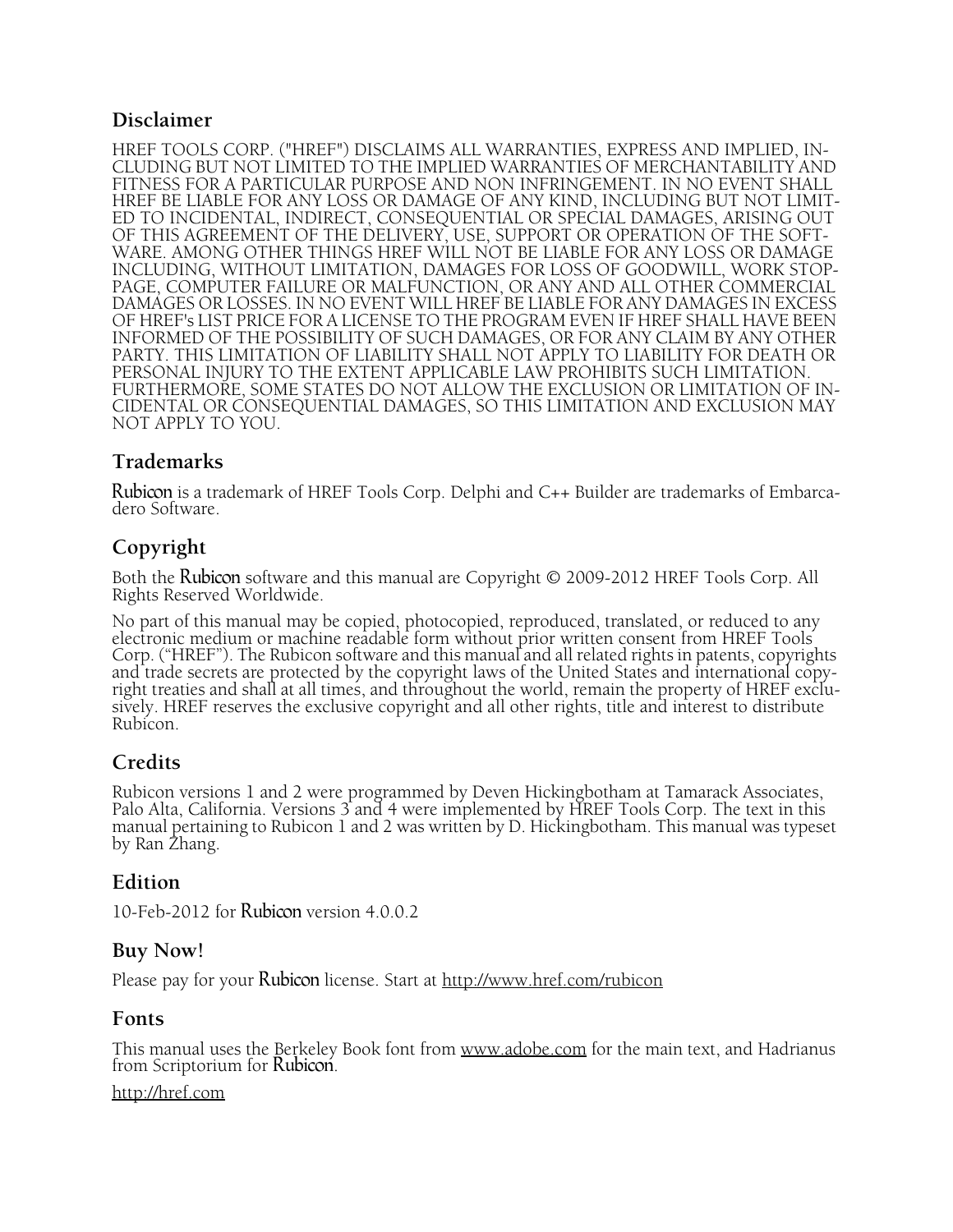# **CONTENTS**

| FREE Rubicon Editions and Their Limits 19 |    |
|-------------------------------------------|----|
|                                           |    |
|                                           |    |
|                                           |    |
|                                           |    |
|                                           |    |
|                                           |    |
|                                           |    |
|                                           |    |
|                                           |    |
|                                           |    |
|                                           |    |
|                                           |    |
|                                           |    |
|                                           |    |
|                                           |    |
|                                           |    |
|                                           |    |
|                                           |    |
|                                           |    |
|                                           | 43 |
|                                           |    |
|                                           |    |
|                                           |    |
|                                           |    |
| Compiling Third-Party Data Bridges  44    |    |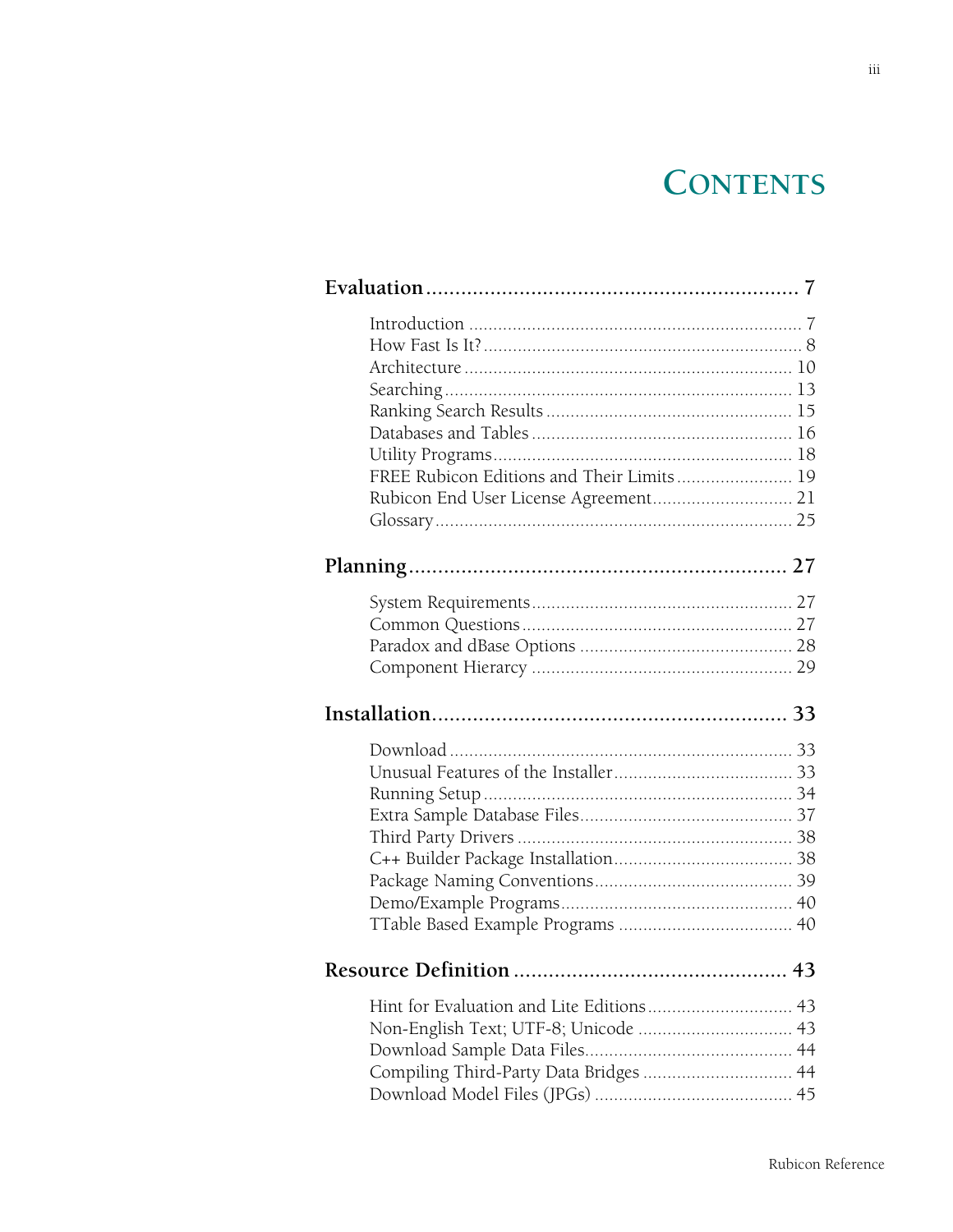| Rubicon Demos/Examples Use BDE Aliases, Yet  46<br>dbExpress with Interbase 7, BlackFish 47                  |  |
|--------------------------------------------------------------------------------------------------------------|--|
|                                                                                                              |  |
| How to Compile with Free Rubicon Components 49                                                               |  |
|                                                                                                              |  |
| Example: Customizing Append and Make Components 71                                                           |  |
|                                                                                                              |  |
|                                                                                                              |  |
|                                                                                                              |  |
| Using TrbServerUpdate and TrbSearch Simultaneously  85<br>Working with Link, Lookup, or Normalized Tables 86 |  |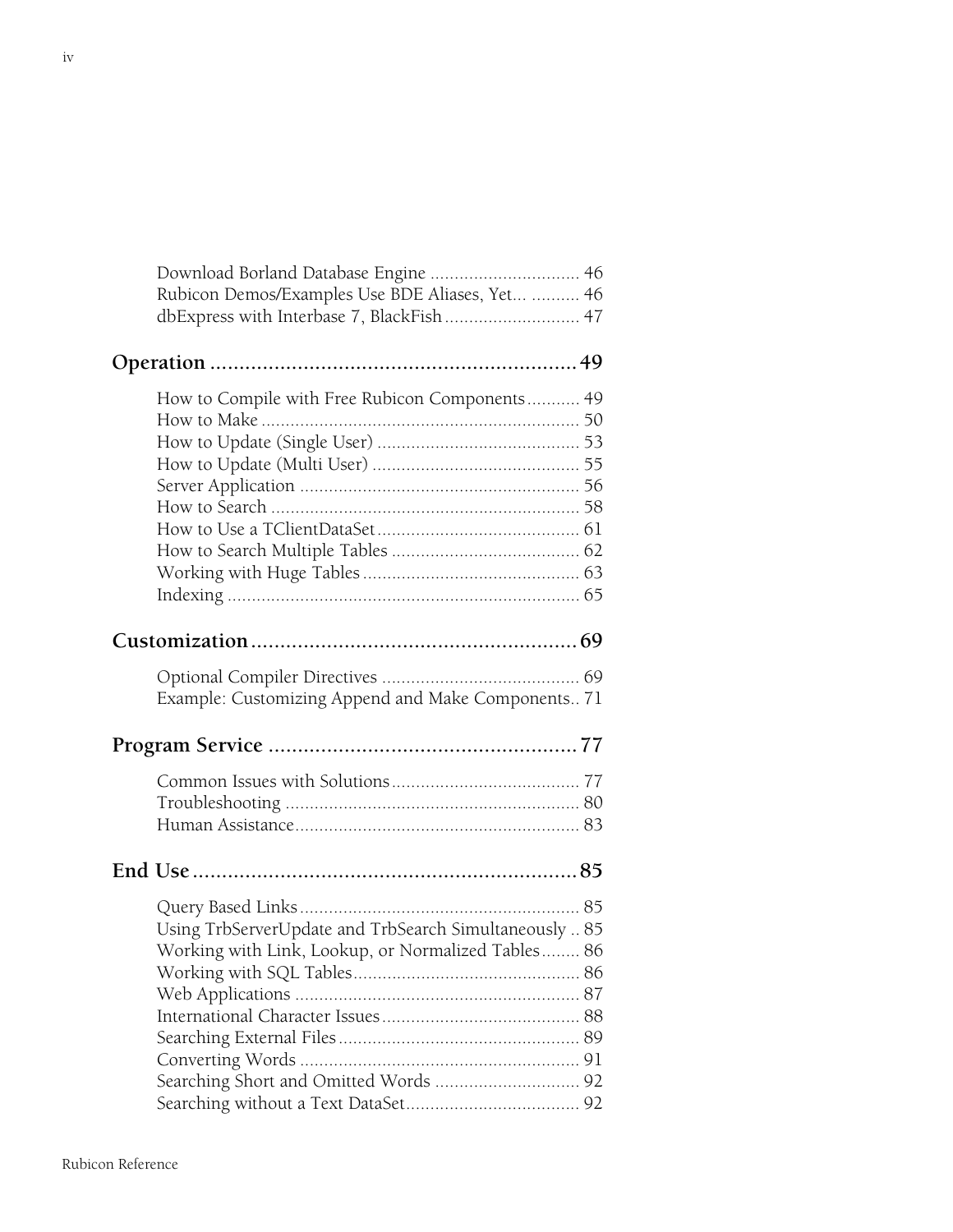[Memory Issues................................................................ 93](#page-92-0)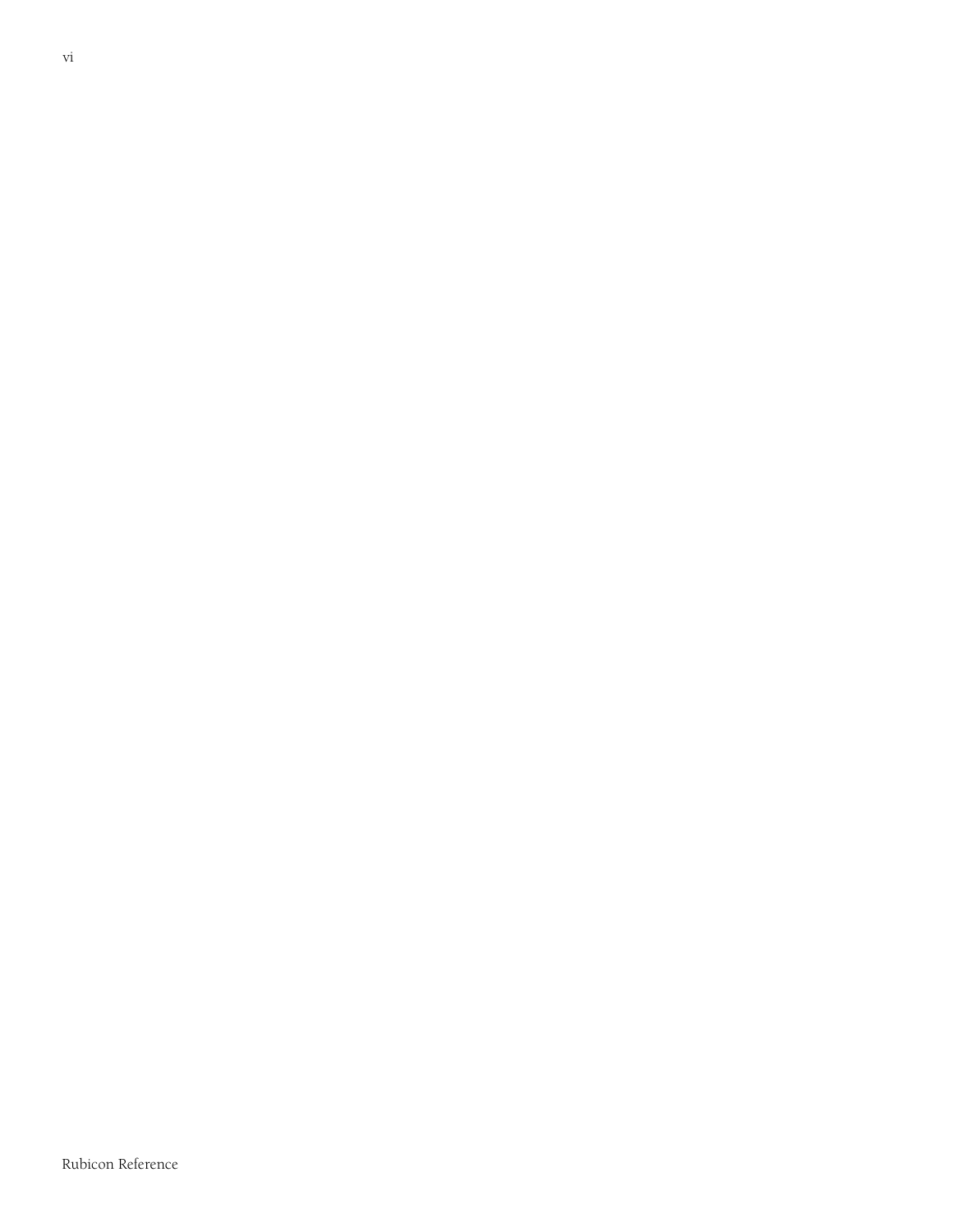# **EVALUATION**

<span id="page-6-0"></span>In this chapter, we consider information that will influence your selection, acquisition and purchase of Rubicon; we advertise benefits and guide your choice.

# <span id="page-6-1"></span>**Introduction**

Rubicon has been designed to be easy to use by the end user, perform full text searches as quickly as possible, and to be compatible with a wide range storage and retrieval options.

End users have grown accustomed to the easy to use search interfaces offered by internet search sites. With Rubicon it is simple to offer this same style of interface whereby the user simply has to type in words. The end user also has the option of using a more sophisticated using phrases, wildcards, applying And, Or, Not, Near, and Like logic to the search, and/or iteratively narrowing or widening the search. The search results are returned faster than a conventional search regardless of field type or the location of the word or string in the field.

Search results are typically returned in under one tenth of a second, beating conventional search strategies by more than a thousand fold. This speed allows the host system to run more efficiently and also allows the end user more time to refine the search or explore other search avenues.

Rubicon's design allows it to work with more types of text. In many cases, the text being searched is stored in database tables, and Rubicon is compatible with many leading database engines.

From a developer's standpoint, Rubicon encapsulates this robust search technology in a set of native Delphi VCL components that build indexes, update indexes, and execute searches. All the components are entirely written in Delphi and are compatible with all versions of Delphi and C++ Builder.

Rubicon performs all searches by building a single Rubicon table that indexes all the words in the source text and the locations of the words. This means that most Rubicon searches never read the text – an important consideration in secure or resource constrained environments. Reads and writes against Rubicon index are further minimized by built-in caching and compression technology. For a stand alone user's perspective, this speeds up the entire search process. For network managers, this means that the search minimizes the use of network bandwidth and both client and server CPU cycles. And by building Rubicon indexes during off peak hours, the network manager can further free up precious peak period network resources.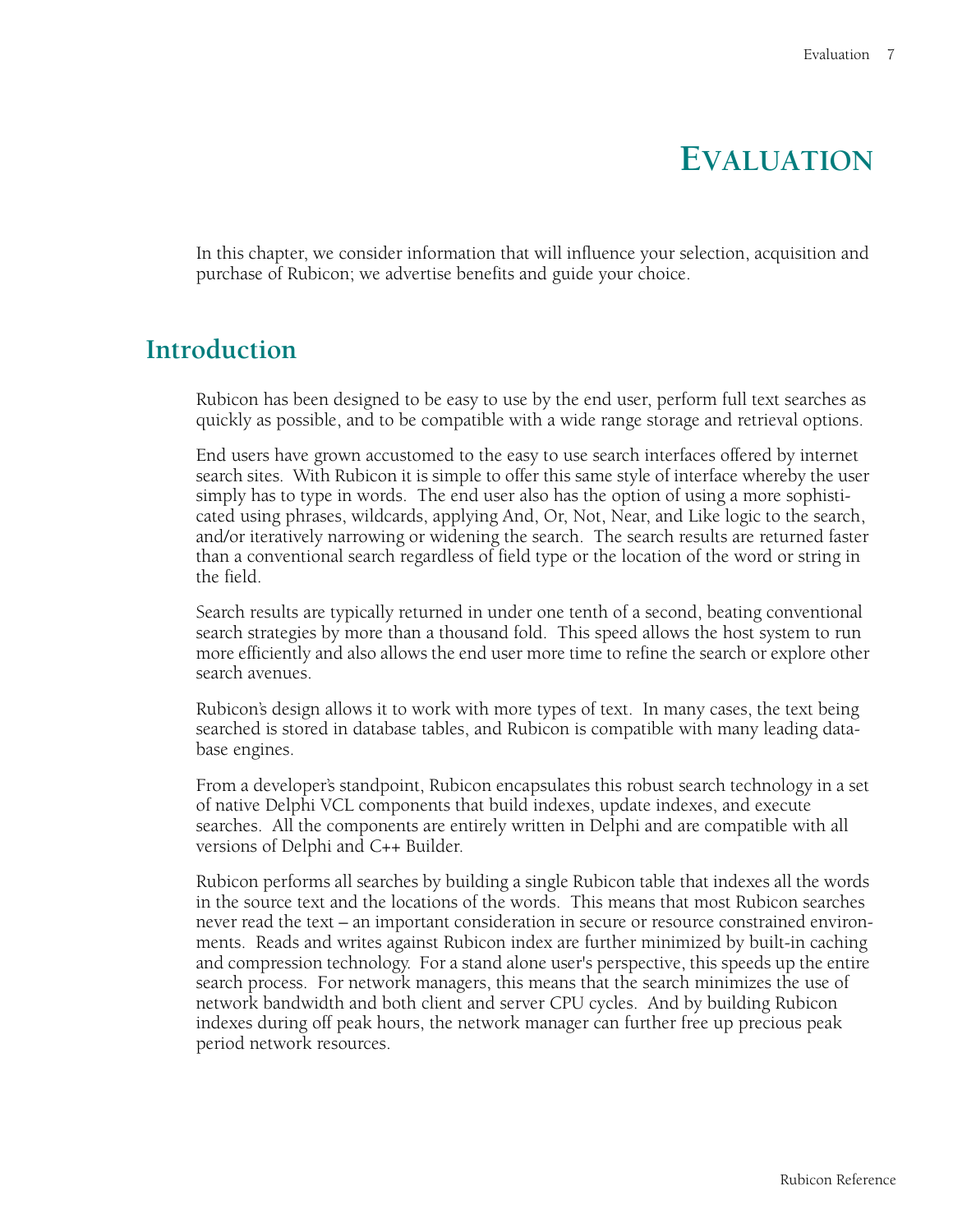# <span id="page-7-0"></span>**How Fast Is It?**

Rubicon is going to be significantly faster than conventional search strategies in all cases except when very small amounts of text are being searched. The largest performance gains are achieved against large amounts of text using complex searches. Appearing below are some relative database performance benchmarks using local tables and memo fields:



# **Relative Rubicon Search Performance**

Thus a Rubicon search averages 1,000 times faster than a SQL or QBE search against a 10k record table, 2,000 times faster against a 25k record table, etc. As the number of records increase, conventional search times will rise linearly. However, Rubicon searches are generally not affected by the number of records in the table being searched, and therefore the relative advantage of a Rubicon search will continue to grow as the number of records increases.

The same kinds of performance gains can be expected when using remote tables. If the remote table is on a file server, then along with the performance improvement comes significantly lower network traffic. The same is often true for SQL tables since many queries against a memo field require that the data be brought back to the client for processing. And even if the query can be processed on the SQL server, Rubicon can process the search more efficiently on the client with minimal network traffic.

Keep in mind that SQL memo field searches are usually case sensitive (the Upper function does not convert memo fields in InterBase or BDE supported local tables). This means that SQL searches will have to test for various case combinations in order to return the same result set as Rubicon whose searches are not case sensitive.

# **What was new in Rubicon 2?**

Rubicon has been almost completely overhauled in Version 2. The changes include: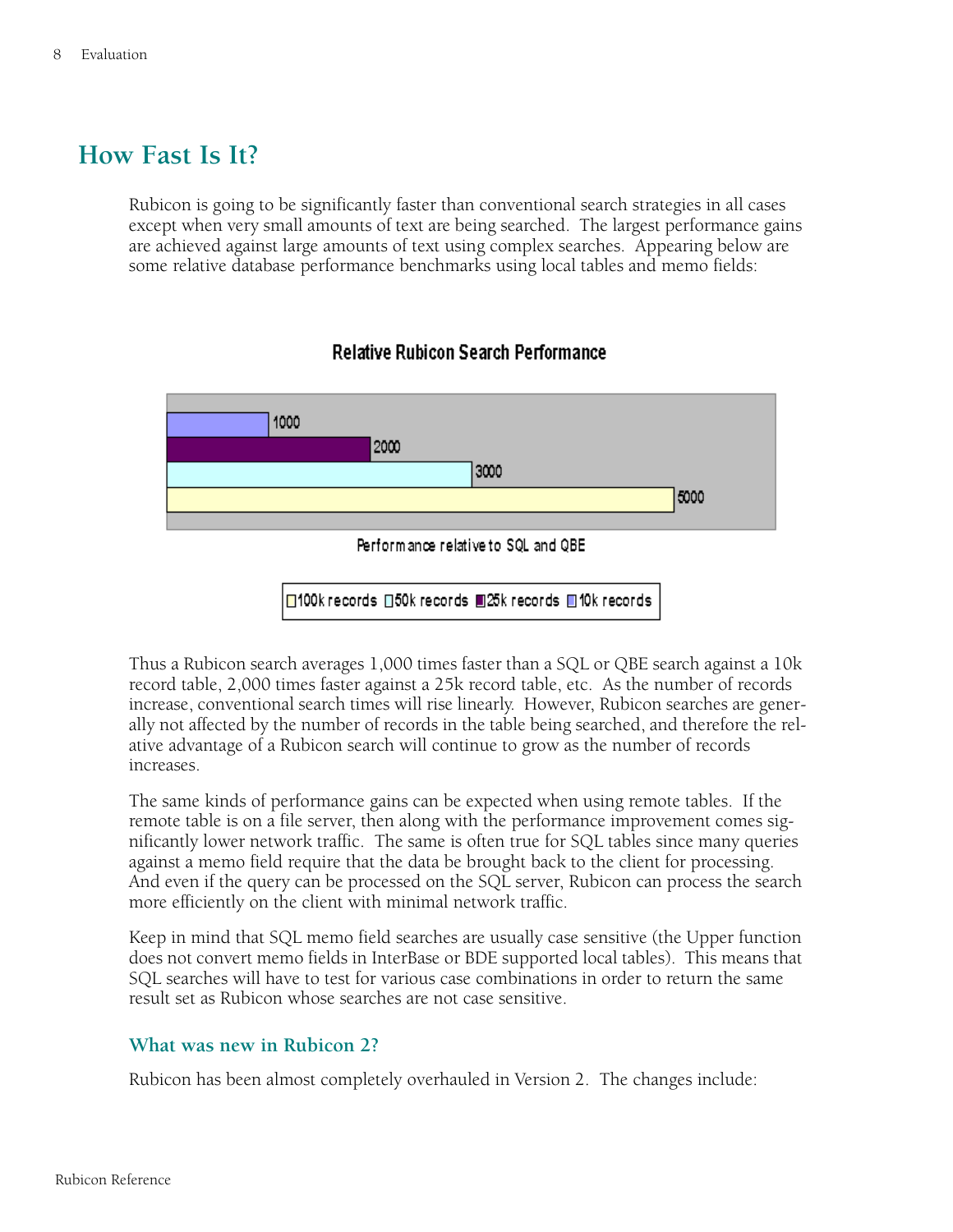•Abstracting all data access so that potentially any source of text could serve as input and providing wide flexibility for storage of index information.

•Implemented a standard TDataSet based set of classes from which Borland and third party datasets can be derived from. Rubicon includes drivers for several leading third party database engines, so now Rubicon can read and write more formats than ever!

•Fully supports TQuery based drivers for much more efficient access to SQL databases.

•Match tables support TClientDataSet and third party database engine formats.

•Improved international character support.

•Significantly improved compression reduces the memory and disk footprint or lets you process more text with the same amount of resources.

•Optimized several key routines by rewriting them in assembler or enhancing the algorithms.

•Ability to store index information in the database record by using an encoded string field. This significantly reduces the number of records containing blob data and results in faster read and write times.

•Shared caching.

•Units reorganized to enhance readability and extensibility.

#### **What is new in Rubicon 3?**

Rubicon 3 is the first edition to compile with a Unicode version of RAD Studio. The list of supported database bridges is slightly different, but basically all functionality within the Rubicon components is the same as before.

Customers upgrading from should find it extremely easy to recompile their Rubicon 2 projects in a current version of Delphi or C++Builder with Rubicon 3.

The Hunt4Packages utility is new.

The licensing scheme for Lite and Evaluation users is new.

Release notes are maintained at *www.href.com/rbrelnotes*.

### **What is new in Rubicon 4?**

Rubicon 4 supports Unicode content within your databases. Rubicon 4 adds support for 64-bit Windows with Delphi and C++Builder XE2.

Rubicon 4 includes significantly refactored demo applications for the full range of database bridges, without any requirement for the use of the Borland Database Engine.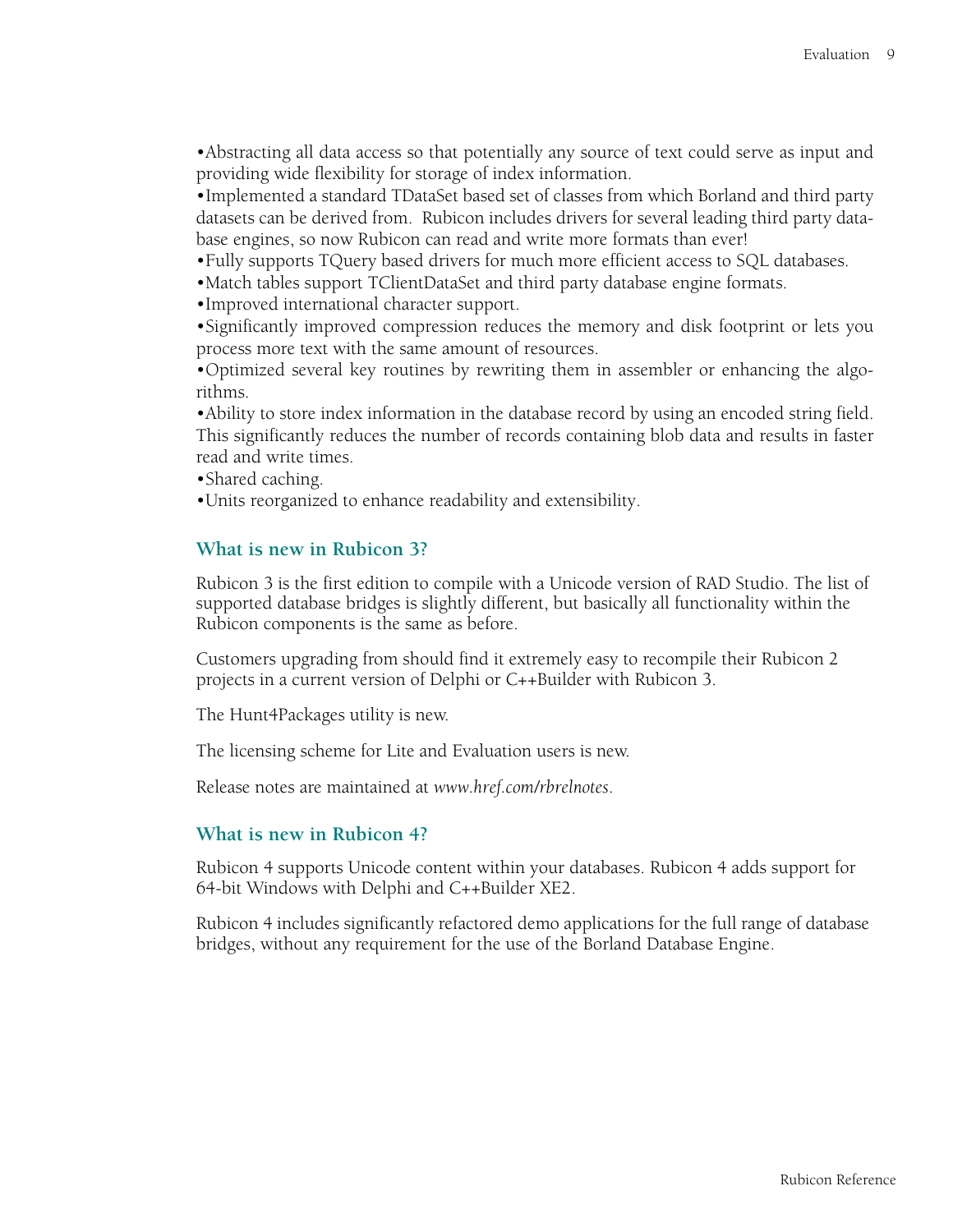# <span id="page-9-0"></span>**Architecture**

The design goal of the Rubicon search engine is to execute searches as fast as possible, minimize the use of system resources, and require little or no training of the end user. Rubicon is able to quickly and efficiently perform searches by pre-building or compiling indexes of all the words and their locations. Search results therefore become mostly a matter of manipulating these indexes rather than actually reading the source text.

# **Text, Words, & Locations**

Rubicon reads text and creates location indexes for each unique word. The text being indexed can be from any source. All that is needed is a driver to deliver the text to Rubicon and a way to track where the text is located within the source.

The location, which must be a unique integer value, is not the precise position of the word in the text, but rather the position of the word in a logical area of text. Typically, a location is an indexed field in a database table, a paragraph number, or a file number.

Locations are presumed to be efficient. Efficient locations are ones that have few gaps between locations. For instance, Text that consists of locations 10001, 10002, 10003, etc., is efficient whereas locations 10, 20, 30, etc. is inefficient.

The process of actually reading the text and saving the indexes is described in the next section.

Terminology: throughout this documentation, Text refers to the text being indexed, while Words (uppercase W) refers to both the words and their index of locations. Creating Words refers to the process of creating storage for the Words.

# **TrbTextLink & TrbWordsLink**

Rubicon 2 introduces the concept of links to the text being searched and the word indexes being created. These links are VCL components that act as the interface between Rubicon and the data storage.

*TrbTextLink* and *TrbWordsLink* are very similar to the virtual *TDataSet* introduced in Delphi 3 – their purpose is to define a base class from which descendents are derived that actually implement the code that performs a storage task.

### **Terminology: TrbTextLink and TrbWordsLink will often be referred to as links or drivers.**

# **TrbMake, TrbUpdate & TrbSearch**

The core of Rubicon is comprised of three components: *TrbMake*, *TrbUpdate*, and *TrbSearch*. The first two components create and maintain the word indexes which are stored in Words. *TrbMake* reads the entire Text and builds a new Words. Subsequent changes to the Text may be processed through *TrbUp-*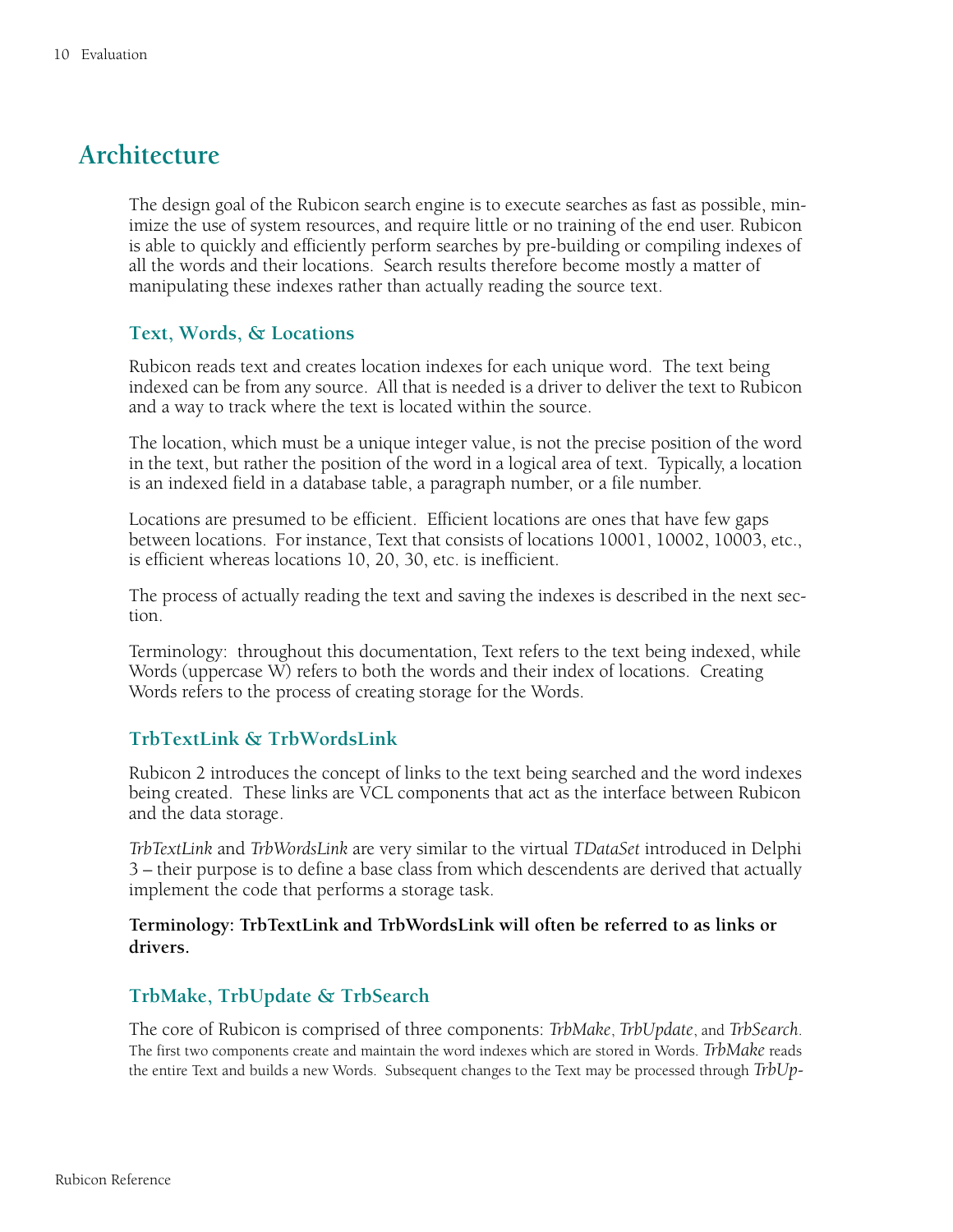*date* in order to keep Words current. The advantages and disadvantages of making or rebuilding versus updating indexes are discussed in more detail in the next section.

Searches are performed with the *TrbSearch* component. Properties are available that control what to *SearchFor*, the *SearchLogic* (*slAnd*, *slOr*, *slNot*, etc.), the *SearchMode* (to begin a new search or to iteratively widen or narrow the scope of a search), and the *RankMode* (*rmNone*, *rmCount*, *rmPercent*).

*TrbSearch* may be used by multiple simultaneous users to search the same Text and Words. *TrbMake* is inherently a single user tool since it has to read the entire Text and create Words. *TrbUpdate* is a single user or batch oriented component. Components designed for multiple simultaneous updates in are discussed later.

#### **TrbMake versus TrbUpdate**

Appearing below is a table summarizing the relative merits of *TrbMake* versus *TrbUpdate*.

|                                   | TrbMake                                                           | TrbUpdate                                                       |
|-----------------------------------|-------------------------------------------------------------------|-----------------------------------------------------------------|
| Purpose                           | Processing large amount of<br>text                                | Process one update at a time                                    |
| <b>Memory Usage</b>               | High                                                              | Low<br>Caching increases usage                                  |
| <b>Speed Per Location</b>         | Fast - memory based                                               | $Slow-disk based$<br>Caching improves perfor-<br>mance          |
| Speed To Update One<br>Location   | Slow - must process all the<br>text                               | Fast – only processes one<br>update at a time                   |
| Speed To Update Many<br>Locations | May be faster than update<br>depending on the scope of<br>changes | May be faster than make<br>depending on the scope of<br>changes |
| Speed To Update All<br>Locations  | Fastest                                                           | Much slower                                                     |
| <b>Location Restrictions</b>      | None.                                                             | See driver specific limitations                                 |

**Table 1: TrbMake vs. TrbUpdate**

If the Text is updated in a batch mode (e.g. overnight updates), then *TrbMake* is probably the appropriate choice if the number of changes is substantial.

If the Text is continually updated and the end user needs to be able to locate even the most recent changes, then *TrbUpdate* must be used.

Keep in mind that careful Text design can minimize or eliminate the need for updating the dictionary. For instance, a parts database may consist of descriptions, inventories, and orders. While the inventories and orders portions of the database are going to be subject to frequent updates, the parts descriptions are probably relatively static. Thus, if the dictionary is created just on part descriptions and this is in a separate table, then the need to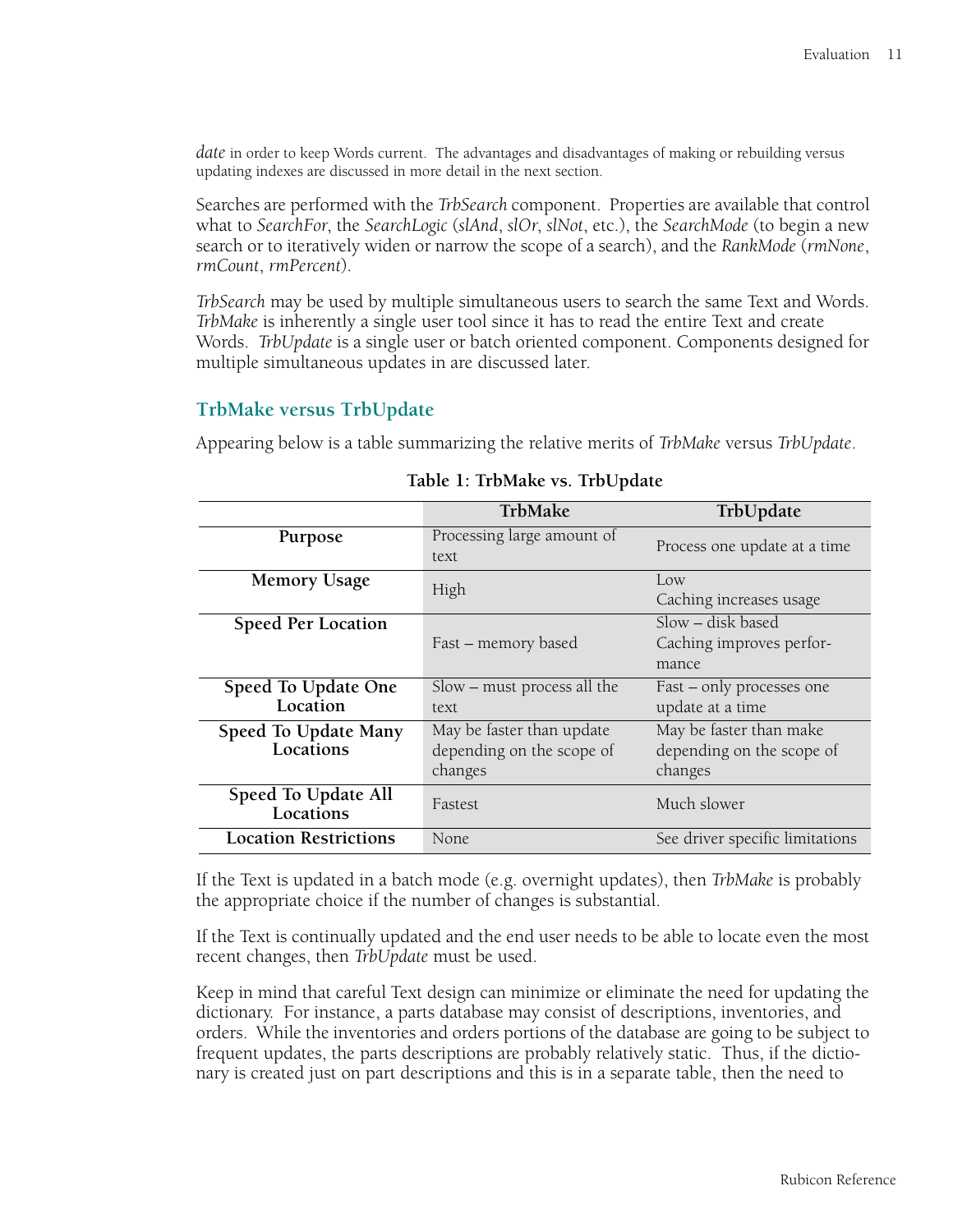dynamically update the dictionary is minimized.

# **Multiple User Updates**

When multiple users are editing Text, *TrbUpdate* is not well suited to updating the Words. *TrbUpdate* uses caching to improve its performance, but in a multi-user environment the data held in cache memory could become out of sync. In order to safely use *TrbUpdate*, caching would have to be disabled, and this would drive up network usage as each word changed would require a read and a write of Words.

*TrbClientUpdate* and *TrbServerUpdate* provide a multi-user solution to updating the Words. Instead of writing updates directly to Words, all the clients use *TrbClientUpdate* to write to the *NetDataSet*. One application using *TrbServerUpdate* performs the updates to the Words by processing the pending changes in the *NetDataSet*. Since only *TrbServerUpdate* needs to cache records, it maintains a single coherent cache. This approach significantly reduces network traffic.

Note: Rubicon includes a ready to run server application, Server.dpr.

### **Segmentation**

When *TrbMake* indexes text, it creates the indexes in memory and only writes them to Words when the indexing is complete. By using index compression and assuming a reasonable number of unique words, this task can be performed on most PCs.

However, when indexing very large amounts of text, or when the number of unique words if very high, the indexing task has to be broken down into smaller logical pieces or segments.

Segments are relative to locations. If the lowest location in Text is 10,000, and the highest location is 50,000, then there are 40,001 possible locations (offsets 0..40,000). The range of locations in this case is 40,000 (highest location minus lowest location). Without segmentation, all 40,001 locations would be processed at once. With segmentation, the task could be divided into pieces where each piece indexed N locations at a time.

Note: each location does not have to have text associated with it, although having a large number of 'empty' locations is inefficient.

Segmentation is enabled by setting the *SegmentSize* property in *TrbMake*. When enabled, the number of segments in Words will be the range of locations divided by the *SegmentSize*. In the example above, this would be (40,000 / 16,000), or two full segments and one partially full segment, for a total of three segments.

Segmentation increases the size of Words because a word can appear in more than one segment. It also results in slightly longer search times as more time has to be spent assembling the segments.

These drawbacks are usually negligible when compared to the reduced time spent updating. Updating segmented Words means only a segment of the index needs updating, not the entire index. As a result, less memory is used and less data is read and written.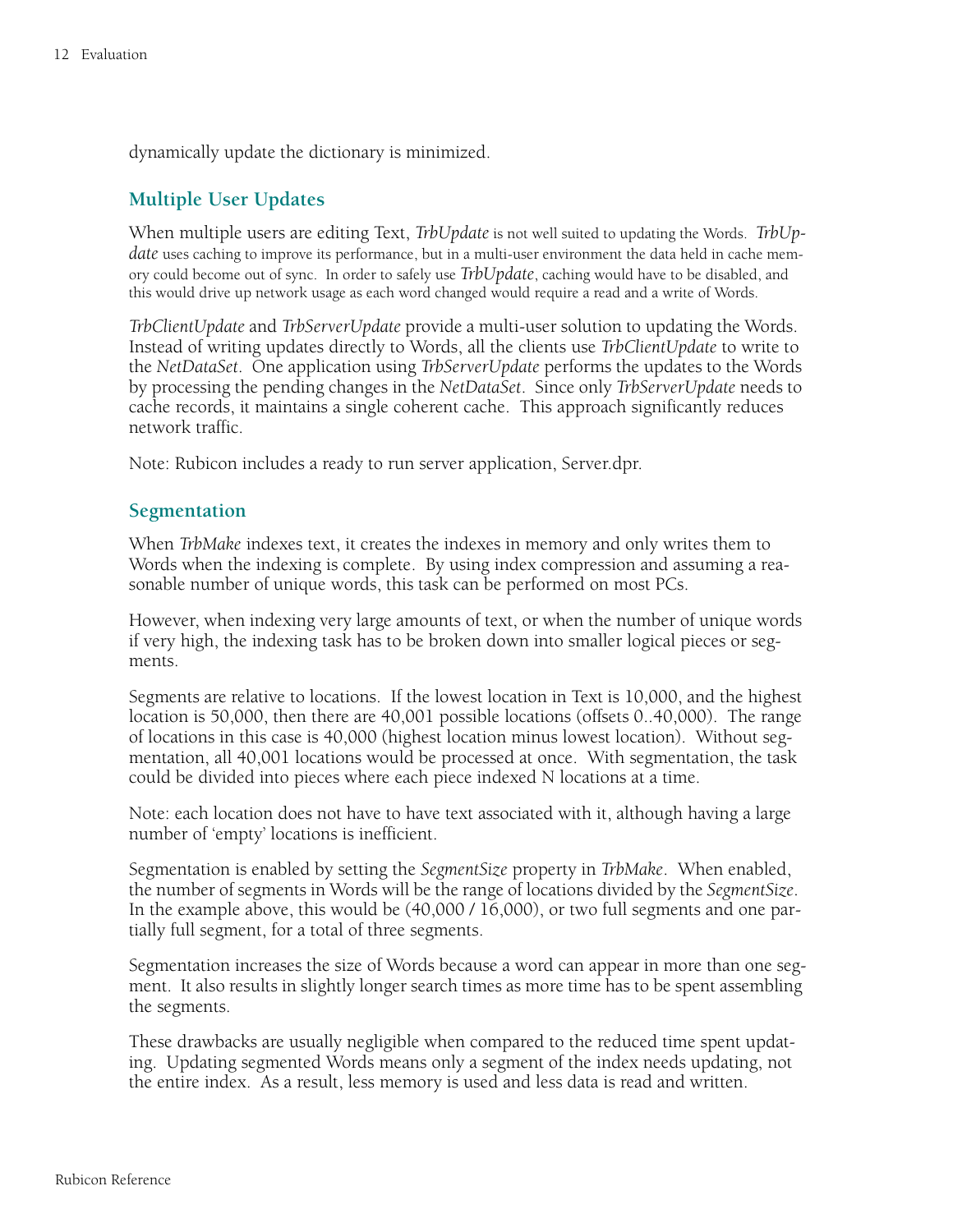The update components can only work on and cache results from one segment at a time. If only new locations are being added to the Text, this works very well as all the updates will be processed in the last segment. However, when edits, deletes, or insertions are performed that cross segment boundaries, the components are forced to flush the cache and effectively restart in the new segment. If the pattern of usage results in many boundary changes, performance will suffer.

There is no clear rule as to when segmentation should be used. The number of locations being indexed, the efficiency of the locations, the number of unique words, the memory available, and the pattern and type of updates being performed are all factors in this decision.

# <span id="page-12-0"></span>**Searching**

Rubicon supports several types of searches. The default behavior is to find the locations which contain all the words entered in the search. For example, a search for 'personal computer' would find all the locations that contain the words 'personal' and 'computer'.

The *TrbSearch* property that determines the type of search is *SearchLogic*. The default value for *SearchLogic* is *slAnd*. To search for locations containing 'personal' or 'computer', set *SearchLogic* to *slOr*. To search for locations that contain neither 'personal' nor 'computer', set *SearchLogic* to *slNot*.

Searches are not case sensitive. Words are converted to uppercase using the *TrbEngine UpperCase* procedure.

Note: Rubicon uses an UpperCase procedure which differs from the SysUtils.UpperCase function.

### **Like Searches**

Like searches find words that match or nearly match those words entered in the query. The default matching algorithm used is a slightly modified SoundEx routine. This algorithm may be replaced with a custom algorithm. To perform a like search, set the *TrbSearch SearchLogic* property to *slLike*.

### **Changing the Scope of a Search**

After an initial search is performed, a user may wish to broaden or narrow the scope of a search. To control the scope of a search, set the *TrbSearch SearchMode* property to *smSearch* (default), *smWiden*, or *smNarrow*.

### **Wildcard Searches**

Rubicon supports wildcard searches in all operations. Using a *SearchLogic* of *slAnd*, a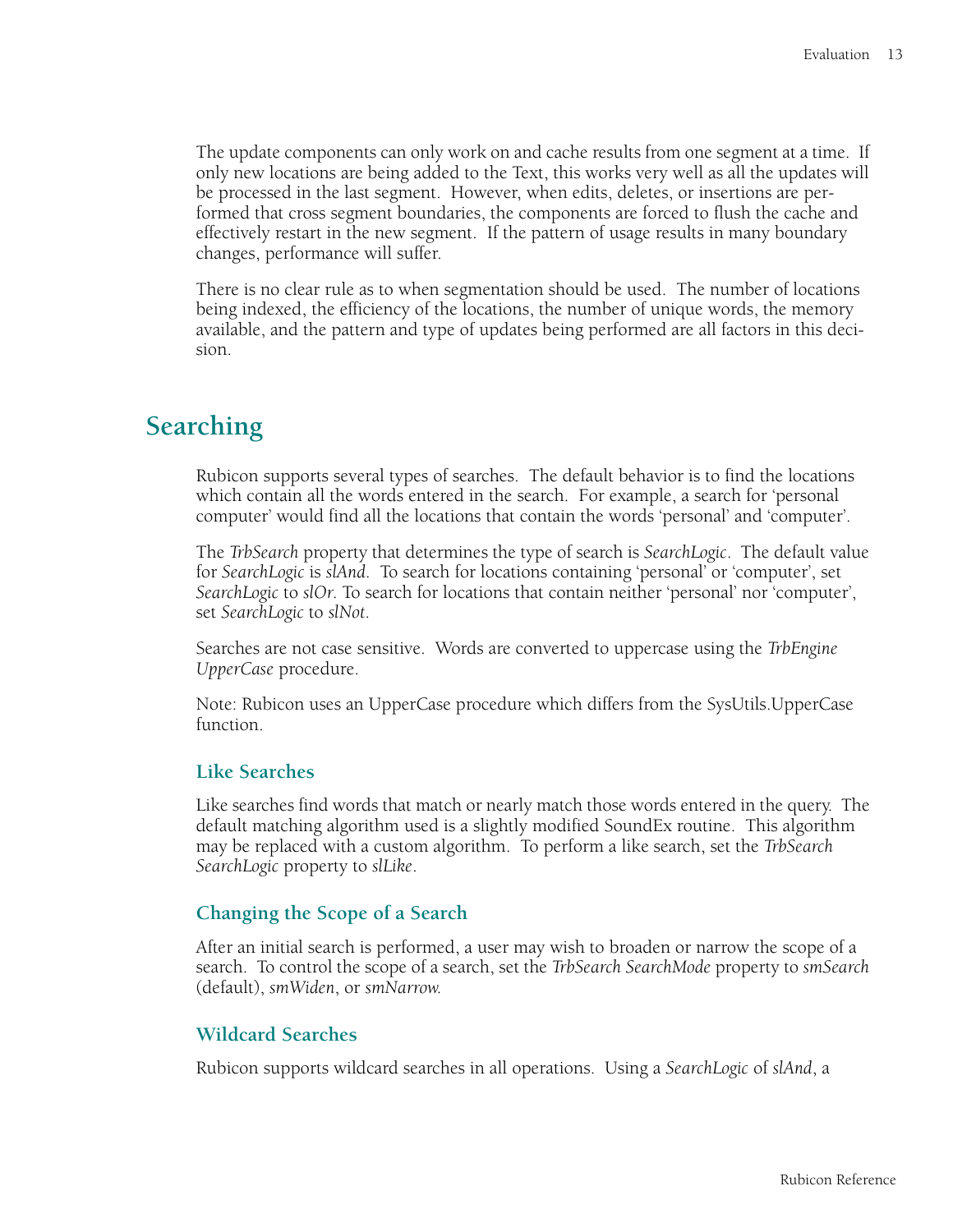search for 'person\* comput\*' would find locations that contain an instance of both 'person\*' and 'comput\*'. To determine which words were matched, use the *MatchingWords* method.

#### **Proximity Searches**

Searching for phrases or searching for one word near another word is a proximity search. In order to keep the size of the word indexes to a minimum, Rubicon does not store proximity information. As a result, when a proximity search is performed, Rubicon first narrows the list of possible locations using an *slAnd* search, and then reads the text of the eligible locations to determine whether they meet the search criteria. To use a proximity search, set the *TrbSearch SearchLogic* property to *slPhrase* or *slNear*. Whether two words are near one another is determined by the *TrbSearch NearWord* property.

### **Expression Evaluation**

Rubicon supports expression evaluation in searches by setting the *SearchLogic* property to *slExpression*. Using *slExpression*, searches may take the form of:

```
windows
like windows
windows and driver and not video
windows near driver or "sound card"
(window* and driver) or (sound and card?)
```
*slExpression* allows the use of these familiar operators that are evaluated in the following precedence (highest appear first)

```
like, near
not
and, or
```
The syntax for these operators is

```
like <string>
<string> near <string>
not <expression>
<expression> or <expression>
<expression> and <expression>
```
#### where

<string> is a string with or without a wildcard (e.g. windows, window\*)

```
<expression> is a <string>, another operator, or parentheses enclosing an 
expression
```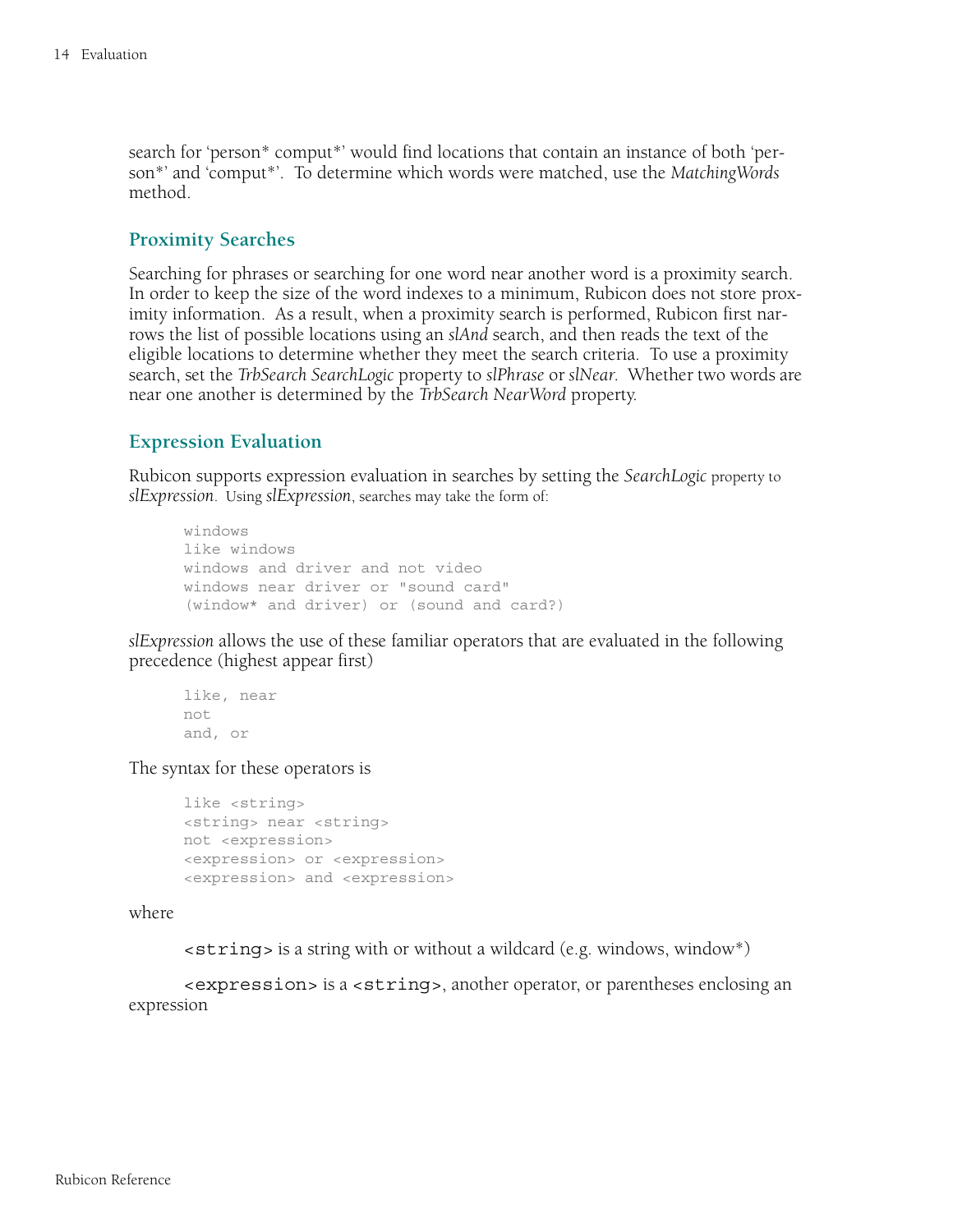Appearing below are some common mistakes:

| <b>Common Search Mistakes</b> |  |  |
|-------------------------------|--|--|
|-------------------------------|--|--|

| Mistake                        | Solution                                      |
|--------------------------------|-----------------------------------------------|
| (windows or driver) near video | Windows near video or driver near video       |
| like (problem or corruption)   | Like problem or like corruption               |
| like 'delphi'                  | Like delphi                                   |
| like "borland delphi"          | None.                                         |
| windows or driver not video    | Windows or driver and not video               |
| windows driver                 | Windows and driver<br>Use slSmart SearchLogic |

Other common errors include not matching quotes (which may be paired single or double quotes) or parenthesis.When there is a syntax error, *ErrorPos* contains the approximate location of the error.

The following expressions are equivalent:

| windows and driver near video   | windows and (driver near video)   |
|---------------------------------|-----------------------------------|
| windows or driver and not video | (windows or driver) and not video |
| windows and driver and video    | ((windows and driver) and video)  |

The expression evaluator does not attempt to optimize the expression. This only becomes significant with searches using NEAR or phrases because these searches require reading the Text.

# <span id="page-14-0"></span>**Ranking Search Results**

Search results may be ranked by setting the *TrbSearch RankMode* property to *rmNone* (default), *rmCount*, or *rmPercent*. Ranking is similar to proximity searches in that Rubicon does not store the number of times a word appears in a location. To calculate the number of times a word(s) appears at a location, Rubicon must read the text for the location and count the matching words.

The *rmPercent RankMode* calculates the relative ranking (100 being highest) of a record relative to all the other matching records. This means that requesting a single location's rank requires all the locations to be counted and ranked.

For performance reasons, ranking is best used when the number of locations matching the search criteria is small. When there are a large number of matching locations, the user should be asked to forgo ranking or asked to be more specific in their search.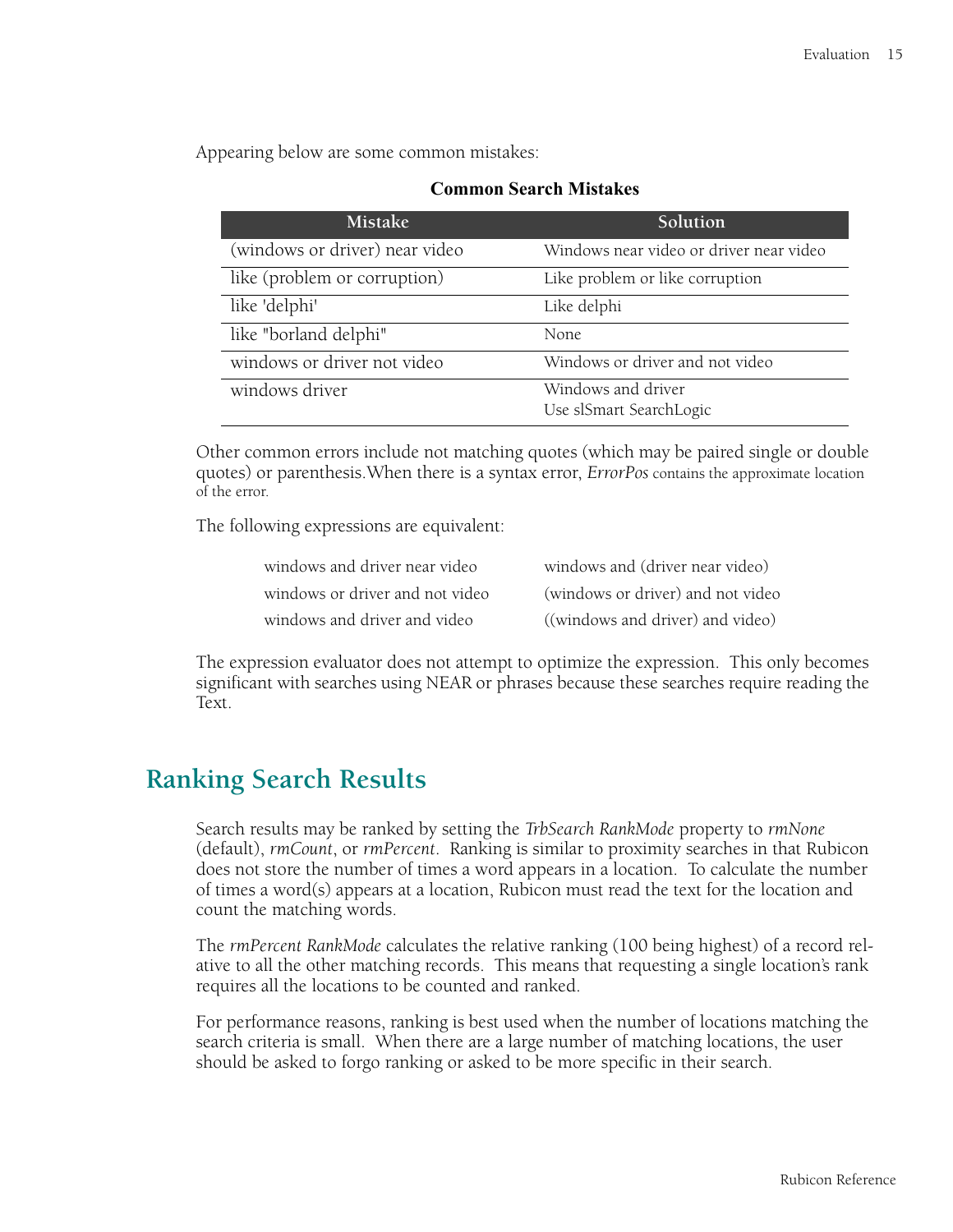# <span id="page-15-0"></span>**Databases and Tables**

The core Rubicon components are not tied to databases or tables. As a result, the discussion up to this point has tried to treat Text and Words as abstract containers. As a practical matter, however, Text and Words are almost always tables residing in a database.

When working with tables, the concept of location translates to a record (a logical piece of text), and the location itself being an index field (e.g. CustNo).

Rubicon 1: IndexMode was a prominent property, but it was removed in Rubicon 2. Whenever IndexFieldName is set, the component behaves as if imOrdinalIndex is being used. A blank IndexFieldName used with the TrbCustomTextBDELink class causes the component to behave as if imRecordNo or imSeqNo is being used.

Reading and writing of data is handled by the *TrbTextLink* and *TrbWordsLink* components. Much of the driver functionality is contained in the *TrbTextDataSetLink* and *TrbWords-DataSetLink* classes. As their names imply, they are entirely based on the *TDataSet* class. This makes for easy extensibility to Borland VCL controls like *TTable* and *TQuery*, as well as to third party virtual dataset descendents.

With Rubicon 2 and Rubicon 3, tables may be accessed via a TQuery which is often preferred when working with an SQL database.

Rubicon components *TrbMake* and *TrbMatchMaker* create tables. This may require that the user be given table creation privileges.

# **Borland/DevCo/CodeGear/Embarcadro Drivers**

Rubicon comes with three sets of native drivers that support TTable, TQuery, and BDE access to tables. For each of these, there is a driver for the Text and a driver for the Words. The naming convention for the drivers is *TCustomTextXxxxLink* and *TrbCustomWordsXxxx-Link*, where Xxxx is Table, Query, or BDE.

The *TTable* based drivers are best suited for local tables, while the *TQuery* based drivers are geared for SQL compliant databases. The BDE driver may be used with Paradox and dBase tables and provides some features specific to these table types.

### **Third Party Drivers**

Drivers have been written for several popular third party database engines. For more the most up to date information on these drivers, including installation instructions, please see doc\drivers.htm or visit *www.href.com/rbnotes*.

Except as noted in the above references, the third party drivers are based on each vendors implementation of the virtual dataset introduced in Delphi 3.

When a vendor's database engine supports more than one table format, testing is conducted on the most popular format. If you experience a problem using a drive using a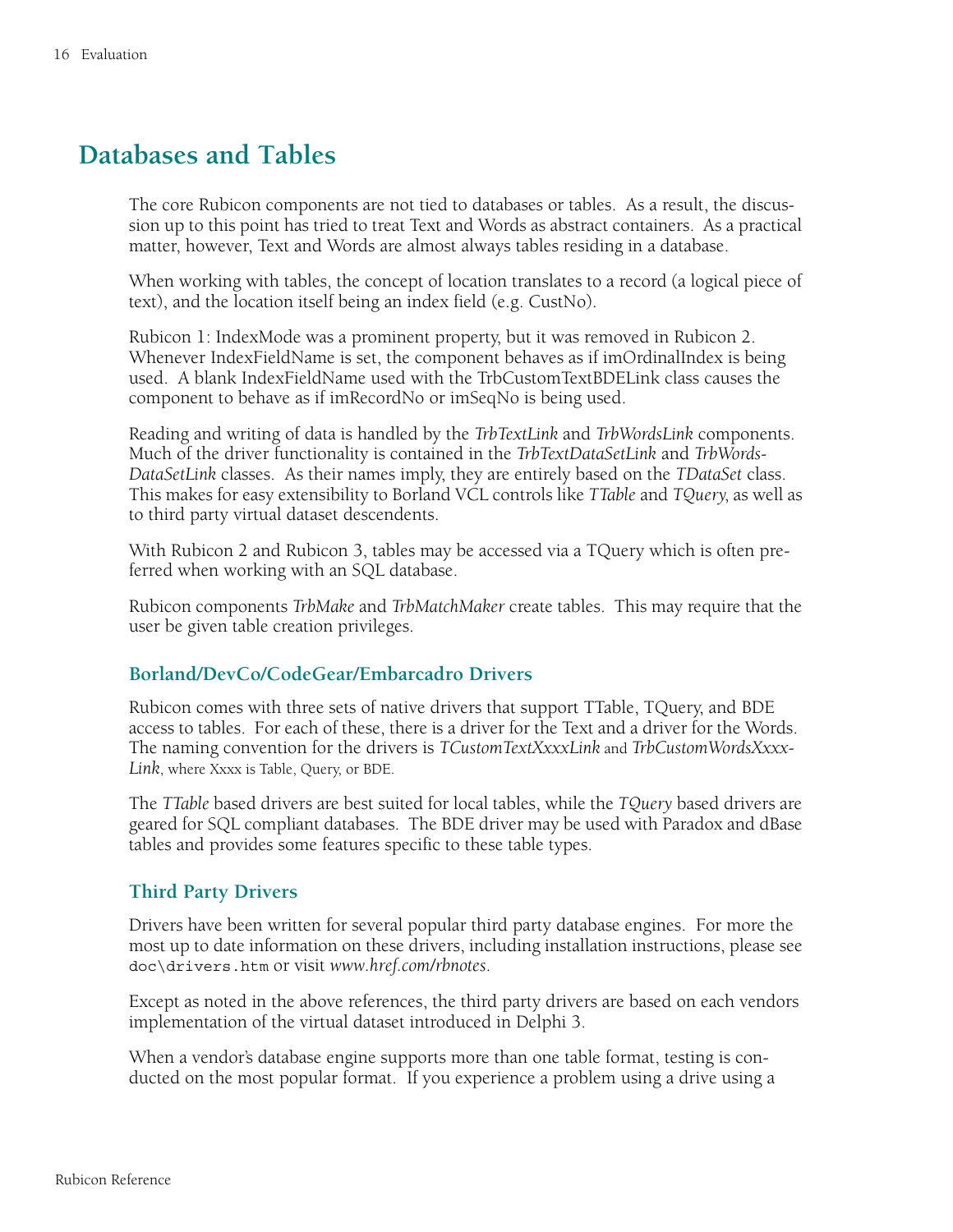table format other than the primary one, you may wish to conduct some tests with the primary format before contacting HREF Tools.

Finally, drivers are developed using the latest version of the vendor's software. You may check which version was used on the HREF Tools web site (www.href.com/rubicon).

### **Developing New Drivers**

It is beyond the scope of this documentation to describe how to write a driver for an unsupported database type. However, using the source code for the existing drivers should serve as a good starting point for development.

#### **Fields**

Records typically have multiple fields, one of which is the index field with provides the location of the record, and one or more fields that contain the text to be indexed. When processing the record, Rubicon treats the text as coming from one location and is unaware of any field distinction.

This means that searches identify the record satisfying the search criteria, not the individual field. This is generally a plus as the user need not distinguish between fields when entering a search.

However, there are times when a search needs to be field specific, in which case there are two options: use the *SubFieldNames* property or build a Words table for a specific field(s). The *SubFieldNames* approach works well in most cases except when the search is likely to bring back a large result set. Creating a separate Words table improves search performance, but increases the maintenance task as more tables have to be updated.

Note: Proximity searches do respect field boundaries.

#### **Transactions**

Rubicon components are transaction aware. The components that write data publish a *Transactions* property that, when set, usually results in significantly faster write performance. Rubicon is not aware of how your application may be dealing with transactions, so if the application is explicitly controlling transactions, Rubicon transaction handling should be disabled in order to avoid collisions.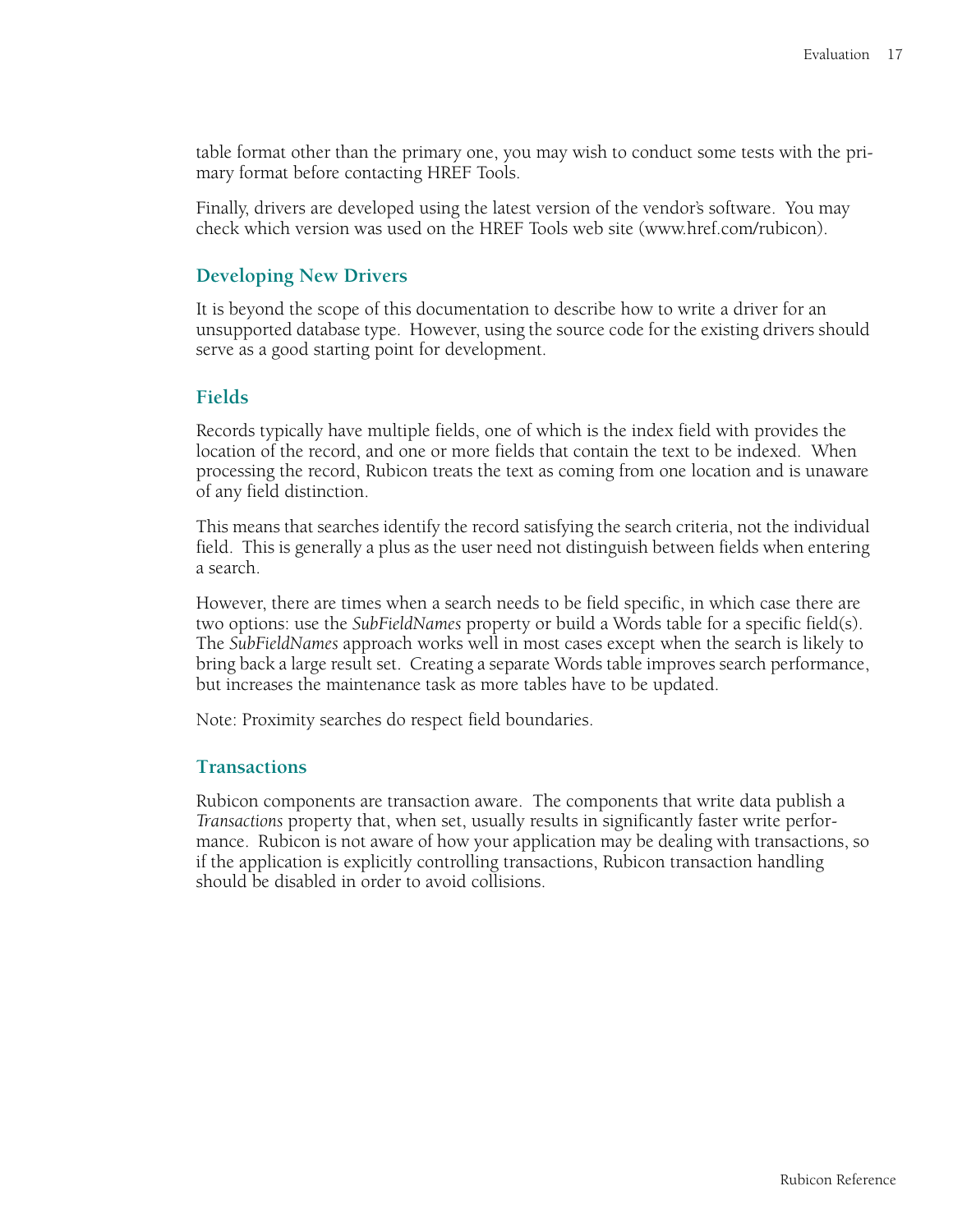# <span id="page-17-0"></span>**Utility Programs**

Eight (8) utility programs are included with Rubicon, for data management: *Verify, AdoVerify*, *Compare*, *Optimize*, *Convert*, *EditProp*, *Accept* and *Server*.

Use the **Verify** utility to check the integrity of Words. If *Verify* reports any errors, Words should be rebuilt. (Use **AdoVerify** with ADO.)

Use the **Compare** utility to compare two Words. Generally, two Words will only pass the *Compare* tests when they are exactly the same. Words that have different table types may pass the test if all the words consist of standard characters (international characters may be treated differently by the table types and therefore cause differences).

Use the **Optimize** utility to determine the optimal size for *BlobFieldSize, BytesFieldSize,* or *CharFieldSize*. An important factor in determining the optimal size of these fields is the number of overhead bytes per record of blob storage. This value is entered in the Overhead edit box. After pressing the Optimize button, the optimal field size will be reported. Note that 'optimal' is the minimum table size, not optimal performance. All the table sizes reported are estimates and do not include any table overhead or slack space other than blob overhead.

After using *Optimize*, you may use **Convert** to change the structure of Words. This is most useful for changing the values of *BlobFieldSize*, *BytesFieldSize*, *CharFieldSize*, and the value of *SegmentSize*. You may also convert Words from the segmented structure to a non-segmented structure.

**EditProp** may be used to view and modify the properties stored in Words. Generally, properties should not be changed since any change will not be reflected in the words and indexes.

Use **Accept** to test various combinations of *TrbAccept* properties against a Words table. The program will show how many words were rejected.

The 8th utility is the **Server** utility.

Two (2) utilities are included to help with complex installations (i.e. with many third-party components):

Use **Hunt4Packages** to quickly search your disk(s) in relevant places for a particular package (if you see the Fatal Required Package Not Found error).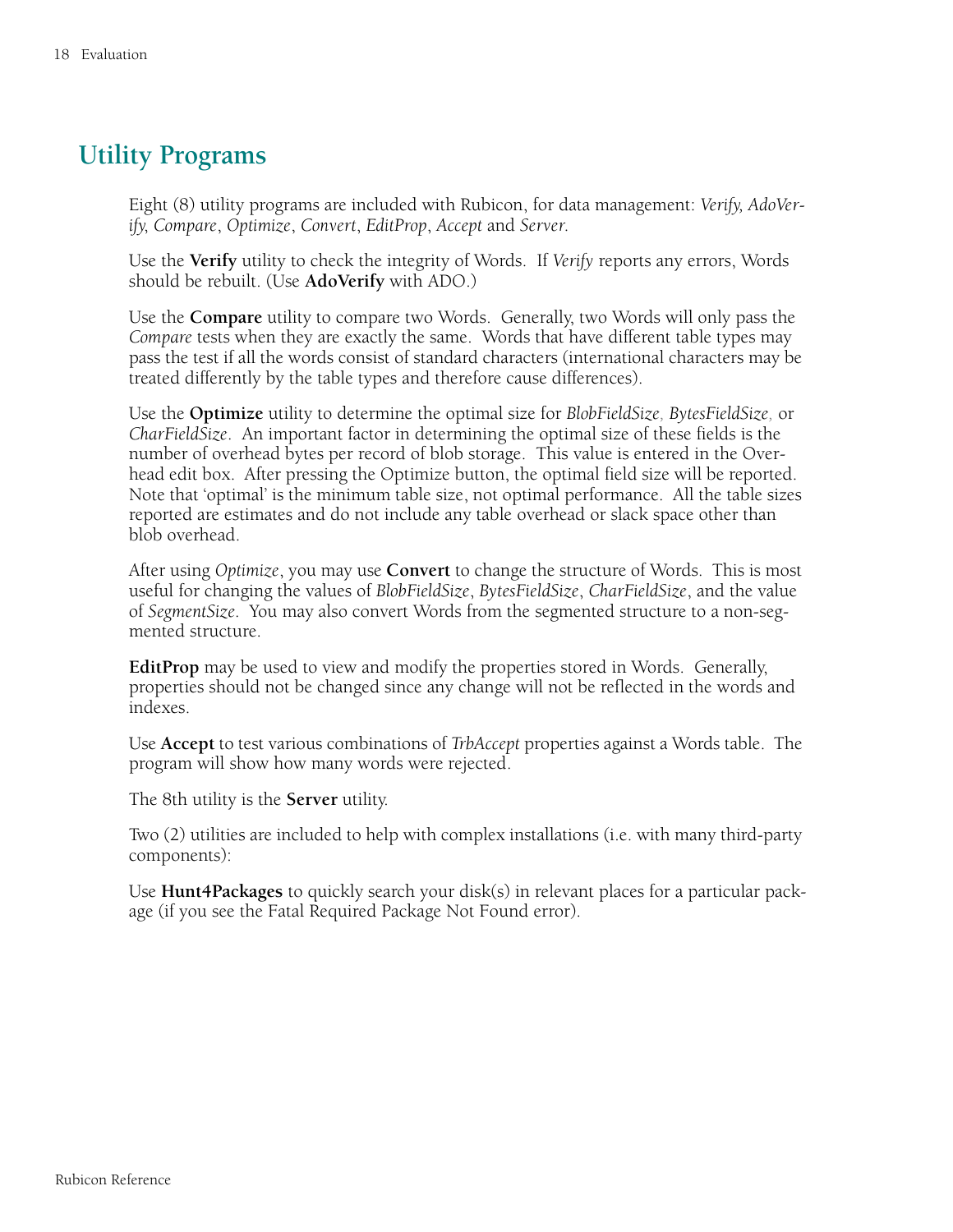# <span id="page-18-0"></span>**FREE Rubicon Editions and Their Limits**

# **Evaluation Edition**

The FREE evaluation version of Rubicon allows you to test it with any of the compilers and database bridges that are ordinarily included in the paid version. However:

- Source code is not included
- You must generate an unlock code for yourself at http://www.href.com/unlock

• You must use packages when compiling the demos, the utilities and your own test projects, including the RubiconFree package. (See: Operations chapter.)

- There is a time limit, after which the components will revert to Unregistered Lite mode.
- The Delphi IDE must be running for many, but not all, operations.

# **Lite Edition**

The Lite edition uses the same files as the evaluation edition. The difference is that you do not need to unlock it (i.e. you do not need to tell us your email address). The lite edition is suitable for small, personal applications, education/training situations.

The limitations to the lite edition are:

- Source code is not included
- Your must compile with packages, including the RubiconFree package.
- The Words table may not contain more than 1500 words.
- There is a minimum delay of 1.5 seconds per search.<sup>\*</sup>
- A small yellow form floats on the screen during operation.\*

\* The limits marked with an asterix can be removed immediately if you ask for a FREE Registered Lite license at http://www.href.com/unlock now.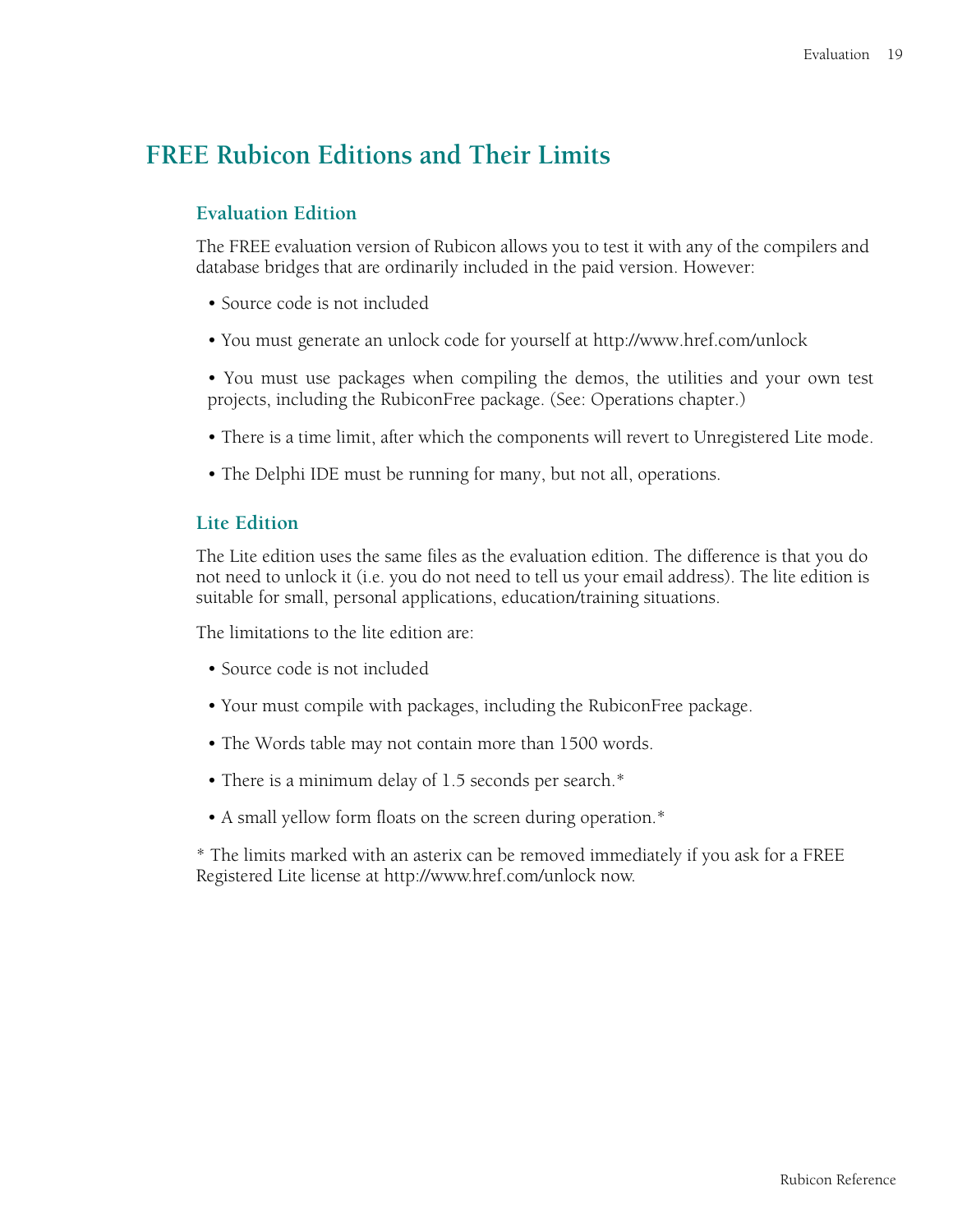### **Verifying Your License and its Limitations**

After installing, you can look at the AboutLicense property on TrbSearch and other components. You can also check the information at runtime with code such as the following:

```
procedure TForm1.Button1Click(Sender: TObject);
var
     x: TrbSearch;
begin
     x := \text{nil};try
           x := TrbSearch.Create(Self);
           ShowMessage(x.AboutLicense); // License info shown here
      finally
           FreeAndNil(x);
     end;
end;
```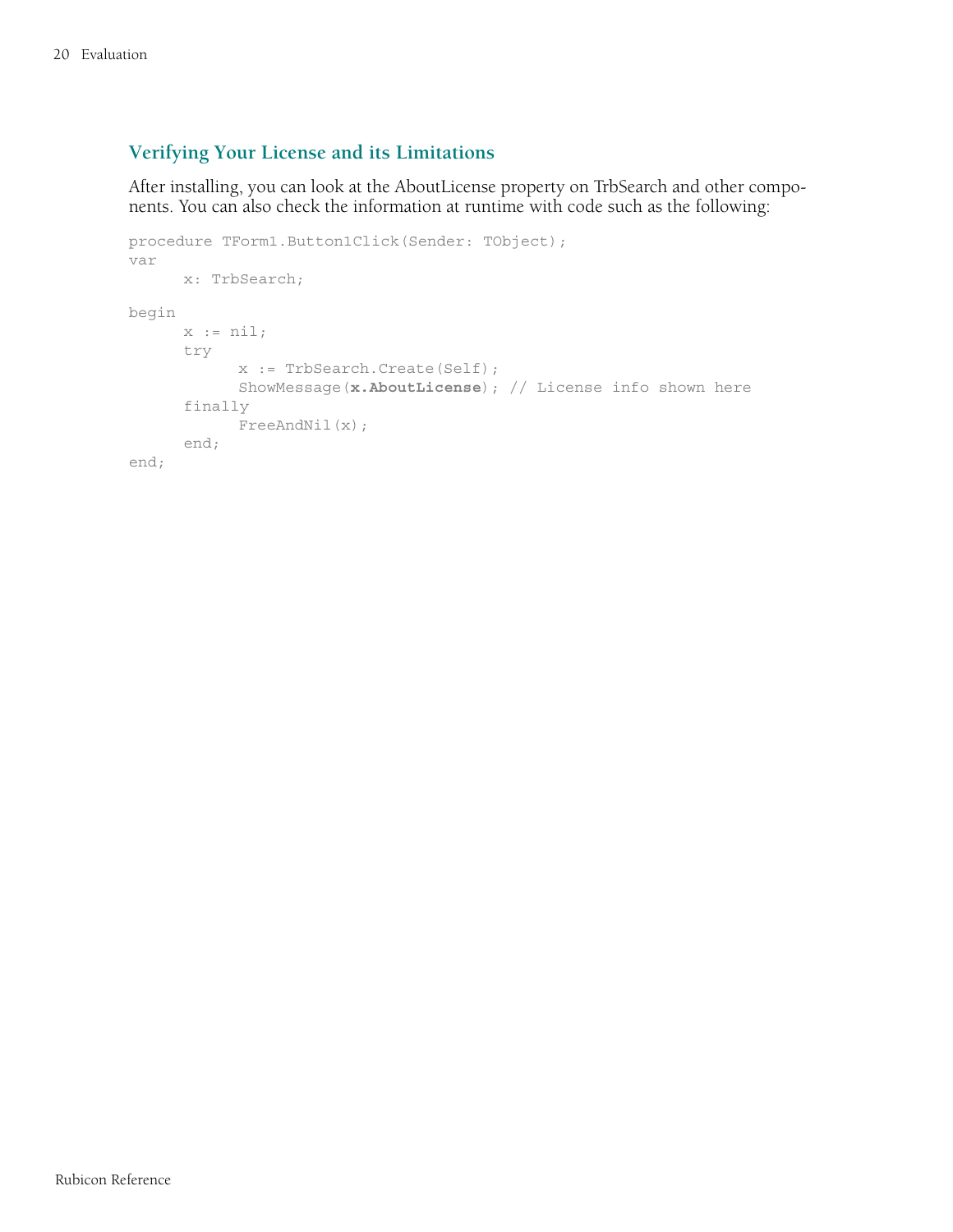# <span id="page-20-0"></span>**Rubicon End User License Agreement**

This End User License Agreement ("EULA") contains the terms and conditions regarding your use of the SOFTWARE (as defined below). This EULA contains material limitations to your rights in that regard.

0. SOFTWARE. Rubicon Pro version 3 in one of three modes: registered (paid), evaluation (free with timeout), or lite (free with limited features).

1. LICENSE. HREF Tools Corp. ("HREF") hereby grants to you, the undersigned, and you accept, a nonexclusive, nontransferable license to install, use, and display the Licensed Software on unlimited computers, subject to restrictions which follow. You may use the Licensed Software for the purpose of developing your own software applications, in accordance with the terms of Section 2, below. A copy of the Licensed Software may be made for archival or backup purposes as long as it contains all the original Licensed Software proprietary notices. You may not sublicense, rent, distribute, lease or otherwise transfer or assign any or all of your rights in the Licensed Software. You may not distribute the Licensed Software as a stand-alone product. You may not reverse assemble, reverse compile, disassemble, or in any way reverse engineer the Licensed Software. You may not translate the Licensed Software without written permission from HREF. This license does not grant you any right to bug fixes, enhancements, updates or new versions, but if such are made available to and are obtained by you, then they shall become part of the Licensed Software and governed by the terms of this License. HREF reserves all rights not expressly granted to you in this License.

Evaluation/Lite users may not change, alter or modify the Licensed Software.

2. CREATING APPLICATIONS. Your rights to create and distribute your own software applications that use the Licensed Software as a runtime component ("Applications") is based on Rubicon being designated a ROYALTY-FREE product.

2(a). ROYALTY-FREE LICENSES. The following terms apply:

You may freely distribute your own Applications that use Licensed Software as a runtime component without payment to HREF, if and only if the Licensed Software used by such Applications is not marked as a Free Evaluation Version, and the Applications: (a) contain no modifications to the Licensed Software (including alterations to the original proprietary notices); and (b) are in compiled, executable form; and (c) do not provide substantially the same functionality as the Licensed Software or have as one of their purposes to build other software that would compete with the Licensed Software; and (d) do not reproduce or distribute any portion of the documentation for the Licensed Software or document the Applications in a manner that identifies the programmatic interface to the callable routines in the Licensed Software; and (e) are subject to a license agreement that (i)limits Applications end-users use of the Licensed Software to a run-time component, (ii) restricts the Applications end-user from changing, altering or modifying the Licensed Software, creating derivative works, translations, reverse assembling, reverse compiling, disassembling, or in any way reverse engineering the Licensed Software, and (iii) prevents the Applications end-user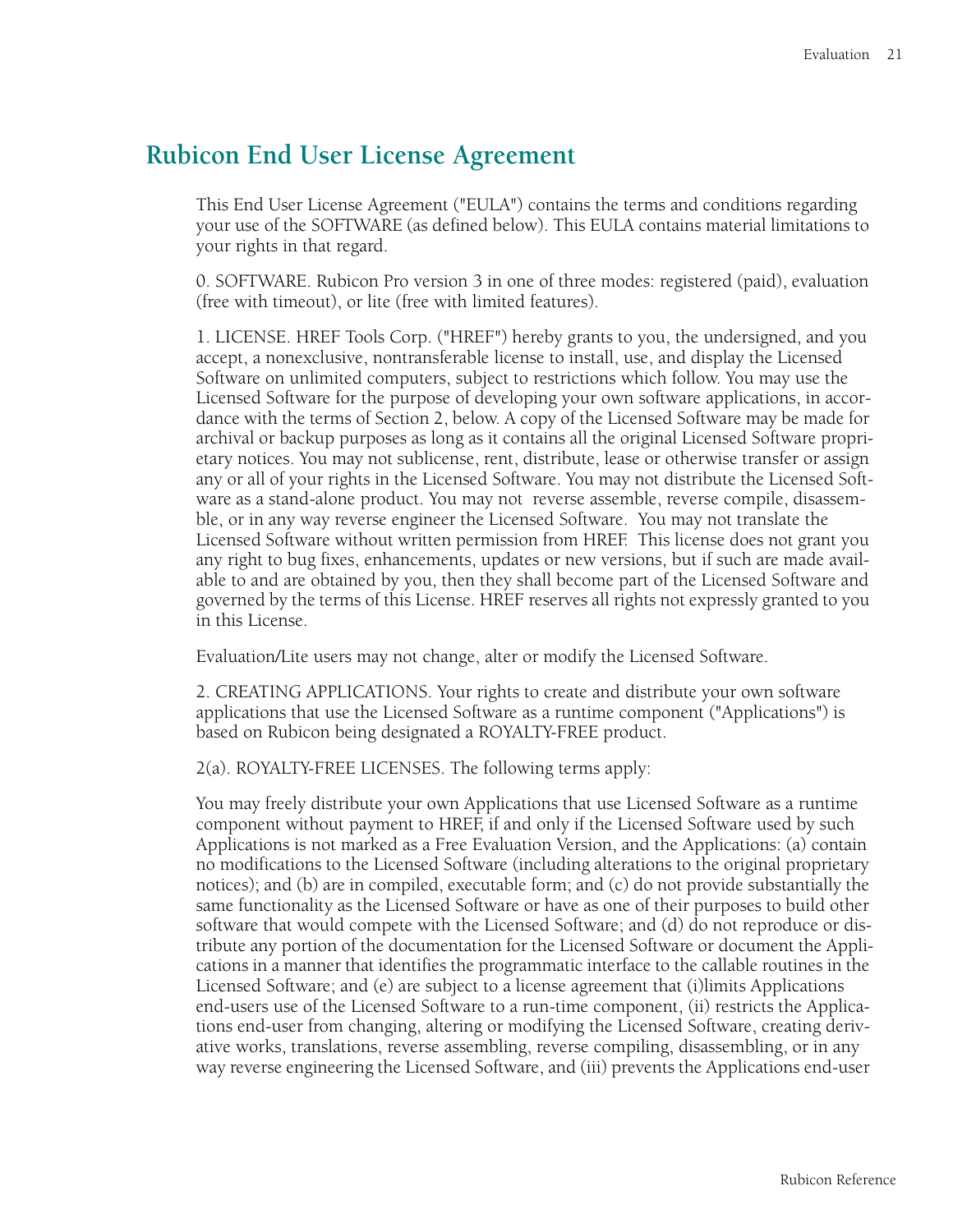from sublicensing, renting, distributing, leasing or otherwise transferring or assigning any portion of the Licensed Software other than as specifically permitted in this Section 2, you may not create any derivative works of the Licensed Software.

2(b). EVALUATION LICENSES. If the product you have downloaded or otherwise obtained is unlocked with an EVALUTION license, the following terms apply: you may install one copy of the Licensed Software for development and testing purposes until the date stated in the unlock code (typically 14 calendar days) ("Evaluation Time"). Upon expiration of the Evaluation Time, the Licensed Software must be erased from the computer it was installed on and all copies destroyed. Under no circumstances should evaluation software be used for commercial purposes. Evaluation software may contain mechanisms that inhibit its ability to function at a later date.

HREF offers evaluation unlock codes at http://www.href.com/unlock in exchange for a valid email address.

2(c). LITE LICENSES. If the product you have downloaded or otherwise obtained is unlocked with a LITE license, your usage is governed by 2(a) and you must respect the feature limitations of the LITE edition.

2(d). FILES MARKED WITH ALTERNATE LICENSES. At HREF's sole discretion, the SOFTWARE may be distributed with files which are individually licensed under Creative Commons, "MIT", or other generous licenses which carry fewer restrictions than 2(a). Any such files are clearly marked with a licensing comment at the beginning of the file. You may use any such individual file according to the information in that file (for example, under Creative Commons, you may distribute that file as long as you keep the credits intact).

3. RIGHTS IN LICENSED SOFTWARE. You acknowledge that the Licensed Software and any copies, regardless of the form or media in which the original or copies may exist, are the sole and exclusive property of HREF; by accepting this License, you do not become the owner of the Licensed Software recorded on the media. You further acknowledge that the Licensed Software, including the code, logic and structure of the Licensed Software, contain valuable trade secrets belonging to HREF. You agree to secure and protect the Licensed Software consistent with the maintenance of HREF's rights in the Licensed Software, as set forth in this License. You agree that HREF can use the information provided during the purchase of the Licensed Software to deliver and confirm your purchase, in the marketing or promotion of the Licensed Software, or for other relevant purposes, as well as contact you again about other products, services, or offers.

4. THIRD PARTIES. You acknowledge and agree that the Licensed Software may be used to connect to or integrate with software and other technology owned and controlled by third parties. In order to connect to or integrate with any and all other such third party software or technology you may be subject to a license agreement with that third party. You acknowledge and agree that you will look solely to the applicable third party and not to HREF to enforce any of your rights with regard to such third party software or technology.

5. COPIES. The Licensed Software is copyrighted under the laws of the United States and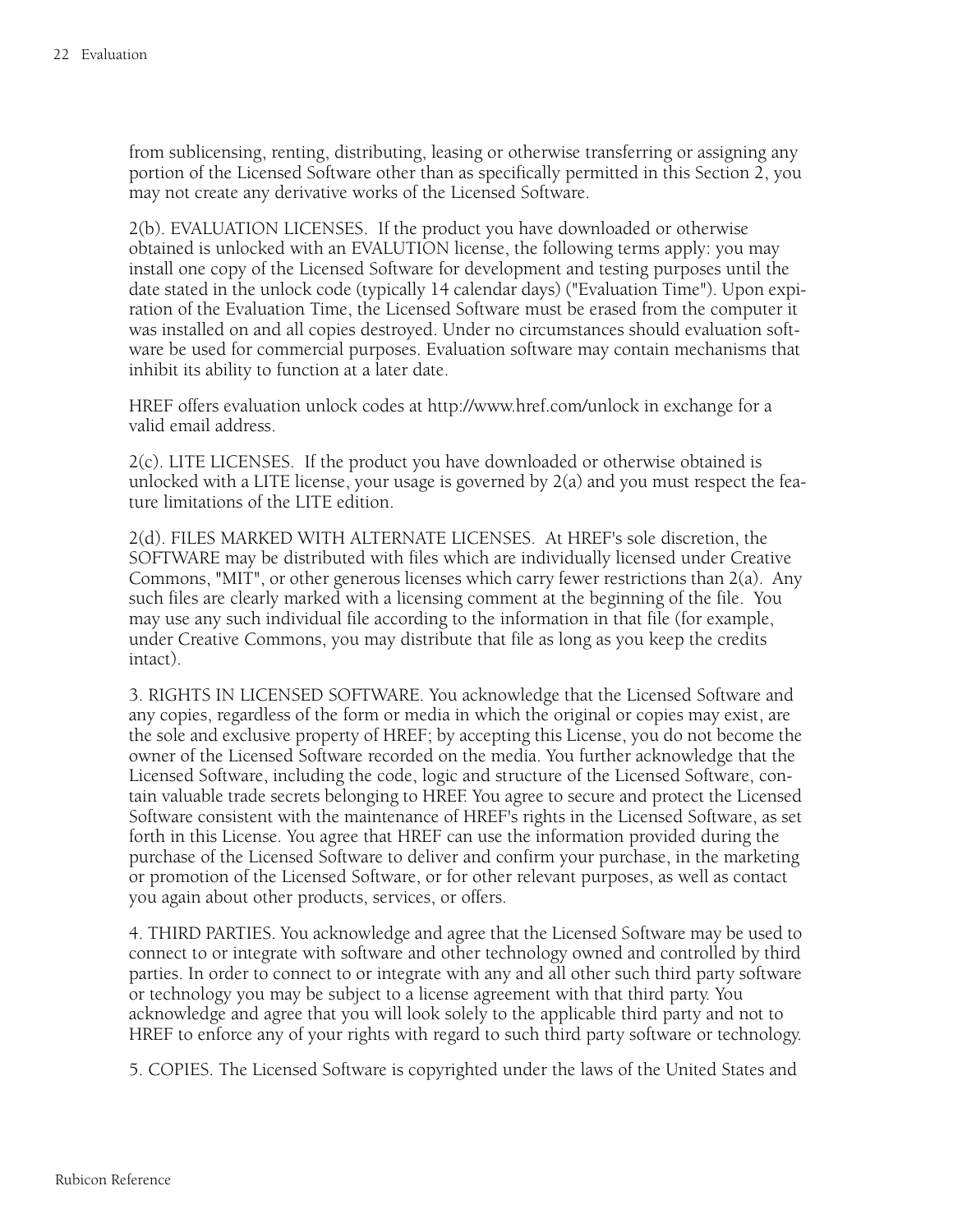international treaty provisions. Notwithstanding the copyright, the Licensed Software contains trade secrets and confidential information of HREF. You agree not to disclose or otherwise make available any part of the Licensed Software to any third party on any basis, other than as set forth in Section 2. You agree not to distribute any copies of the documentation of the Licensed Software.

6. TERM. This License shall be perpetual unless you fail to observe any of its terms, in which case it shall terminate immediately, and without additional prior notice, provided, however, that copies of the run-time component of the Licensed Software that are part of the Applications licensed to third parties may be retained by such licensed third parties in accordance with this Agreement. Upon termination or expiration of this Agreement, you shall return the original and all copies, complete or partial, of the Licensed Software to HREF, and shall not access such media for the purpose of recovering any of the Licensed Software from any copies that may exist with respect to media containing regular backups of your computer or computer system. The terms of Sections 3, 4, 5, 7, 8, 9, 10 and 11 shall survive termination of this Agreement.

7. DISCLAIMER OF WARRANTY. THE LICENSED SOFTWARE IS PROVIDED "AS IS" WITHOUT WARRANTY OF ANY KIND, INCLUDING BUT NOT LIMITED TO THE IMPLIED WARRANTIES OF MERCHANTABILITY AND FITNESS FOR A PARTICULAR PURPOSE. FURTHER, HREF SPECIFICALLY DOES NOT WARRANT, GUARANTEE, OR MAKE ANY REPRESENTATIONS REGARDING THE USE, OR THE RESULTS OF THE USE, OF THE LICENSED SOFTWARE OR WRITTEN MATERIALS IN TERMS OF COR-RECTNESS, ACCURACY, RELIABILITY, CURRENTNESS, OR OTHERWISE. THE ENTIRE RISK AS TO THE RESULTS AND PERFORMANCE OF THE SOFTWARE IS ASSUMED BY YOU. NO ORAL OR WRITTEN INFORMATION OR ADVICE GIVEN BY HREF OR ITS EMPLOYEES SHALL CREATE A WARRANTY OR IN ANY WAY INCREASE THE SCOPE OF THIS WARRANTY, AND YOU MAY NOT RELY ON ANY SUCH INFORMATION OR ADVICE.

8. LIMITATION ON LIABILITY. The Licensed Software may produce inaccurate results because of a failure or inaccuracy in the performance of the software, because you input incorrect data, or for many other reasons. You assume full and sole responsibility for any use you make of the output from the Licensed Software, and you bear the entire risks of there being an error in the output. You agree that regardless of the cause of any error or the form of any claim, YOUR SOLE REMEDY AND HREF'S SOLE OBLIGATION SHALL BE GOVERNED BY THIS AGREEMENT AND IN NO EVENT SHALL HREF'S LIABILITY EXCEED THE PRICE PAID TO HREF FOR THE LICENSED SOFTWARE. YOU EXPRESSLY AGREE THAT IN NO EVENT SHALL HREF BE LIABLE FOR ANY CONSE-QUENTIAL, INCIDENTAL OR SPECIAL DAMAGES ARISING FROM THIRD PARTY SOFTWARE OR TECHNOLOGY, BREACH OF WARRANTY, BREACH OF CONTRACT, NEGLIGENCE, OR ANY OTHER LEGAL THEORY, WHETHER IN TORT OR CONTRACT, EVEN IF HREF HAS BEEN APPRAISED OF THE LIKELIHOOD OF SUCH DAMAGES OCCURRING, INCLUDING WITHOUT LIMITATION DAMAGES FROM INTERRUP-TION OF BUSINESS, LOSS OF USE OF SOFTWARE, LOSS OF DATA, COST OF RECRE-ATING DATA, COST OF CAPITAL, COST OF ANY SUBSTITUTE SOFTWARE, OR LOSSES CAUSED BY DELAY. HREF shall not be responsible for any damages or expenses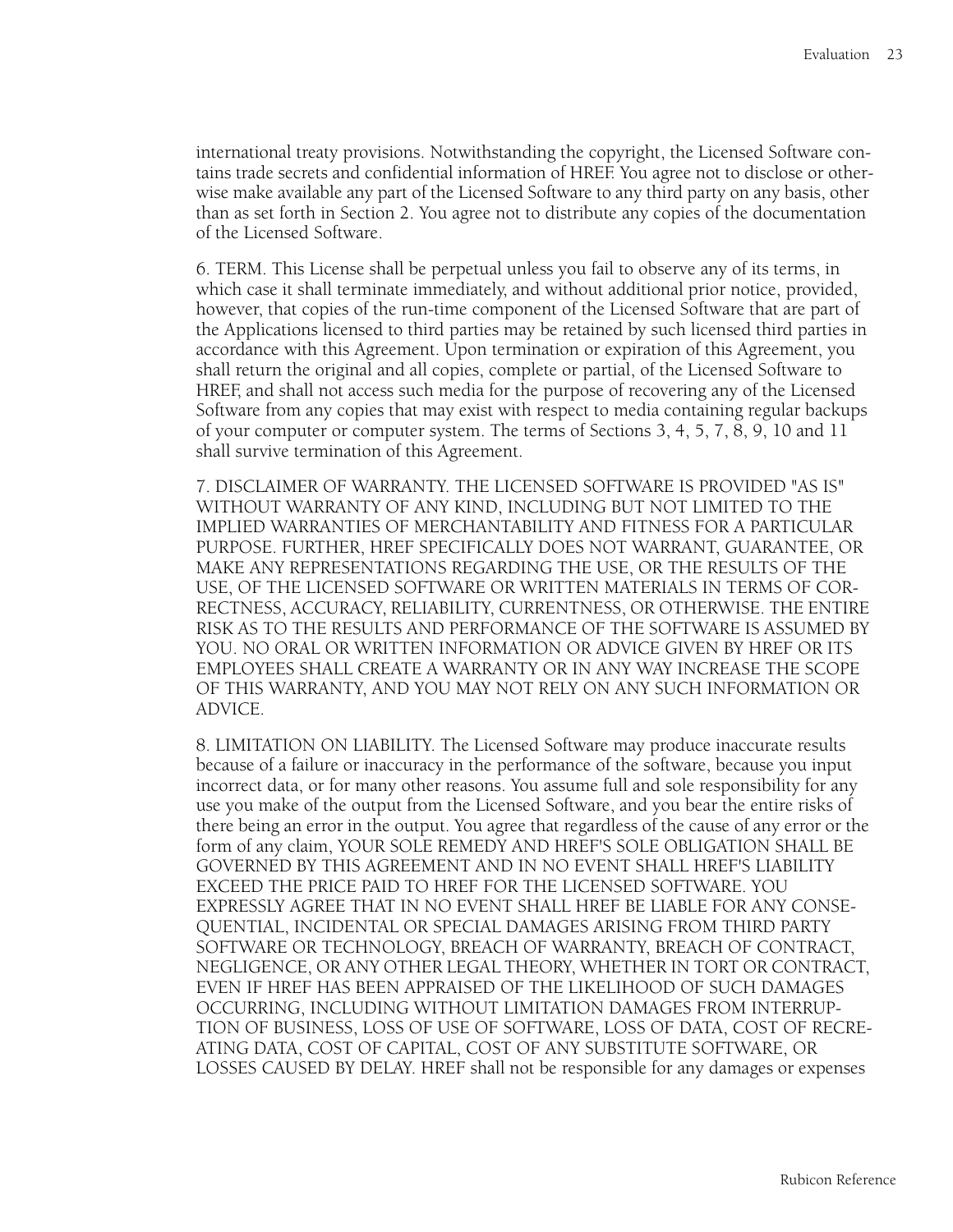resulting from alteration or unauthorized use of the Licensed Software, or from the unintended and unforeseen results obtained by you resulting from such use.

9. INDEMNIFICATION. You hereby agree to indemnify HREF and its officers, directors, employees, agents, and representatives from each and every demand, claim, loss, liability, or damage of any kind, including actual attorneys fees, whether in tort or contract, that it or any of them may incur by reason of, or arising out of, any claim which is made by any third party with respect any breach or violation of this Agreement by you or any claims based on the Applications and the Licensed Software included therein.

10. U.S. GOVERNMENT RESTRICTED RIGHTS. The Licensed Software is Commercial Computer Software provided with RESTRICTED RIGHTS under Federal Acquisition Regulations and agency supplements to them. Use, duplication or disclosure by the U.S. Government is subject to restrictions as set forth in subsection  $(c)(1)(ii)$  of the Rights in Technical Data and Computer Software clause at DFAR 255.227-7013 et. seq. or 252.211-7015, or subsections (a) through (d) of the Commercial Computer Software Restricted Rights at FAR 52.227-19, as applicable, or similar clauses in the NASA FAR Supplement. Contractor/manufacturer is HREF Tools Corp., 1275 Fourth Street #109, Santa Rosa, CA 95404.

11. EXPORT CONTROLS. None of the Licensed Software, or underlying information may be exported, directly or indirectly, without the prior written consent, if required, by the office of Export Administration of the United States, Department of Commerce, nor to any country to which the U.S. has embargoed goods, to any person on the U.S. Treasury Department's list of Specially Designated Nations or the U.S. Commerce Department's Table of Denials. By consenting to this License you warrant that you are not located in, under the control of, or a national or resident of any such country or appear on any such list and further warrant that you will not distribute the run-time version of the Licensed Software to any entity that is located in, under the control of, or a national or resident of any such country or appears on any such list.

12. ENTIRE AGREEMENT. YOU ACKNOWLEDGE THAT YOU HAVE READ THIS LICENSE, UNDERSTAND IT, AND AGREE TO BE BOUND BY ITS TERMS AND CONDI-TIONS. YOU ALSO AGREE THAT THIS LICENSE IS THE COMPLETE AND EXCLUSIVE STATEMENT OF THE AGREEMENT BETWEEN HREF AND YOU, WHICH SUPER-SEDES ANY PROPOSAL, PRIOR AGREEMENT, OR LICENSE, ORAL OR WRITTEN, AND ANY OTHER COMMUNICATIONS RELATING TO THE SUBJECT MATTER OF THIS LICENSE. This License shall be construed in accordance with the internal laws of California and all disputes shall have exclusive venue in the federal and state courts in Sonoma County, California, and both parties consent to the jurisdiction of these courts. If any term of this License shall be found invalid, the term shall be modified or omitted to the extent necessary, and the remainder of the License shall continue in full effect.

By using the SOFTWARE, you agree to this EULA. If you do not agree, immediately return this product for a refund.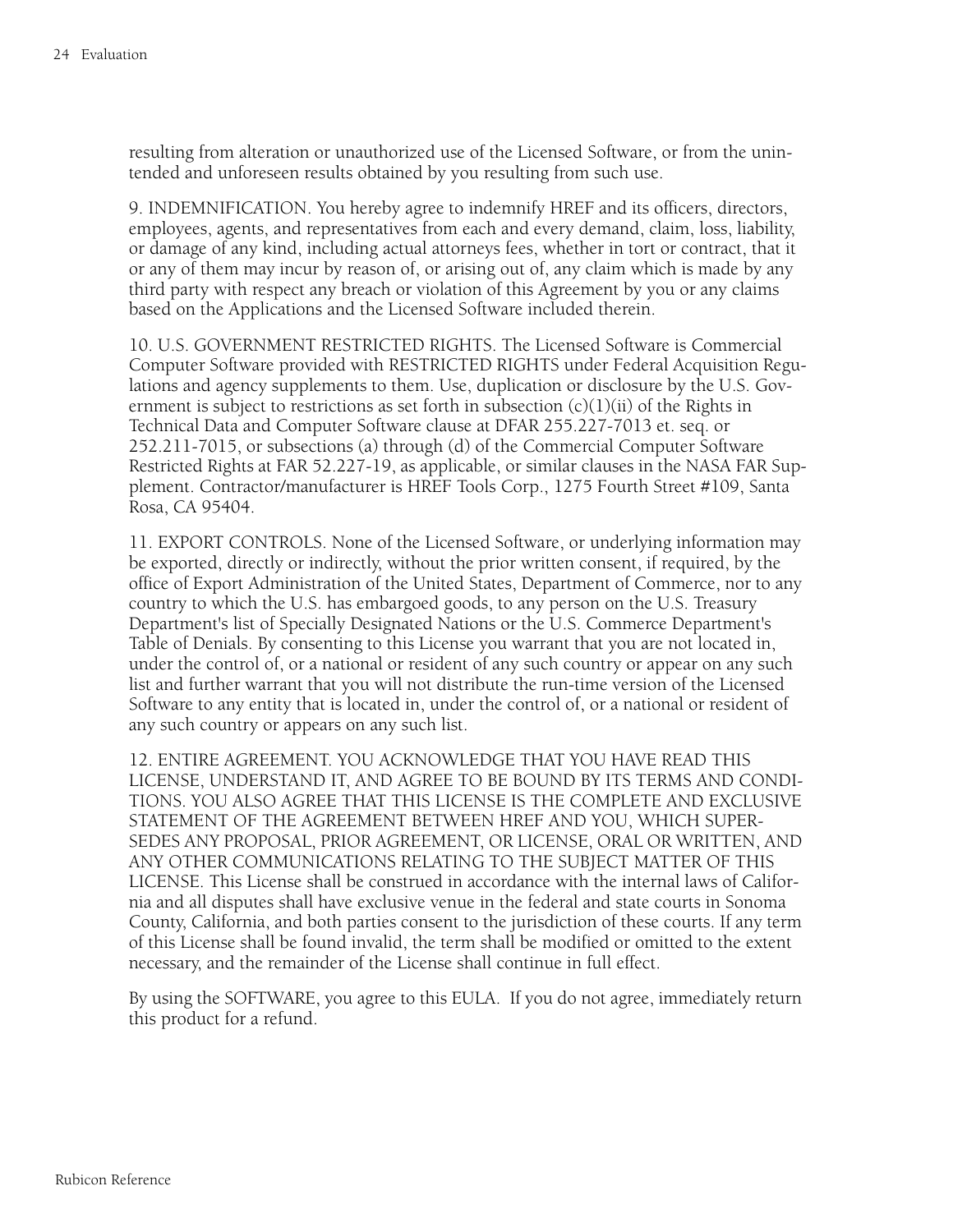# <span id="page-24-0"></span>**Glossary**

#### **Bridge**

Same as a driver.

#### **Dictionary**

Alternative name for Words. More commonly used in Rubicon 1.

#### **Driver**

VCL component that provides the interface between a core Rubicon component and a storage device (usually a database)

#### **Efficient index**

Rubicon keeps track of each word in the text by using a position or location value. An efficient index is one where each position in a given range is uses or has very few gaps. An inefficient index has large gaps between locations which results in wasted memory and disk space.

#### **IndexMode**

The manner in which *TrbTextDataSetLink* identifies a record's location. Rubicon 2 and 3 alway assumes this is done by using an *IndexFieldName*.

#### **Link**

Same as a driver.

#### **Location**

An ordinal value used to uniquely identify a group of text.

#### **Match table**

The table created with *TrbMatchMaker*. Does not have to be a physical table. Instead, it could be a *TClientDataSet*.

#### **Ordinal**

A SmallInt, Word, Integer, or LongInt field type.

#### **Search table**

The table (Text) to be searched.

#### **Segmented**

When working with large amounts of text, or a huge number of unique words, it may be necessary to logically divide the indexing task across several logical segments. When this is done, the Words are considered segmented.

#### **Target table**

The table (Text) to be searched.

#### **Text**

The text being indexed, usually in the form of a table.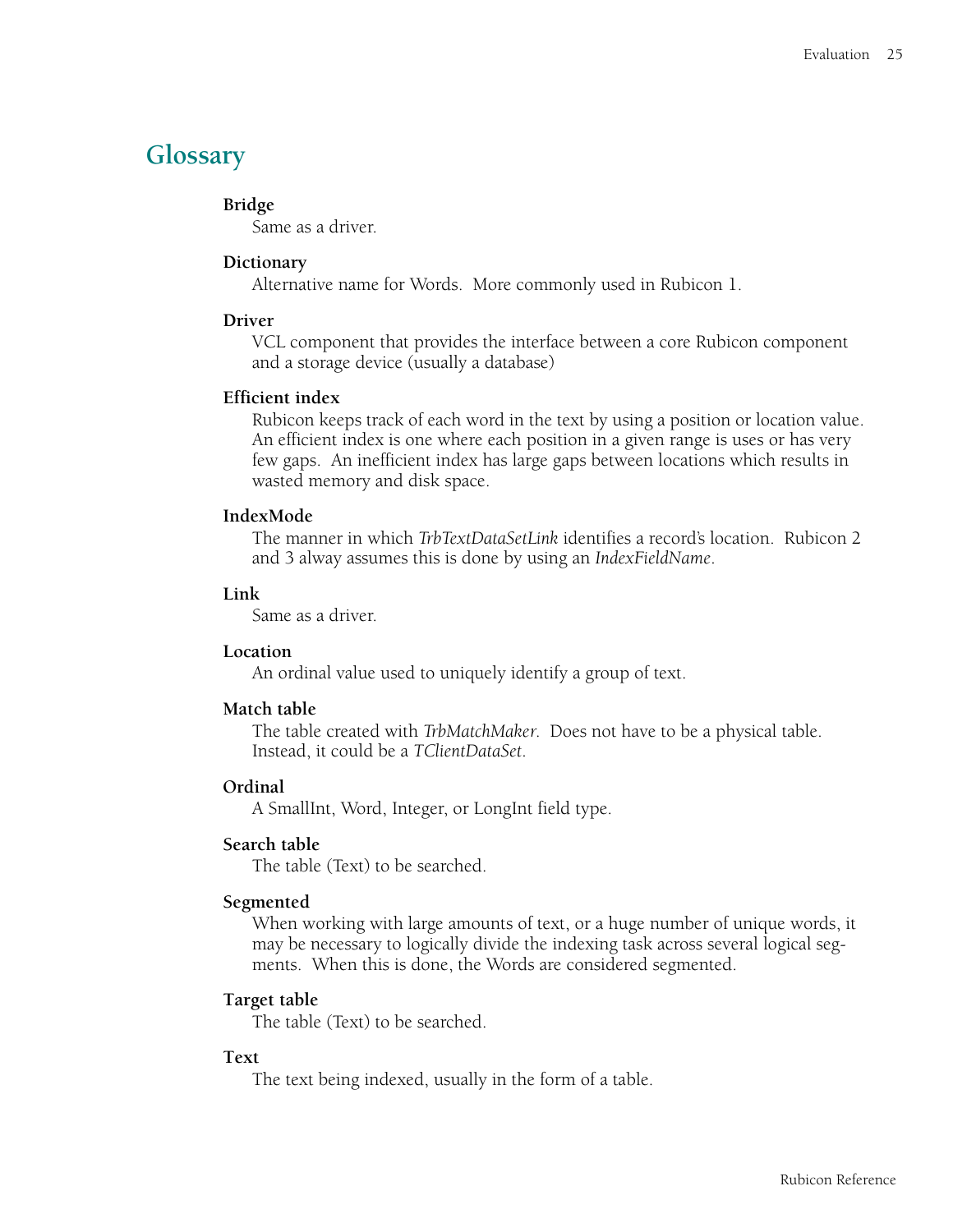### **Text table**

Same as above.

### **TextLink**

Set this property to the text driver being used to access the Text.

#### **Words**

A compilation of the unique words and their indexes, usually in the form of a table.

### **Words table**

Same as above.

### **WordsLink**

Set this property to the words driver being used to access the Words.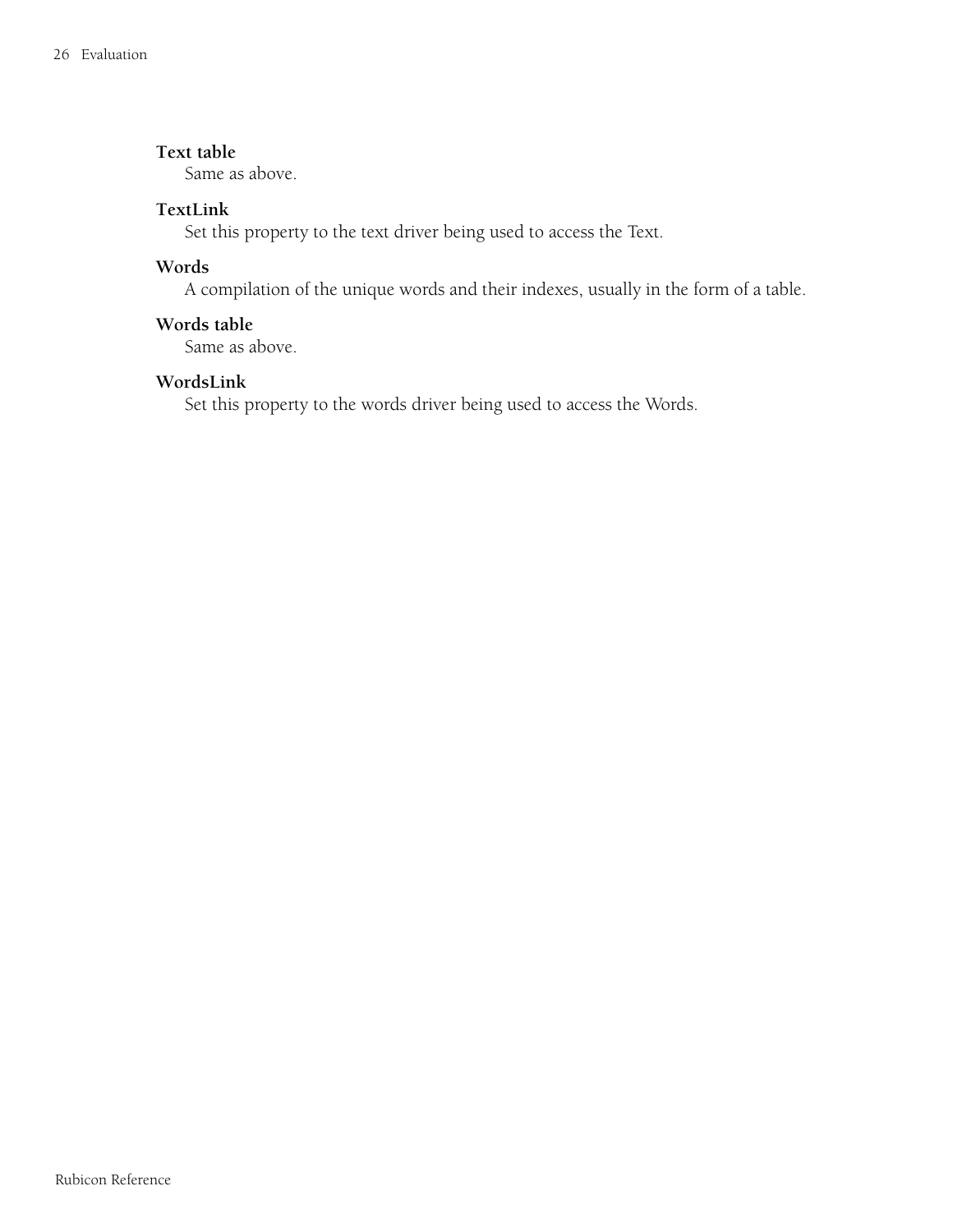# **PLANNING**

<span id="page-26-0"></span>In this chapter, we cover activities that can be done prior to downloading and installing the software.

# <span id="page-26-1"></span>**System Requirements**

Rubicon requires 32-bit or 64-bit Windows, Delphi or C++ Builder, and approximately 15mb of hard disk space. Rubicon 4 fully supports Delphi 2009+ with Unicode strings.

# <span id="page-26-2"></span>**Common Questions**

Q: Does Rubicon handle memo fields?

Yes, Rubicon handles all standard field types. Memo fields are limited to 64k in 16 bit applications. Nonstandard fields such as ftBlob, ftVarBytes, and 16 bit memo fields exceeding 64k can be handled via the OnProcessField event handler.

Q: Can the same cache be used to cache indexes from different Words tables?

No, the TrbCache component can only cache indexes from one Words table.

Q: How can I expand acronyms?

Use the OnProcessField event.

Q: Does the Words table or Match table have to be the same table type as the table being searched?

No. For instance, when indexing a dBase table, you may want to use a Paradox Words table in order to take advantage of the binary data field. In a client/server situation, you may not want to create a Match table on the server and instead create it on the client side using a local table type.

Q: When using the BDE, which local table format is best for the Words table?

Paradox... since it natively supports the ftBytes field type (see BytesFieldSize) and has very little overhead for blob fields.

Q: Does the AltMemMgr option replace the standard Delphi memory manager?

No, it merely supplements the standard memory manager during GetMem and FreeMem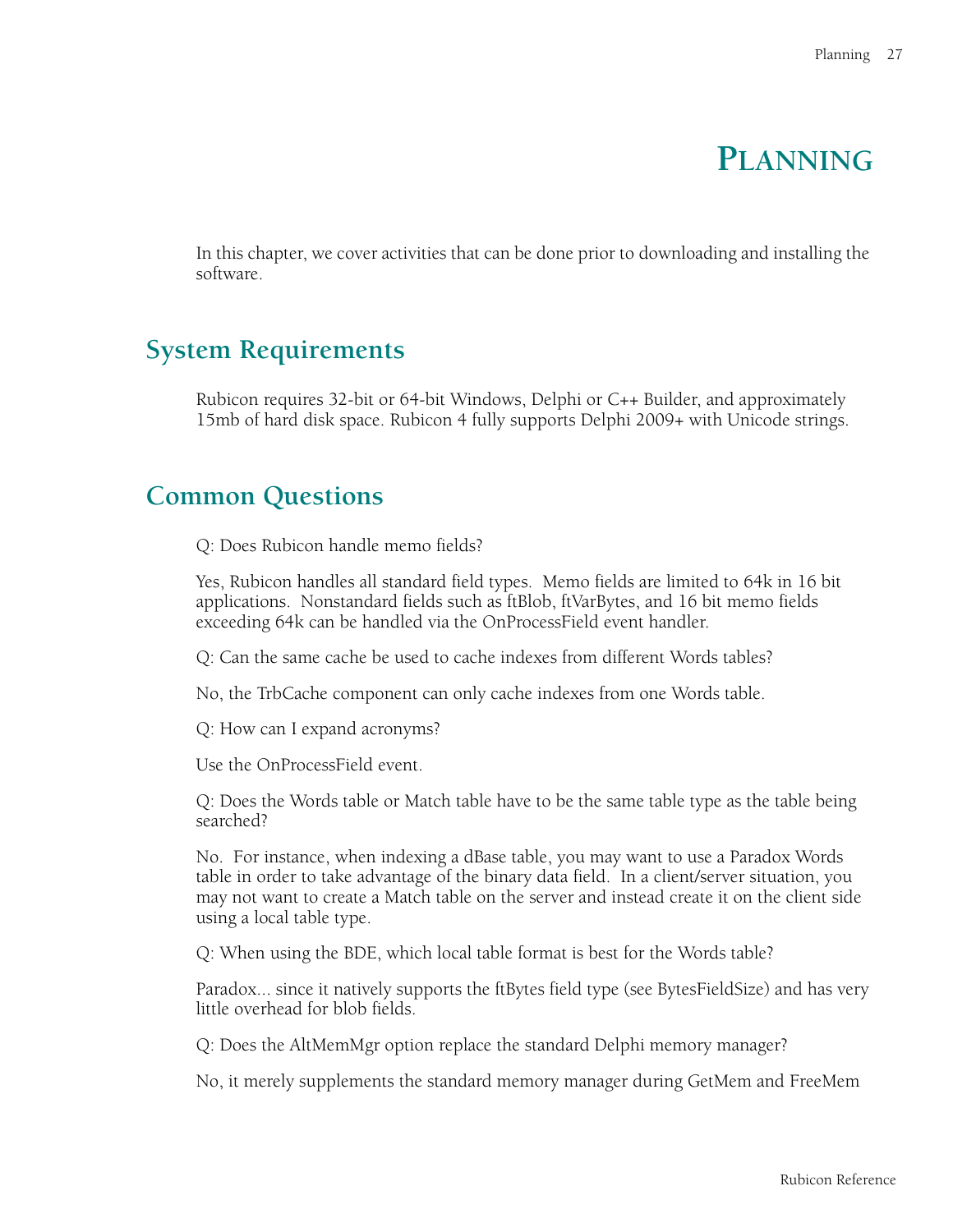calls, and only is used for cache memory.

Q: Can a Words table built with a 16 bit application (Delphi 1.0) be read by a 32 bit application (Delphi 2.0\_+) ?

Yes, and visa versa.

Q: Can binary field (BytesFieldSize) be used with InterBase tables?

No. Despite the fact that InterBase supports the ftBytes field type, testing shows that Rubicon is not compatible with the way this field type has been implemented.

# <span id="page-27-0"></span>**Paradox and dBase Options**

When using the *TrbCustomTextBDELink* derived components with Paradox and dBase tables, the *IndexFieldName* property need not be set. As explained below, there are many advantages to using the *IndexFieldName* property, but in some situations it can be safely avoided.

When the *IndexFieldName* property is not set, Rubicon uses the Paradox sequence number or the dBase record number as the location. The main drawback to record based locations is that they restrict the ways updates can be performed and can dictate which index is used.

Using the *IndexFieldName* property has the following advantages:

- Best choice when a primary or unique secondary key consisting of a single ordinal field is available
- Available for all table types
- Scales easily to SQL
- Most compatible with dynamic updating
- Works with some filters (see *Filters* and Ranges)
- When *IndexFieldName* is not used for dBase tables:

• Updates may only consist only of appends and edits allowed, deletions allowed only if the table is not packed, and no insertions are permitted

- No range limits may be in place
- Works poorly with filters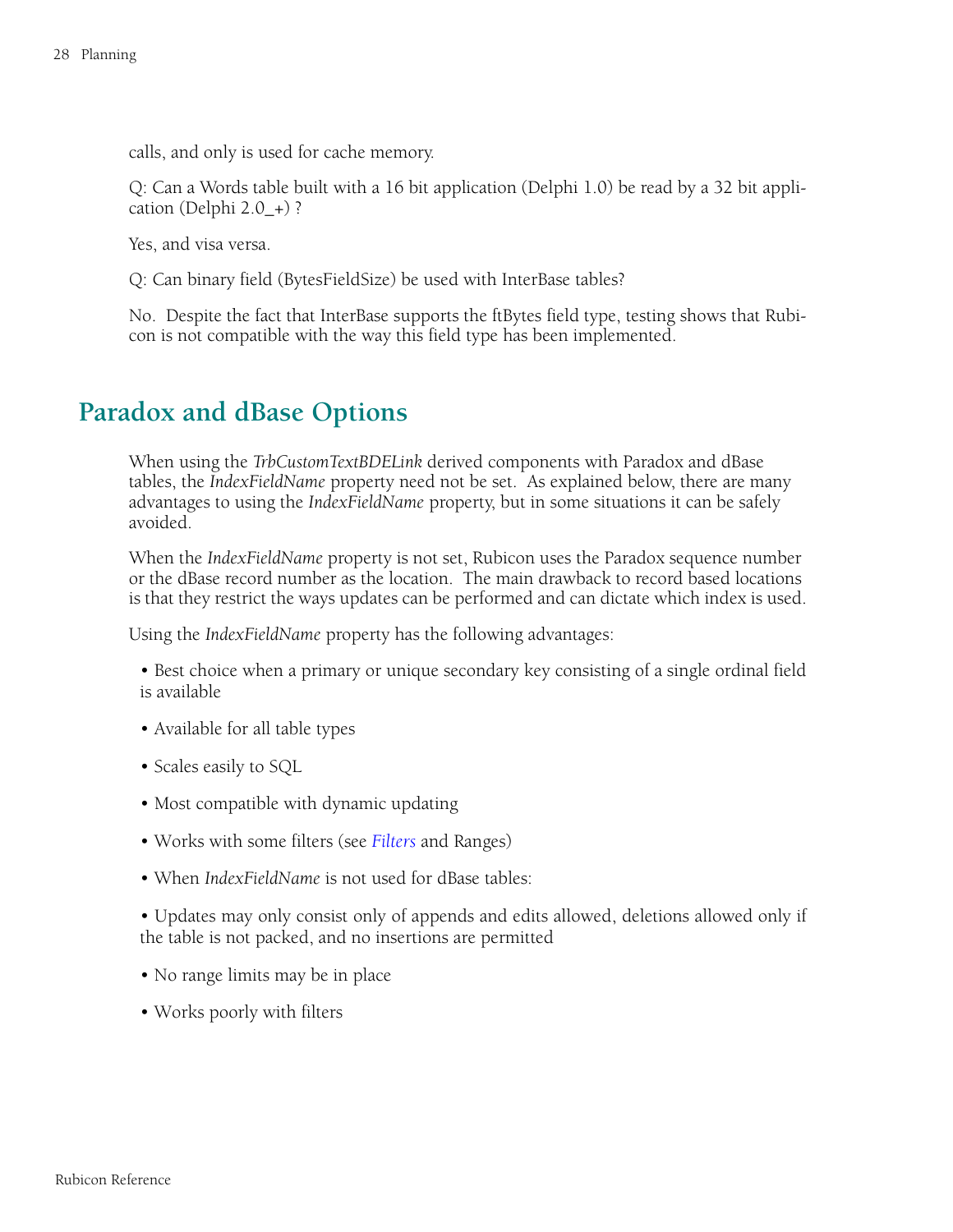- Table must be open in natural (record number) order
- Packing the table after the creation of the dictionary requires a rebuild of the dictionary

When *IndexFieldName* is not used for Paradox tables:

• Updates may only consist only of appends and edits, deletions and insertions are not permitted

• Does not support filters or ranges

• During searches and updates, the table must use the same index that was in place when processed by TrbMake

Rubicon 1: A blank IndexFieldName property has the same affect as setting the IndexMode to imRecordNo or imSeqNo for dBase and Paradox tables, respectively.

# <span id="page-28-0"></span>**Component Hierarcy**

See also: Docs\Model.zip for the model files for Rubicon. If you do not have this file, re-install Rubicon, and be sure to select the Model.zip option under Documentation.

Third party drivers are not included in the hierarchy, but usually descend from *TrbText-DataSetLink* and *TrbWordsDataSetLink*.

TObject TPersistent TComponent **TrbBase** TrbMatchMaker **TrbTextLink TrbTextDataSetLink TrbTextBaseTableLink TrbCustomTextTableLink TrbMakeTextTableLink TrbTextTableLink TrbTextSQLLink**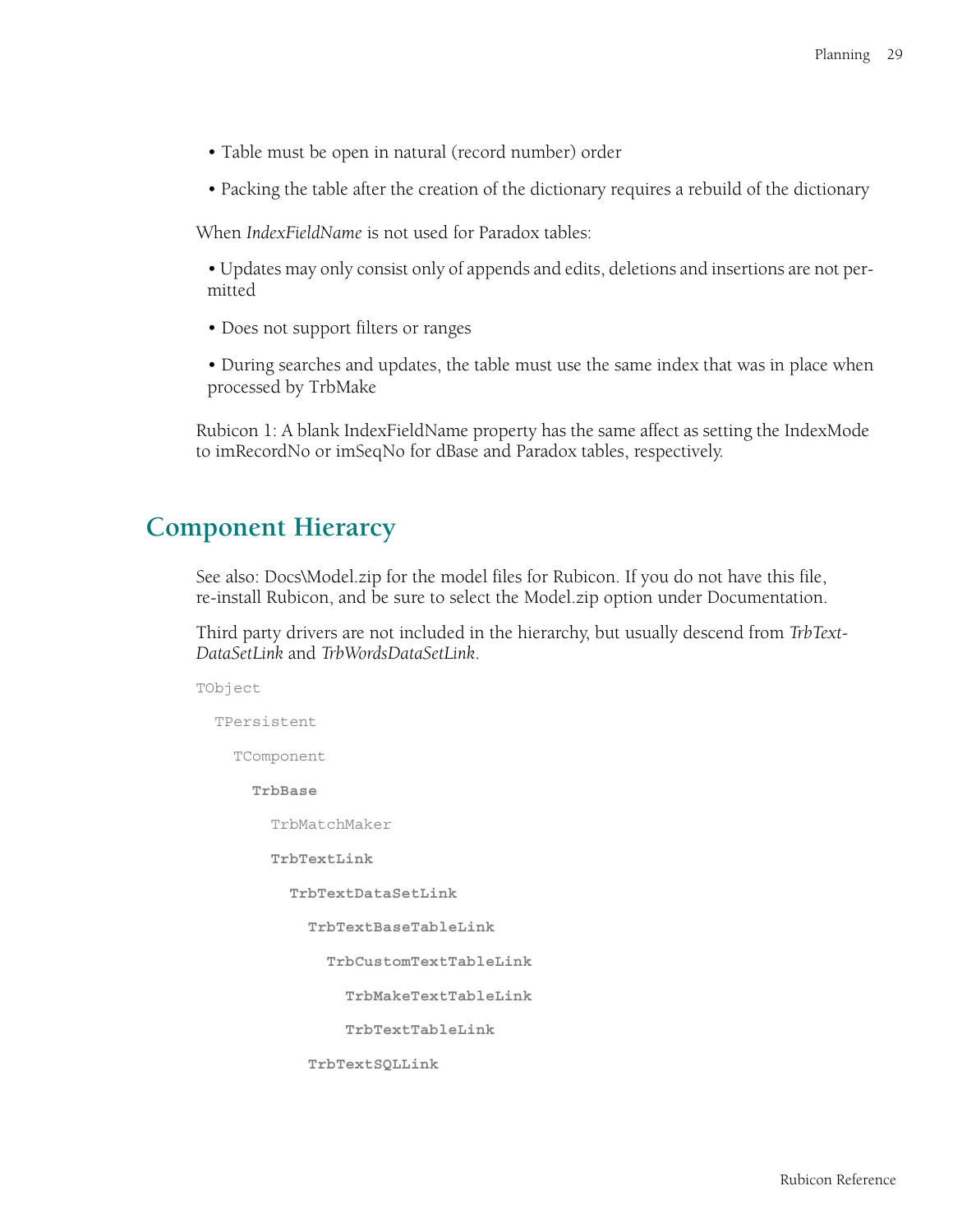**TrbCustomTextQueryLink**

**TrbMakeTextQueryLink**

**TrbTextQueryLink** 

**TrbWordsLink**

**TrbWordsDataSetLink**

**TrbWordsBaseTableLink**

**TrbCustomWordsTableLink**

**TrbMakeWordsTableLink**

**TrbWordsTableLink**

**TrbWordsSQLLink**

**TrbCustomWordsQueryLink**

**TrbMakeWordsQueryLink**

**TrbWordsQueryLink** 

#### **TrbBaseCache**

**TrbCustomCache**

**TrbCache** 

#### **TrbEngine**

TrbCustomMake

TrbMake

**TrbCustomConvert**

#### **TrbConvert**

TrbReadEngine

#### **TrbBaseUpdate**

**TrbCustomUpdate**

#### **TrbUpdate**

**TrbServerUpdate**

#### **TrbClientUpdate**

TrbBasicSearch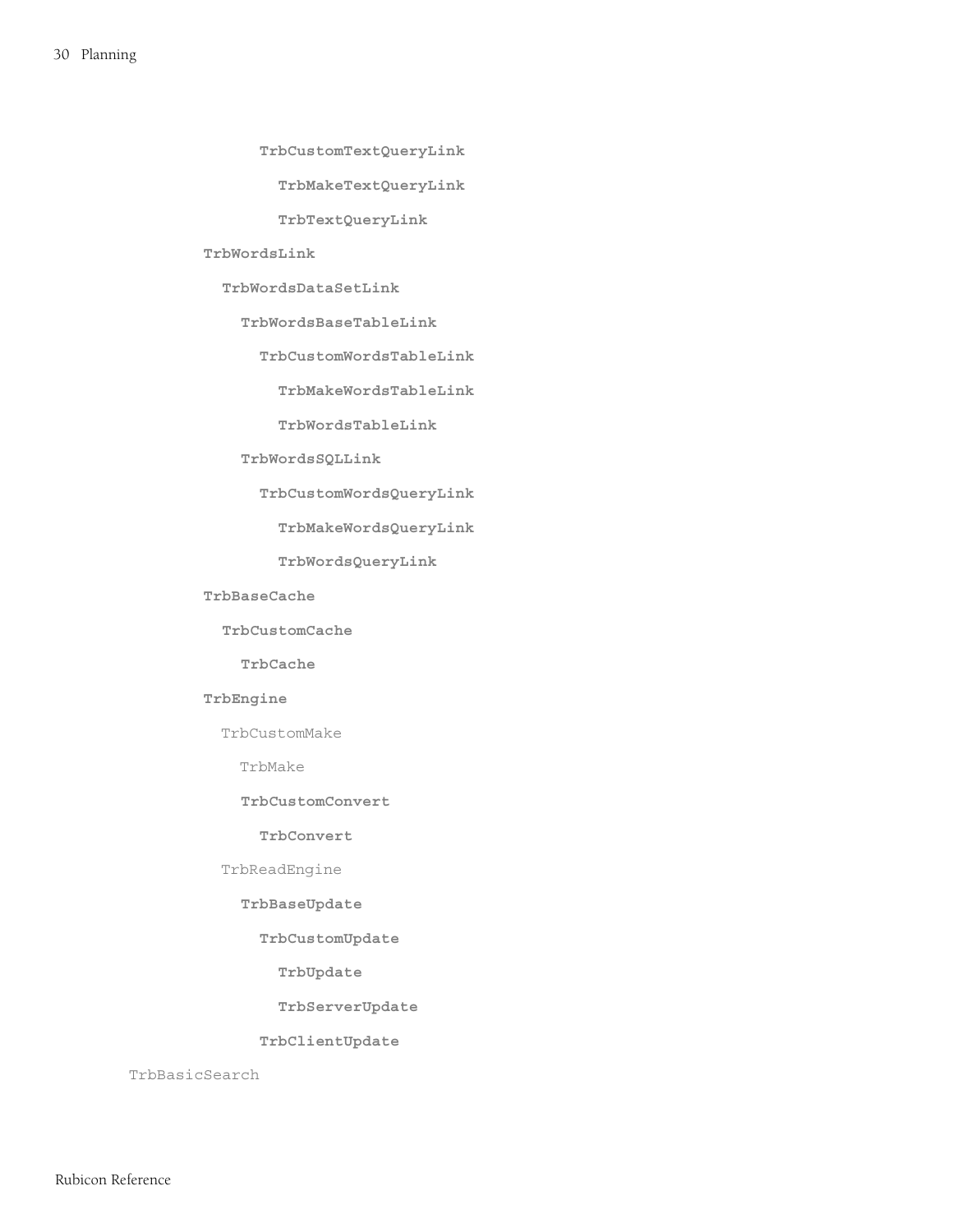TrbModeSearch

#### **TrbWildSearch**

#### **TrbProximitySearch**

#### **TrbLogicSearch**

#### **TrbNavSearch**

#### **TrbRankSearch**

**TrbSearch** 

TDataSet

TDBDataSet

TTable

TrbTable

#### **TrbProgressDialog**

TrbController

TrbUpdateDialog

TWinControl

TCustomControl

TCustomGrid

TDrawGrid

TStringGrid

#### **TrbHints**

TCustomEdit

TCustomMemo

TCustomRichEdit

#### **TrbRichEdit**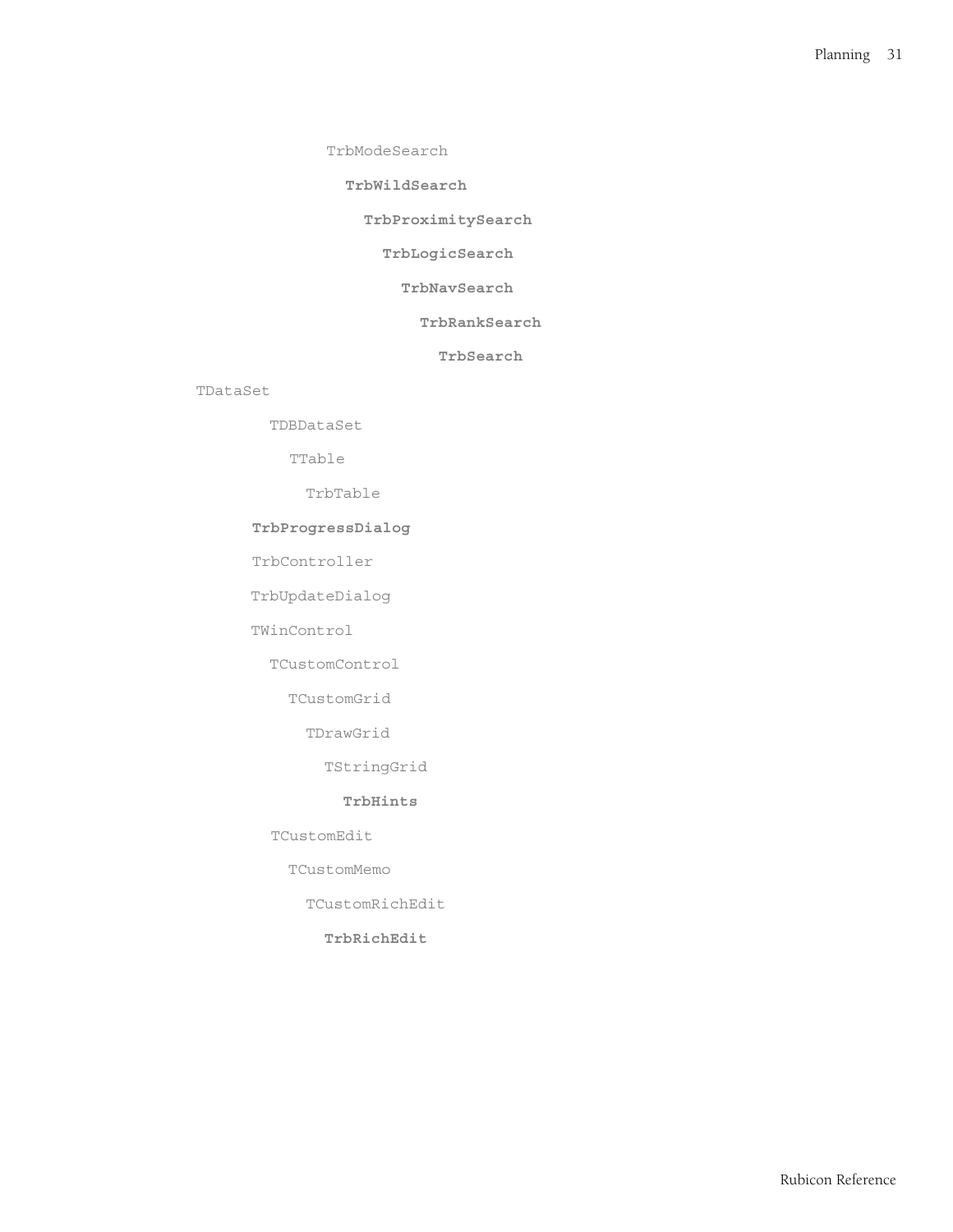32 Planning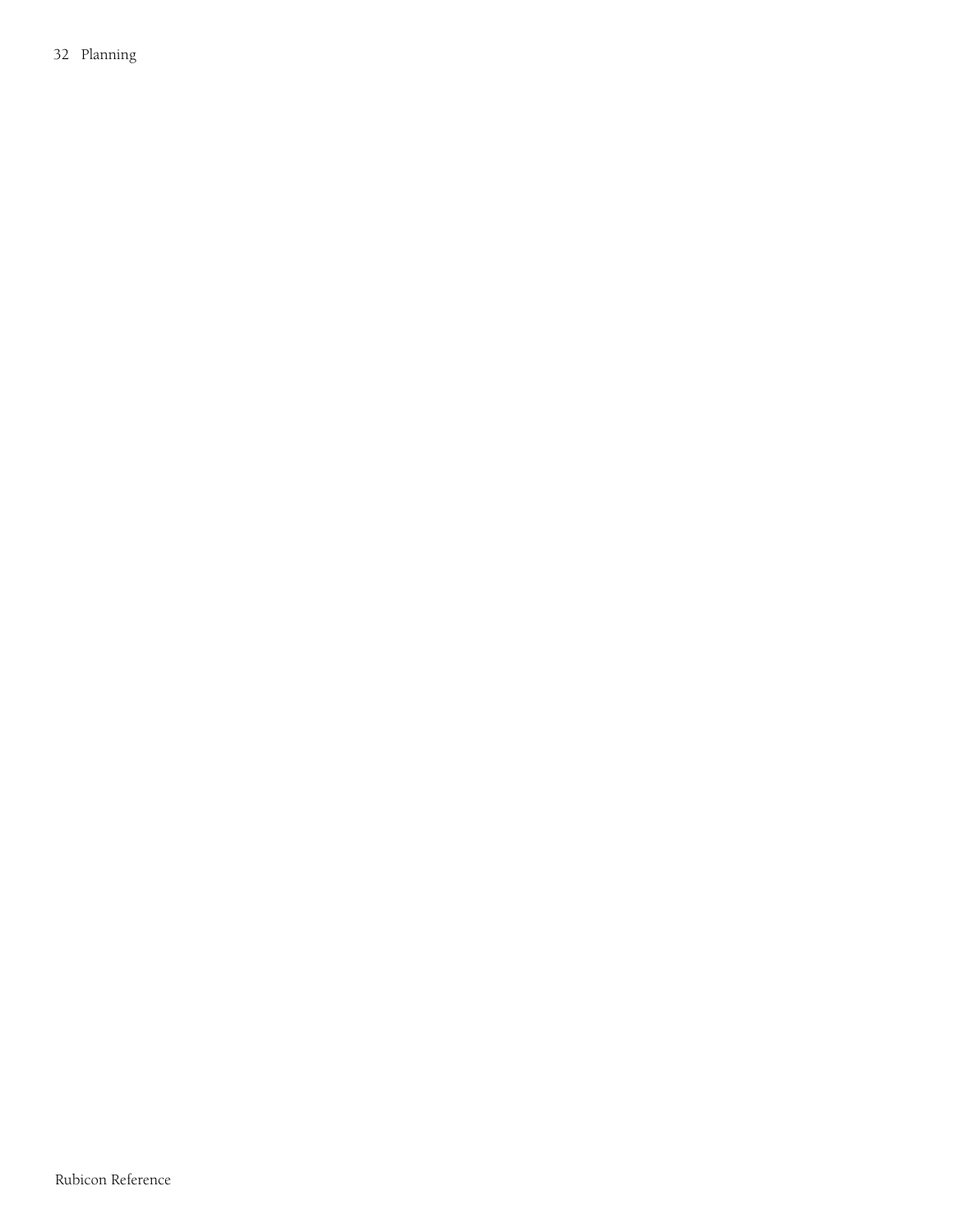# **INSTALLATION**

# <span id="page-32-1"></span><span id="page-32-0"></span>**Download**

When you purchase a Rubicon license, HREF Tools Customer Service will email you instructions for downloading the Rubicon Setup file (the installer). You should end up with a file with a name such as Rubicon v4.000 Setup.exe.

Alternatively you may download a FREE Lite or Evaluation edition of Rubicon.

The FREE **Lite Setup** is recommended for obtaining a quick overview, using the latest Delphi or C++Builder compiler and the four database bridges supported by Embarcadero (ADO, BDE, dbExpress and IBExpress). This edition is intentionally is limited and simpler to use. The Lite Setup is generally available in Code Central, at http://cc.embarcadero.com/.

The **Evaluation Setup** is also FREE; installers are published for Delphi 2009+ at *http://www.href.com/pub/rubicon/*. You can find the exact download location by starting at the Rubicon product information page which is *http://www.href.com/rubicon*. The Evaluation Setup is more powerful than the Lite Setup, but the license is time-limited (e.g. only valid for 30 days). With the Evaluation edition, you can test all the third party database bridges.

# <span id="page-32-2"></span>**Unusual Features of the Installer**

The Rubicon Setup program includes three unusual features:

• It uses ZaphodsMap to remember your configuration settings, instead of the registry. You do not have to keep any of these .xml files on your computer, but if you do, and you want to re-install, you will be able to go through the process more quickly. More information about ZaphodsMap is available at *www.ZaphodsMap.com*. It is an open-source configuration system licensed under Creative Commons by HREF Tools Corp.

• it writes custom BAT files and runs them in order to compile all packages. These BAT files run in big black scary DOS windows, but they are quite okay. They will leave a .log file documenting what they compiled and any fatal errors. Look for log files under Rubicon\Packages\\*.log.

NB: for evaluation and lite users, there is no need nor ability to recompile the core Rubicon packages.

• By default, the installer will delete any old source, package and utility files prior to installing, so that you can confidently run the installer repeatedly (without uninstalling in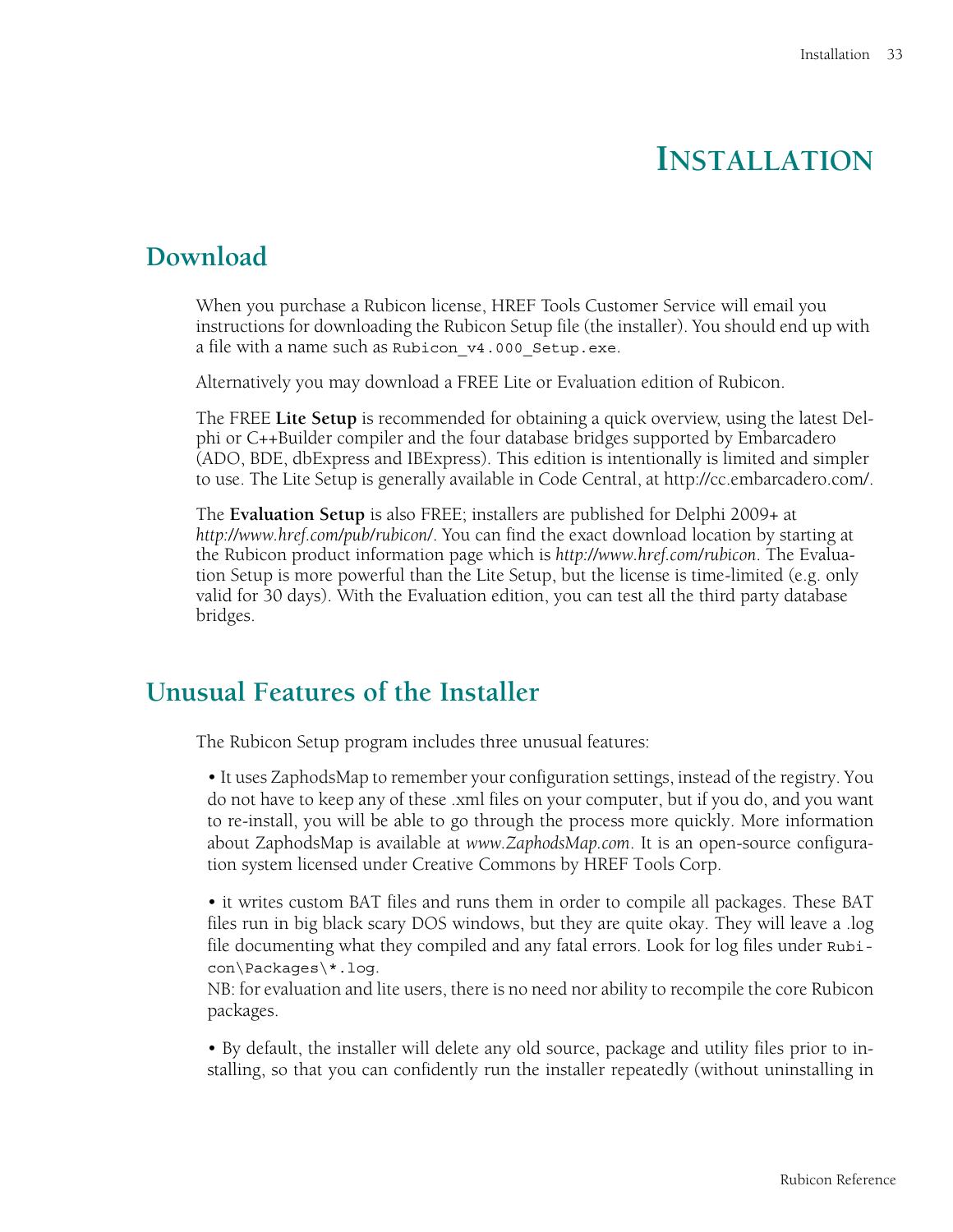between). During installation, you can uncheck the deletion feature -- if for some reason you need to save your own work under source\, packages\ or utils\.

# <span id="page-33-0"></span>**Running Setup**

When you run the Setup program, you will be shown a license agreement and a readme file. On the next page, you will be able to select product components to install, as shown in the following screenshot.



#### **Setup: Select Components to Install**

Be sure to scroll down to see all options. The list of database bridges from third parties (i.e. other than Embarcadero) are available in the Paid and Evaluation Setup programs.

The list of compilers is at the end. You may install files for Delphi and C++Builder at the same time if you wish.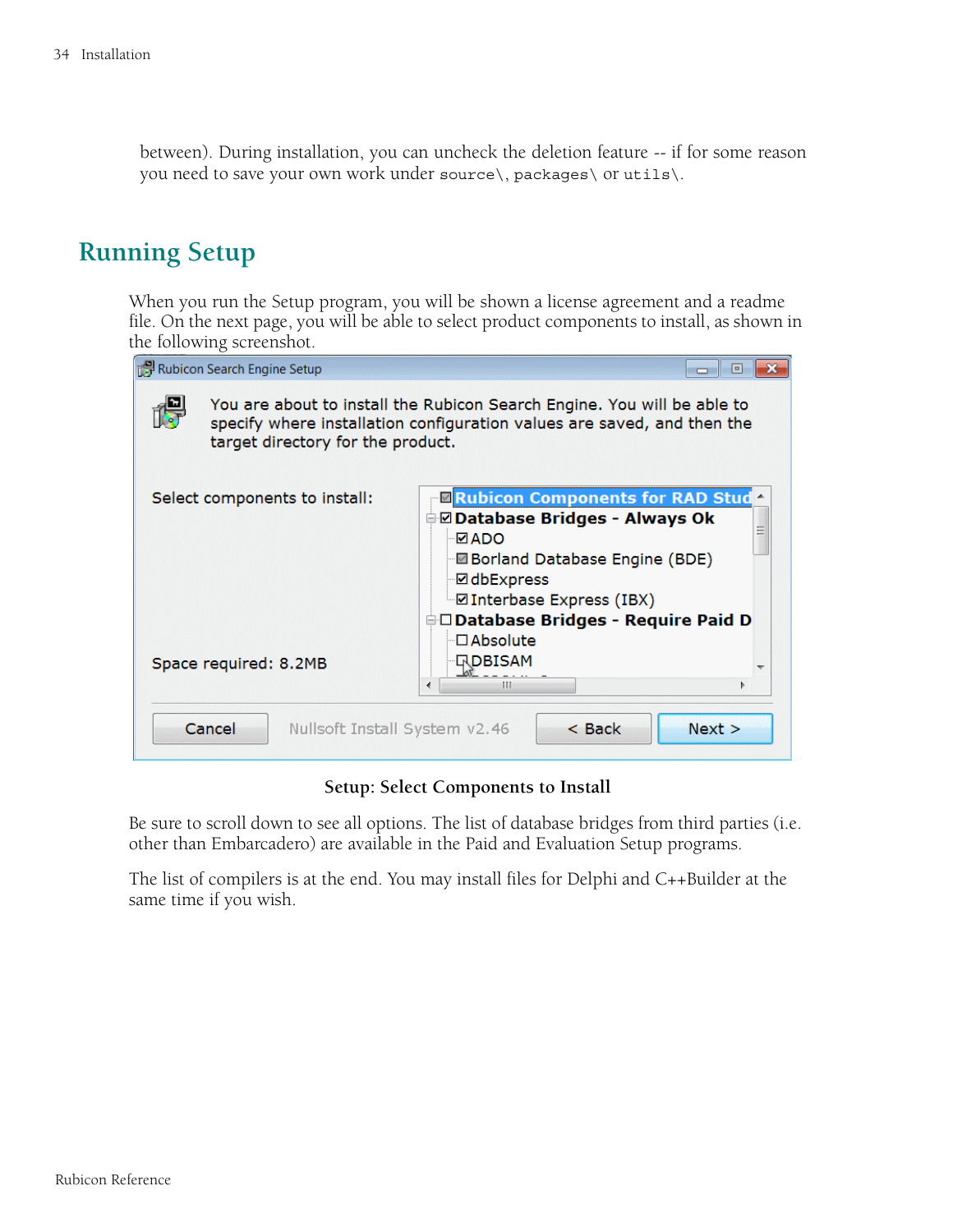

### **Setup: Select Compiler(s)**

# **Errors about Third-Party Bridges**

Based on your choice of compilers and database bridges, a utility named RbcAssistant will generate a series of dccdpk.bat files to compile all necessary packages during setup. There are three steps to this:

- 1. Write the dccdpk.bat files under Rubicon\Packages\pkg\_d16\_win32 etc.
- 2. Run the dccdpk.bat files and display any errors
- 3. Install the packages to the RAD Studio IDE

Errors are generally caused by:

- a) the third party files are actually missing from disk (forgot to install them first)
- b) Rubicon does not know where the files are

If (a), just install the third party product and then re-run the Rubicon Setup.

If (b), follow the advice in the error log file. When you **Start > All Programs > HREF Tools > Rubicon > ZMAdmin**, you will be able to enter the correct search path(s) for your bridges as shown in the upcoming screen shot. After correcting the paths, you need to repeat steps 1-2-3. You can run them from the Rubicon\Setup folder or via **Start > All Programs > HREF Tools > Rubicon** shortcuts.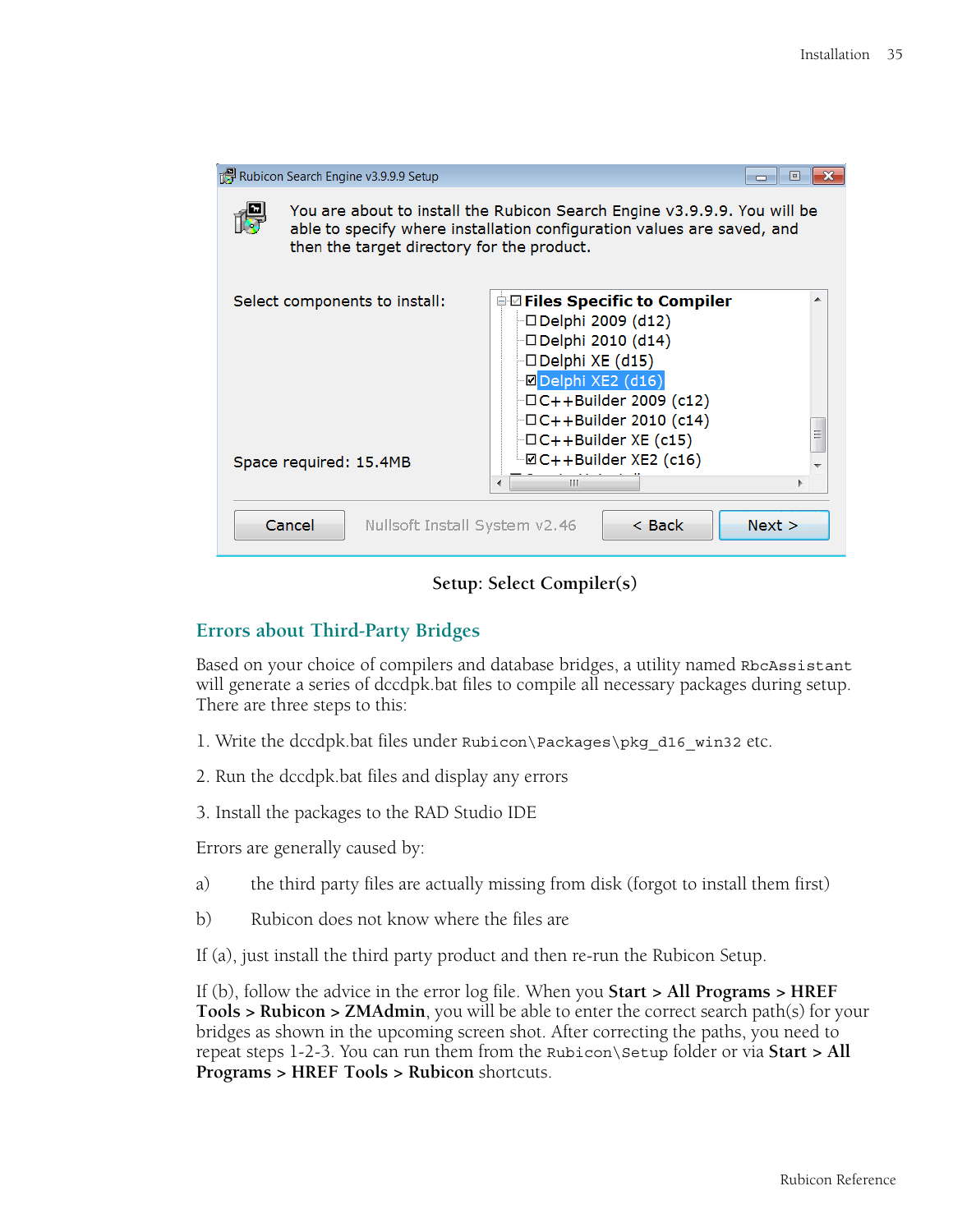| <b>24 ZMAdmin: Rubicon Components Configuration</b><br>File Action View Help                                                                    |                                                                                                                 | $\Box$ $\mathbf{x}$<br><b>- 1</b>                                                                                                                                           |
|-------------------------------------------------------------------------------------------------------------------------------------------------|-----------------------------------------------------------------------------------------------------------------|-----------------------------------------------------------------------------------------------------------------------------------------------------------------------------|
| > ZM Configuration<br>▼ Rubicon Components<br>□ <b>D</b> Rubicon<br><b>D</b> License                                                            | <b>Change</b><br><b>IBObjects: All Compilers</b>                                                                | <b>Rubicon Compilation with Bridge i: IBObjects</b><br><b>X</b> Cancel<br>$\blacksquare$ Save                                                                               |
| <b>E-C</b> Compilation<br><b>Database Bridges</b><br><b>Absolute</b><br>a ADO<br>Advantage<br><b>AnyDac</b><br><b>D</b> BDE<br><b>DBExpress</b> | Use Bridge Library<br>d16, c16<br>Active                                                                        | true<br>Ξ<br><b>IBObjects Compiled by Delphi and/or C++Builder XE2</b><br>true<br>▼                                                                                         |
| <b>DBISAM</b><br>ignal DISQLite3<br><b>ElevateDB</b><br><b>D</b> FIBPlus<br><b>D</b> IB Express<br><b>D</b> IBObjects                           | Library for win32<br>Library for win64<br>Path for win32<br>Path for win64                                      | ibo5adt_d2012;ibo5art_d2012;ibo5crt_d20<br>ibo5art d2012;ibo5crt d2012;ibo5xrt d201<br>sers\Public\Documents\RAD Studio\9.0\Bpl<br>idio\9.0\Dcp\Win64;C:\Users\Public\Docum |
| <b>D</b> NexusDB<br>Oracle (DOA)<br><b>D</b> PaDac<br><b>C</b> SDAC<br>o vib                                                                    | $\blacktriangleright$ Hints<br>▶ Overrides by Context<br>$\triangleright$ Variables<br>$\overline{\phantom{0}}$ |                                                                                                                                                                             |
|                                                                                                                                                 |                                                                                                                 |                                                                                                                                                                             |

### **Use ZMAdmin for Rubicon to Correct Library Names and Paths**

# **Detailed Installation Log Available**

When the Rubicon Setup finishes - before you [Close] the dialog - you have the option of displaying a detailed log. This log contains information which will be very helpful in troubleshooting any installation problems you may experience. To save it, right-click to bring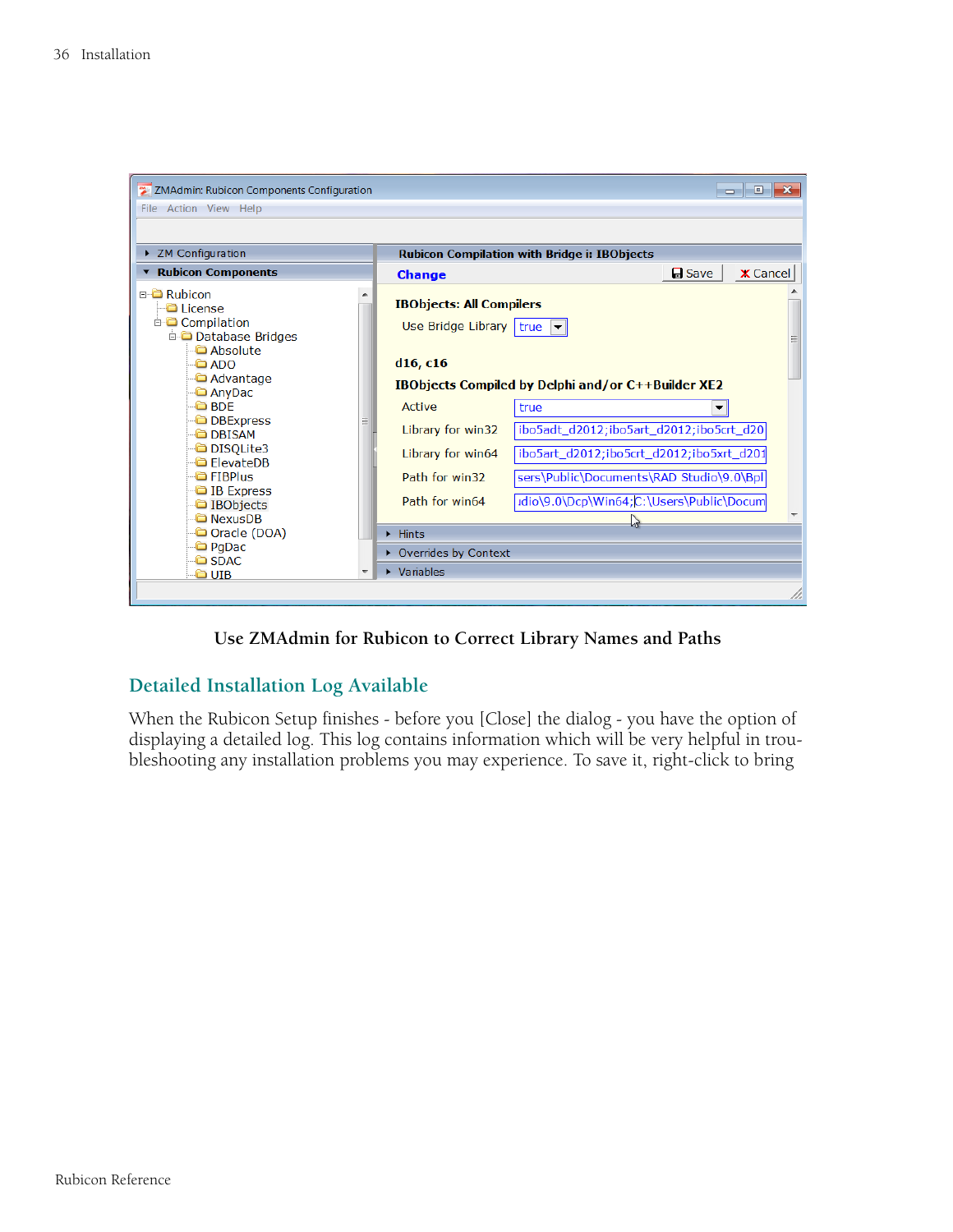

up the "Copy to Clipboard" feature as shown in the following screenshot.

**Setup Print Details**

## **Extra Sample Database Files**

The sample database files for third party bridges are kept in a Subversion repository, which is available to any Rubicon developer. It is easiest if you use a Subversion client to obtain the files. Look in the Rubicon\\_ControlSVN folder and you should see two BAT files. Use the "checkout" file first. That will get you a copy of all the files. (If you want fewer files, edit the BAT file in Notepad first.) If you want to get newer files some months later, for example if you start using a different database bridge, you can then use the "update" file to obtain newer files.

A SubVersion command line client is included with Delphi XE and XE2. You can also download a free command line client from CollabNet. The download URL as of November 2010 was http://www.open.collab.net/downloads/subversion.html.

If you do not wish to install a SubVersion client, you can still obtain individual files using a web browser. Use Notepad to open the "checkout" BAT file, and use the URL and login and password details provided.

There are extra sample database files for at least the following: ADO, Access, DISQLite3, Interbase, Interbase7 and Paradox.

The SubVersion repository contains more than just sample database files. It also includes the latest version of utils\bridges.xml, some Rubicon demo files, and all the documentation files from Rubicon v2 such as the HLP file and the old manual.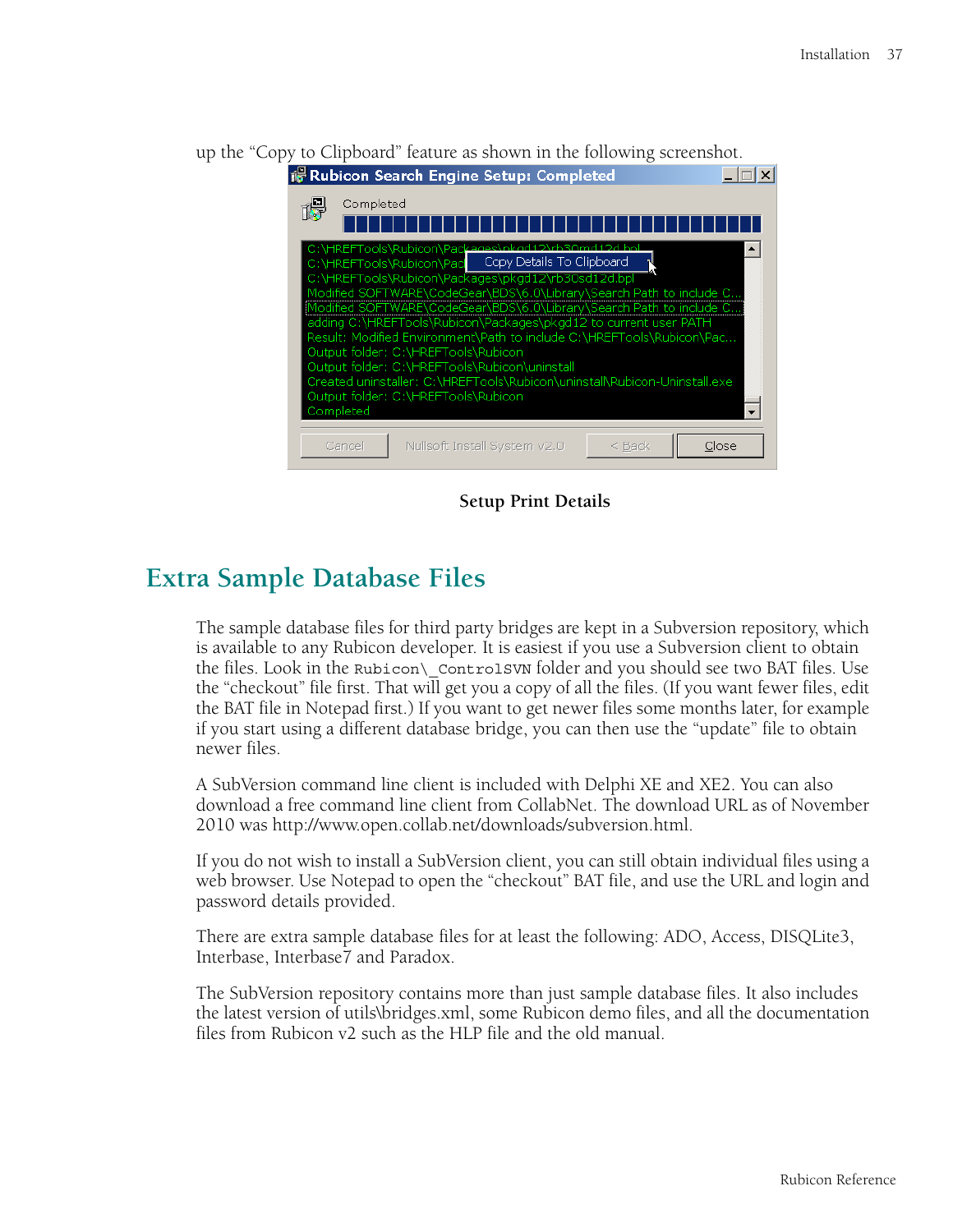## **Third Party Drivers**

Please note that changes made by third party vendors to their components after the release of Rubicon may require minor changes in the related Rubicon packages and/or recompilation of the packages.

In general, if you wish to recompile your Rubicon packages, exit Delphi, run **ZMAdmin for Rubicon** to correct any settings, and then run all three steps in Rubicon\Setup to  $(1)$ create dccdpk.bat; (2) run dccdpk.bat, and (3) install the resulting packages into the Delphi Integrated Development Environment ("IDE").

## **C++ Builder Package Installation**

Please remember to select C++Builder as a compiler during installation if you want packages installed for it.

Files will be installed to

| Packages\pkg_c16_win32 for C++Builder XE2  |  |
|--------------------------------------------|--|
| Packages\pkg_c15_win32 for C++Builder XE   |  |
| Packages\pkg_c14_win32 for C++Builder 2010 |  |
| Packages\pkg_c12_win32 for C++Builder 2009 |  |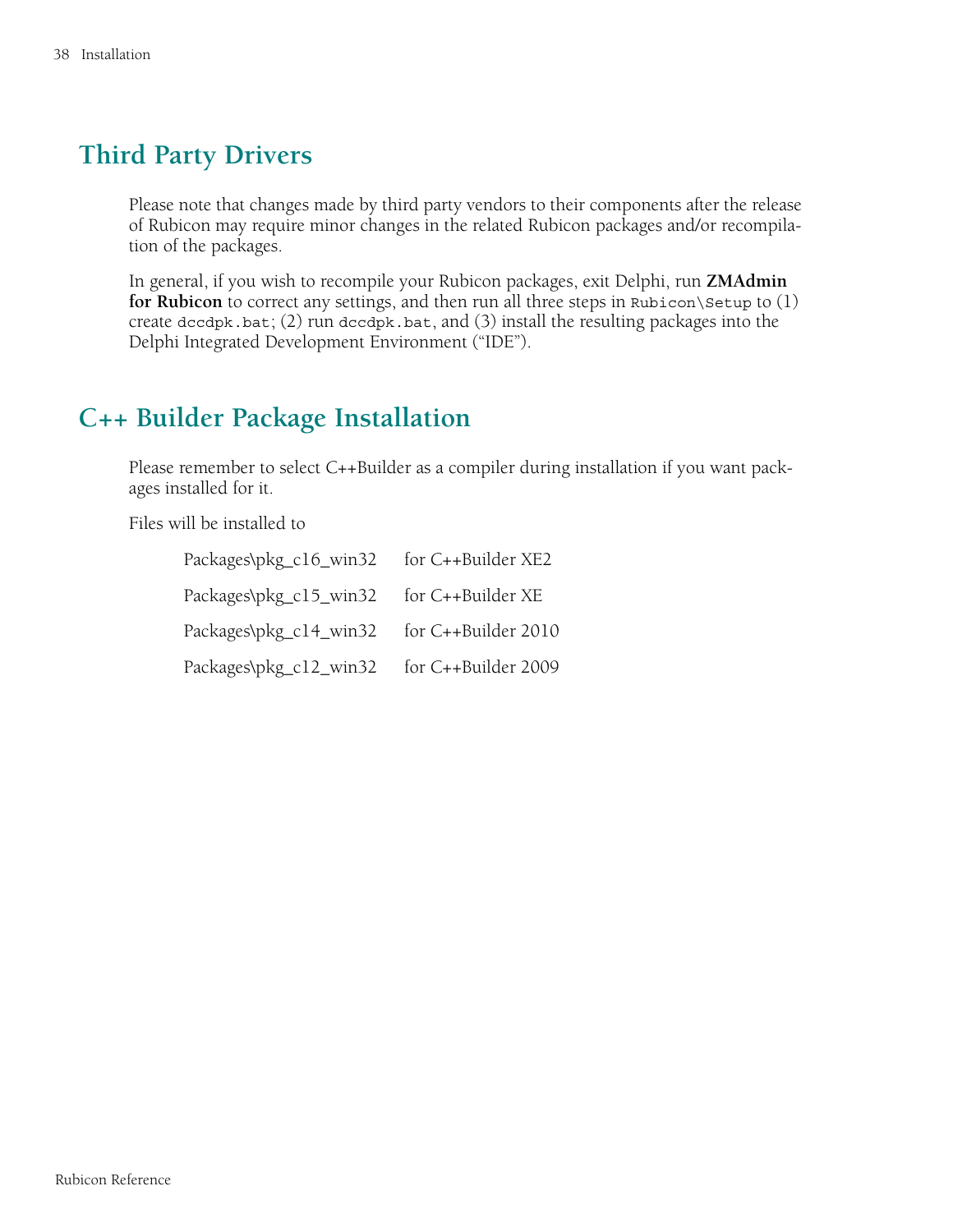## **Package Naming Conventions**

The package naming convention is as follows:

rbc40\_B\_LNG\_UUU\_NNN\_WIN32.ext

- 40 is the Rubicon version number
- B represents the database bridge (the driver) and is detailed below
- LNG is 'pas' for Delphi/Pascal or 'cpp' for C++Builder
- UUU is 'lib' for runtime library or 'ide' for integrated design environment
- NNN is the target compiler and is detailed below, e.g. d16 for Delphi XE2
- ext is the appropriate extension (DCP or BPL)

| <b>Bridge For</b>                  | Code           |
|------------------------------------|----------------|
| Advantage Database                 | A              |
| Borland Database Engine            | B              |
| <b>SDAC</b>                        | $\overline{C}$ |
| <b>DBISAM</b>                      | D              |
| IBX (Interbase Express)            | E              |
| FIBPlux                            | F              |
| <b>UIB</b>                         | G              |
| Interbase Objects TIBO* components | I              |
| AnyDAC                             | K              |
| ElevateDB                          | L              |
| <b>ADO</b>                         | M              |
| NexusDB                            | N              |
| Direct Oracle Access               | $\bigcirc$     |
| PgDAC                              | $\overline{P}$ |
| DISQLite3                          | Q              |
| Rubicon Core                       | $\mathbb R$    |
| dbExpress                          | S              |
| Absolute Database                  | $\top$         |
| UniDAC                             | U              |

#### **Table: Database Bridge codes used in Rubicon Package Filenames**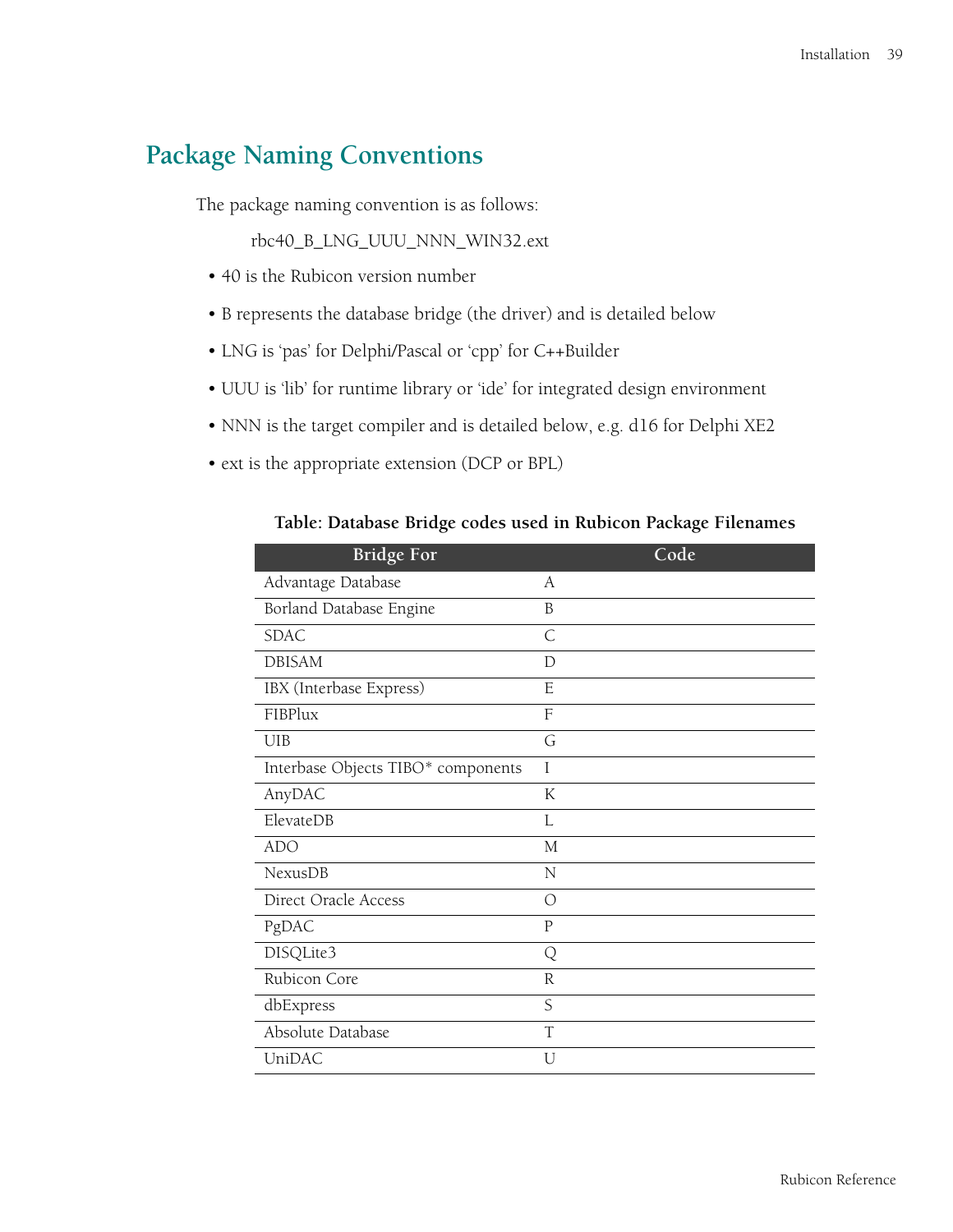| Compiler        | Code |
|-----------------|------|
| Delphi 2009     | d12  |
| Delphi 2010     | d14  |
| Delphi XE       | d15  |
| Delphi XE2      | d16  |
| C++Builder 2009 | c12  |
| C++Builder 2010 | c14  |
| C++Builder XE   | c15  |
| C++Builder XE2  | c16  |

**Table: Compiler codes used in Rubicon Package Filenames**

## **Demo/Example Programs**

The Rubicon\RBDemos subdirectory contains examples for all database bridges.

In many instances, a table in the driver's format will have to be created. This can be done using the MakeData.dpr application in the subdirectory. The MakeData application "copies" the Paradox table help.db to the third party table format. This requires that the BDE and the third party driver be installed.

## **TTable Based Example Programs**

Only some bridges include TTable-based examples.

In the Rubicon\rbdemos\demo\_b\_ttable subdirectory are several small programs that demonstrate the major features of Rubicon. In order to run the programs, you will need to add a Rubicon4 alias to your BDE configuration using BDEAdmin. The alias should point to c:\rubicon2\ examples\data. In all of the examples, you may double click on the memo field in order to display its contents.

#### **EXMAKE:**

Builds a Words table. Uses the TrbProgressDialog component. This example must be run before any of the other examples.

### **EXSRCH:**

Perform searches on the table and creates a match dataset. Try using different property values for SearchLogic and RankMode.

#### **EXCDS:**

Same as ExSrch, but uses a TClientDataSet as the match dataset. Requires the Cli-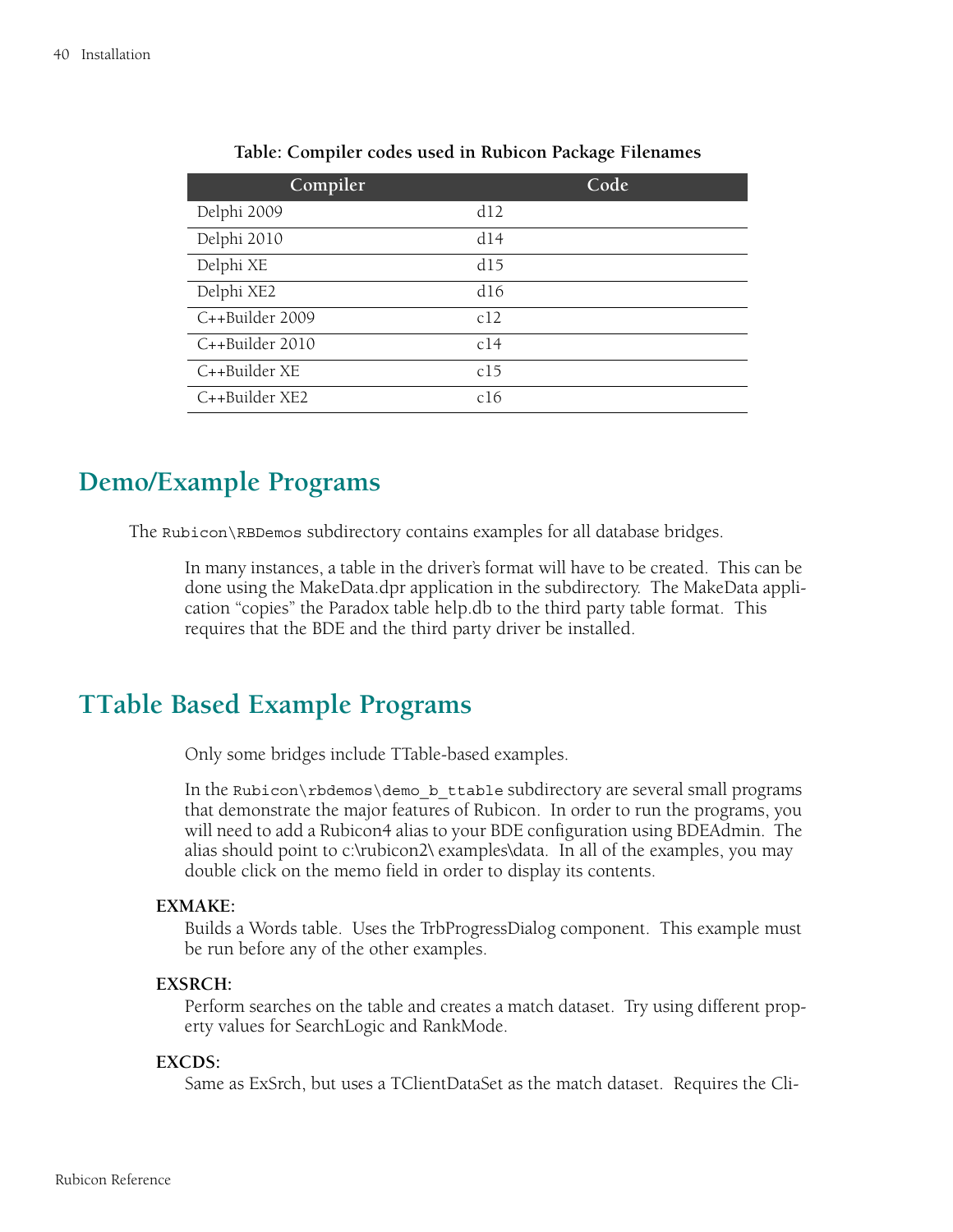ent/Server version of Delphi 3, Delphi 4, or C++ Builder 3.

#### **EXNAV:**

Demonstrates the use of the FindFirst, FindNext, FindPrior, and FindLast methods.

#### **EXFLTR:**

Uses the Matches method to filter the records. 32 bit only.

#### **EXUPD:**

Uses TrbUpdate and TrbTable to perform updates to the table. Try making a change, then click the 'Words' and see the change.

#### **EXAPPEND:**

Example of TrbAppend.

#### **EXRANGE:**

Demonstrates how to perform searches when a range or filter is in place.

#### **EXQUERY:**

Shows how to combine the full text search capabilities of Rubicon with a TQuery that operates on numeric/date fields.

#### **EXCNTRLR:**

Example of TrbController.

#### **EXCLIENT:**

This is a network version of ExUpd. Before running ExClient, start the Server application (see Server Application), press the Process button, then start ExClient and try making the same change as described in ExUpd.

#### **EXHINTS:**

Demonstrates the use of the TrbHints component.

#### **EXHTML:**

Example of how to search external files – in this case HTML files.

#### **EXRTF:**

Similar to ExHTML, but processes text and RTF files.

#### **EXSGMNT:**

Shows how two TrbMake's can build a single Words table using the FirstSegment and LastSegment properties. See comments in the Button1Click procedure. This example creates a Words table identical to the one created in ExMake.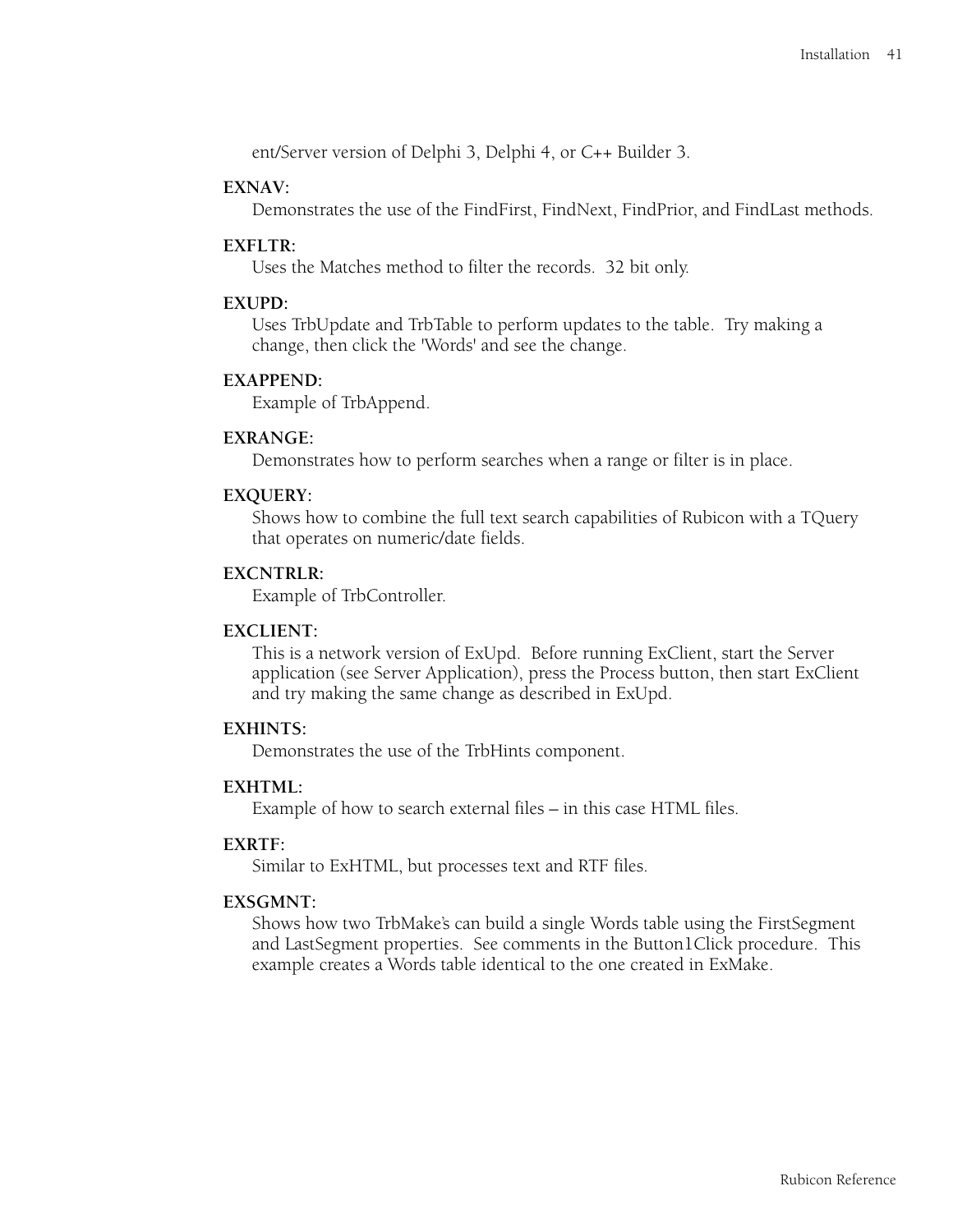42 Installation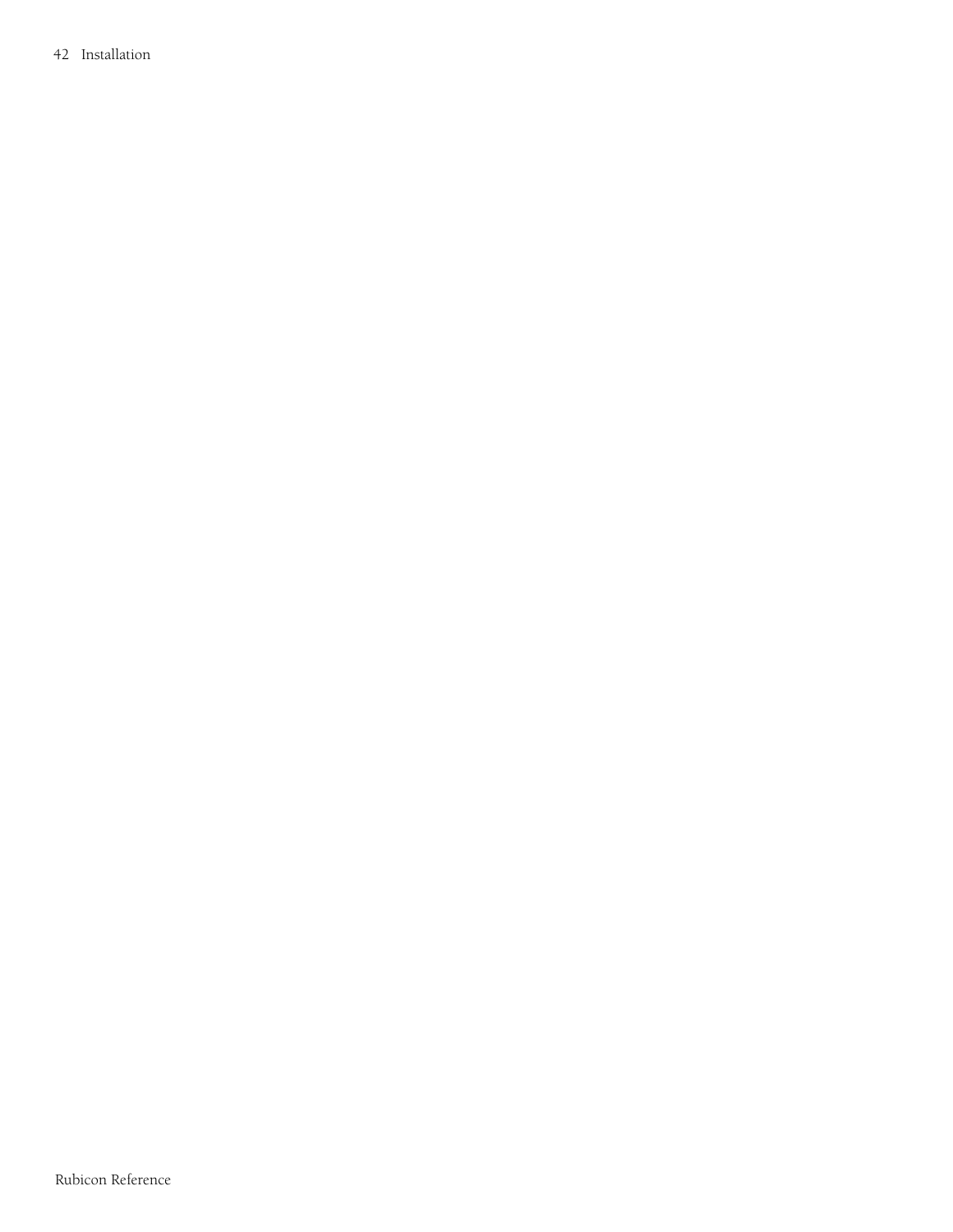# **RESOURCE DEFINITION**

In this chapter we cover making adjustments in the environment or associated technology needed to accommodate Rubicon.

## **Hint for Evaluation and Lite Editions**

When you compile the demos, utilities, or your own projects, you MUST **compile with packages**.

For example, your runtime package list might look like this when compiling the ExMake demo with IB Express (bridge "E"):

```
vcl;vclx;VclSmp;vcldb;rbc40 core free pas lib;rbc40 core pas lib;
      rbc40_e_pas_lib;
```
If you do not compile with packages, Delphi will complain that it can not find files such as rbdefine.inc. Purchase a license to obtain full object pascal source.

See [page 49](#page-48-0) for detailed instructions.

## **Non-English Text; UTF-8; Unicode**

For most of Rubicon's history, Rubicon was used to index content in English plus a few Western-European languages, all using Ansi Code Page 1252.

Rubicon v2.134 was the first edition to let you take advantage of alternate character sets.

Rubicon v4.0 fully supports Unicode content.

### **Enable Indexing of Unicode Content**

As of Rubicon v4, you can index Unicode content by setting one flag and defining your alphabet. The flag that you must set is

rbMake1.Ansi := False;

### **Customize the Alphabet Symbols**

To define your "alphabet" to be other than English A..Z, set the following property:

 $rbAccept1.Alpha := 'ABC...'; // use your alphabet symbols here$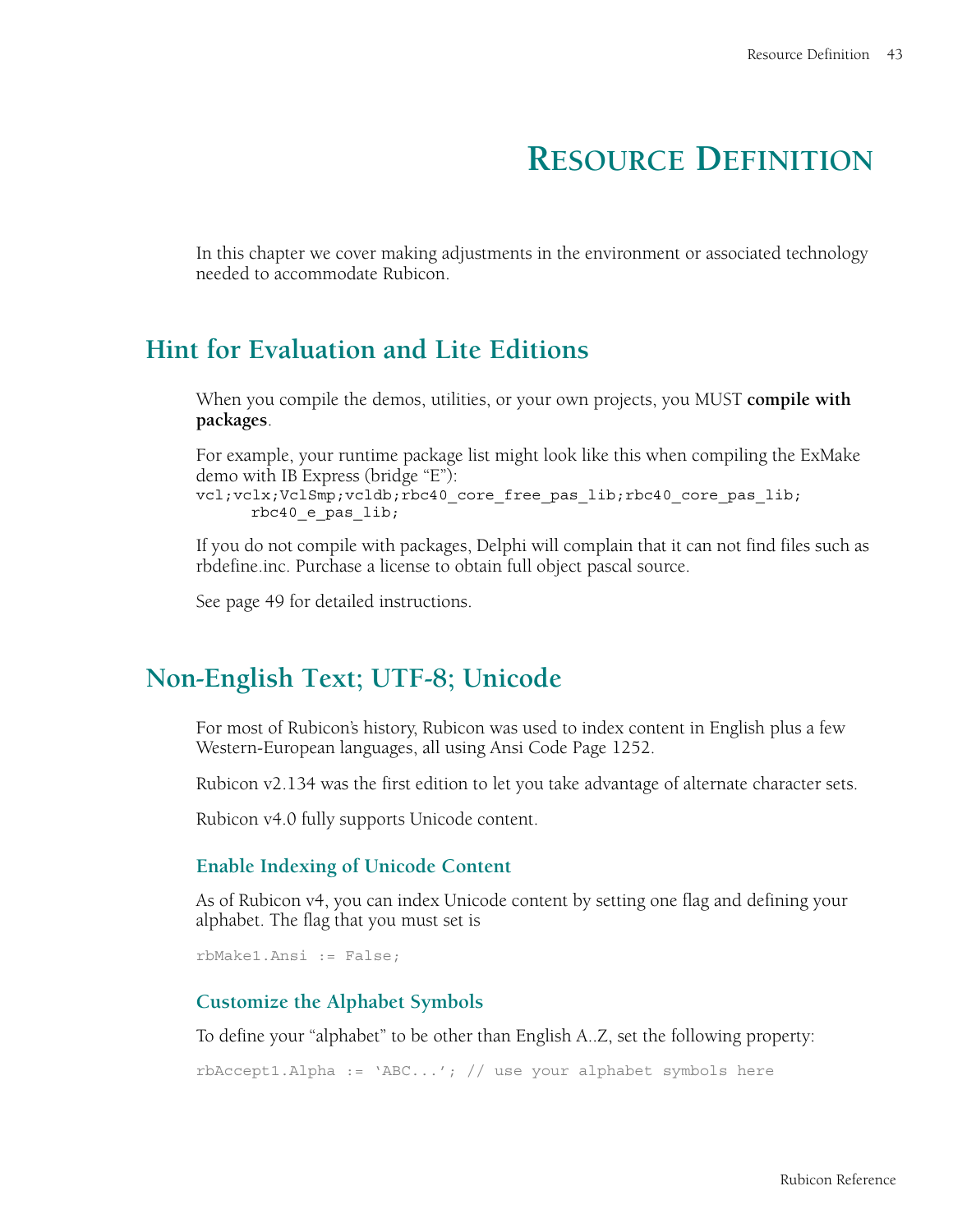If you wish to generate the alphabet symbols programmatically, refer to this small Code Central project #28624 (full Delphi source), *http://cc.embarcadero.com/Item/28624*

#### **IB Express**

Be sure to set the UTF8 character set on your database connection component:

IBDatabase1.Params.Values['lc\_ctype']:='UTF8';

Note that even though you set the character type to UTF8, your data, in Delphi, will be UnicodeString not UTF8String. The .AsString method will give you a UnicodeString.

## **Download Sample Data Files**

You may download database files using your web browser. Start by going to:

*http://data.rubicon.href.com/RBSampleData/*

The files are organized by database server: Access, ASCII, DISQLite3, FirebirdSQL, Interbase7 and Paradox.

## **Compiling Third-Party Data Bridges**

Packages for all requested data bridges *should* install and compile automatically for you...

It is absolutely necessary to install third-party database components before Rubicon. For example, if you are using NexusDB, make sure that you install NexusDB before installing Rubicon, or else re-run the Rubicon installer again after installing NexusDB.

If a compilation error is reported when you run the Rubicon Setup, look for your rbc40\*.bpl file under the Packages\pkg\_\_\_ folder. (You will need to memorize the Rubicon package code for your bridge in order to know the exact BPL file to look for, e.g. N for NexusDB. There is a complete list of package codes in the Installation chapter, under "Package Naming Conventions".)

If you do not find the BPL file, there is a problem.

### **Why Bridges Fail to Compile**

You can determine the exact reason for the problem by opening the LOG file with a name such as Rubicon\Packages\dccDPK-d16\_win32.log and looking for the word "fatal."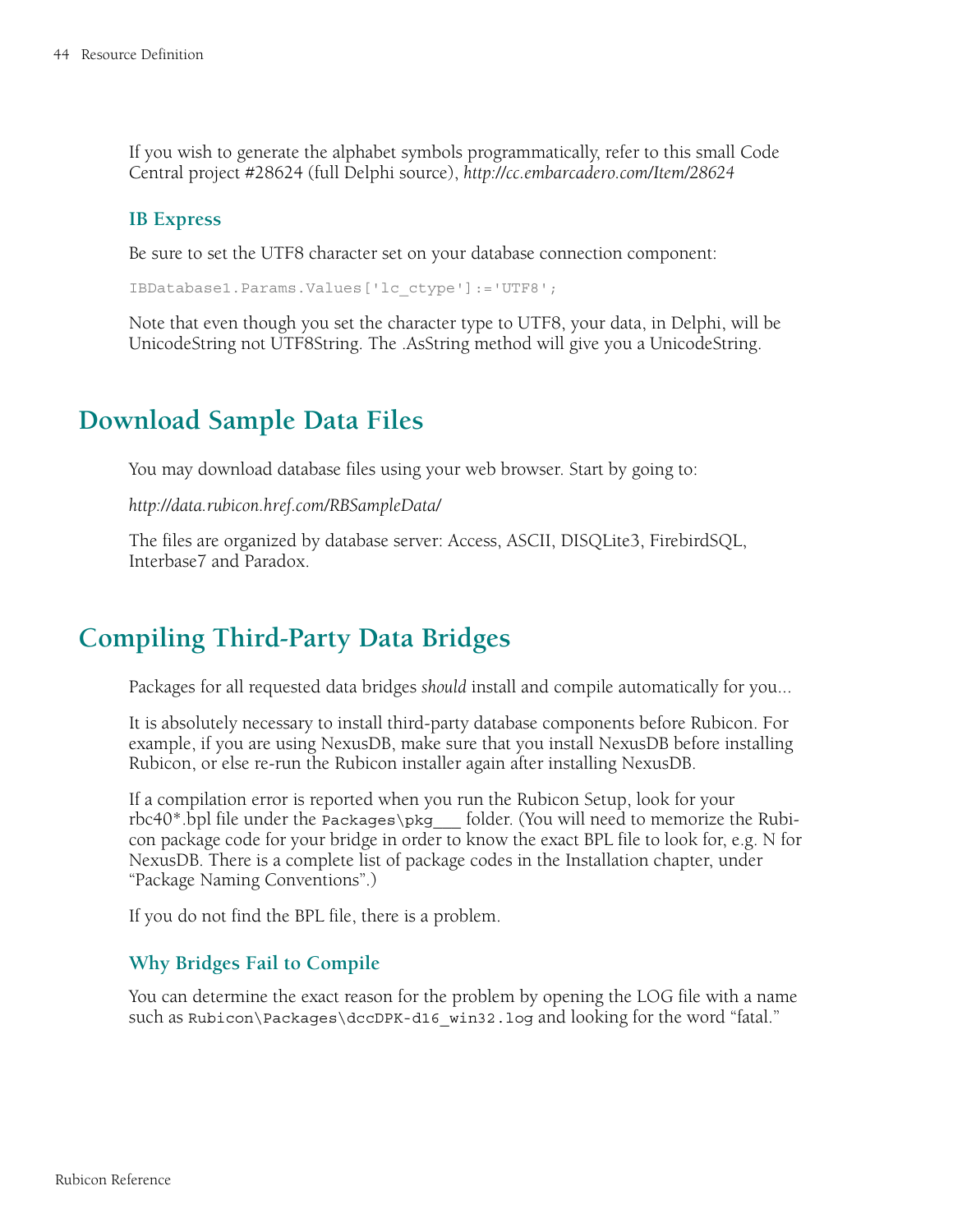#### **Configure Library Names, etc.**

To fix problems relating to library names or search path, run **Start > All Programs > HREF Tools > Rubicon > ZMAdmin for Rubicon**. In ZMAdmin, you can fix third party library names and/or the path to those libraries. Be sure to include the path for both the DCP and BPL libraries. Some vendors put both DCP and BPL files in a single path. Other bridges, include IBObjects, have DCP and BPL files in separate folders so you must reference both locations.

Rubicon supports some advanced compiler flags. You can enter these in ZMAdmin for Rubicon. Within ZMAdmin, navigate to **Rubicon Components > Rubicon > Compilation**. On the right-side panel, you should see a place to enter Compiler Defines.

Within ZMAdmin, you can display Hints. Open those and read them for specific help with any setting.

#### **Recompiling after Fixing Library Names and/or Paths**

*New in Rubicon v4.0*

After you fix library names and paths within ZMAdmin, regenerate everything by running three BAT files. The following are in the Rubicon\Setup folder:

RbcAssistant\_01\_Create-Bat-Files.bat

RbcAssistant\_02\_Run-Bat-Files.bat

RbcAssistant\_03\_Install-to-IDE.bat

Shortcuts to the same three BAT files are located under **Start > All Programs > HREF Tools > Rubicon**.

If you are stuck on step 02, feel free to use our contact page to send your detailed LOG file to technical support (you can paste it in as part of your message). Use *http://www.href.com/contact* or ask for help through the Rubicon support newsgroup *http://www.href.com/newsgroups*.

## **Download Model Files (JPGs)**

If you are interested in viewing the model files which show the object oriented structure of the Rubicon components, you may download them separately from the Setup installer.

There is a 10mb ZIP file waiting at the following web address: *http://www.href.com/pub/rubicon/Rubicon3/docs/RBModel.zip*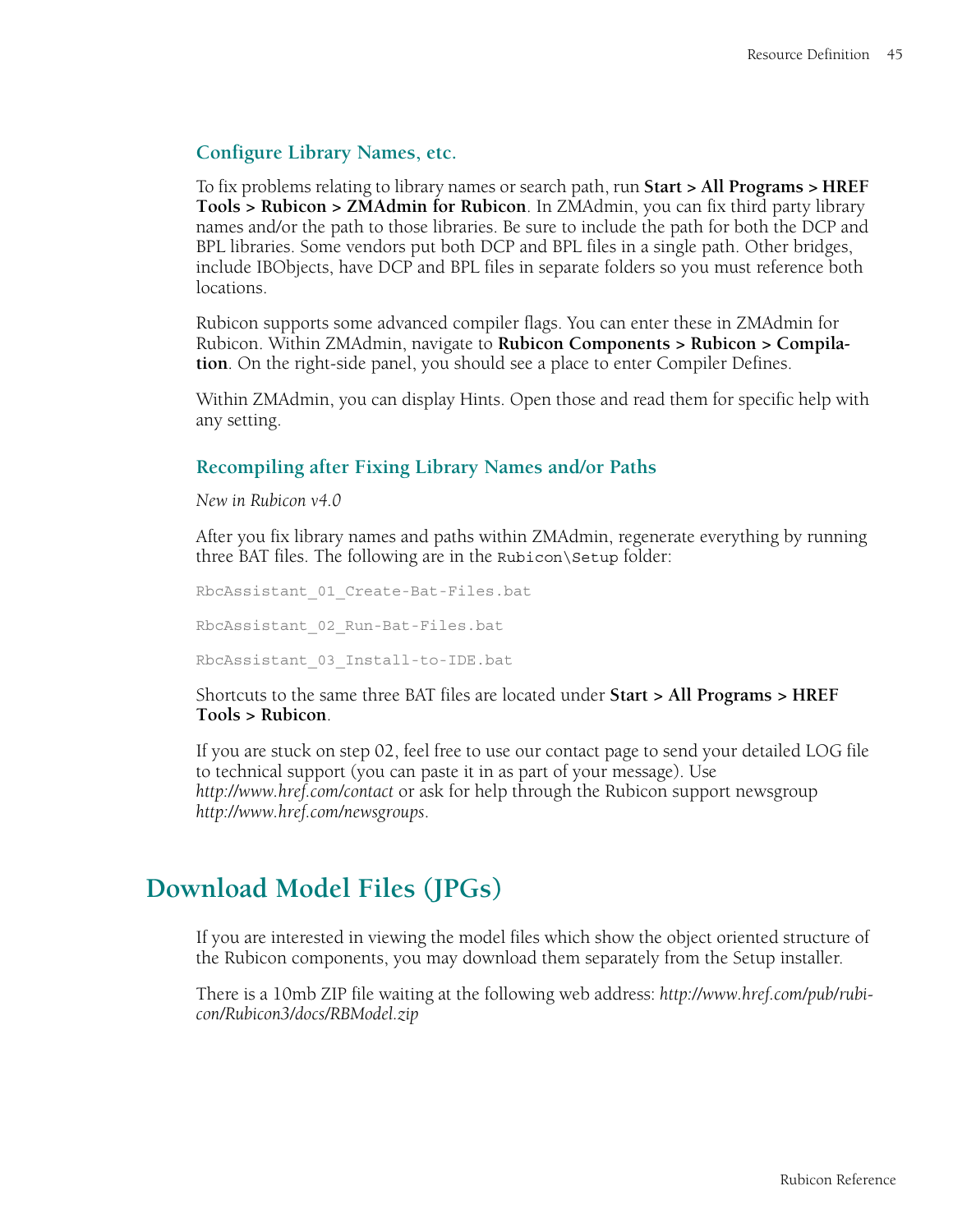## **Download Borland Database Engine**

Although the BDE is officially obsolete, it remains free and extremely useful for many tasks. With a bit of knowledge, it even works in many 32-bit production situations.

Embarcadero did not ship a 64-bit version of the BDE with RAD Studio XE2 in September 2011 and it seems very unlikely that they would do so in the future.

If you need to install the latest 32-bit BDE without installing Delphi, there is a standalone installer available for download from *http://www.href.com/pub/sw*.

## **Rubicon Demos/Examples Use BDE Aliases, Yet...**

In order to run the Rubicon demos, you will need to connect to some sample data. For historical reasons, much of that data is provided in Paradox format and even some SQL examples rely on BDE Aliases.

As of January 2012, the BDE is no longer required with Rubicon.

You can use data files that we provide, or you can make small changes to connect to your own data files. The easiest way may be to find the demo for your database bridge and open the DFM file(s) in an editor (Notepad or Delphi). There you will see the database names and connection details. You should feel free to change those.

### **MakeData Project**

If you would like to try a demo with another database bridge, or you would like to recreate the sample data yourself, you will need to compile and run the MakeData project. The source installs under Rubicon\RBDemos\demo b tquery\MakeData.dpr with all files in the same directory.

To run MakeData successfully, you need two BDE Aliases defined in advance (or, for non-BDE applications, look in the Rubicon\RBDemos\rbdemos-readme.txt for instructions specific to your database bridge).

Use the BDE Admin tool to create aliases. If you have the BDE installed, you probably have a shortcut to BDEAdmin in Control Panel. Otherwise, look for the program bdeadmin.exe and run it (usually under Common Files\BDE). They are:

#### **• Rubicon4**

This alias should be based on the Standard driver. It should point to the source data folder, Rubicon\RBSampleData\Paradox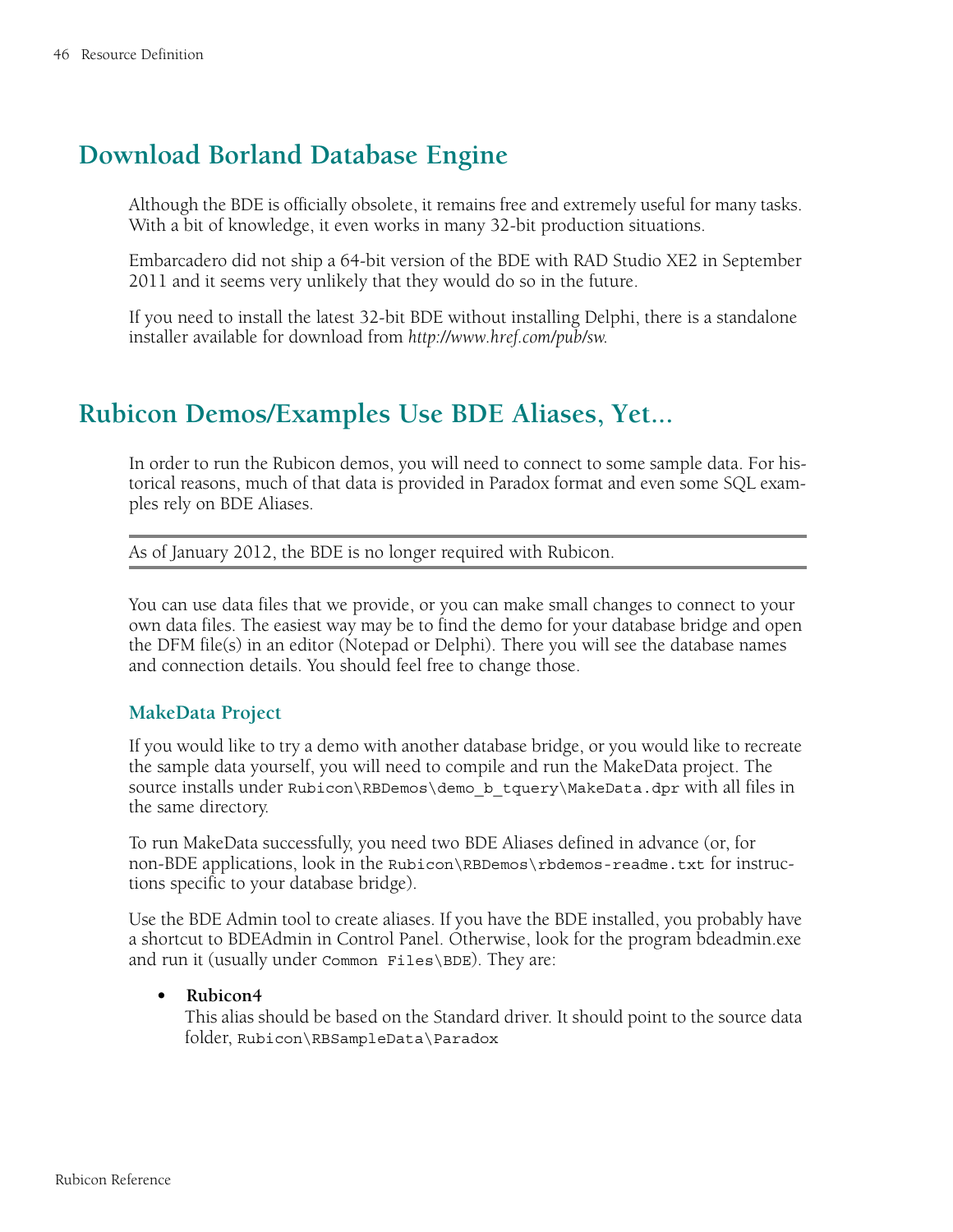#### **• Rubicon4SQL**

This should point to the target database. The driver type depends on the database type, e.g. INTERBASE for Interbase or Firebird SQL.

## **dbExpress with Interbase 7, BlackFish**

The dbExpress driver has been tested with MySQL, Interbase 7 and Blackfish. When used with Delphi 2009 and Interbase 7 or Blackfish, it is necessary to install Update 3 to fully handle BLOB data.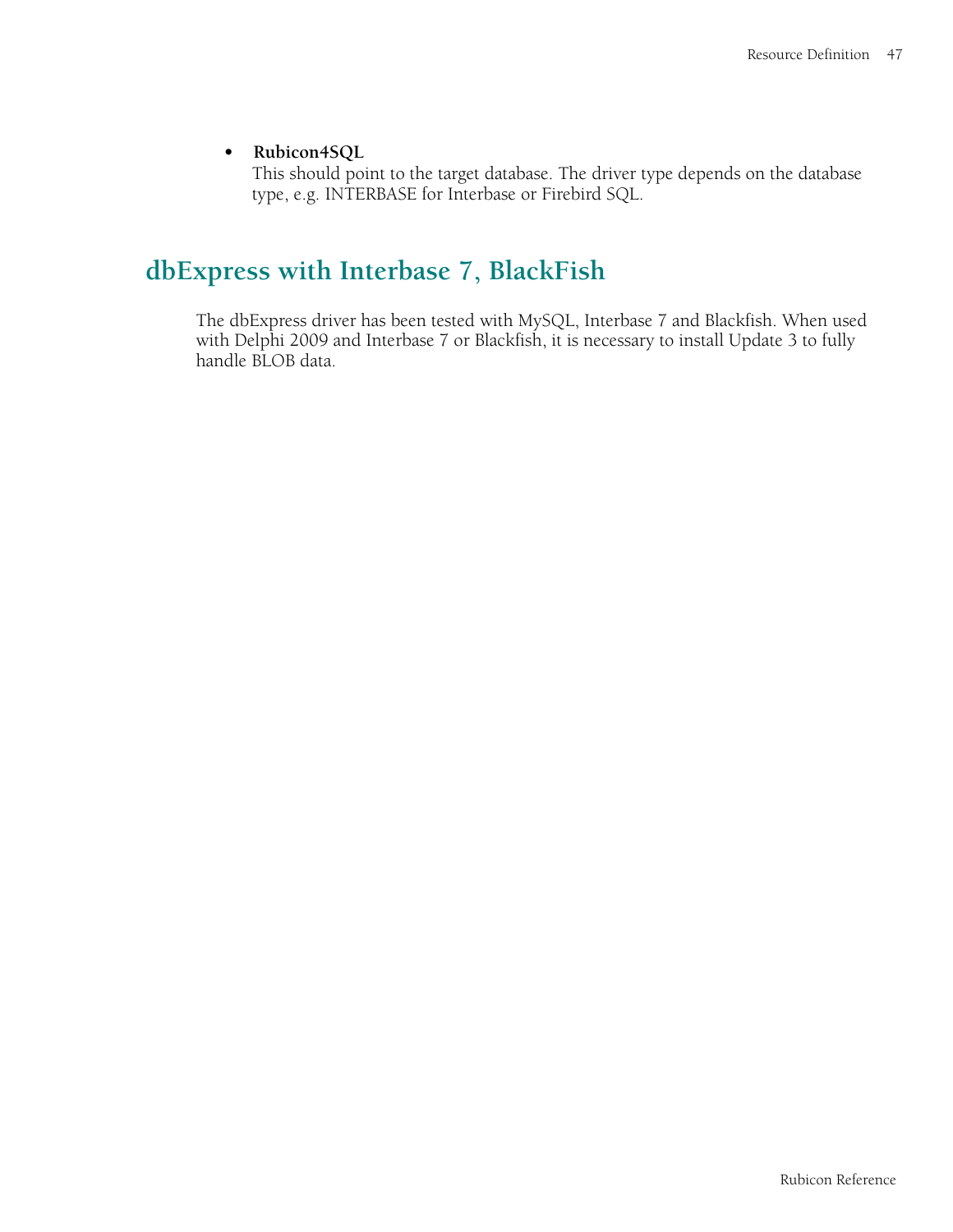48 Resource Definition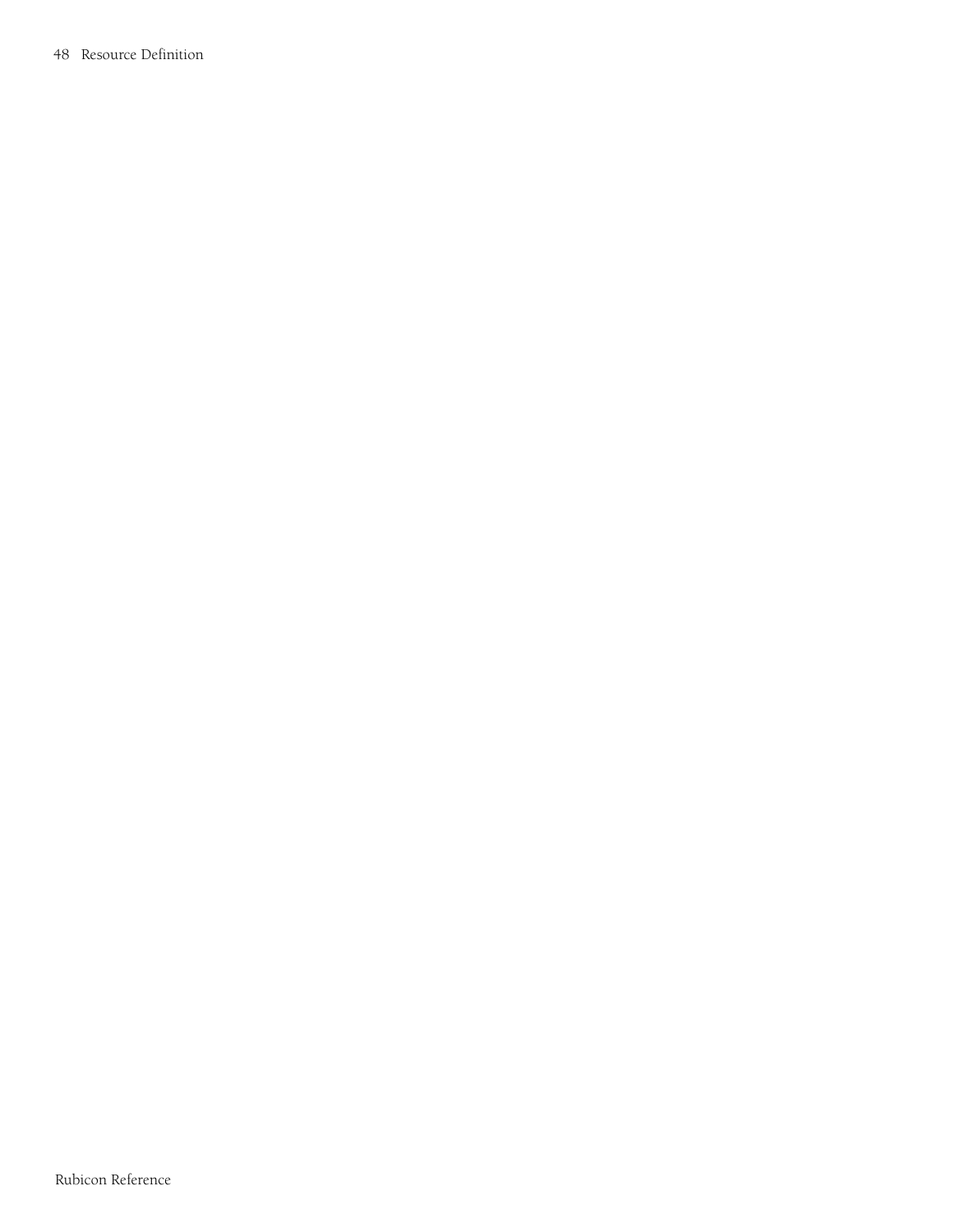# **OPERATION**

## <span id="page-48-0"></span>**How to Compile with Free Rubicon Components**

If you have a Lite or Evaluation license, you must build all projects with packages. The details vary, depending on which database bridge you are using.

For example, to build with Delphi XE2 and IB Express, the runtime package list would be

rbc40\_**e**\_pas\_lib\_d16\_win32;rbc40\_core\_pas\_lib\_d16\_win32;rbc40\_core\_free\_pas\_lib\_d 16\_win32

i.e. bridge code "E" for IB Express and 'pas' for Pascal d16\_win32 for Delphi XE2 on Windows 32-bit core units for Rubicon itself core library to enable the free license

whereas for use with C++Builder XE2 and dbExpress, the package list would be:

rbc40\_**s**\_cpp\_lib\_c16\_win32;rbc40\_core\_cpp\_lib\_c16\_win32;rbc40\_core\_free\_cpp\_lib\_ c16\_win32

i.e. bridge code "S" for dbExpress and 'cpp' for C++Builder;

c16\_win32 for C++Builder XE2 on Windows 32-bit core units for Rubicon itself core library to enable the free license

If you do not already know your compiler and database bridge codes, please see the charts in the Installation chapter.

If you are using the **paid** version of Rubicon, you may still build with packages if you wish. The difference is that you **never** need the third one, rbc40\_core\_free\*.bpl.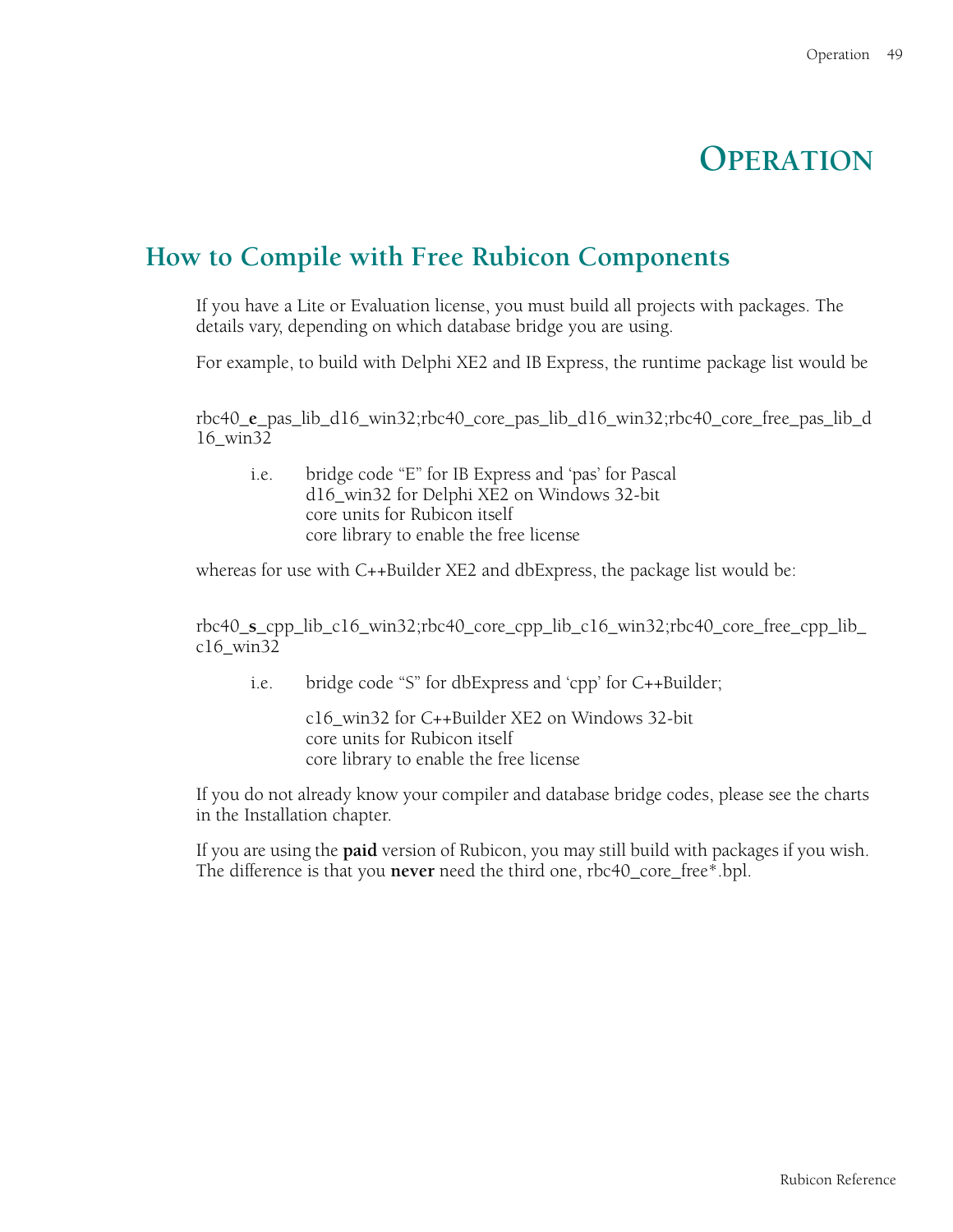| Project Options for Project1.exe - Base Configuration                                                                                                                                                |                                                                                                                                                                                                                                                                                                 |
|------------------------------------------------------------------------------------------------------------------------------------------------------------------------------------------------------|-------------------------------------------------------------------------------------------------------------------------------------------------------------------------------------------------------------------------------------------------------------------------------------------------|
| ⊟- Delphi Compiler<br>--- Compiling<br>-Hints and Warnings<br><sup>i</sup> Linkina<br><b>E</b> Resource Compiler<br>illim Directories and Conditionals<br>-- Forms<br>Application<br>-- Version Info | Design packages<br>◘ Delphi 1.0 Compatibility Components<br>Embarcadero ActionBar Components<br>☑ Embarcadero ADO DB Components<br>Embarcadero BDE DB Components<br>Embarcadero Control Panel Applet Package<br>Embarcadero Database Components<br>☑ Embarcadero DataSnap Connection Components |
| Packages<br>白·Debugger<br>Symbol Tables<br><sup>i</sup> Environment Block.<br><b>Build Events</b>                                                                                                    | ☑ Embarcadero dbExpress Components<br><b>V</b> Embarcadero DBExpress DataSpan Provider Client Components<br>Add<br>Edit<br>Remove<br>Components                                                                                                                                                 |
|                                                                                                                                                                                                      | Runtime packages<br>$\nabla$ Build with runtime packages<br>rb30bd14r;rb30rd14r;RubiconFree_D14                                                                                                                                                                                                 |
| Default                                                                                                                                                                                              | Cancel<br>ОК<br>Help                                                                                                                                                                                                                                                                            |

To set the list of packages for your project, use the menu in the Delphi IDE: **Project > Options, Packages**. You can include more packages than the ones shown above, but not fewer.

Package filenames have changed since the above screenshot was taken.

## **How to Make**

Building or making Rubicon indexes requires that Rubicon read each record in the target dataset, process the fields designated to be indexed, and then save the words and their indexes to the dataset.

Required Components

- •*TrbMake*
- •*TrbCache*
- •*TrbTextLink* descendent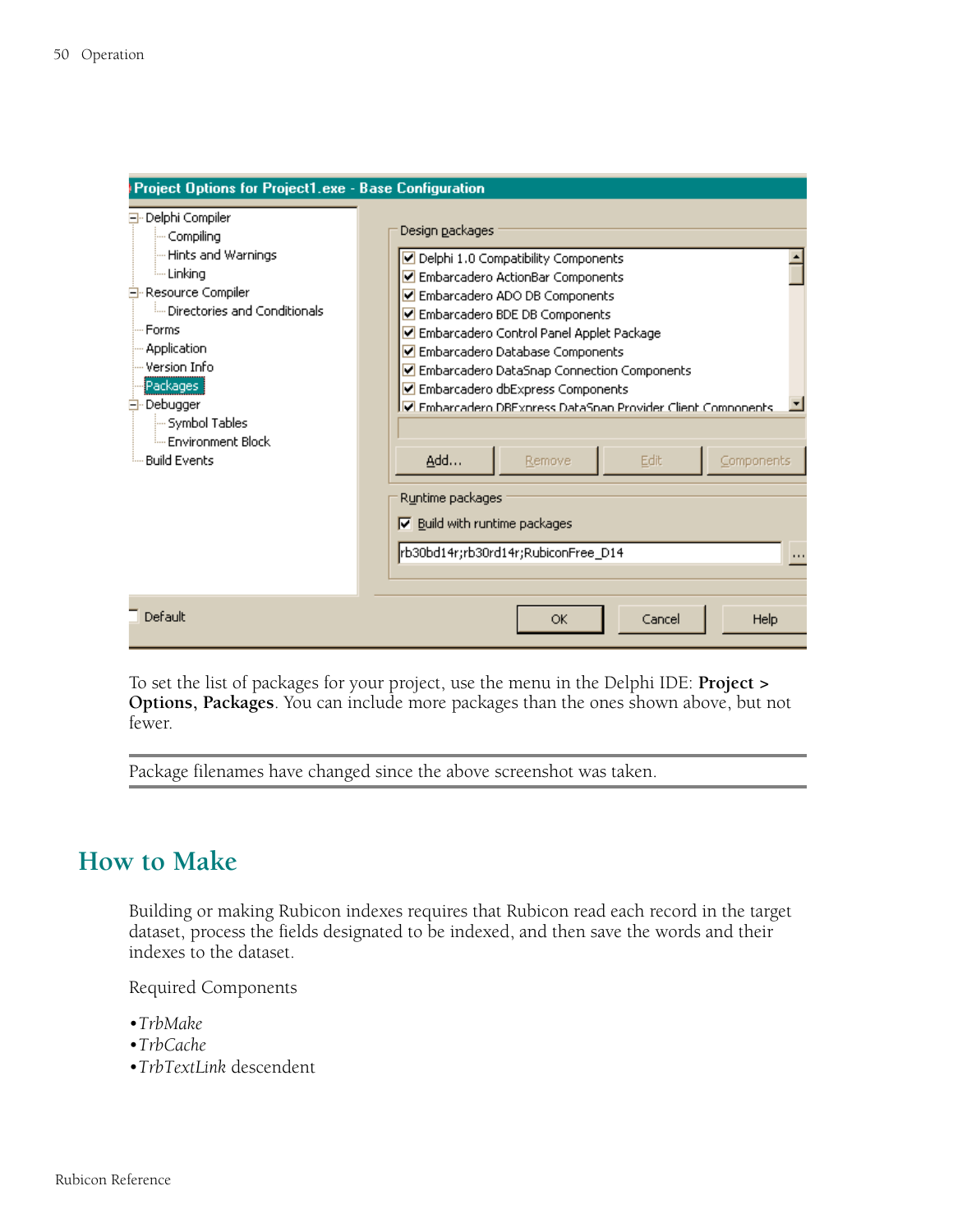- •*TrbWordsLink* descendent
- •*TDataSet* descendent for Text
- •*TDataSet* descendent for Words

Optional Components

•TrbProgressDialog

### **Operation**

*TrbMake* uses the *TrbTextLink* to read the text from the *TDataSet* descendent being indexed, builds the indexes for each unique word in memory (*TrbCache*), and then writes the indexes via the *TrbWordsLink* descendent to a *TDataSet* descendent. A *TrbProgressDialog* can be used to monitor the process of this often lengthy operation.

Note: The TrbTextLink and TrbWordsLink descendents used by TrbMake should include "Make" in their names (e.g. TrbMakeTextTableLink). These versions of the components expose properties that are Make specific.

The fields included in the index are controlled by the *TrbMake FieldNames* property. The parsing of Words is defined by the *MinWordLen* and *WordDelims* properties.

In order to identify where a record came from, each record must have a unique integer field (*IndexFieldName*).

Rubicon can try to read the entire table in one step, or it can divide the process into segments. The latter approach is used with larger table where it is simply impossible to process the whole table in one pass. When using segments, the resulting Words table is called segmented, otherwise it is referred to as non-segmented. The *SegmentSize* property controls segmentation.

There is no hard and fast rule as to when to use the segmented approach. The factors to be considered include the number of records, the number of unique words, the efficiency of the index, and the amount of physical memory installed. A good indication that the process would benefit from segmentation is if the build process on a non segmented Words table slows down significantly and/or there appears to be a great deal of virtual memory disk swapping.

The amount of memory to devote to the build is controlled by the *TrbCache MemoryLimit* property. *MemoryLimit* should not be set any higher than the point that virtual memory starts being used. This threshold varies from system to system, but as a general starting point for Win 9x systems, use physical memory less 8mb, for Win NT, use half of physical memory.

### **Non-English Text and Unicode Support**

As of v4, you can enable full Unicode support by compiling with Delphi 2009+ and controlling two properties: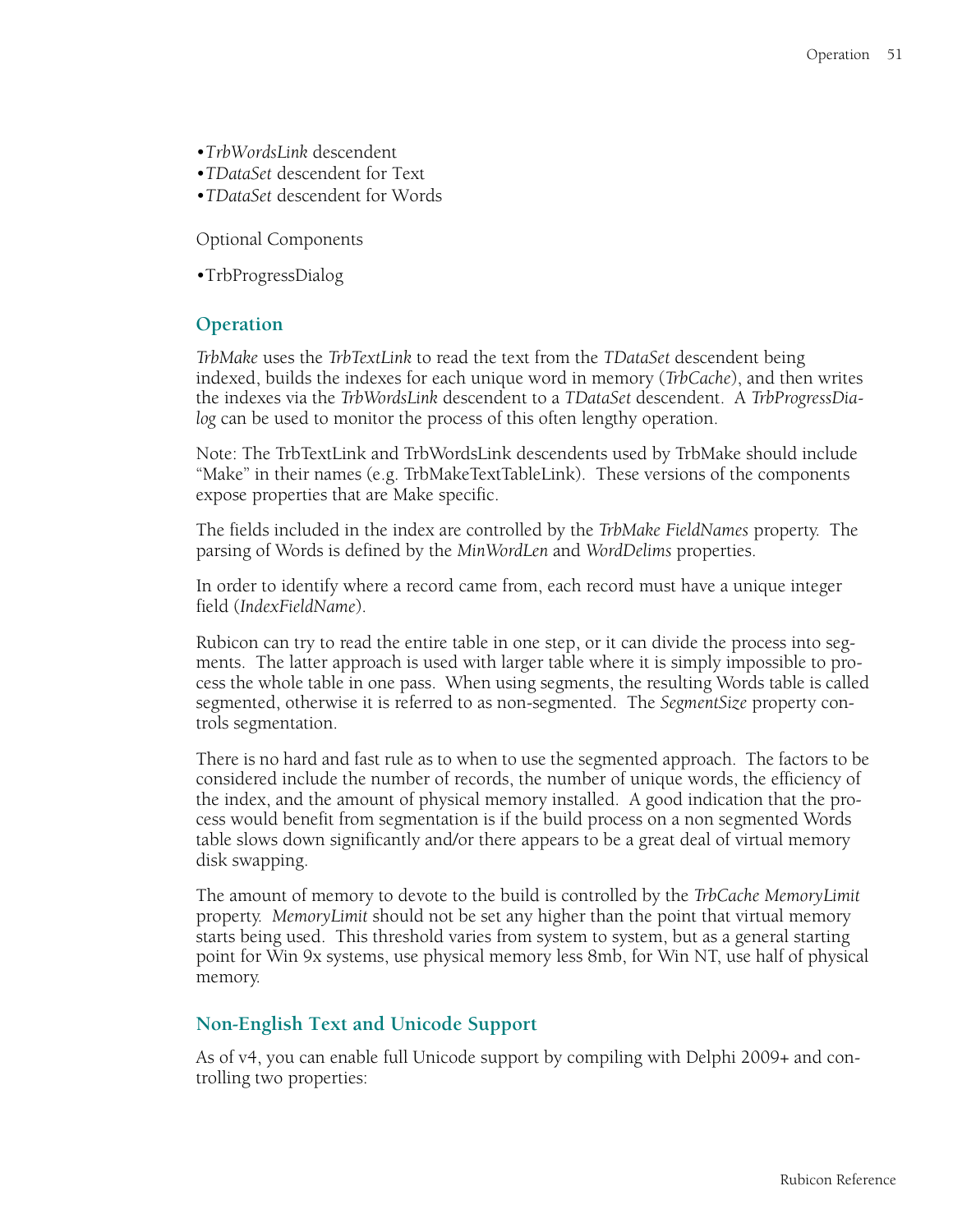```
rbMake1.Ansi := False;
rbAccept1.Alpha := 'ABCDEFGHIJKLMNOPQ'; // letters to accept
```
By default, the letters of your current locale are accepted.

### **Step By Step**

1 Using the BDE Configuration applet in the Control Panel, check that a Rubicon4 alias exists pointing to RBExamples\data

- 2 Open a new application
- 3 Click on the Data Access tab in the component palette

4 Add a *TTable* (Table1), set the *DatabaseName* to Rubicon4, the *TableName* to help.db, the *IndexFieldNames* to HelpNo, the *Active* property to True

5 Add a second *TTable* (Table2), set the *DatabaseName* to Rubicon4, and *TableName* to Words. Do not try to set *Active* to True! This table will later be created by rbMake1.

6 Click on the R2 Drivers tab in the component palette

7 Add a *TrbMakeTextTableLink* (rbMakeTextTableLink1) to the form, set the *Table* property to Table1, click on the *FieldNames* property and add all the fields except HelpNo and Parent, and set *IndexFieldName* to HelpNo

8 Add a *TrbMakeWordsTableLink* (rbMakeWordsTableLink1) to the form and set the *Table* property to Table2

9 Click on the Rubicon4 tab in the component palette

10 Add a *TrbCache* (rbCache1) to the form and set *MemoryLimit* to 2000 (2mb)

11 Add a *TrbMake* (rbMake1) to the form, set *Cache* to rbCache1, set *TextLink* to rbMakeTextTableLink1, and set *WordsLink* to rbMakeWordsTableLink1

12 Add a *TrbProgressDialog* to the form. It will automatically configure itself.

13 Add a *TButton* (Button1) to the form, set the caption to Make, double click on the button and add the following code: rbMake1.Execute

14 To view the tables, add *TDataSource* and *TDBGrid* components

15 Run the application and press the Make button

16 You may wish to experiment with the *TrbMake MinWordLen* and *WordDelimiters* parameters and see how they affect the Words table.

### **Troubleshooting**

Since the *TrbCache* unit is used by several Rubicon components, the *MemoryLimit* property has a default value of 1mb which is appropriate when used with *TrbSearch*. However, 1mb is usually not enough memory when used with *TrbMake*. Be sure to increase this value as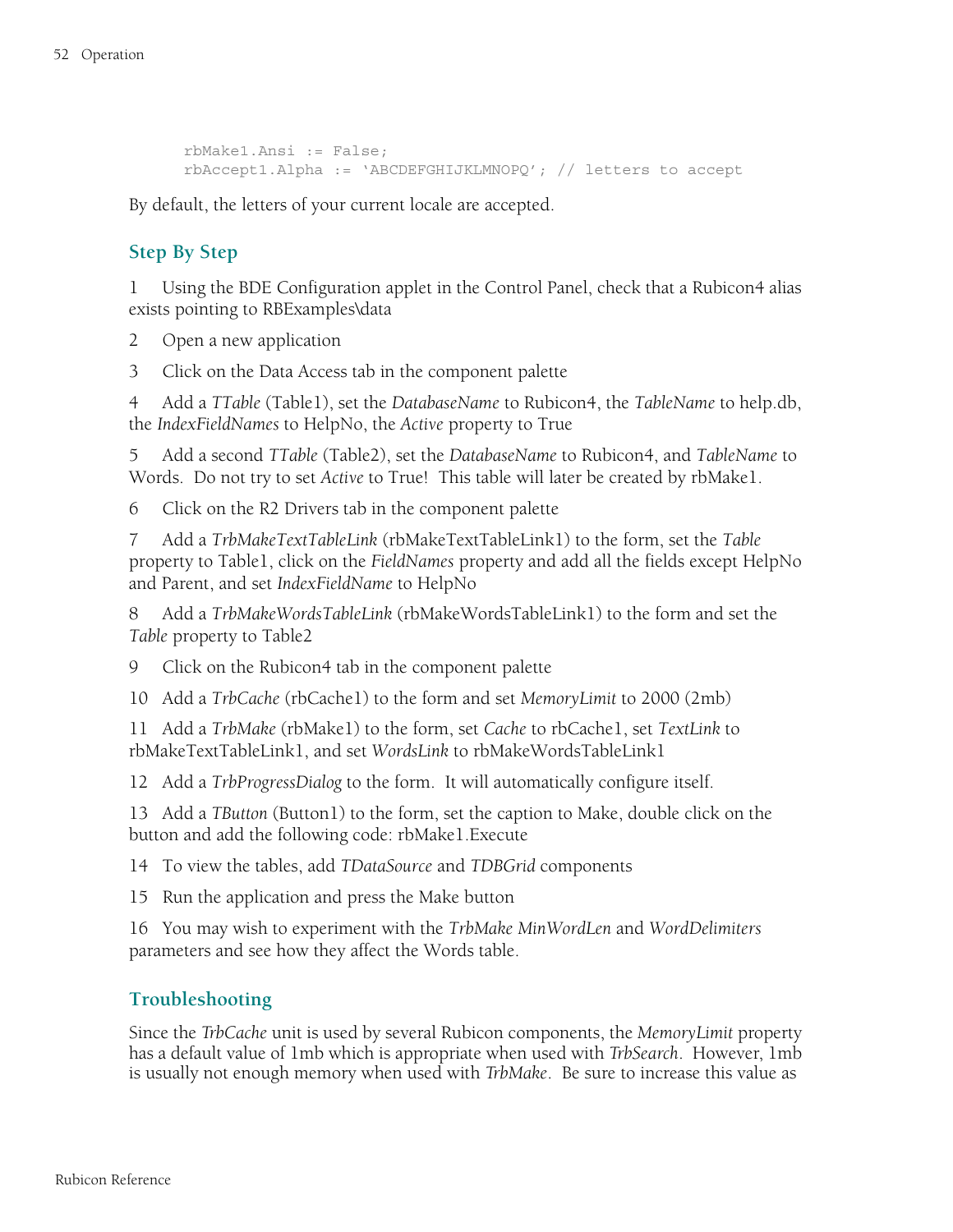described in the previous paragraph.

Extraneous characters can often appear in the Words table. This usually occurs because the source text has been downloaded from the internet or OCR'd. To filter out these characters, simply add them to the *WordDelims* property. See *WordDelims* in the reference section on how to filter out all characters less than #30 or greater than #127.

To index lookup or linked fields, simply add a calculated field to the table and included the calculated field in the *FieldNames* property. If the link is to a memo field, an *OnProcessField* event handler will need to be written that performs the lookup and passes the memo to the Rubicon engine.

When working with large tables, it is often helpful to test all the property values by setting the *CounterLimit* property to 1000. This will build a Words table based on the first 1000 records. Check the words in the table to see if they are properly delineated. When the text includes international characters, also check that these characters appear correctly in the table (if not, see International Character Issues).

### **Example "Make" Project**

ExMake.dpr (driver specific version located in each RBExamples subdirectory)

## **How to Update (Single User)**

In order to keep the Words table current, Rubicon needs to be notified before and after each record is deleted, edited, or inserted. Rubicon then compares the state of the record before and after the change, determines which words have been added or deleted from the record, and makes the appropriate changes to the indexes.

Required Components

- •TrbUpdate
- •*TrbTextLink* descendent
- •*TrbWordsLink* descendent
- •*TDataSet* descendent for Text
- •*TDataSet* descendent for Words

Optional Components

- •*TrbTable* (recommended)
- •*TrbCache* (recommended)
- •*TrbUpdateDialog*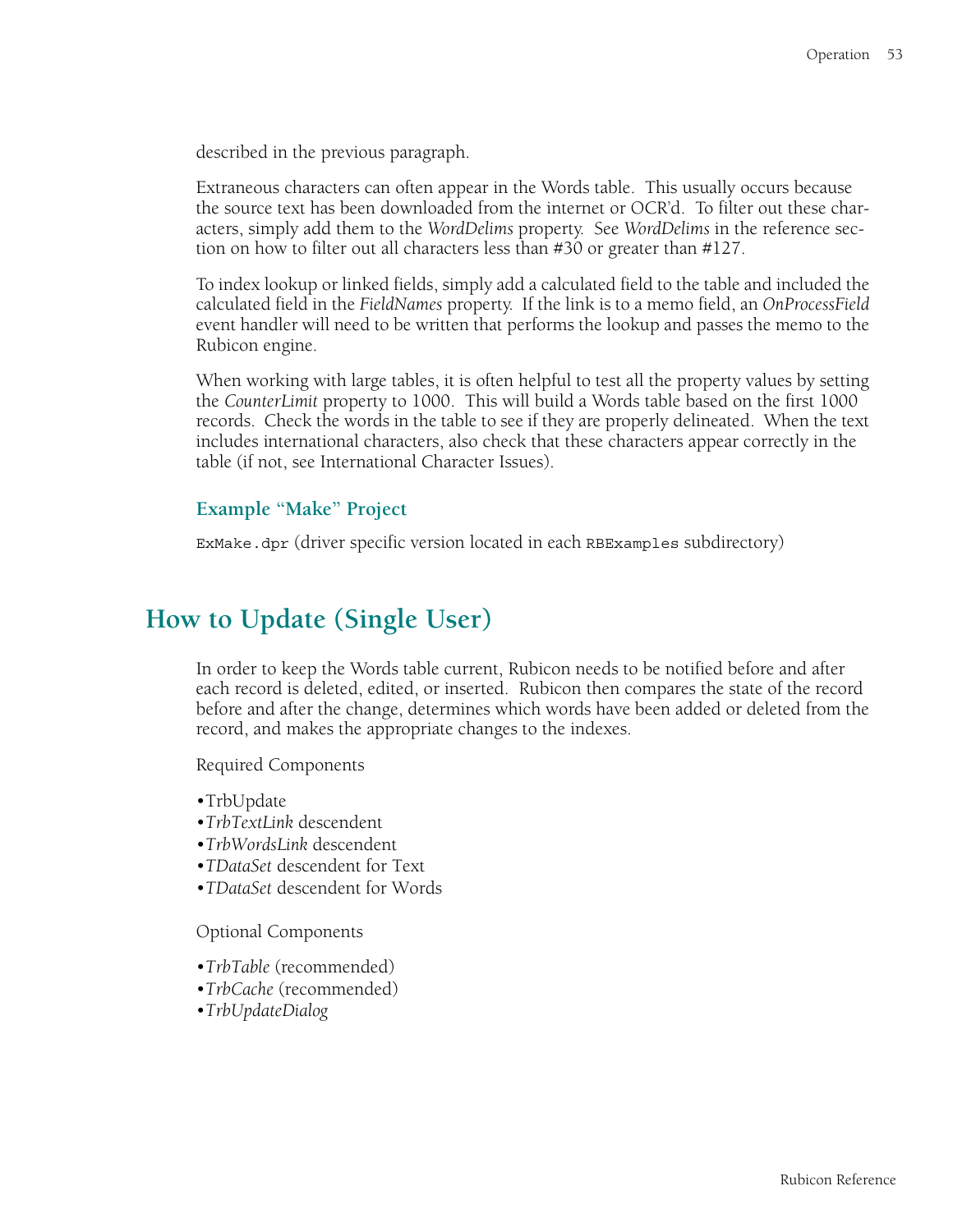## **Operation**

As mentioned above, *TrbUpdate* needs to be notified before and after a change takes place. The notification process is build-in to the *TrbTable* component, so if all changes to the table are processed through *TrbTable*, the Words will be kept current.

Note: There are dataset specific versions of TrbTable for most third party database engines.

Updating performance can be significantly improved by using the *TrbCache* component and setting the *TrbUpdate DelayedWrites* property to True. Under these conditions, changes are not immediately written to disk and thus reduce disk I/O. Since updates are held in cache, other applications performing searches against the same Words table will not see the changes until they are written to disk by calling either *FlushCache* or *WriteCache* methods (if the other applications are using caches in their searches, then those caches would also have to be flushed).

Within the same application, the cache can be shared between a *TrbUpdate* and *TrbSearch* that are accessing the same non segmented Words table. This would insure that *TrbSearch* would have access to the latest changes without forcing those changes to be written to disk. If the Words table is segmented, then the cache may not be shared.

When updates consist of just appending new records, other approaches not requiring a *TrbTable* (or equivalent) may be used. The *TrbUpdate*.*BatchAdd* method and *TrbAppend* components are alternatives.

### **Troubleshooting**

Records may be inserted and deleted as long as their location is greater than *MinIndex*. If *MinIndex* is 1000, then any record whose location is greater than 1000 may be inserted or deleted. Record 1000 may not be deleted, nor may any record be added with a location less than 1000. Any record may be edited. Certain additional restrictions apply when using drivers that support a blank *IndexFieldName*.

In order to be able to delete the first record, or be able to add records in front of the first record, a number of locations have to be reserved at the front of the index. To do this, add an *OnMinIndex* event handler and set the value of *MinIndex* to a lower value. Using the above example, setting *MinIndex* in the *OnMinIndex* event handler to 500 would enable the application to delete the record with a location of 1000 and add records as long as the location was greater than or equal to 500.

Warning: The OnMinIndex event cannot be used only in TrbUpdate. The event must be used consistently be each Rubicon component that uses the Words table. This event cannot be added after the Words table has been built. The Words table must be built with the event enabled.

Since there should be only one *TrbUpdate* per Words table, the *Cache* property may not be shared with another *TrbUpdate* component. If the Words table is segmented, the *Cache* may not be shared with a *TrbSearch* component.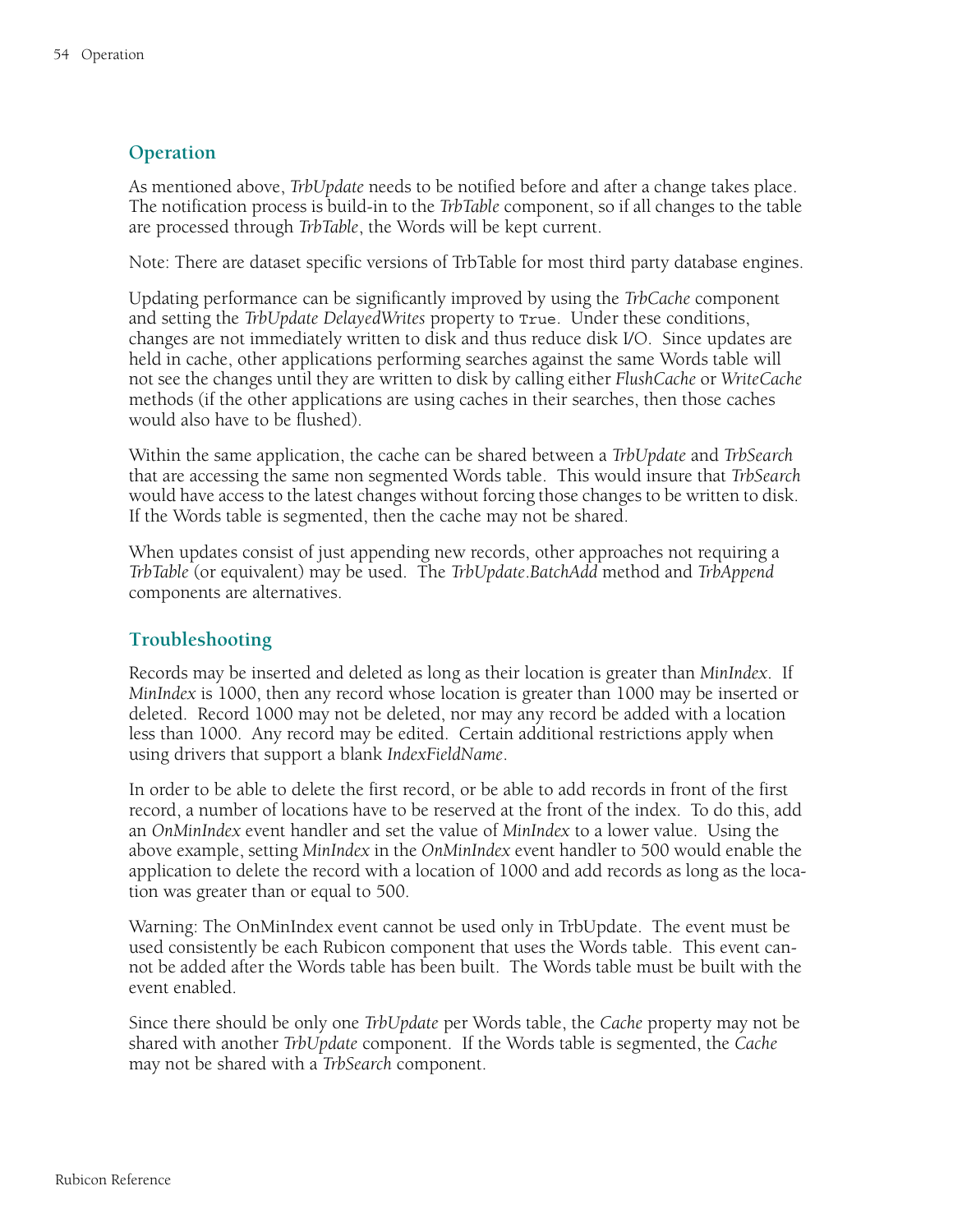Because the *Cache* is a separate from the update engine and *WordsLink*, be sure to check that all the records have been written before shutting down the application. This can be done by calling the *WriteCache* method.

The *TrbUpdateDialog* component may be used during development to monitor the performance of the updating process. Among other things, the dialog box displays how many indexes are held in cache, and of those how many have been modified and not yet written to disk. These statistics are useful in tuning the performance of the application.

## **Example**

ExUpd.dpr (driver specific version located in most Rubicon\DBDemos subdirectories)

## **How to Update (Multi User)**

Multi user updates work much the same way as single user updates, except that the work is divided between one or more clients and a single server application. Like a single user application, the client application notifies Rubicon before and after a change is processed. Rubicon then calculates which words have been added or deleted. Since other clients may be updating the same indexes, the client application cannot process changes to the indexes itself. Instead, the client notifies the server application of the changes by writing those changes to a common *NetDataSet*. The server application reads and processes the changes posted to the *NetDataSet* and updates the Words table.

### Required Components

- •Client Application
- •*TrbClientUpdate*
- •*TrbTextLink* descendent
- •*TrbWordsLink* descendent
- •*TDataSet* descendent for Text
- •*TDataSet* descendent for Words
- •*TDataSet* descendent for NetDataSet
- •Server Application
- •*TrbServerUpdate*
- •*TrbTextLink* descendent
- •*TrbWordsLink* descendent
- •*TDataSet* descendent for Text
- •*TDataSet* descendent for Words
- •*TDataSet* descendent for NetDataSet

### Optional Components

•Server Application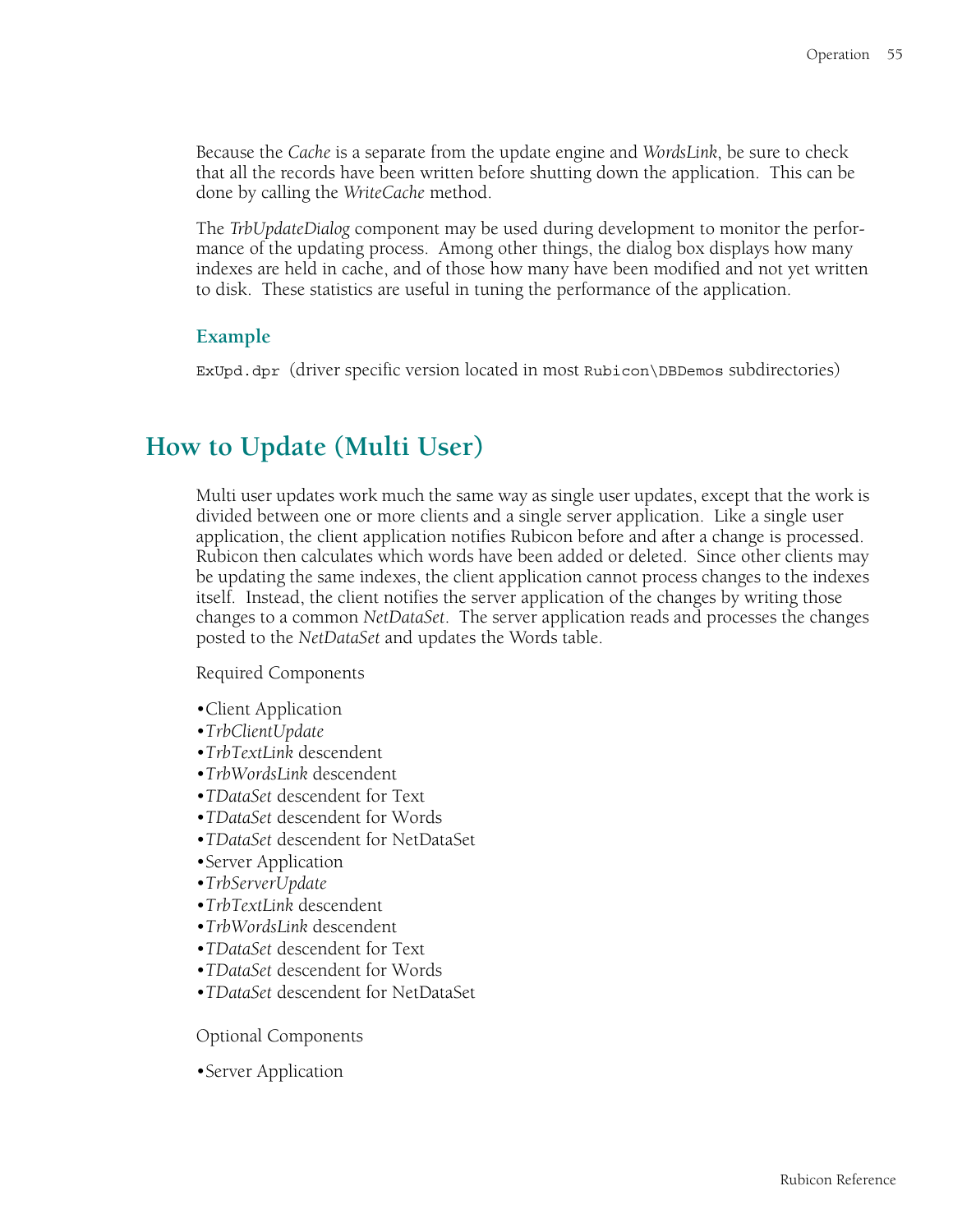- •*TrbCache* (recommended)
- •TrbUpdateDialog
- •Client Application
- •*TrbTable* (recommended)

### **Operation**

Multi user updates perform all the same steps as a single user update, but where the work is performed varies. Setting up the client application is nearly identical with the exception that a *TrbClientUpdate* is used instead of a *TrbUpdate*. *TrbClientUpdate* does not use a cache and contains the additional *NetDataSet* property.

The server application also shares many similarities to a single user update application, but uses the *TrbServerUpdate* component which also contains a *NetDataSet* property. *TrbServerUpdate* does make use of a cache so that during periods of high activity that changes can be held in memory and later written to disk.

The server application must be running before any client as it creates the *NetDataSet*. However, once the *NetDataSet* has been created, the server application need not be running (when the server application is restarted, it will process any changes posted to the *NetDataSet*).

The server application should be running on the system where the tables are physically located. If this is not possible (e.g. with a NetWare file server), then it should be run on a dedicated client with a fast connection to the file server.

When processing a large number of changes, the server application can fall behind the activity of the clients. The clients may test to see whether the server has caught up by using the *IsCurrent* method.

## **Troubleshooting**

Multi user updates share all the issues with single user updates, but require a bit more coordination as more applications are involved. Since the *NetDataSet* is used to transfer changes between the applications, it must be correctly identified by all the clients and the server. In addition, the appropriate multi user rights must be set in the database engine. For BDE applications using local tables, this means setting Local Share to True.

If searches are being simultaneously executed against the Words table, the search applications should periodically flush their cache so that they will be able to read the most recent version of the indexes.

# **Server Application**

The server application, Server.dpr, is located in the Rubicon\utils subdirectory. It is a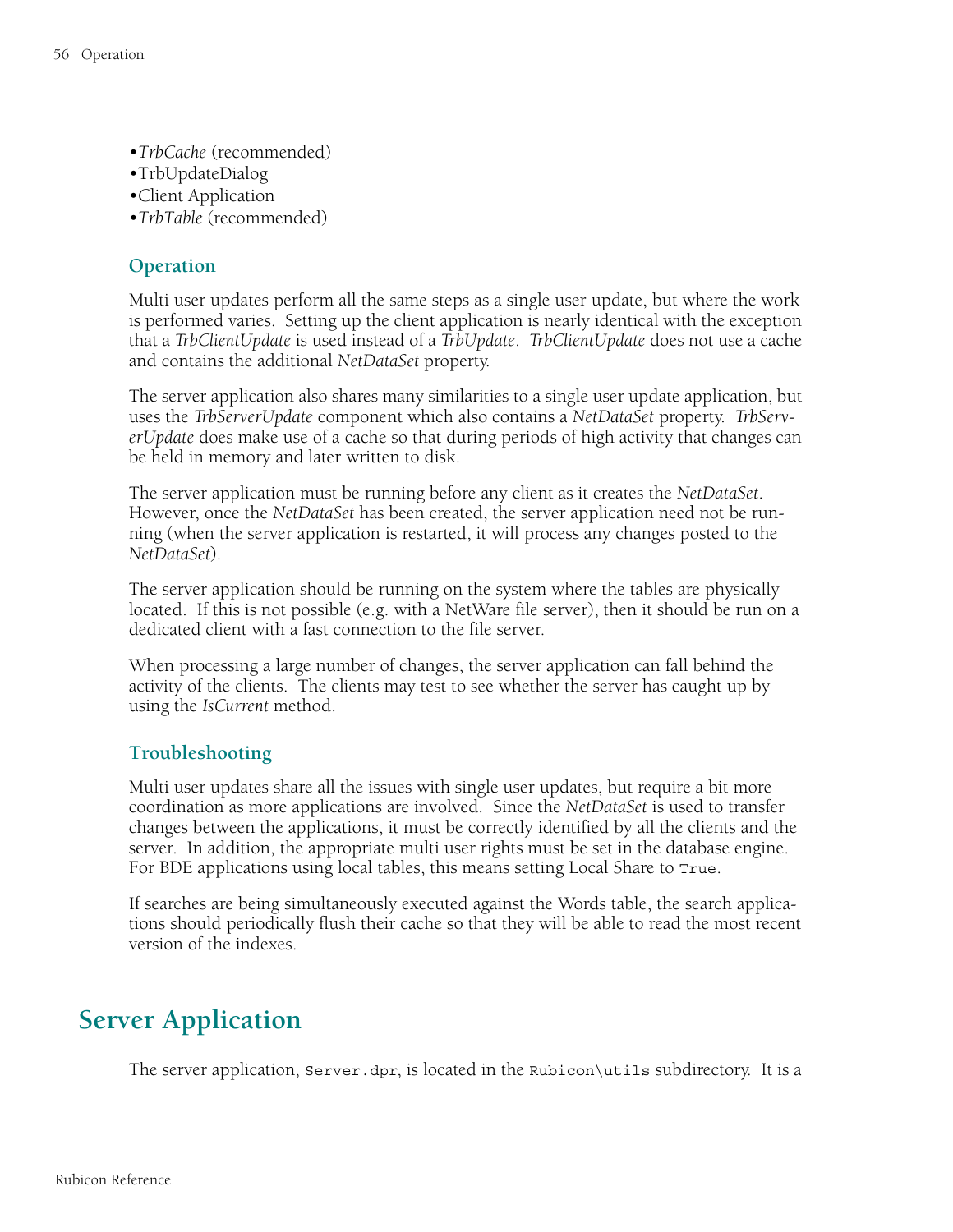ready to run server application. You can start it by a shortcut found under **Start > Programs > HREF Tools > Rubicon > Utility - Server**.

•The application does not have to be run on the server, although doing so increases performance and reduces network traffic

•Configure the application by filling in the edit boxes on the configuration tab. The *Text* table and *Words* table must already exist. The *NetDataSet* will be created if it does not already exist.

•Server.exe must be running before any of the client apps (press Process button) if the *Net-DataSet* does not exist

•Changes are cached in memory until its cache is full or when it reaches the end of the *Net-DataSet* (at which point it is waiting for new records)

•When running, the target table grid does not automatically refresh itself. Do this manually. Best to leave this grid visible as it does not redraw itself, thereby leaving more time to processing.

•When it is processing, navigation of the *NetDataSet is disabled*

### **Example**

```
Rubicon\utils\Server.dpr
Rubicon\RBDemos\demo_b_ttable\ExClient.dpr
```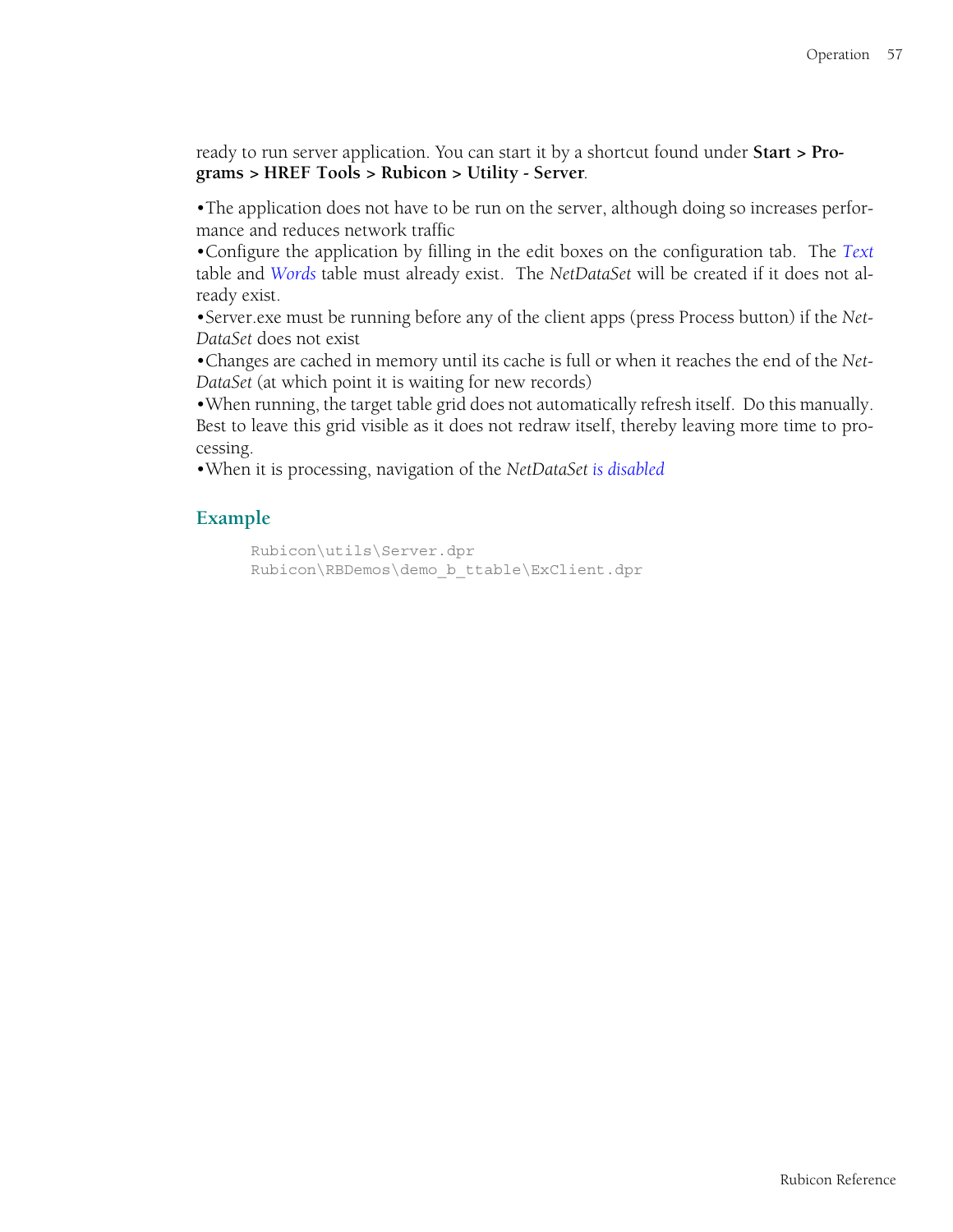## **How to Search**

Searching consists of prompting the user for a query, parsing the query into words, reading the words and indexes from the Words table, and calculating the result. For proximity searches, ranked searches, and searches using the *SubFieldNames* property, there is an added step of reading the text itself.

Note: Many of the basic concepts of searching are discussed in the Architecture section.

Required Components

- •*TrbSearch*
- •*TrbTextLink* descendent
- •*TrbWordsLink* descendent
- •*TDataSet* descendent for Text
- •*TDataSet* descendent for Words

Optional Components

- •*TrbCache* (highly recommended)
- •*TrbMatchMaker*

### **Operation**

Searching always requires setting the *SearchFor* property and calling *Execute*. Searches are not case sensitive. The number of matching locations or records is returned in the *Match-Count* property, while the words matched by the search can be accessed by calling the *MatchingWords* methods (very useful when wildcards are used). A list of matching locations can be accessed by calling the *MatchingLocations* method.

Searches are record specific, not field specific. This means that a search for the word 'jackson' could find records that contain 'Mr. Jackson' in the Name field, '125 Jackson Street' in the Address field, and 'Jackson Hole' in the City field.

Note: proximity searches do not cross field boundaries.

While not requiring the user to specify individual fields to search is generally a plus, there may be instances when the search should be restricted to a subset of fields. In these cases, there are two options: one is to construct a second Words table that is limited to the subset of fields. The limitation here is that the subset would need to be known ahead of time so that the dictionary could be pre-built (for small databases, this may not be an issue). When using this approach, the application should have a *TrbSearch* devoted to each variation of the Words table. The alternative would be to simply switch the table assigned to *Words* table, but this technique incurs a penalty because the component is forced to reinitialize itself each time the switch occurs.

The second option would be to use *TrbTextDataSetLink SubFieldNames* property to limit a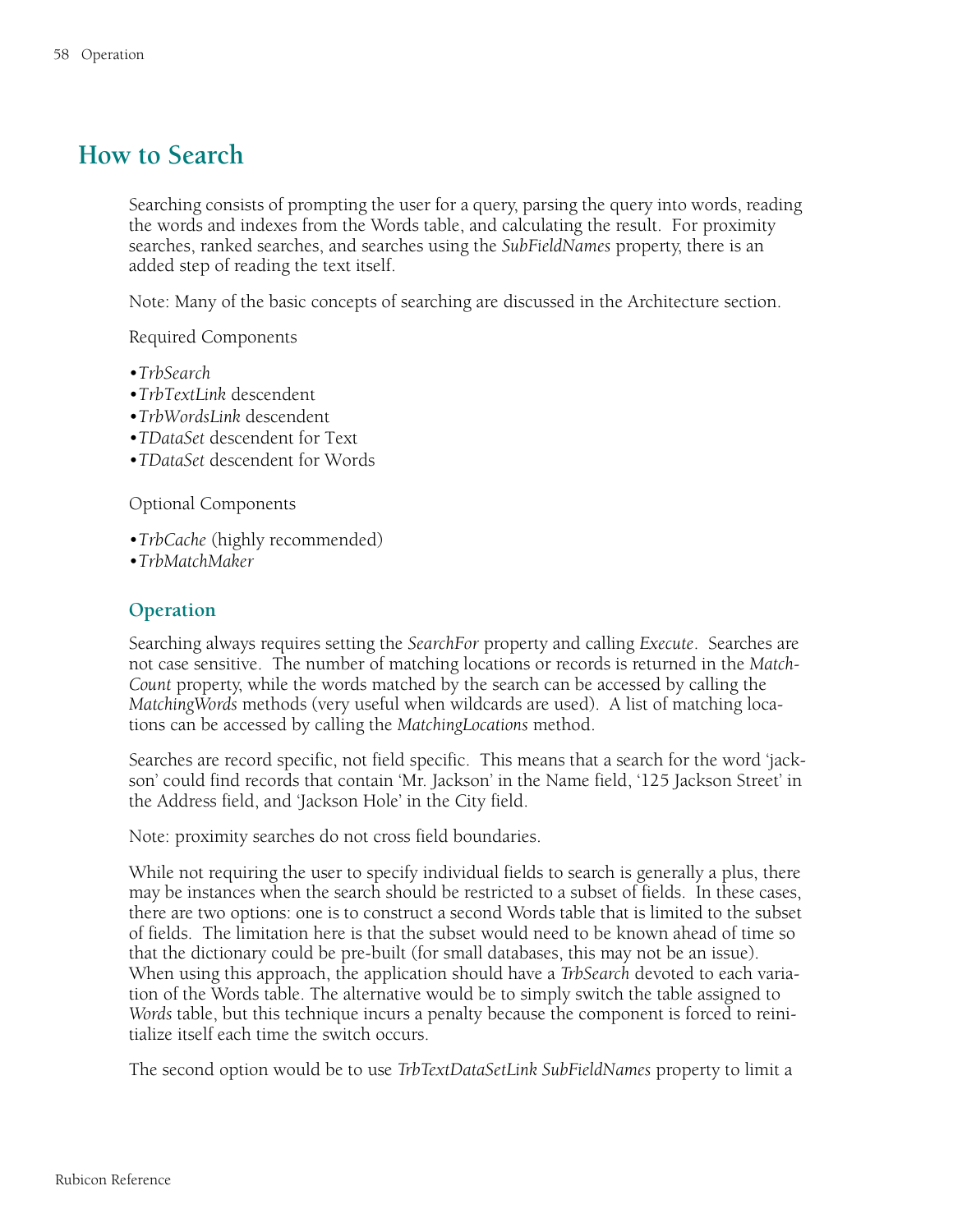search to a subset of the fields represented in the Words table. Using *SubFieldNames* forces the component to read the Text during each search, and is therefore slower than the previous approach. The only records read are those that match the search criteria before applying *SubFieldNames*. During the reading process, the *SubFieldNames* are checked to ensure that they meet search criteria.

Rubicon 1: SubFieldNames was part of TSearchDictionary. It now resides in the TrbText-DataSetLink component.

The *FindFirst*, *FindNext*, *FindPrior*, and *FindLast* methods may be used to navigate to matching records. When ranking is not used, navigation is in *IndexFieldName* order. When ranking is enabled by setting the *RankMode* property, navigation is from highest (*FindFirst*) to lowest (*FindLast*) ranking.

Providing a *Cache* component reduces database reads as indexes that are already in cache are not re-read. If updating is being performed simultaneously, the cache should periodically be flushed so that it may access the latest changes to the indexes.

A copy of the matching records may be placed in a separate dataset by using the *TrbMatch-Maker* component. This component creates a new dataset, reads the matching records in the Text and copies them to the new dataset.

Rubicon 1: The functionality of TSearchDictionary CreateMatchTable method now resides in TrbMatchMaker.

## **Step By Step**

Note: Be sure to have completed the Make Step By Step instructions before beginning here.

- 1 Open a new application
- 2 Click on the Data Access tab on the component palette

3 Add a *TTable* (Table1), set the *DatabaseName* to Rubicon, the *TableName* to help.db, the *IndexFieldNames* to HelpNo, and the *Active* property to True

4 Add a second *TTable* (Table2), set the *DatabaseName* to Rubicon, *TableName* to Words, and the *Active* property to True

5 Add a third *TTable* (Table3), set the *DatabaseName* to Rubicon, *TableName* to Match, but leave the *Active* property False

6 Click on the R2 Drivers tab on the component palette

7 Add a *TrbTextTableLink* (rbTextTableLink1) to the form and set the *Table* property to Table1

8 Add a *TrbWordsTableLink* (rbWordsTableLink1) to the form and set the *Table* property to Table2

9 Click on the Rubicon4 tab on the component palette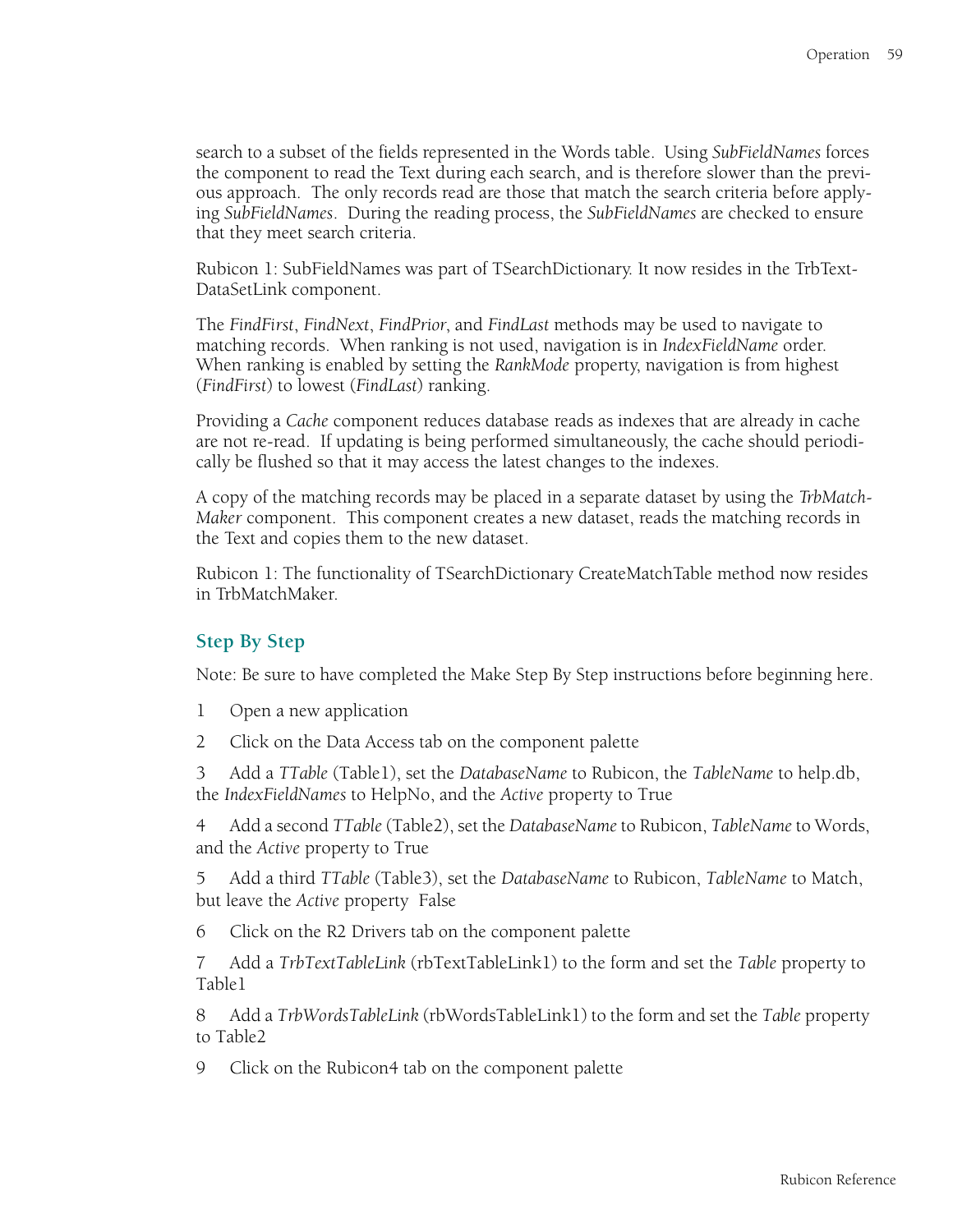10 Add a *TrbCache* (rbCache1) to the form

11 Add a *TrbSearch* (rbSearch1) to the form, set the *Cache* to rbCache1, *TextLink* to rbTextTableLink1, and *WordsLink* to rbWordsTableLink1

12 Add a *TrbMatchMaker* (rbMatchMaker1) to the form, set the *DataSet* property to Table3, and set the *Searcher* property to rbSearch1

13 Add a *TEdit* (Edit1) and clear the *Text* property

14 Add a *TButton* (Button1), set the *Caption* to Search, double click on the button and add the following code:

```
with rbSearch1 do
begin
SearchFor := Edit1.Text;
Execute;
if MatchCount > 0 then rbMatchMaker1.Execute
end;
```
15 Add a *TDataSource* and *TDBGrid* components and connect them to Table3

16 Run the application

17 Move to *Edit1* and enter class

18 Press the Search button and the grid is filled with matching records. For some searches you may try, the matching words may appear in the memo field (you may want to add a *TDBMemo* control to the form to make memo field(s) visible). If you are using your own table and no records appear in the grid, either enter a more specific search or set the *TrbSearch RecordLimit* property to a higher value.

19 Exit the program, select rbSearch1, change the *SearchLogic* to slExpression and change the *RankMode* to rmCount

20 Run the application again, enter class and make into Edit1, and press the Search button. The matching records are returned in rank order and a rank field has been added as the rightmost column.

### **Troubleshooting**

Wildcard and proximity searches can be time consuming (e.g. the user searches for '\*'). While you may try to validate the search request before passing it on to Rubicon, it is probably just better to set the TimeLimit property. Once TimeLimit is exceeded, the search will abort.

Ranking can also be time consuming, so before enabling ranking, you may wish to check the MatchCount property to see if there are a reasonable number of matching records.

SearchLogic of slNot should not be used when SearchMode is smSearch because any gaps between index values will be reported as false matches. It is safe to use these results with subsequent searches to narrow or widen the scope of the search as long as a SearchLogic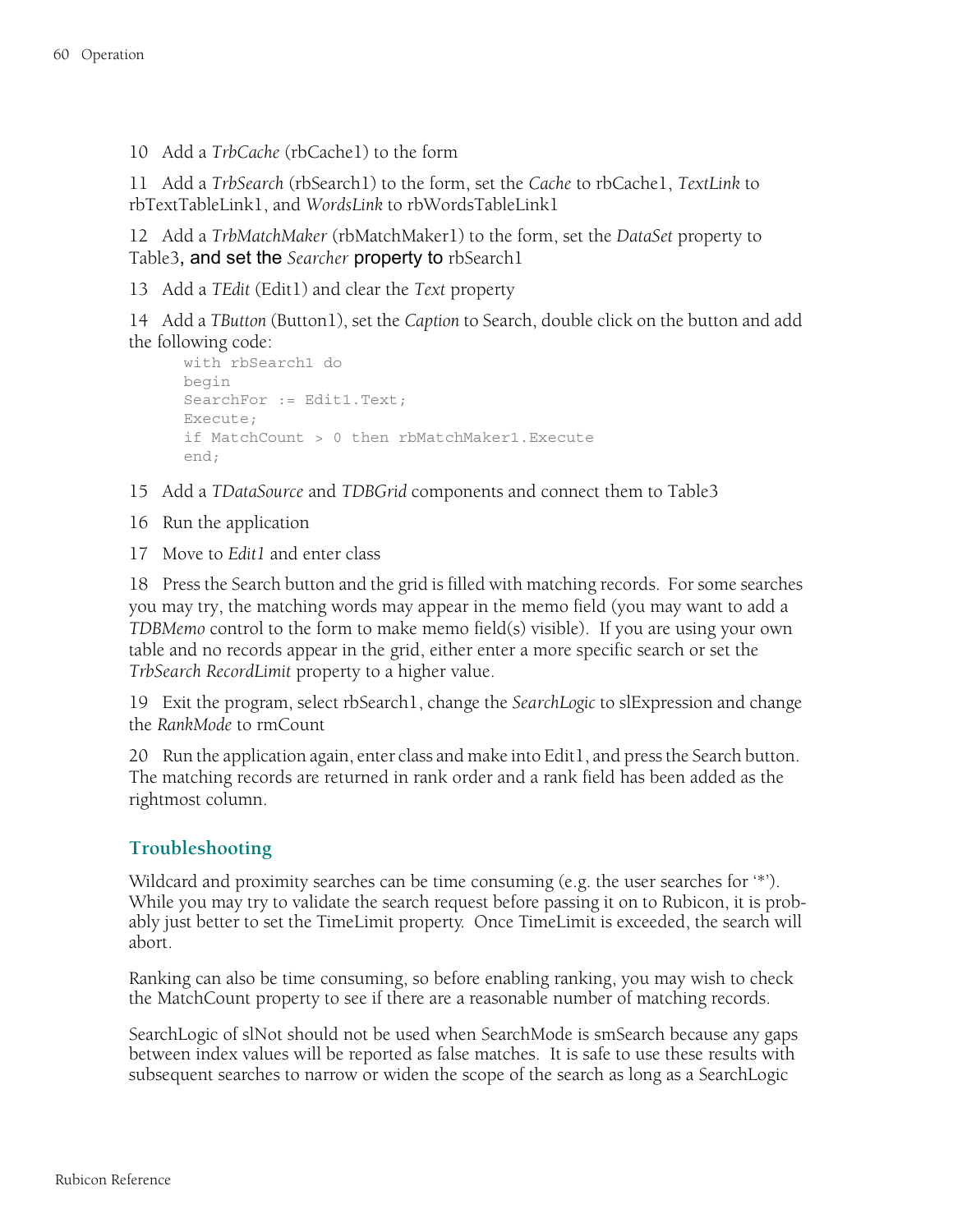other than slNot is used at least once.

If the Words table is segmented, the Cache may not be shared with a TrbUpdate component.

### **Example**

ExSrch.dpr (driver specific version located in most Rubicon\DBDemos subdirectories)

## **How to Use a TClientDataSet**

The Client/Server editions of Delphi 3 and above and C++ Builder 3 and above support the *TClientDataSet*. This dataset may be used with the *rbMatchMaker* by simply including the *rbCDS* unit in uses clause of the application or unit. The primary advantage of a *TClient-DataSet* over a *TTable* is speed – *TClientDataSet* is an in-memory table which can be created much faster than a *TTable*.

Required Components

*TrbSearch*

*TrbTextLink* descendent

*TrbWordsLink* descendent

*TDataSet* descendent for Text

*TDataSet* descendent for Words

*TrbCache* (highly recommended)

*TrbMatchMaker*

*TClientDataSet* for *TrbMatchMaker*

### **Operation**

The setup is exactly the same as a regular search that uses a *TrbMatchMaker* with the exception that a *TClientDataSet* is used instead of a table based *TDataSet* descendent. The application must include *rbCDS* in its *uses* statement.

### **Troubleshooting**

If a "Dataset not supported" error is raised, then *rbCDS* has not been included the *uses* statement.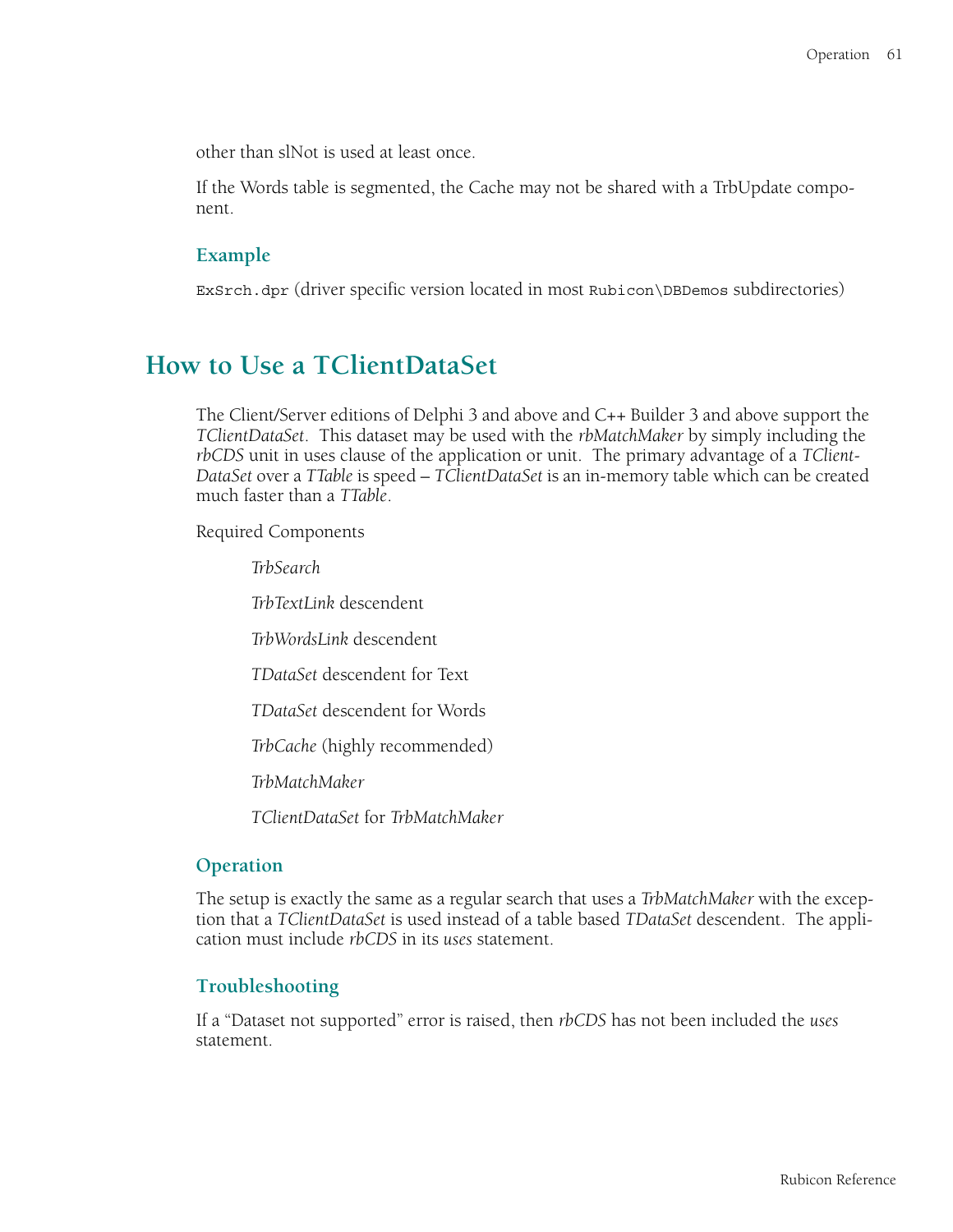## **Example**

DBExamples\ttable\ExCDS.dpr

## **How to Search Multiple Tables**

Rubicon may be used to search multiple tables simultaneously. The tables being searched may or may not have the same field structure. Multi table searching is coordinated by the *TrbController* component. Rather than performing the search itself, *TrbController* simply coordinates the activities of multiple *TrbSearch* components and reports back a "consolidation" of results.

Required Components

- •TrbController
- •For each table being searched
- •*TrbSearch*
- •*TrbTextLink* descendent
- •*TrbWordsLink* descendent
- •*TDataSet* descendent for Text
- •*TDataSet* descendent for Words
- •*TrbCache* (highly recommended)

Optional Components

- •*TrbMatchMaker*
- •*TDataSet* descendent for *TrbMatchMaker*

### **Operation**

As stated above, *TrbController* coordinates and consolidates the activities of multiple *Trb-Search* components. Before a *TrbController* can be used, each table being searched must be prepared by building a Words table and then adding the *TrbSearch*, link, and dataset components to the form or data module in the same fashion as you would when setting up a single table search.

When placed on the form or data module, the *TrbController* will coordinate the activities of all the other *TrbSearch* components on that form or data module. One of the *TrbSearch* components should be designated as the *MasterSearcher*. Set the *SearchFor*, *SearchLogic*, and *SearchMode* properties of the *MasterSearcher* to the desired values. When *TrbController*.*Execute* is called, it will apply the properties of the *MasterSearcher* to the other search components, execute the search, and consolidate the results.

To navigate through the matching records, call the *TrbController FindFirst*, *FindLast*, *FindNext*, and *FindLast* methods. Since *FindNext* may move from the last matching record of one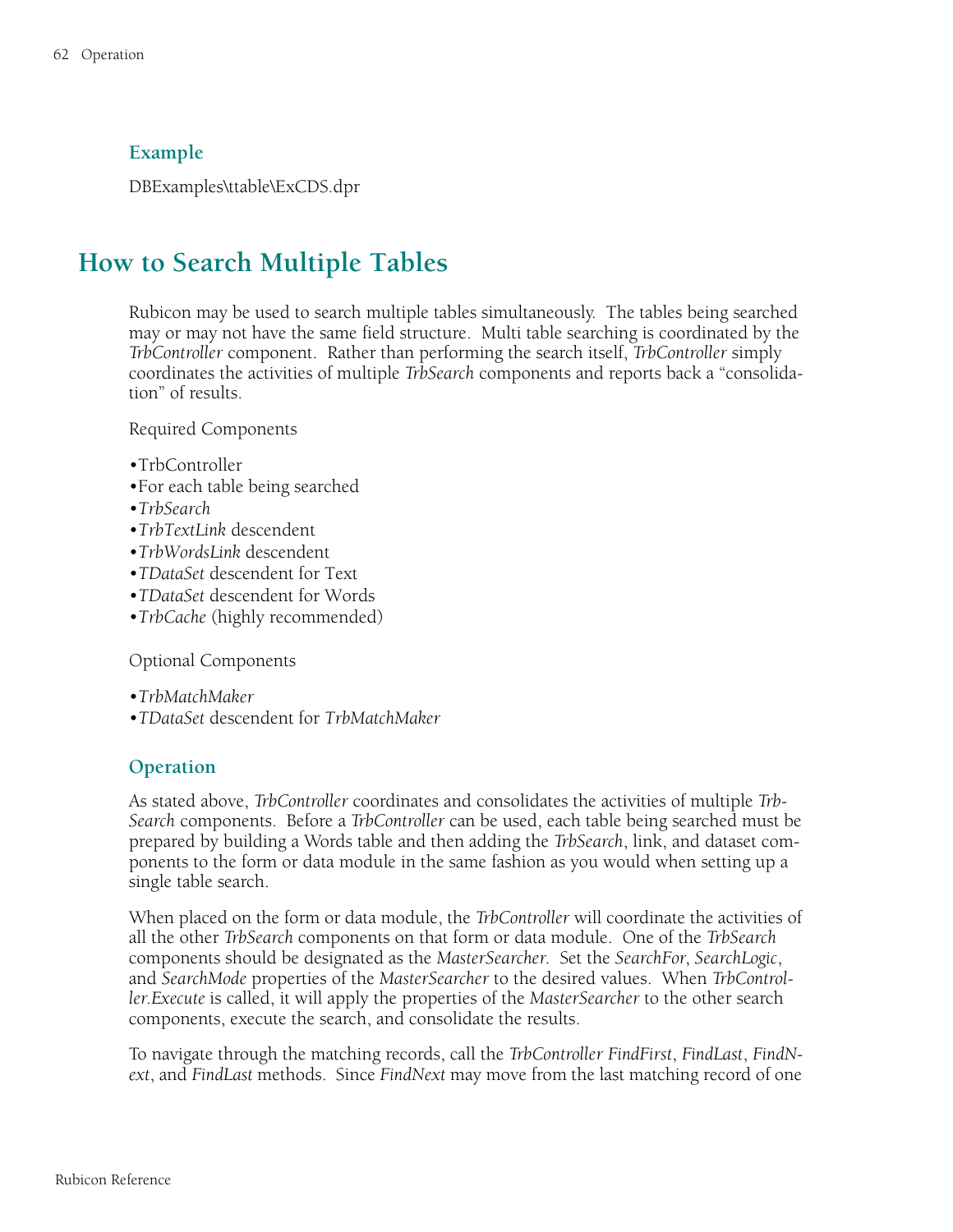table to the first matching record of the next table, it is important to be able to distinguish which table the navigation has moved to. Use the *Searcher* property to determine which table the *FindXxxx* routines relate to.

To create a match table, assign a *TrbMatchMaker* to the *TrbController*.*MatchMaker* property and call *TrbController*.*CreateMatchDataSet* (and not *TrbMatchMaker*.*Execute*)

The tables being searched may have the same or different record structures. More precisely, if the field names, types, and sizes are the same for the *TrbSearch*.*FieldNames* across all the search components, then a call to *TrbController*.*CreateMatchDataSet* produces a table just like *TrbMatchMaker.Execute* would.

If the field names, types, or sizes in *TrbSearch*.*FieldNames* are different, then when *TrbController* creates a match table and stores all the field values in a memo field.

In either case, *CreateMatchDataSet* will also add fields to each record that indicate which table the matching record originated from. These fields consist of DatabaseName, Table-Name, and Location.

Use the *OnAcceptSearch* to control which *TrbSearch* components are included in the search. By using this event, tables may be selectively included or excluded from the search.

### **Troubleshooting**

Since *TrbController* coordinates multiple *TrbSearch* components, you need to be sure that each individual *TrbSearch* component is setup correctly in order for *TrbController* to work properly. During development, this may be accomplished by performing a search with each *TrbSearch*.

#### **Example**

Rubicon\RBDemos\demo\_b\_ttable\ExCntrlr.dpr

## **Working with Huge Tables**

Working with large amounts of text does not vary significantly from working with 'normal' amounts of text. The following sections cover some special considerations.

### **Testing**

Before indexing a large amount of text, it is a good idea to perform a test build by setting *CounterLimit* to about 4000, then inspect the Words to see if there are any obvious characters and/or words which should be excluded from the build.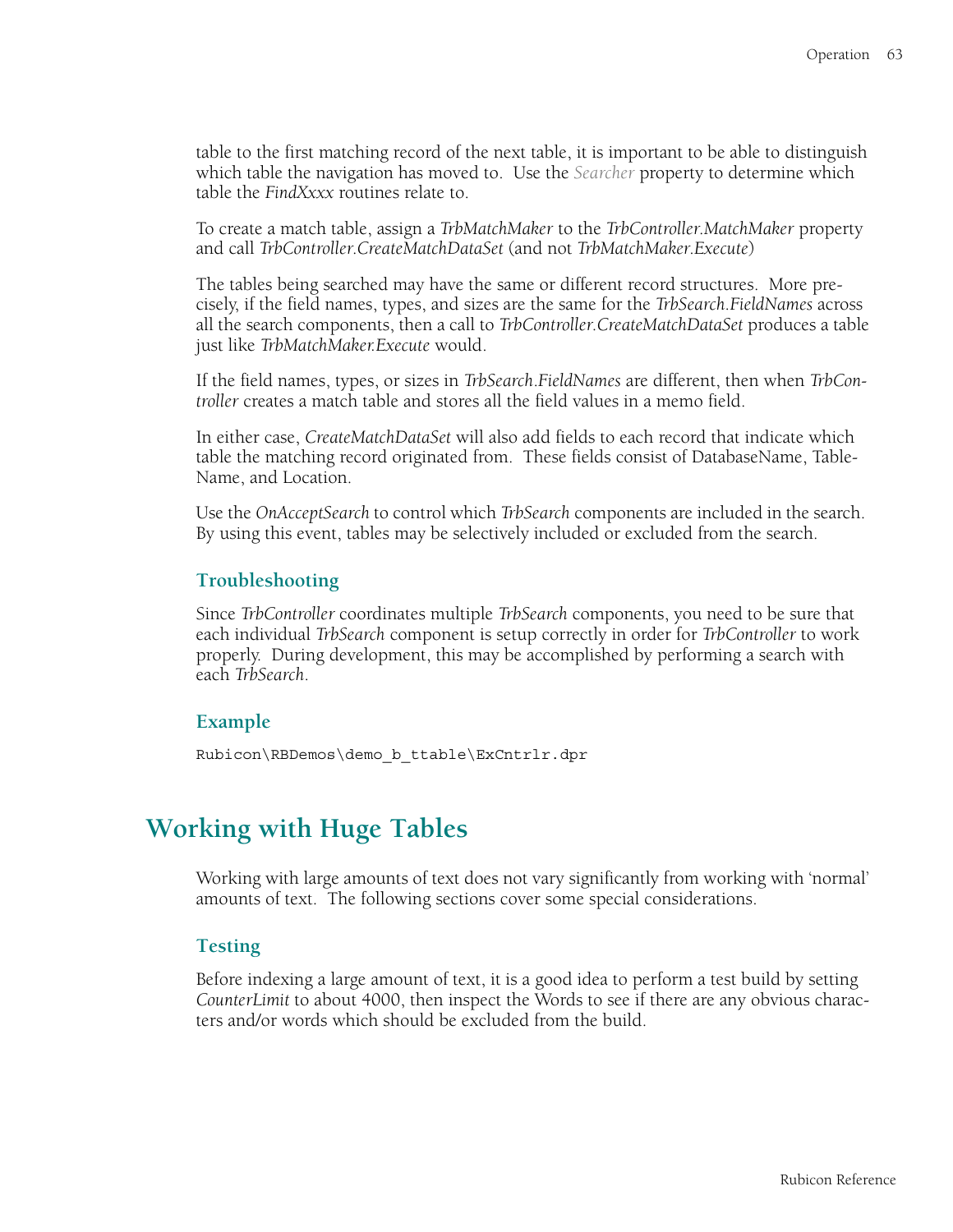### **Configuration**

Indexing performance will largely be a function of the number of unique words, the *IndexRange*, segmentation, and available memory.

Use the *WordDelims*, *MinWordLen*, *OmitList*, and *FieldNames* properties to limit the number of indexed. The *OnAcceptWord* event may also be used to further limit the number of words indexed.

The *IndexRange* is the difference between the maximum and minimum location values. It is important that this index be efficient so that memory will be used efficiently. An efficient index is one that has few gaps between index values.

Since *TrbMake* performs indexing in memory, the amount of physical memory may limit the capacity of the component. The first option to consider is segmentation. To enable segmentation, set the *SegmentSize* property to some fraction of the *IndexRange*. Segmentation simply tells *TrbMake* to divide the job up into more manageable chunks which are more likely to fit into available memory. Try varying the *SegmentSize* to find the optimal value.

Set *MemoryLimit* equal to the amount of physical RAM minus 4 to 8 mb for Win9x or half of physical RAM for NT (later, you may wish to experiment with this setting – it is not a hard and fast rule!). If it appears that the operating system is excessively using virtual memory and you do not which to decrease the *SegmentSize* any further, then *MemoryLimit* is set too low or more physical memory needs to be added.

Other configuration options include:

Set tables' *Exclusive* property to True or turn off Local Share (single user BDE applications using local tables)

Enable *Transactions* and/or use *TQuery* based drivers when using SQL tables

If the table type natively supports *ftBytes* fields, use the *BytesFieldSize* property, else consider using the *CharFieldSize* property

Set the *Ansi* property to False, if possible

Enable the dbiRead and *dbiWrite* options in *TrbCustomXxxxBDELink* based components. These options are valid when using Paradox, Local InterBase, InterBase 4 or higher, or other servers that supports 32 bit integers

If you are using the BDE and have the choice of local table types, use Paradox

See RBDEFINE.INC for other performance options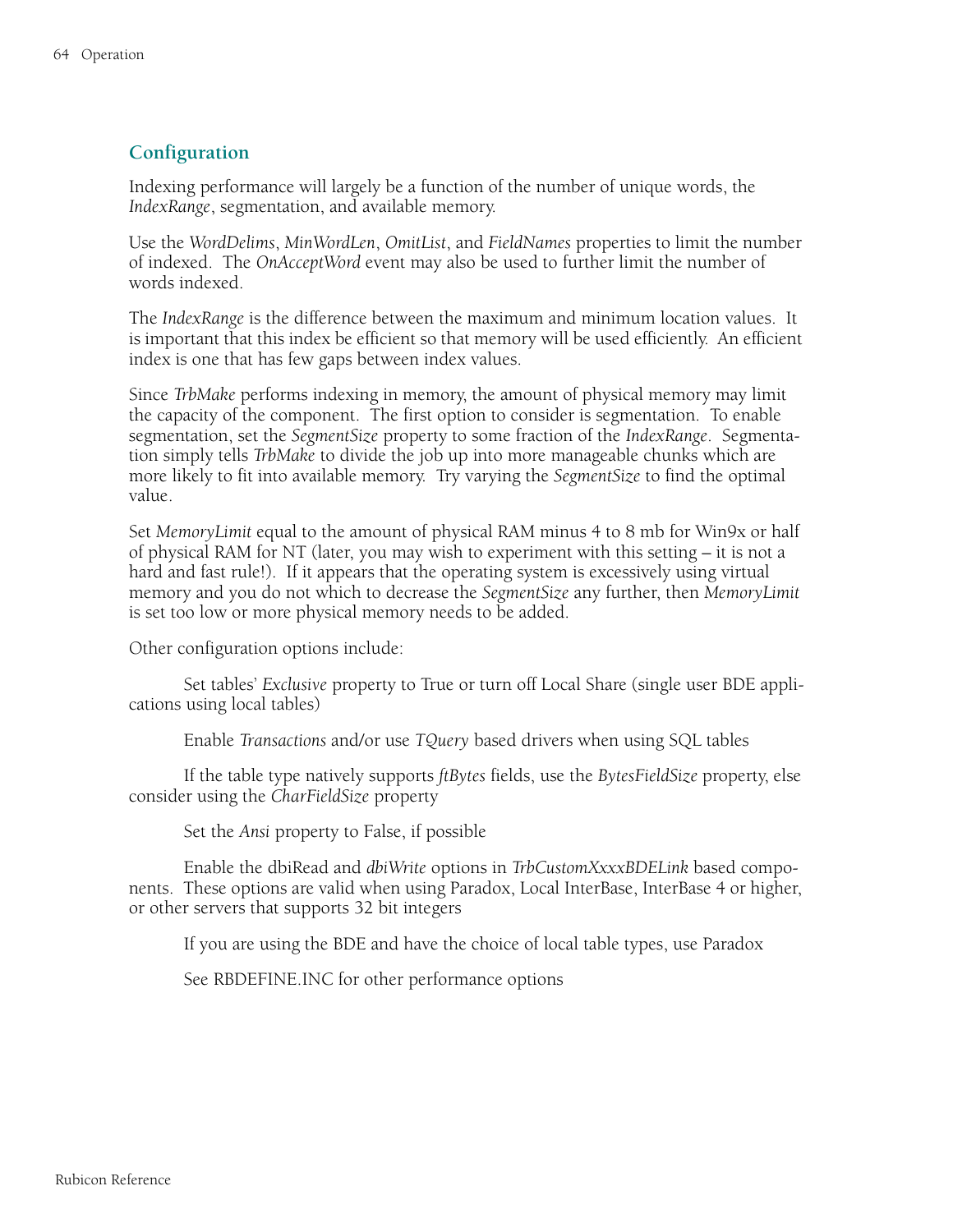## **Indexing**

While the application is indexing, shut down other applications

Build the Words on multiple machines or processors using the *FirstSegment* and *LastSegment* properties of *TrbMake*

### **Updating**

Updates will generally need to be performed a more powerful system (with ample memory). It is recommended that a backup copy of the original Rubicon indexes be made before performing the update. If records are only being added to the table, then the *BatchAdd* approach to updating should be considered. If records are only being added and the Rubicon indexes are not segmented, then *TrbAppend* may be used.

### **Searching**

There are no special considerations to take into account.

### **Filters and Ranges**

Ranges may be used with Rubicon under certain restrictive conditions. The same is true with filters with the exception of using search results to filter the view of the Text table (discussed later in this section).

The Rubicon components keep track of which records words appear in by indexing their locations. The location is a base plus offset calculation, where the base is the *MinIndex* and the maximum is the *MaxIndex*. The difference between these two is the *IndexRange*, and this value is used to determine how much memory is required by each uncompressed index.

When applied to the Text table, filters and ranges artificially change the *MinIndex* and *IndexRange* of the table, thereby invalidating any existing word indexes. This is because the components assume that the *MinIndex* and *IndexRange* are fixed *TrbUpdate* is aware of adds and deletes). This assumption is made for performance reasons since recalculating the *IndexRange* takes time (this is especially important for SQL tables). In addition, the calculation of *IndexRange* is not performed until the property is first used. This behavior has important consequences as we will see in the following section.

The key to working with filters and ranges is carefully controlling the values of *MinIndex* and *IndexRange* along with setting the filters or ranges at the right time. Another approach is to devote a separate unfiltered and 'unranged' or range free dataset to the Rubicon component. These methods will be discussed in the following sections. The last alternative is to clear the filter or range before any Rubicon operation (before a search or change to the table). Since this can be time consuming, this may not be a practical alternative.

Before going into detail on these, it may be useful to clarify when filters and ranges will not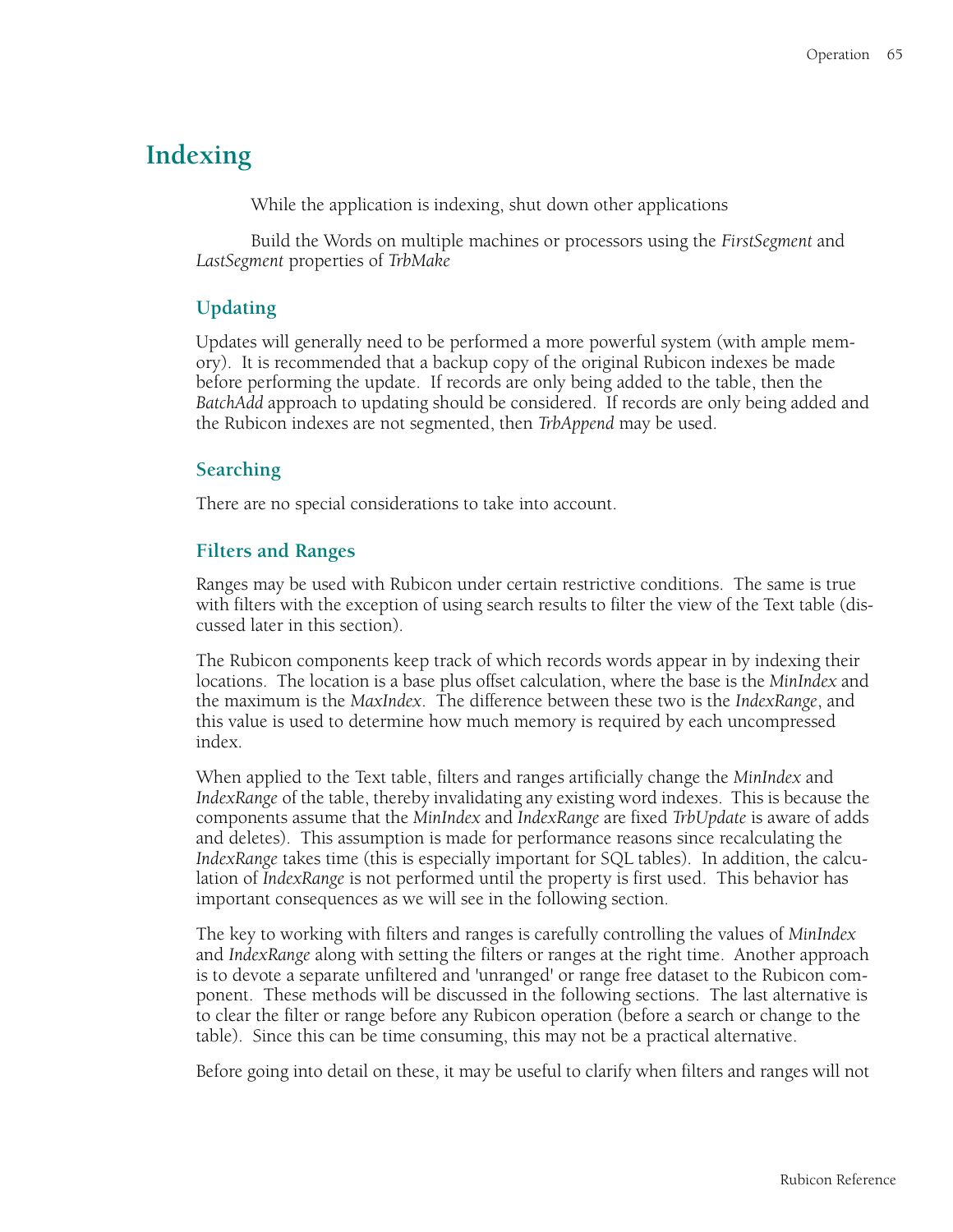work:

Filters and ranges may never be used with *TrbMake* as it requires an unrestricted view of the Text

Filters and ranges may never be used when using a *TrbCustomTextBDELink* with a blank *IndexFieldName* and the source table is Paradox. Under these conditions, the location is a sequence number, and filters and ranges (along with secondary indexes) change the value of the sequence number (which is the index location), and thereby always invalidate the word index

## **Controlling MinIndex and IndexRange**

*MinIndex* and *IndexRange* remain uninitialized until they are first used. For *TrbUpdate* and *TrbServerUpdate*, they are first used when *Initialize* is called, while *TrbSearch* waits until the first search is performed. Since an application may already have a filter or range in place, this poses a problem. The workaround is to explicitly call *Initialize* before any filters or ranges are put into place. By doing so, the *IndexRange* is initialized before the filter or range takes affect and therefore has an unrestricted view of the Text dataset.

*IndexRange* will also become uninitialized after setting a new DataSet, or *IndexFieldName*, and after the Text dataset becomes active.

For the technique used above to work, filters or ranges must not have been enabled from within the IDE. These are the only steps required for *TrbUpdate* and *TrbServerUpdate*.

For *TrbSearch*, searches may be performed on a filtered or range restricted Text dataset as long as the search does not use *slNear* or *slPhrase SearchLogic* (or use an *slExpression* that uses NEAR or phrases), nor may *SubFieldNames* or other action that requires reading the Text dataset.

Searches always apply the search to the entire database and the results never reflect any filters or ranges that may be in place. The *FindXxxx* routines always navigate based on the search results, and so they too are unaware of filters or ranges. This essentially restricts you to using the *TrbSearch RankArray* and *MatchBits* properties. For these reasons, it is much better to use the approach described in the next section.

## **Using a Separate TTable**

Another approach to this problem is to devote a separate *TTable* to the Rubicon component and apply the filters and/or ranges to another *TTable* that the user views on screen. All the capabilities of *TrbSearch* may be used, but search results again will be relative to the entire table, not the filtered or range restricted records. Also, the *FindXxxx* routines will navigate the table in the *DataSet*.

Most of the above restrictions can be overcome by using the *CheckMatchResults* procedure. This procedure checks to see whether the records it has located appear in the table with the range or filter in place. If the record cannot be found, it is removed from the match results.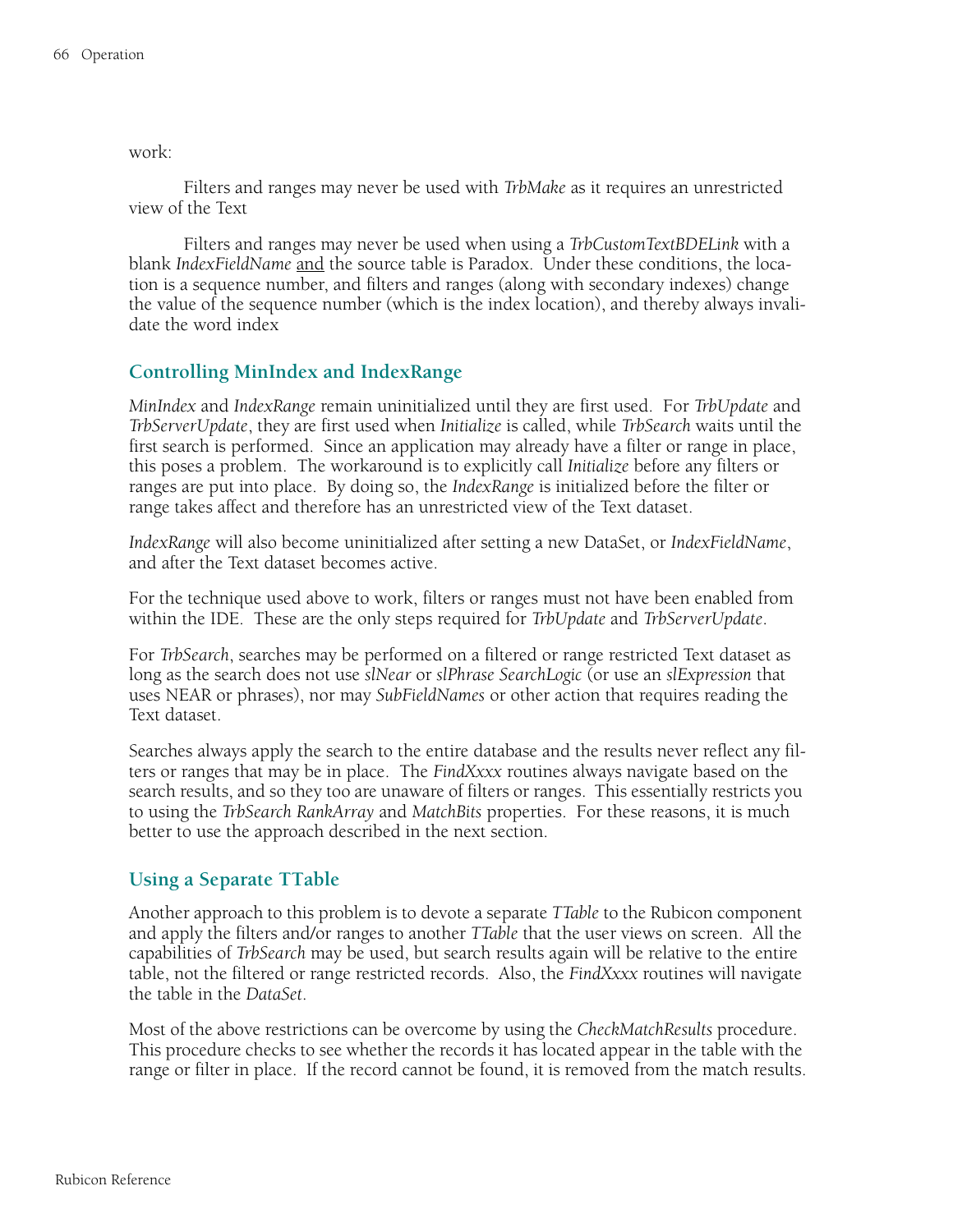## **IndexFieldName**

When the *IndexFieldName* is in use, the first call to *IndexRange* will force the component to temporarily switch indexes (assuming the table is not open on *IndexFieldName*). Switching indexes will often clear any existing filter or ranges. For this reason, it is better to devote a separate *TTable* to *TrbSearch*.

## **Using Search Results as a Filter**

While it may be difficult to apply a filter or range to search results, it is easy to use the results of a search to act as a filter. In Delphi 2.0 and higher and C++ Builder, it is simply a matter of using the *OnFilterRecord* event:

```
procedure TMainForm.SearchTable1FilterRecord(DataSet: TDataSet;
var Accept: Boolean);
begin
Accept := rbSearch1.Matches
end;
```
This example assumes that *DataSet* is the same as *rbSearch1*.TextLink.*DataSet* (this technique is used in the Rubicon demo). Of course, you may wish to add additional conditions to the above code to further restrict the view of the table.

The disadvantage of this kind of filter is that a search may only produce a few matching records from a table of tens of thousands of records or more. You will want to carefully test this approach to ensure it meets you performance requirements.

Warning: Some Text drivers do not require setting the IndexFieldName. If the IndexField-Name is not set, filtering will probably not work.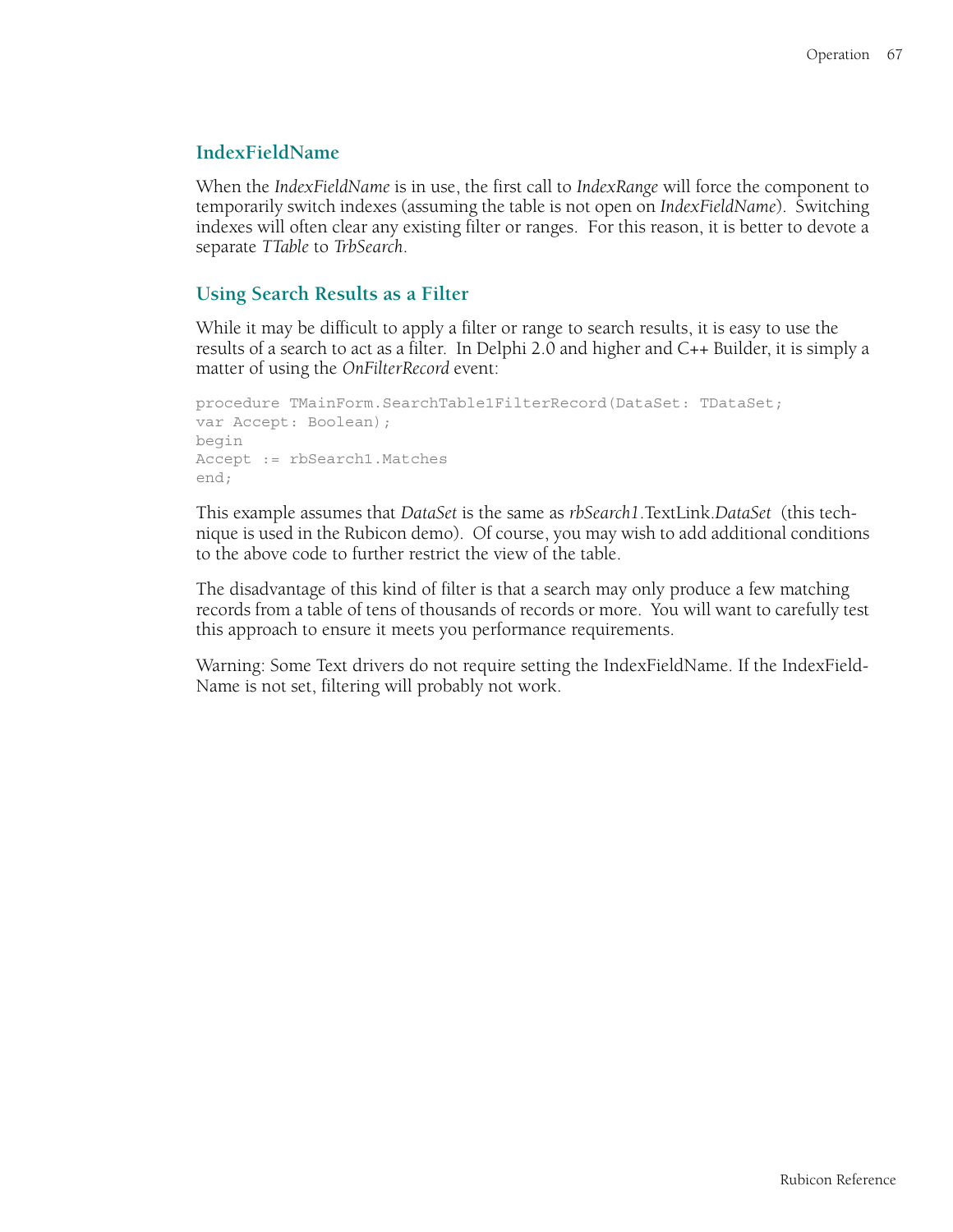68 Operation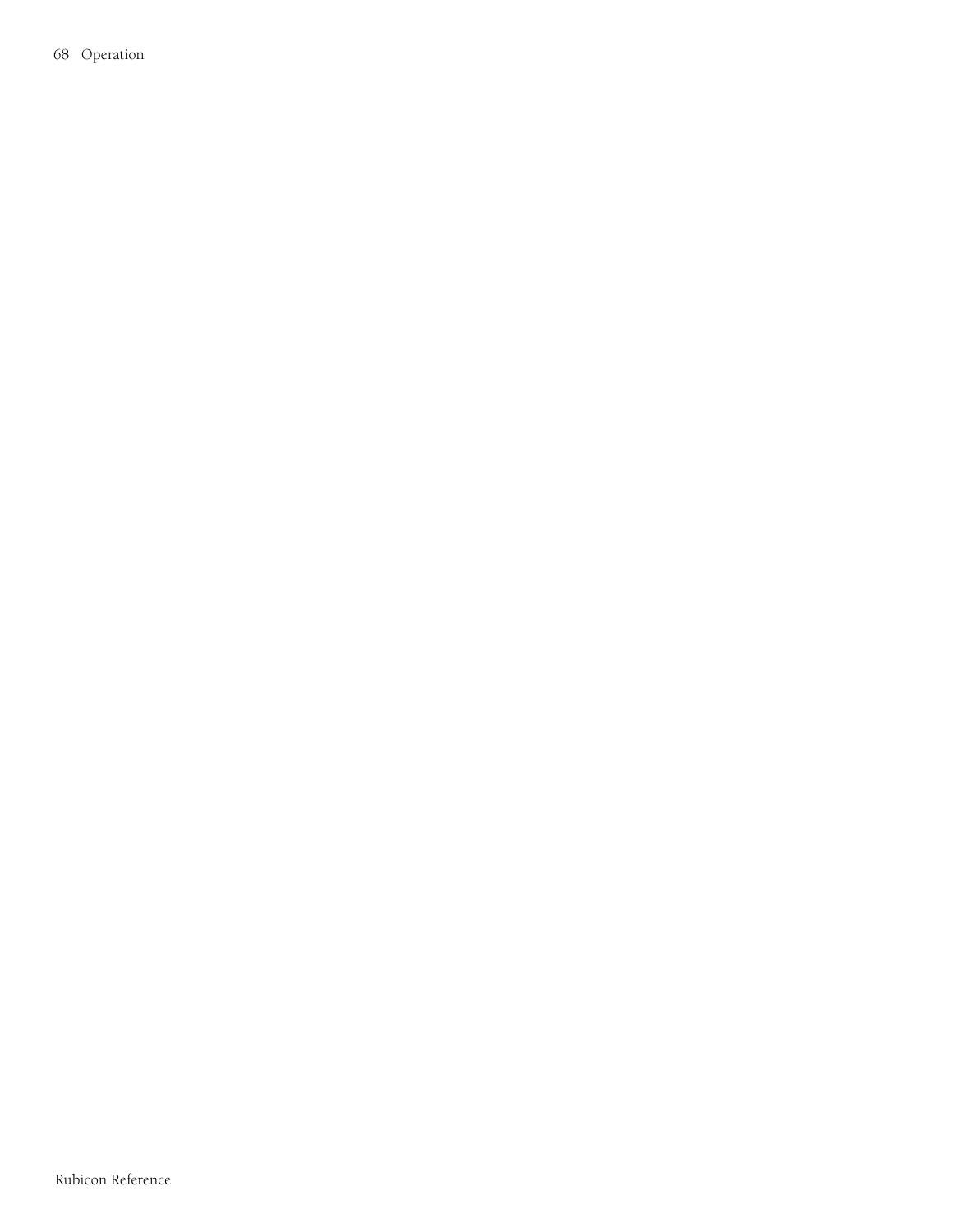# **CUSTOMIZATION**

# **Optional Compiler Directives**

Rubicon source may be compiled with a number of options which are listed below.

Generally speaking, you should not need to worry about any of these options. They are listed here for the exceptionally curious developer.

To use any of these, set them under **Project > Options** for your own projects, and/or set them in the definition of compflags within ZMAdmin.

Additional information about these flags can be found in the comments in this file: Rubicon\Source\inc\RBDEFINE.INC.

- AltMemMgr
- Apollo<sub>5</sub>
- Apollo51
- DBISAM2
- DBISAM2x
- Debug
- DebugMode
- DETECTMEMLEAKS
- FASTMM
- HaveInfoPower
- HStrings
- LongIntTicks
- madExcept
- ManualLeakReportingControl
- MemoryLogging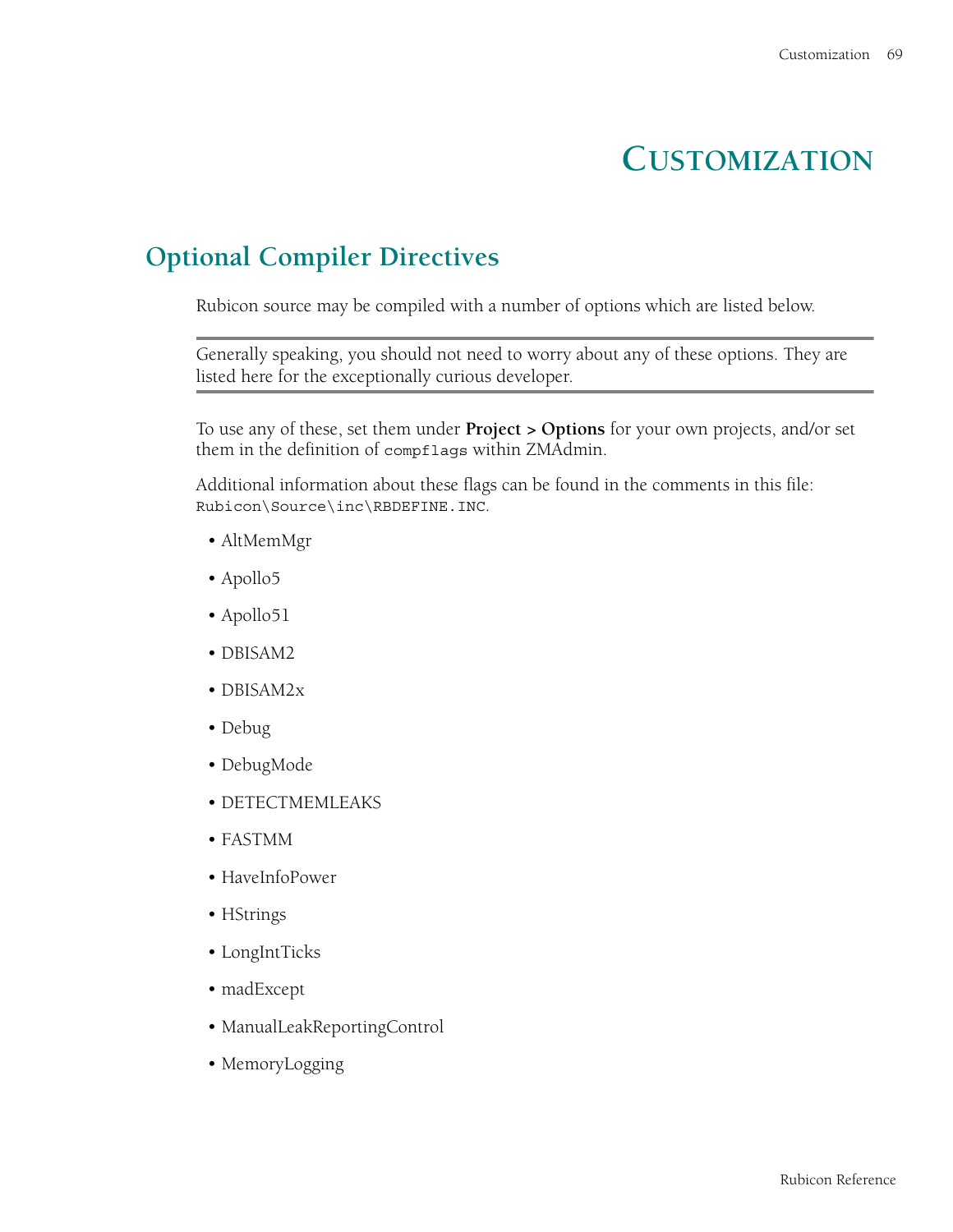- ODBCExpress6
- ThreadSafe
- USE\_JEDI\_JCL
- USE\_MDX
- UseAdvantage
- UseApollo
- UseAutoInc
- UseBDE
- UseCodeBase
- UseDBISAM
- UseFlashFiler
- UseGotoKey
- UseHalcyon
- UseNexusDB
- UseRubiconRichEdit
- UseTable
- UseTitan
- UseTopaz
- VendorTab

The VendorTab complier flag determines whether special Rubicon components install in the IDE onto a palette named Rubicon4 or onto palettes named based on the name of the vendor of the particular database bridge, e.g. Advantage.

• xDebug

Evaluation and "lite" users can not take advantage of these flags.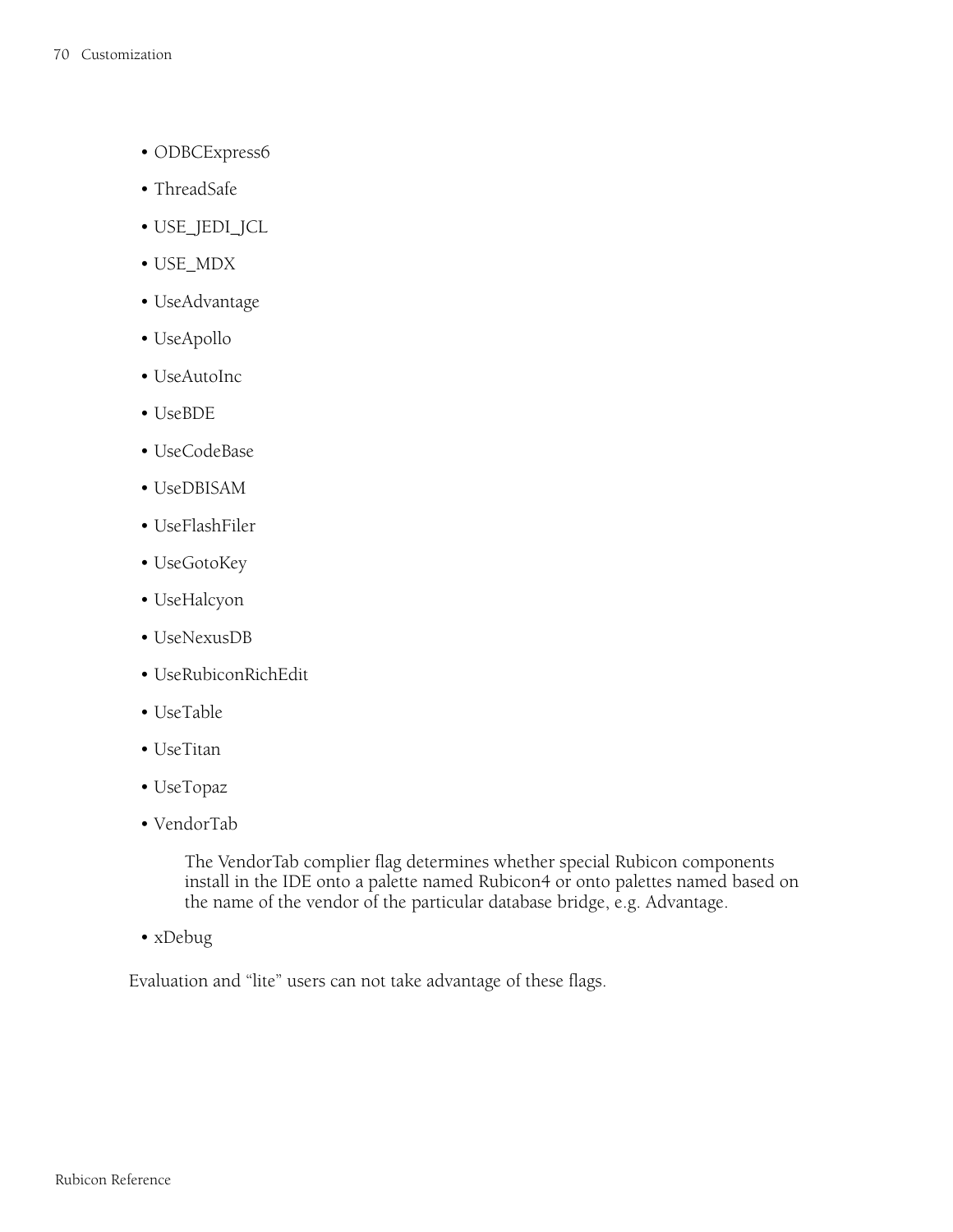## **Example: Customizing Append and Make Components**

The following example was contributed by a customer and is published with permission. It shows how you can extend the default behavior of the TrbAppend and TrbMake components.

#### Delphi source follows.

```
unit ebRbMO;
interface
uses
```
rbAppend, rbMake;

#### type

TrbAppendMySample = class(TrbAppend)

private

```
 FStopLocation: LongInt;
```
public

procedure Execute;

published

 property StopLocation: LongInt read FStopLocation write FStopLocation;

end;

#### type

```
 TrbMakeMySample = class(TrbMake)
```
private

FStopLocation: LongInt;

procedure SetStopLocation(const Value: LongInt);

```
 procedure SetCounterLimit(const Value: LongInt);
```
public

procedure Execute;

published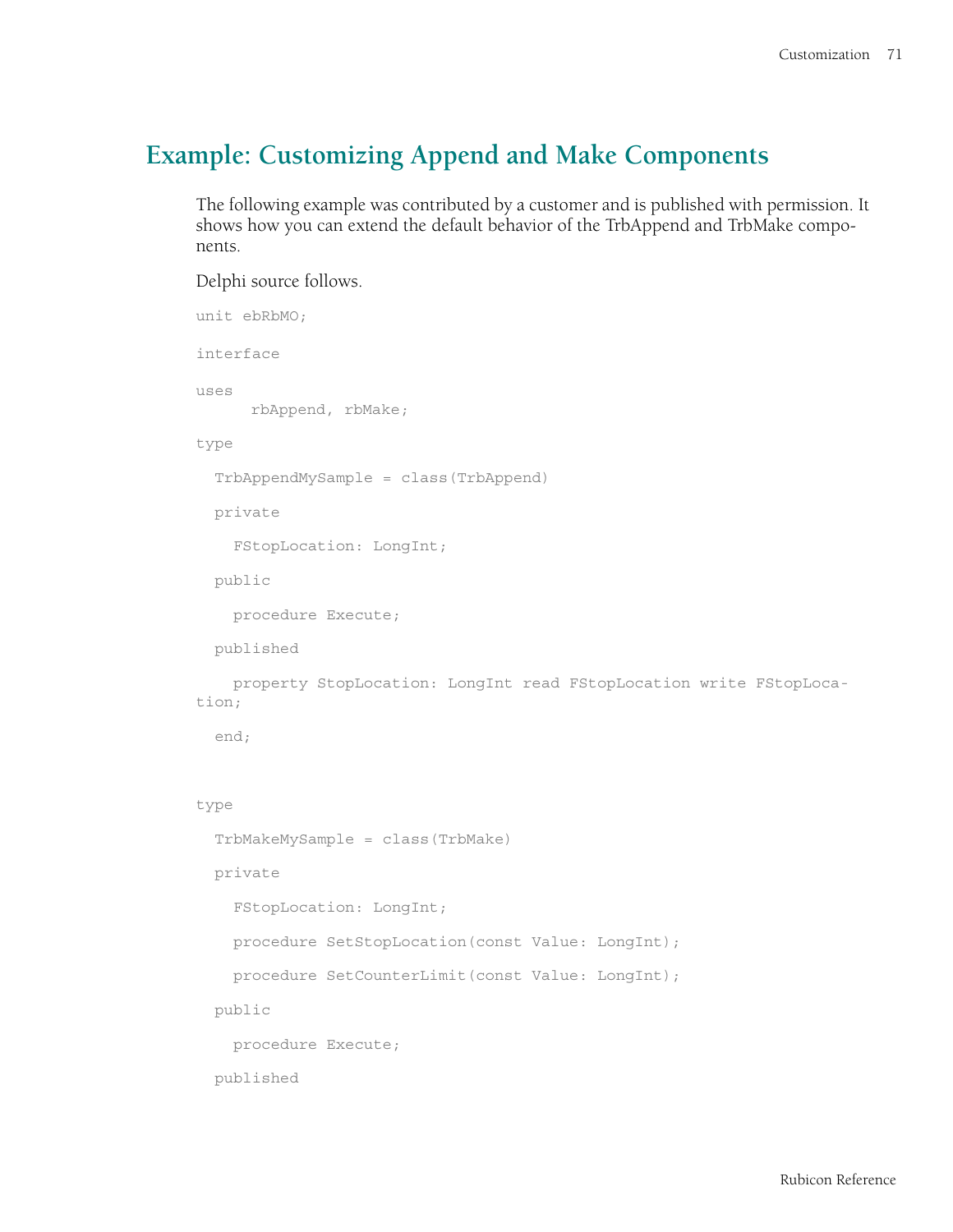```
 property CounterLimit : LongInt read FCounterLimit write SetCounter-
Limit;
     property StopLocation: LongInt read FStopLocation write SetStopLoca-
tion;
   end;
procedure Register;
implementation
uses Classes, rbBase, rbConst, rbFile, rbUpdate;
{ TrbAppendMySample }
procedure TrbAppendMySample.Execute;
var SaveMinIndex : LongInt;
begin
 CheckNil(Cache, rbeNilCache);
 CheckNil(TextLink,rbeNilText);
 CheckNil(WordsLink,rbeNilWords);
{TextLink.Open;} 
  WordsLink.ResetCounters;
{ReadProperties;} 
{FStartIndex := (FStartLocation - 1) and $fffffff8 + TextLink.MinIndex 
and 7;}
{TextLink.SetIndexRange(FStartIndex,Undefined);} 
  State := [esUpdate];
  try
   SaveMinIndex := TextLink.MinIndex;
```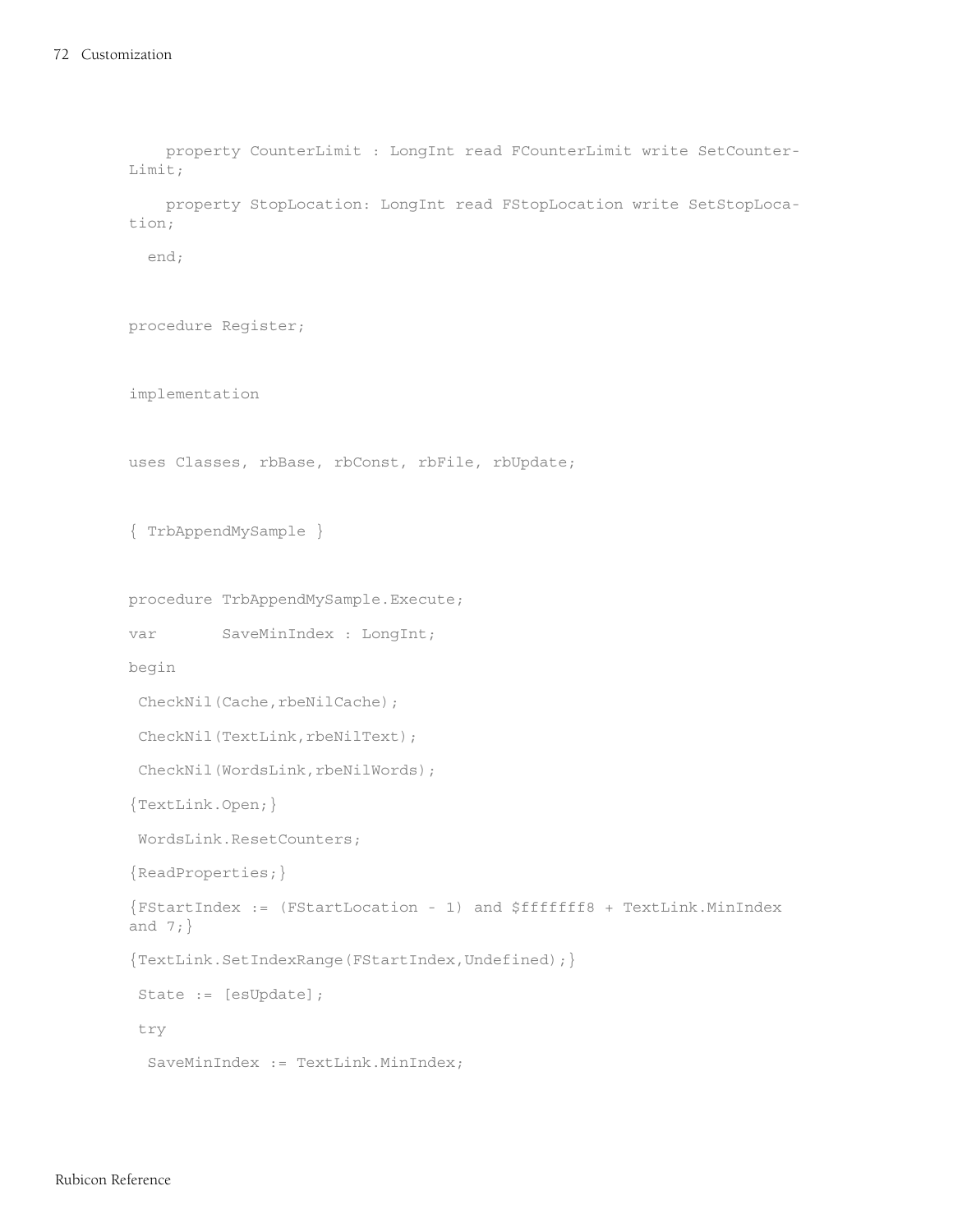```
 FStartIndex := (FStartLocation - SaveMinIndex) and $fffffff8 + 
                   TextLink.MinIndex; 
   if FStartIndex < SaveMinIndex then 
    RaiseRubiconError(rbeInvalidParameter); 
   { Force TextLink.MaxIndex to be refreshed }
   TextLink.SetIndexRange(FStartIndex,Undefined); 
   TextLink.SetIndexRange(FStartIndex,TextLink.MaxIndex); 
   Bits.Capacity := TextLink.IndexRange + 1; 
   Cache.DataSize := Bits.CopyBufferSize; 
   if TextLink.GotoNearestLocation(FStartLocation) then 
    begin 
     State := State + [esReading]; 
     try 
      Action := uaInsert;
      while not TextLink.EOF and
             ((FStopLocation = 0) or (TextLink.Location <= FStopLocation)) 
and
            not Aborted do
       begin
        Location := TextLink.Location;
        FCacheCounter := Cache.Counter;
        Process;
        DoAfterBatch;
        TextLink.Next;
       end;
      FAppendBits.Max := TextLink.IndexRange or 7;
     finally 
      State := State - [esReading]
```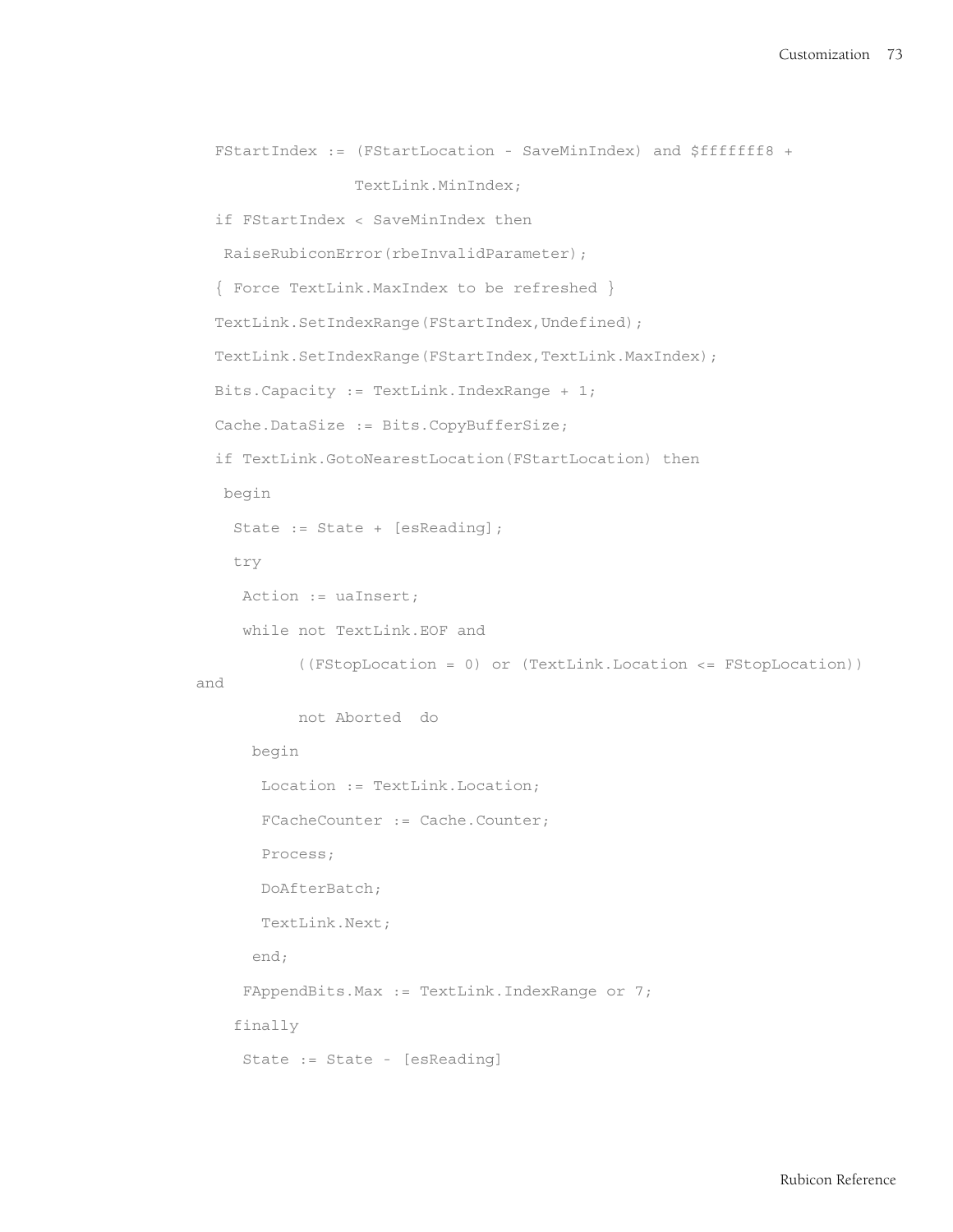```
 end; 
     TextLink.SetIndexRange(SaveMinIndex,TextLink.MaxIndex); 
     Bits.Capacity := TextLink.IndexRange + 1;
     ResizeBuffer(Bits.CompressBufferSize);
     State := State + [esWriting];
     try
     Cache.Iterate(iAppend, False, True);
     finally
      FAppendBits.SwitchBack;
      FAppendBits.Max := 0;
      State := State - [esWriting]
     end
    end 
  finally
  TextLink.SetIndexRange(Undefined,Undefined);
   State := State - [esUpdate]
  end
end;
{ TrbMakeMySample }
procedure TrbMakeMySample.Execute;
begin
  State := [esMake];
  try
   State := State + [esReading];
   if WordsLink.Segmented and
```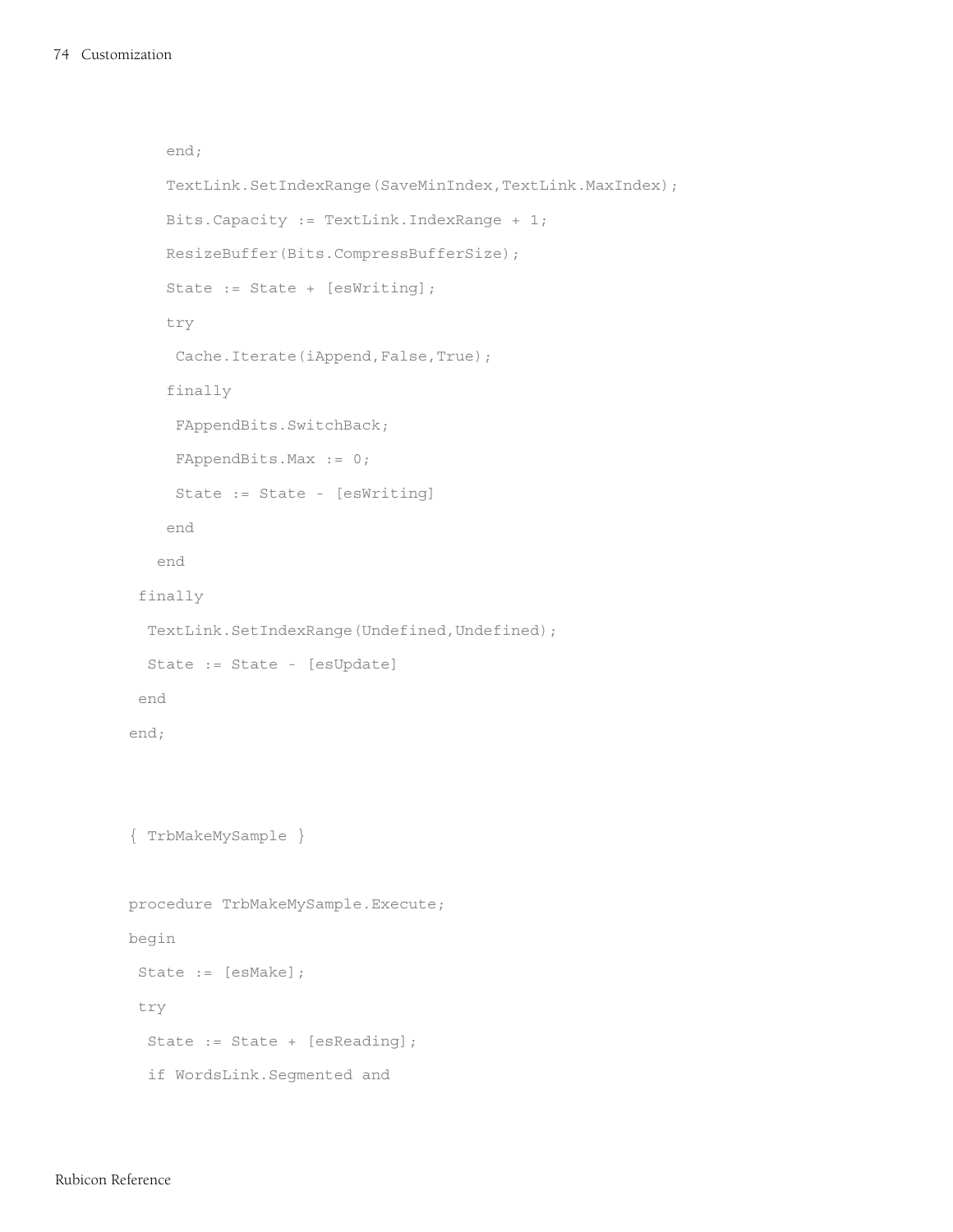```
 (FFirstSegment > 0) then
    TextLink.GotoNearestLocation(TextLink.MinIndex + FFirstSegment * Seg-
mentSize)
   else
    TextLink.Lowest;
   Location := TextLink.Location;
   while not TextLink.EOF and
         ((FStopLocation = 0) or (TextLink.Location <= FStopLocation)) and
         not Aborted and
         ((FCounterLimit = 0) or (FCounter < FCounterLimit)) and
         (Segment <= FLastSegment) do
    begin
     Inc(FCounter);
     FCacheCounter := Cache.Counter;
     TextLink.Process(Self);
     TextLink.Next;
    {* Update the value of Location/Segment so while loop test is current 
*}
     if Segment = FLastSegment then
     Location := TextLink.Location;
end;
  if Cache.Count > 0 then
   Post(True)
  finally
  State := State - [esMake]
  end
end;
```
procedure TrbMakeMySample.SetCounterLimit(const Value: LongInt);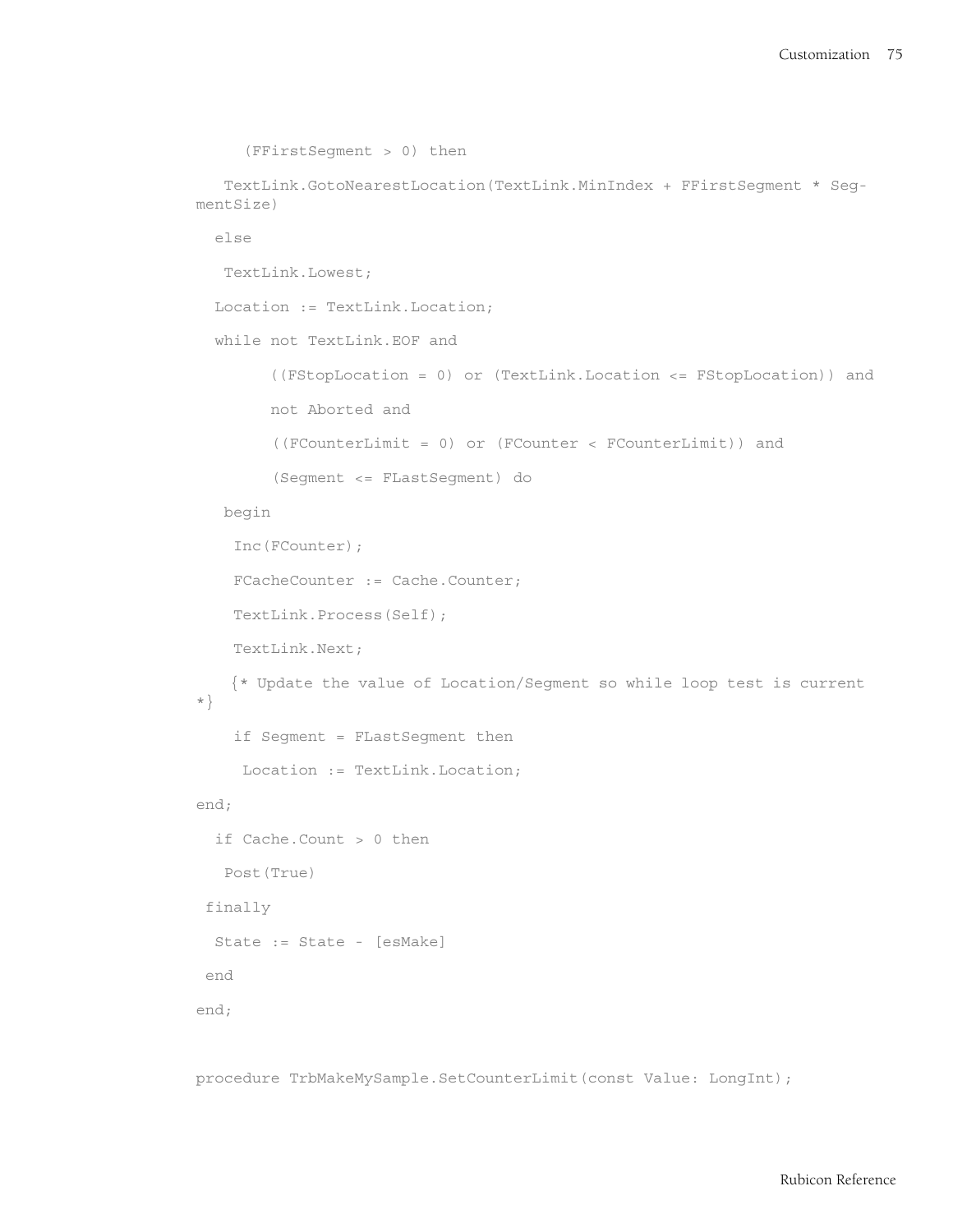```
begin
     FCounterLimit := Value;
     if Value <> 0 then
           FStopLocation := 0;
end;
procedure TrbMakeMySample.SetStopLocation(const Value: LongInt);
begin
     FStopLocation := Value;
     if Value <> 0 then
          FCounterLimit := 0;
end;
procedure Register;
begin
     RegisterComponents('ebUtil',[TrbAppendMySample, TrbMakeMySample]);
end;
end.
```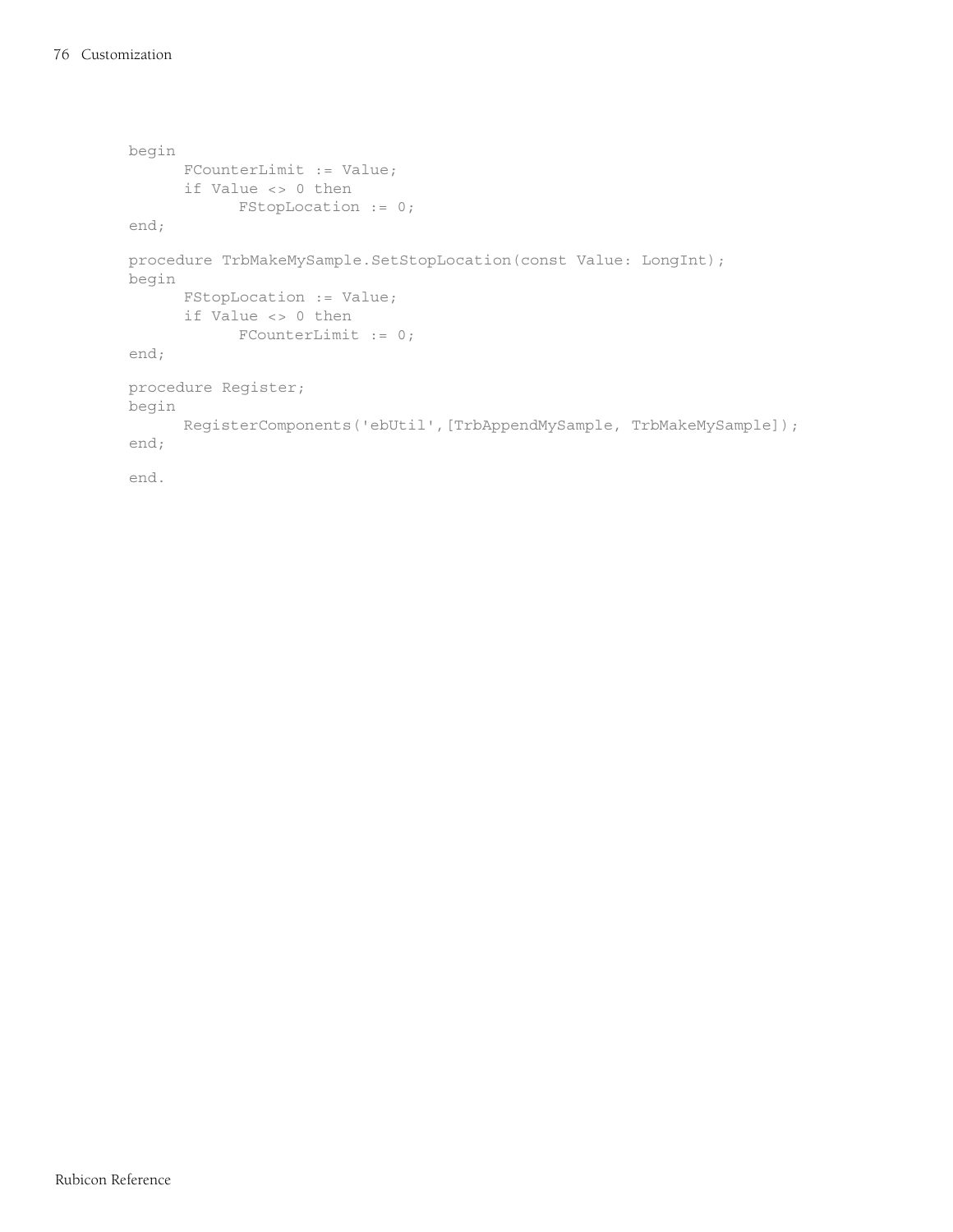# **PROGRAM SERVICE**

This chapter helps you assess and solve technical problems. It provides advice in a question and answer format, as if our support department were talking with you on the phone. Read the questions carefully as they should help you quickly diagnose your trouble.

#### **Common Issues with Solutions**

Q: I am trying to compile in Delphi XE2 with Rubicon Lite (or any other edition). I am using runtime Packages. I get this error about a DCP file not being found when I build my project:

Done building project "ExUpSr.dproj" -- FAILED. Build FAILED.

D:\Program Files\HREFTools\Rubicon\RBDemos\demo\_m\_ado\ExUpSrU.pas(18,18):

error F1026: F1026 **File not found**: 'rbc40\_core\_pas\_lib.dcp'

Answer: Here is a workaround. You can fix the DCP error with a trick:

#### **Tools > Options, Environment > Delphi > Library**.

Make ANY change to the search path, such as delete an invalid path or add a fake path, regardless of whether that is fake or real. Save.

#### **Project > Build**

You may also find that it helps to go in the registry and disable Delphi's package cache.

Q: I want to test the ADO demos. Is there a database for it? I am not sure what to make ADOConnection1 connect to.

Please see the readme file in the rbdemos folder, and the section starting on [page 46](#page-45-0) in this manual.

Q: I ran the installer but I do not have any Rubicon\Source files nor any Packages!

Re-run the Setup program and be very careful when you get to the screen with all the checkmarks (selecting components of the product). The first option is the most important one - Source - and can be accidentally unchecked, leading to the condition you describe.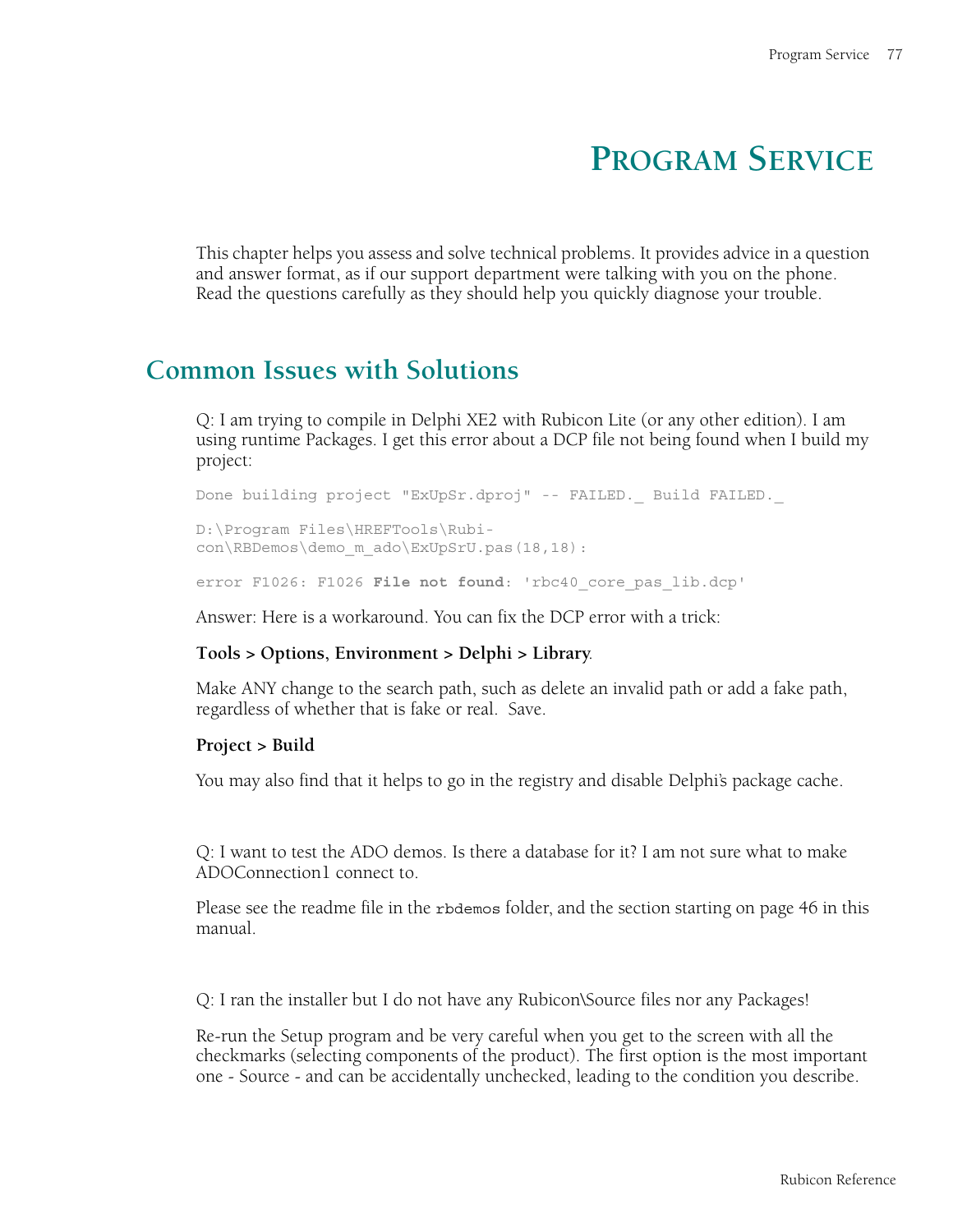Q: When I try to compile my Rubicon packages using my customized DCCDPK BAT file, I find a fatal error in the resulting LOG file. The message, "Fatal: Required package '\_\_\_' not found," talks about a package than I have on disk! Why is that file not found by the compiler?

First, check your configuration in ZMAdmin and make sure that there is no trailing slash at the end of your path.

Second, make sure that have included the path to BOTH the DCP and BPL files for the package in question.

Third, if you suspect a typo but cannot see it, confirm the filenames by running Hunt4Packages (use the shortcut under **Start > Programs > HREF Tools > Rubicon > Hunt for Packages**).

| $\mathcal{U}$ Hunt for Delphi Packages  |                                                                             |  |                                              |  |  |
|-----------------------------------------|-----------------------------------------------------------------------------|--|----------------------------------------------|--|--|
| $\mathbf{\mathring{\mathbb{I}}}$ Exit   |                                                                             |  |                                              |  |  |
|                                         |                                                                             |  |                                              |  |  |
| Home directory:                         | C:\vcl\rbc\Packages\                                                        |  | href                                         |  |  |
| Package to Find:                        | DISQLite3_D7                                                                |  | tools corp.                                  |  |  |
| Compiler:                               | D07 Delphi 7                                                                |  |                                              |  |  |
|                                         | Search Now                                                                  |  |                                              |  |  |
| Search Results <sup>.</sup>             |                                                                             |  |                                              |  |  |
| Directory of C:\vcl\rbc\Packages\pkgd07 |                                                                             |  |                                              |  |  |
| 08/17/2009 11:57<br>08/17/2009 11:57 PM | <b>PM</b>                                                                   |  | 24,064 rb30bd07d.bpl<br>58,368 rb30bd07r.bpl |  |  |
|                                         | Name of package, without path, without extension. Example: ZaphodsMapRT_D07 |  |                                              |  |  |

#### **• Home directory**

this is filled in for you. It should be the Rubicon\Packages folder.

#### **• Package to find**

you should paste in the name of the package mentioned in the fatal error.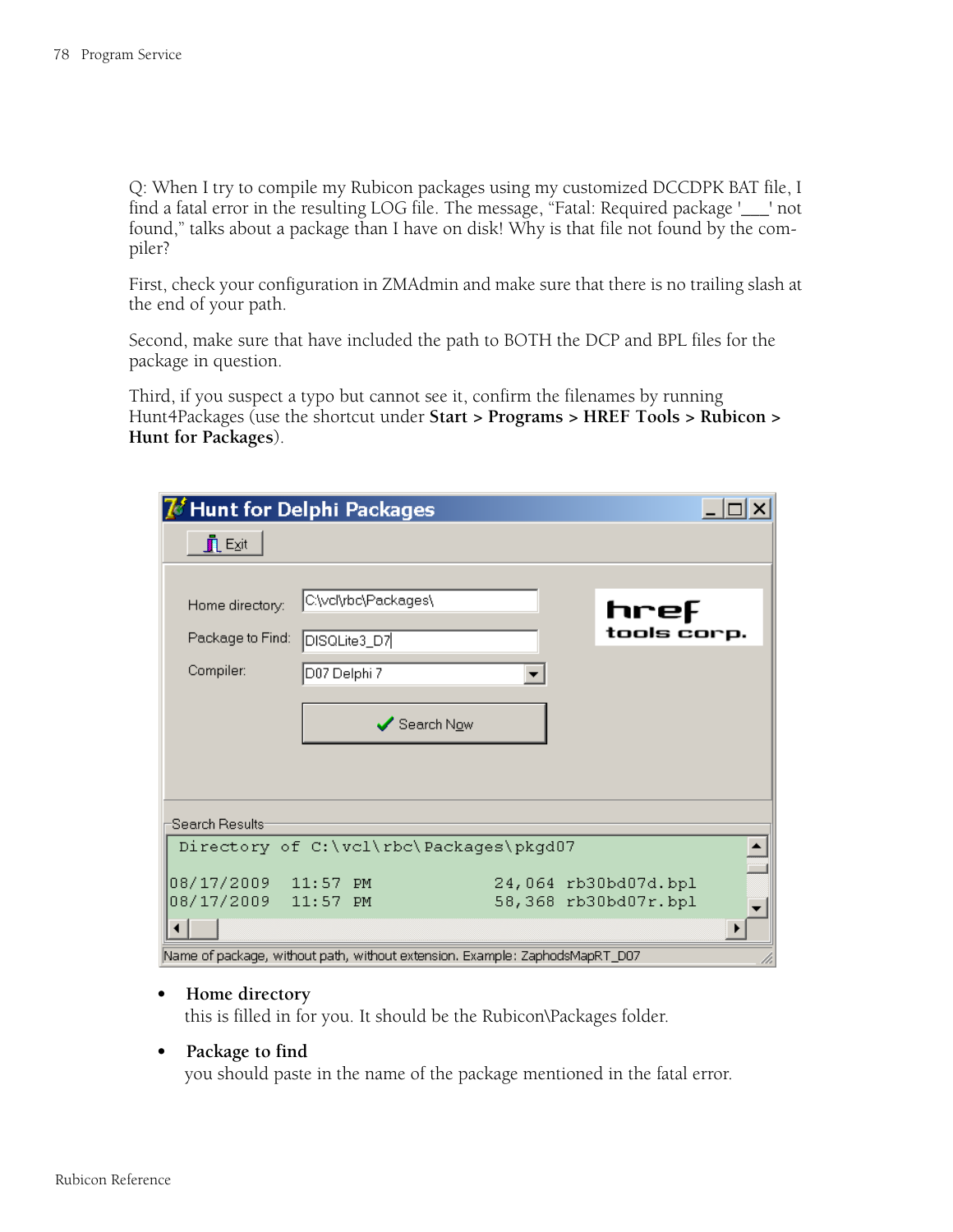#### **• Compiler**

select the compiler

Click [**Search Now**] and you should end up with a report listing all relevant details. Copy that report into a text editor such as Notepad for easier searching. Now you can quickly confirm the location of the package file.

If the report confirms that the package is on disk, the solution is either (a) customize the moresrc setting in the DCCDPK BAT file (only if you have discovered an error - please tell technical support) or (b) use shorter paths for the compiler and/or the database bridge. For example, instead of installing to c:\Program Files\Embarcadero\RAD Studio\9.0\ you could install to c:\Apps\Embarcadero\Delphi\XE2\ and for a database bridge, you could install to c:\vcl\nexus\ . You could install Rubicon to c:\vcl\rbc\. Avoid spaces in your paths whenever possible.

Q: Can I reduce the size of Words table by setting WordFieldSize to a lower value?

Yes, but you run the risk of increasing the number of truncated words, which leads to false matches during updates and ambiguous search results.

Q: How can I limit a dictionary build to a maximum amount of RAM?

In order to conserve RAM, be sure to set CacheMemoryLimit to the desired value. Then in the TextLink.AfterProcess event handler, include code that calls rbMake1.Abort when the maximum amount of RAM is exceeded.

Q: When using the query based links, what should be included in the SQL property?

Nothing. Rubicon will manage the SQL property.

Q: How can I use TrbSearch as a filter for my DataSet?

In Delphi 2.0 or higher and C++ Builder, you may simply define an OnFilterRecord event handler and test whether the current record matches the search criteria by calling RbSearch1Matches.

Q: MemoryUsage includes what kinds of memory?

It is primarily made up of the memory used to cache the indexes. If AltMemMgr is True, it also includes any memory in the memory pool. Some internal buffers are also included. It does not include the memory used by the container classes themselves, various TLists, and other ancillary data structures.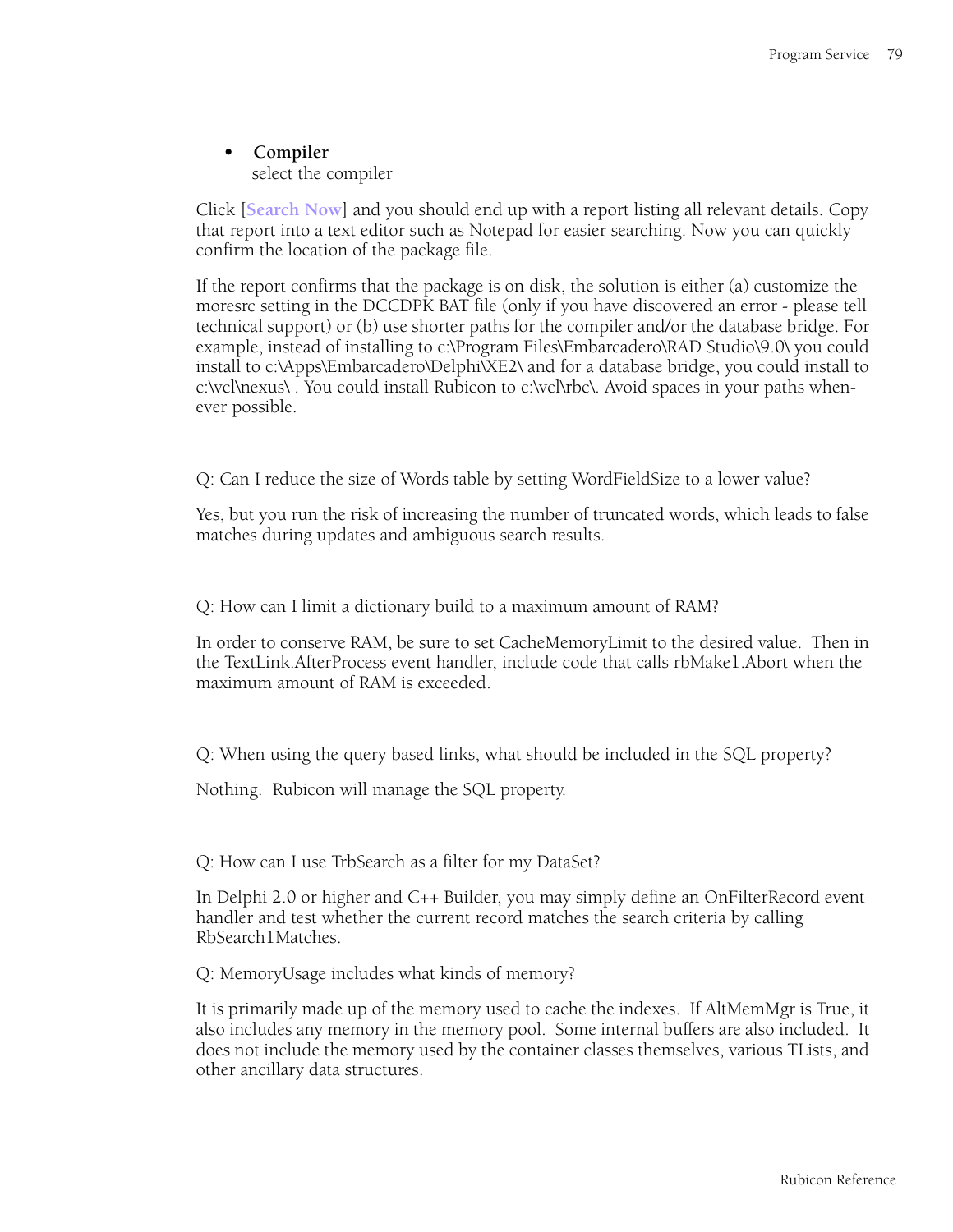Q: The blob portion of the Words seems excessively large

Check to see if the table type being used has a default or minimum blob size. If so, see if the default size can be reduced to 32 or 64 bytes. For dBase tables, the MEMO FILE BLOCK SIZE is often set to 1024 or 2048 in BDEAdmin.exe, which is excessively high.

Q: My application seems to stall while using TrbUpdate. Can this be avoided?

If you have set DelayedWrites to True, TrbUpdate will write records to disk when the cache is full. You may use the OnWrite event to do some processing while the cache is being compressed. You should not interrupt this process. Calls to WriteCache or FlushCache may also cause delays. Here, you may abort the process and then resume it later.

Q: (With NexusDB) If I use a pre-made Words table that was previously working with Rubicon  $v^2$  + NexusDB  $v^2$ , then I get the following errors:

Using TRBNXTable: Service failed on execute: NexusDB: rbNXReqWords: Could not find object. [\$2208/8712]

Using TnxTable: Service failed on execute: NexusDB: rbNXReqWords2: Could not find object. [\$2208/8712]

Those are specifically in a Windows service that runs in the background and checks if any updates need to be done. If I even try to add new words to the database, I get the exact same error, "Could not find object. [\$2208/8712]".

A: The "Could not find object" error that is being thrown is because of the name of the stream used in the NexusDB Words table (reference rbnx.pas). Version 2 of Rubicon used "RUBICON2" as the name of the stream. Rubicon 4 uses "RUBICON4" instead. To solve this, you have to manually modify the name of the stream in the Words table from "RUBICON2" to "RUBICON4" using the NexusDB Enterprise Manager application.

### **Troubleshooting**

Q: What does the 'Decompress buffer too small' error mean?

The error means that there was not enough memory allocated to decompress an index. The allocation of this memory is handled internally and is not affected by MemoryLimit or the amount of installed memory on the computer. This condition is usually caused by one of the following:

1 When updates and searches are occurring simultaneously, the search application may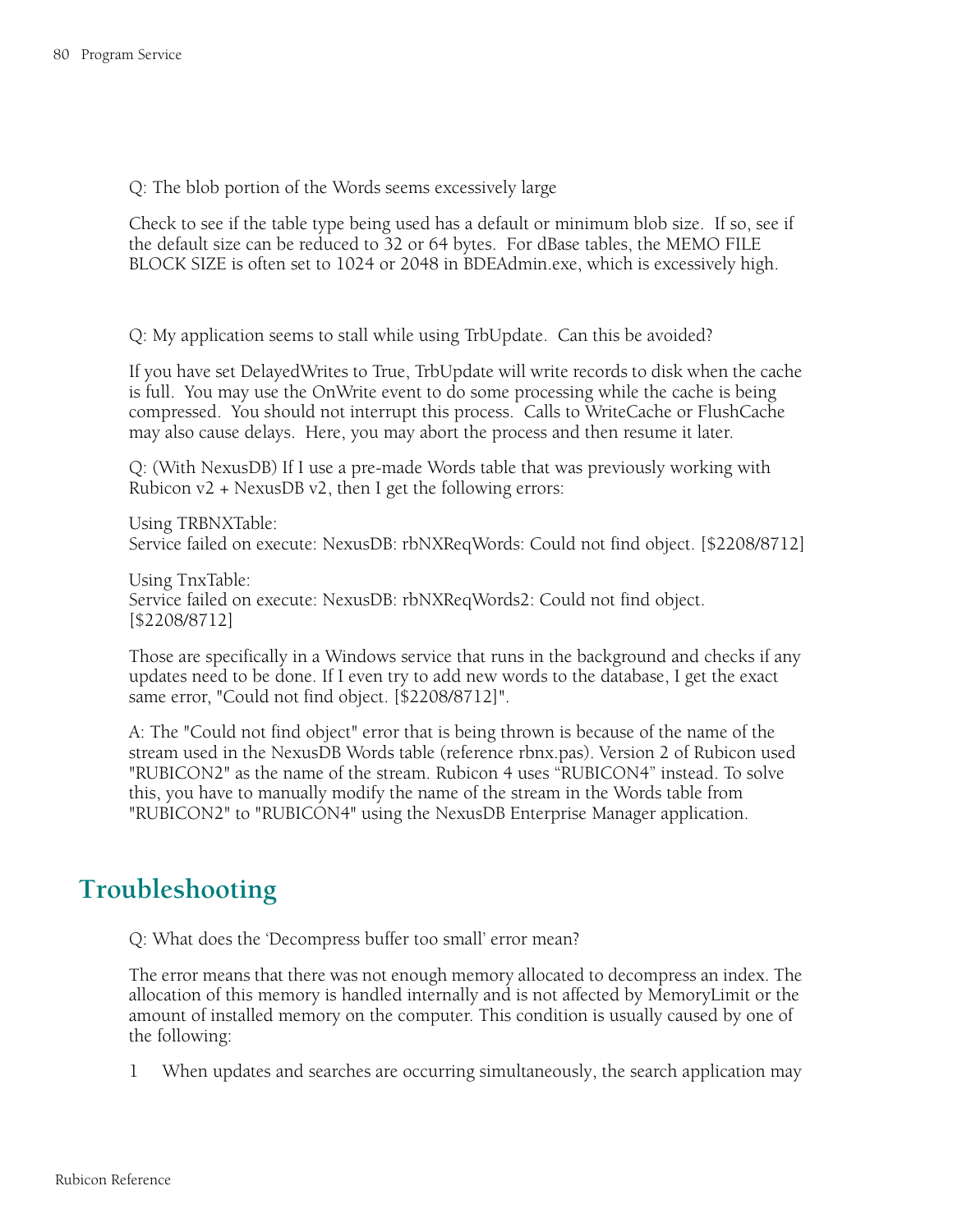not have allocated enough memory to hold the word indexes (which may have grown in size). In this case, see the code in Button1Click in RBDemos \demo b ttable\ExSrch.dpr which handles this exception.

2 If the application is placing ranges or filters on the Text table, this will cause the error. In this case, call rbUpdate1.Initialize or rbSearch1.Initialize before setting any filters or ranges. Also, read the "Filters and Ranges" section in the documentation.

3 This error may result from records being deleted from the Text table without Rubicon being notified. Rebuilding the Words table should solve the problem.

4 This error may result when different settings (e.g. SegmentSize) are used for building versus appending to the Words table.

Q: The first search takes longer than subsequent searches

When the first search is executed, *TrbSearch* needs to initialize itself as well as perform the search. You may minimize the impact of this by performing the initialization earlier by calling *Initialize*. If you are working with SQL tables, you will want to read the section Working with SQL Tables.

Q: A "Dataset not supported" error is raised when using a *TClientDataSet*

Need to include *rbCDS* in the *uses* statement.

Q: Words seem to be missing or incorrectly associated in the dictionary

If the length of the words in question exceeds the *WordFieldSize* property, increase *Word-FieldSize* and rebuild the dictionary.

Q: A match table record has a rank of zero.

If *RankMode* is *rmPercent*, it is possible that the rank value is being rounded to zero. This may be checked by changing the *RankMode* to *rmCount* and rerun the search.

Also check to see if the word or words that should have been ranked have a length that exceeds the *WordFieldSize* property. Typically this occurs when using a wildcard in a search. For instance, a search for WaitFor\* might locate a record containing WaitForMultipleObjects, but the word found in the index and listed in the *MatchingWords* property is WaitForMultipleObjects. The solution here is to increase the value of *WordFieldSize*.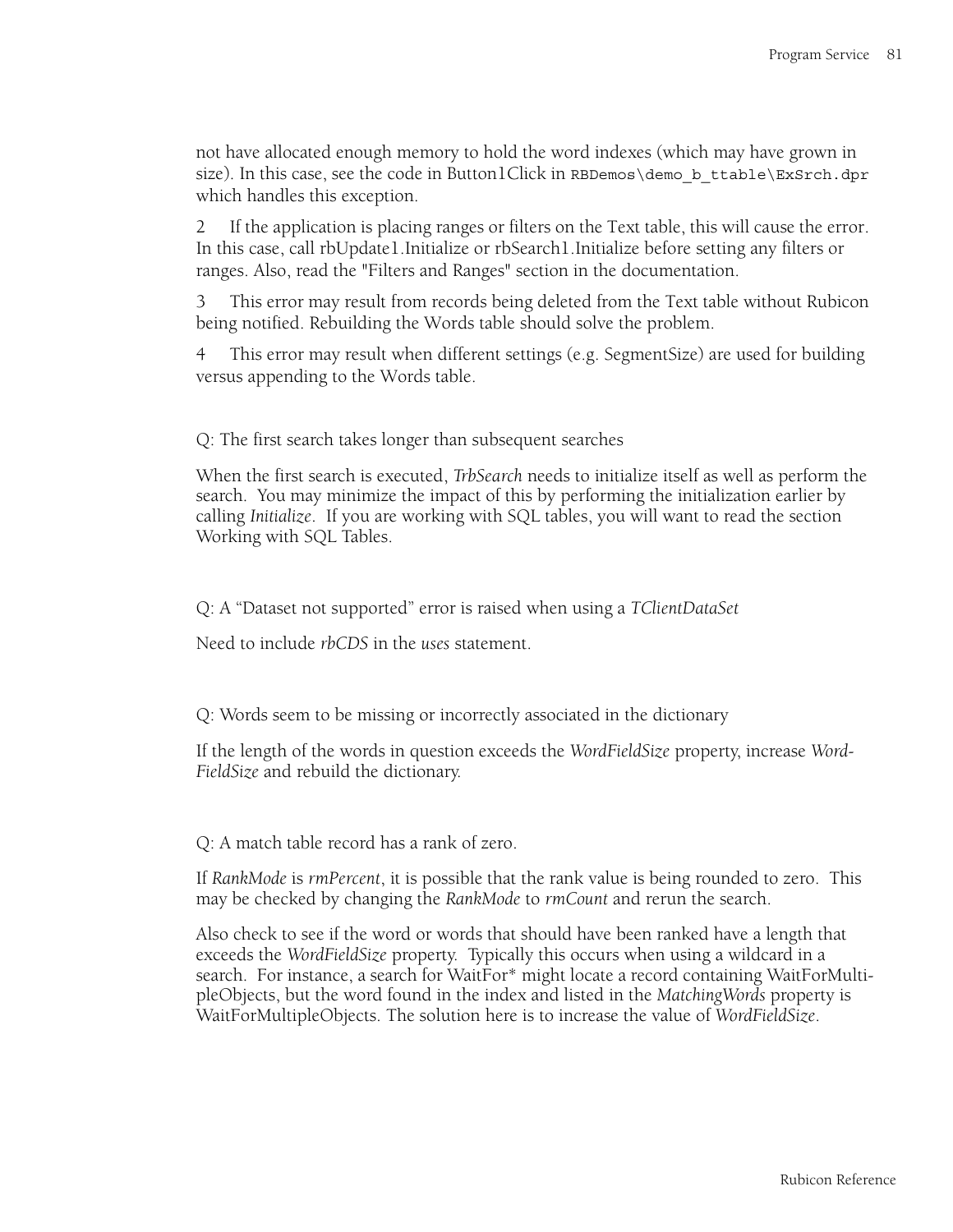Q: Searches are not finding the correct records

If a *TrbTextBDELink* is being used with a blank *IndexFieldName*, then a record may have been inserted or deleted in the middle of the table. This will corrupt all the Words table index values and does not generate an error unless the change was made when *TrbUpdate* was running. Otherwise, check for table corruption and use the Verify utility to check the Words table.

Q: A *slOr* search on '\*' followed by a *slNot* search should return zero matches, but doesn't

What is being returned are the gaps between index values. Since these records don't really exist, a call to *TrbMatchMaker*.*Execute* will return an empty table. The correct way to perform the above search is to follow the *slOr* search followed by a *slNot NarrowSearch*.

Q: All the values for *WordCount* and *BlobSize* are zero in my Words table

This should only occur when using *TrbCustomWordsBDELink* components. This indicates that the database format of Words table does not support 32 bit integers. Check to be sure that the *dbiWrite* property is set to False and rebuild the Words table.

Q: Words at the end of memos are not indexed

16 bit applications are limited to memo lengths of 64kb. If possible, compile your application with Delphi 2 or higher.

Q: The *Matches* method does not seem to be working

*Matches* returns a value that indicates whether the current record in the *DataSet* meets the search criteria. You may have to call *UpdateCursorPos* before calling *Matches*. In addition, when using a *TrbTextBDELink* with a blank *IndexFieldName* and *Matches* is called from within a filter, it may not be possible to synchronize the *DataSet* to the physical record number.

Q: Number of Words table records varies with table type

Normally, the number of unique words should not vary with table type. Differences can arise when the source table(s) contain nonstandard characters that are treated differently by the table types, and therefore result in key violations that cause a word to be excluded from the table. For instance, one table may interpret Canada and Cañada as two different words, the other may treat them as the same (and thus one would be excluded because of a key violation).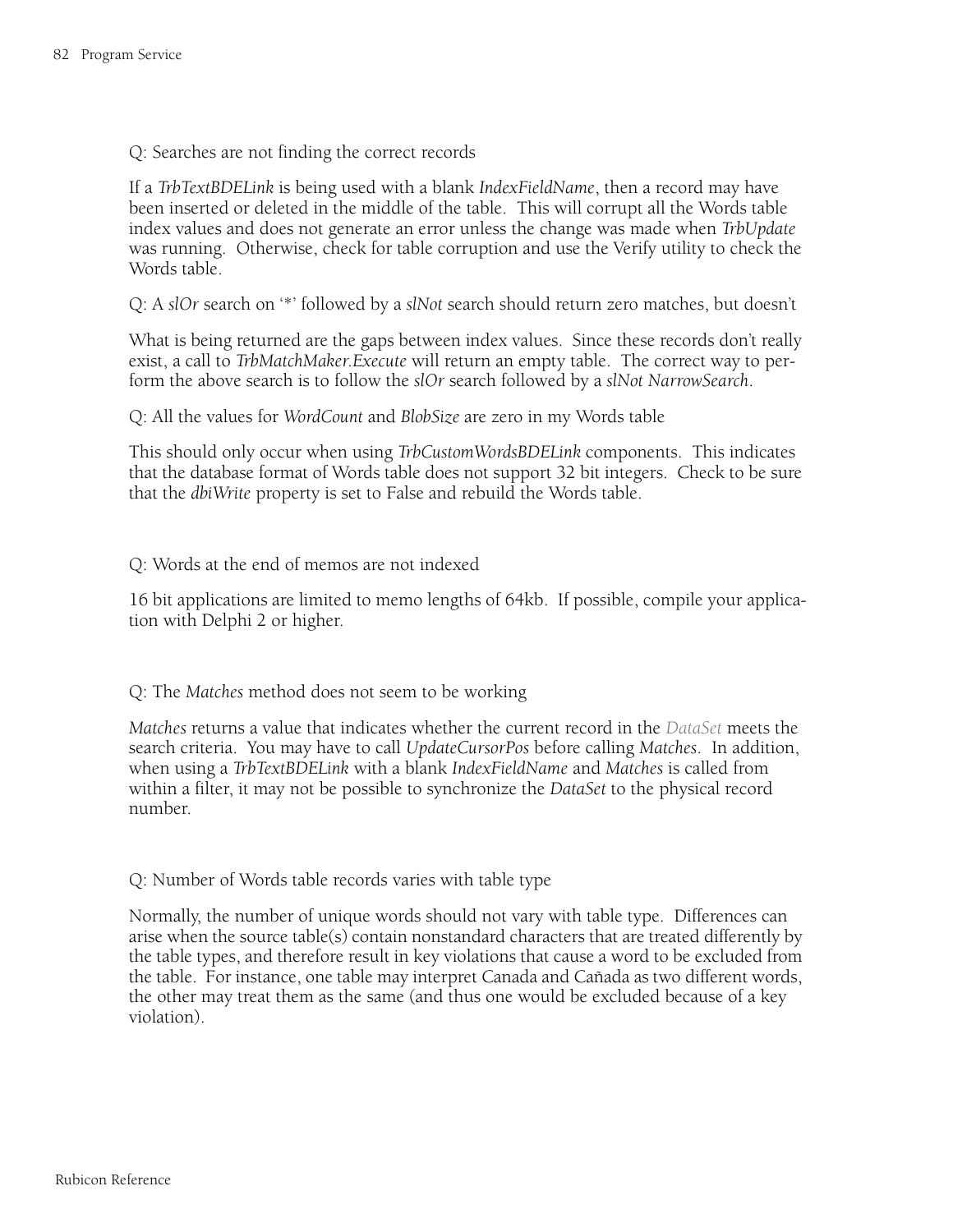Q: Processing *TrbMake*.*Execute* slows down exponentially

There may be insufficient memory to complete the operation. Check the value of the cache's *MemoryLimit* property. You may need to increase it from the default value of 4mb (advise setting it to the amount of physical memory installed minus 4 to 8 mb for Win9x, half of physical memory for NT). If using Delphi 2 or higher, you may have run into the memory fragmentation bug. Set the *AltMemMgr* property to True. See Memory Fragmentation for more details.

Q: Trouble installing the components; conflict with prior version

If you have installed a prior or trial run version of Rubicon, make sure you have deleted all the old files, especially the dcu/dpl/bpl files. You may want to confirm this by using the Windows 9x or NT 4.0 find utility and search for Rubicon files.

#### **Human Assistance**

*Do you need further assistance?*

Contact HREF Tools Corp. technical support via our newsgroups. You will need to authenticate; generate an account for yourself at *http://www.href.com/newsgroups*. The newsgroups to subscribe to are:

> hreftools.public.announce hreftools.public.rubicon.install hreftools.public.rubicon.support

You can also contact Technical Support using the form at *http://www.href.com/contact* but we prefer that you ask in the newsgroups because that helps build a public knowledgebase. Newsgroup content is searchable at *http://www.CodeNewsFast.com.*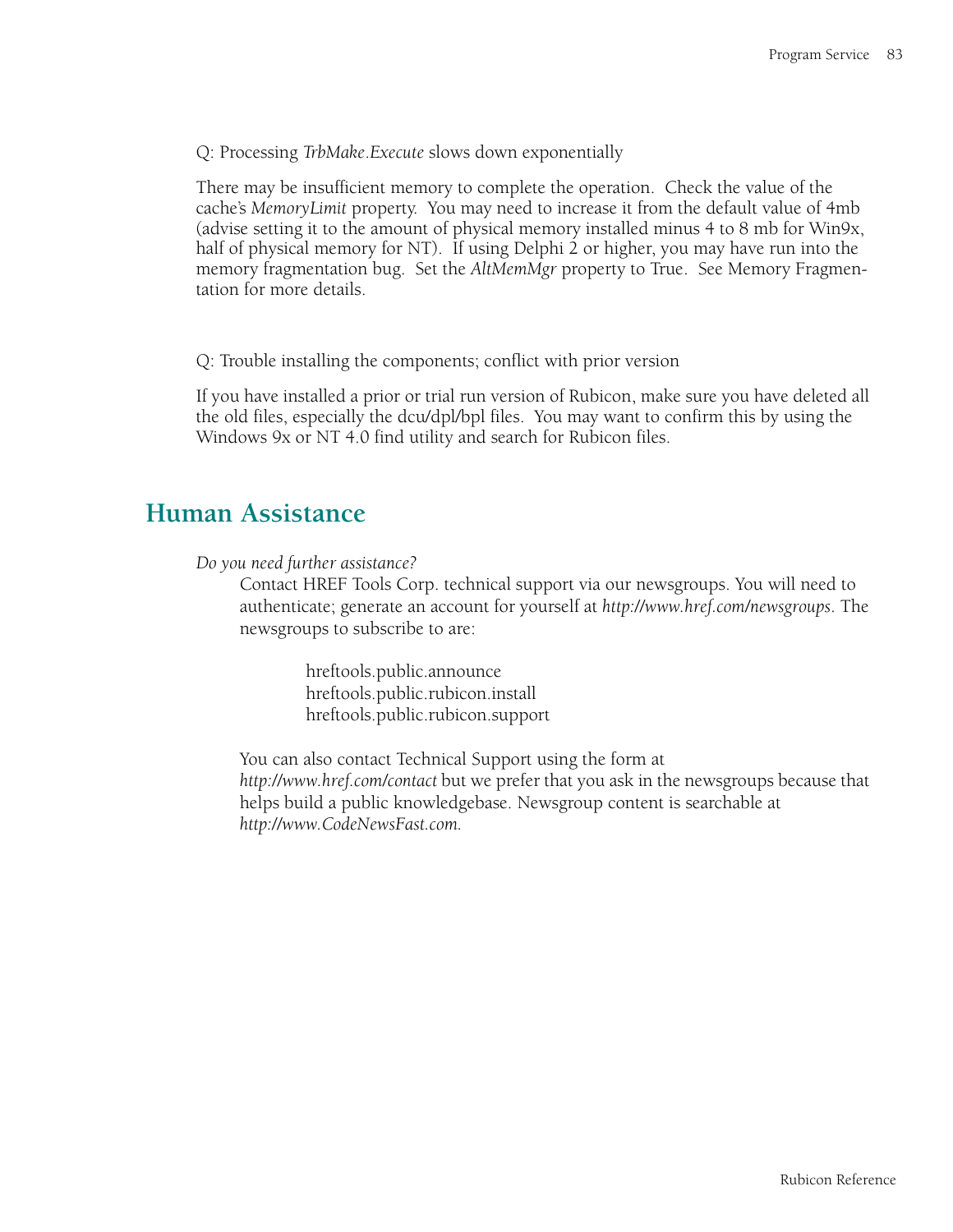84 Program Service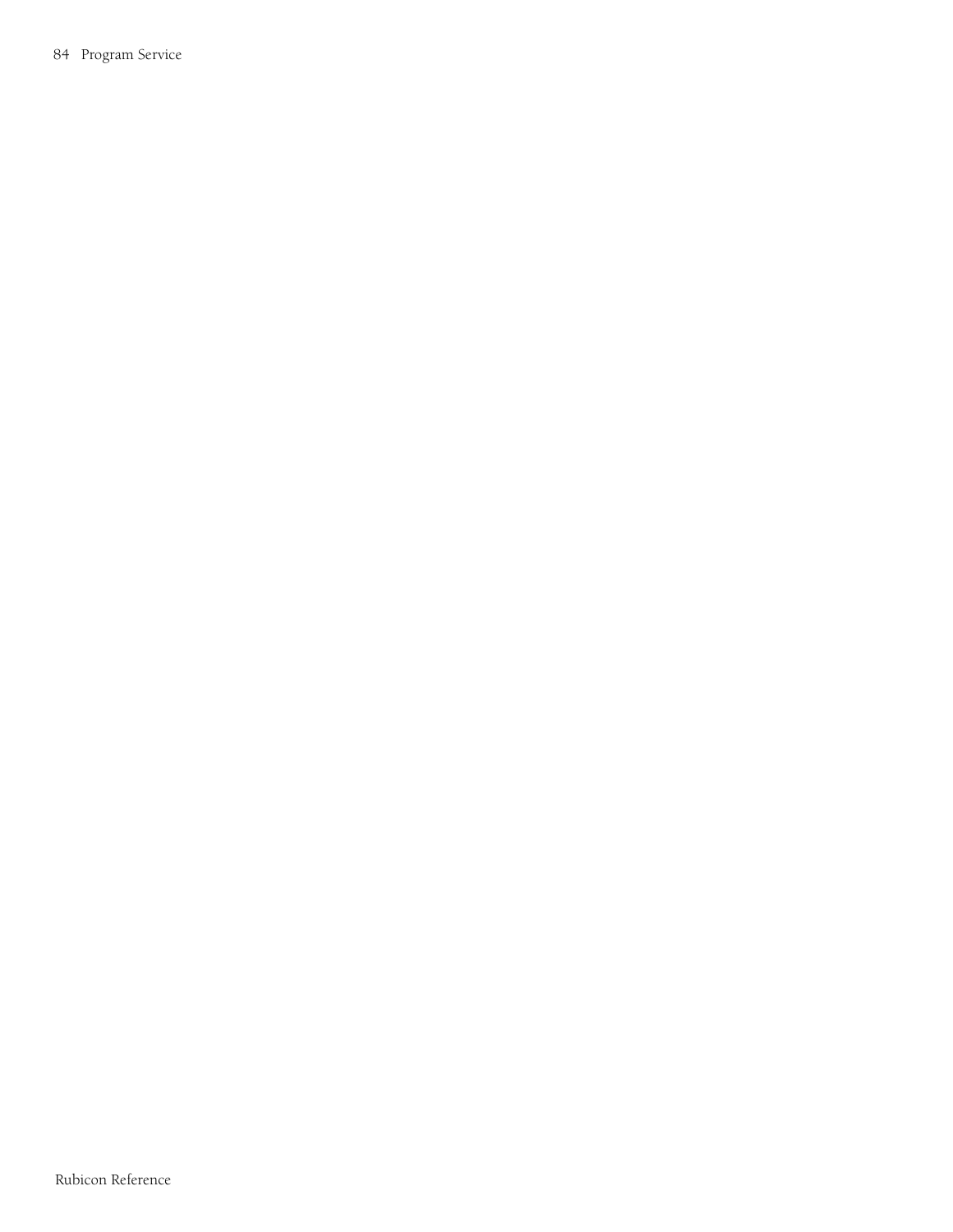# **END USE**

This section of the documentation covers performing specific occupational tasks and activities, peculiar to the customers' profession or assignment.

We present a series of real-world solutions that our support department has collected.

# **Query Based Links**

There are two broad groups of Text and Words links: one uses TTable-like components while the other uses TQuery-like components. As a general rule, the first group is best applied to local tables, while the second is best suited for SQL tables.

When using query based links, Rubicon will manage the SQL property, so there is no need to provide any SQL statements.

Query based links behave much the same way as table based links except when it comes to performing wildcard searches. Table based links simply perform a scan, while query based links execute a LIKE query. The difference is that the table scan can be easily aborted, while the LIKE query may not be aborted.

In order to avoid an excessively long query wildcard search, the app may use the OnPreviewWord event to catch vague wildcard searches (e.g. a\*). Another approach is to check whether the query component (e.g. TQuery, TIBQuery, etc.) supports a max rows feature. For BDE applications, the dbiSetProp procedure can be used to set the curMAXROWS setting in the TQuery.PrepareCursor method.

# **Using TrbServerUpdate and TrbSearch Simultaneously**

When using TrbSearch while other clients are updating the Text/Words via TrbClientUpdate and TrbServerUpdate, it is possible that the Words will not be in sync with Text as it takes some time for all the changes to be processed. This lag will vary depending on the volume of transactions and "word density" (the number of words changed per transaction -- an edit may have very few changes while an add or a delete changes every word), the bandwidth of the network, hardware, etc.

If your app requires that users be able to search on the most recent changes then:

Set the rbSearch1.Cache to nil

Do not allow searches to be widened or narrowed as old search results may be out of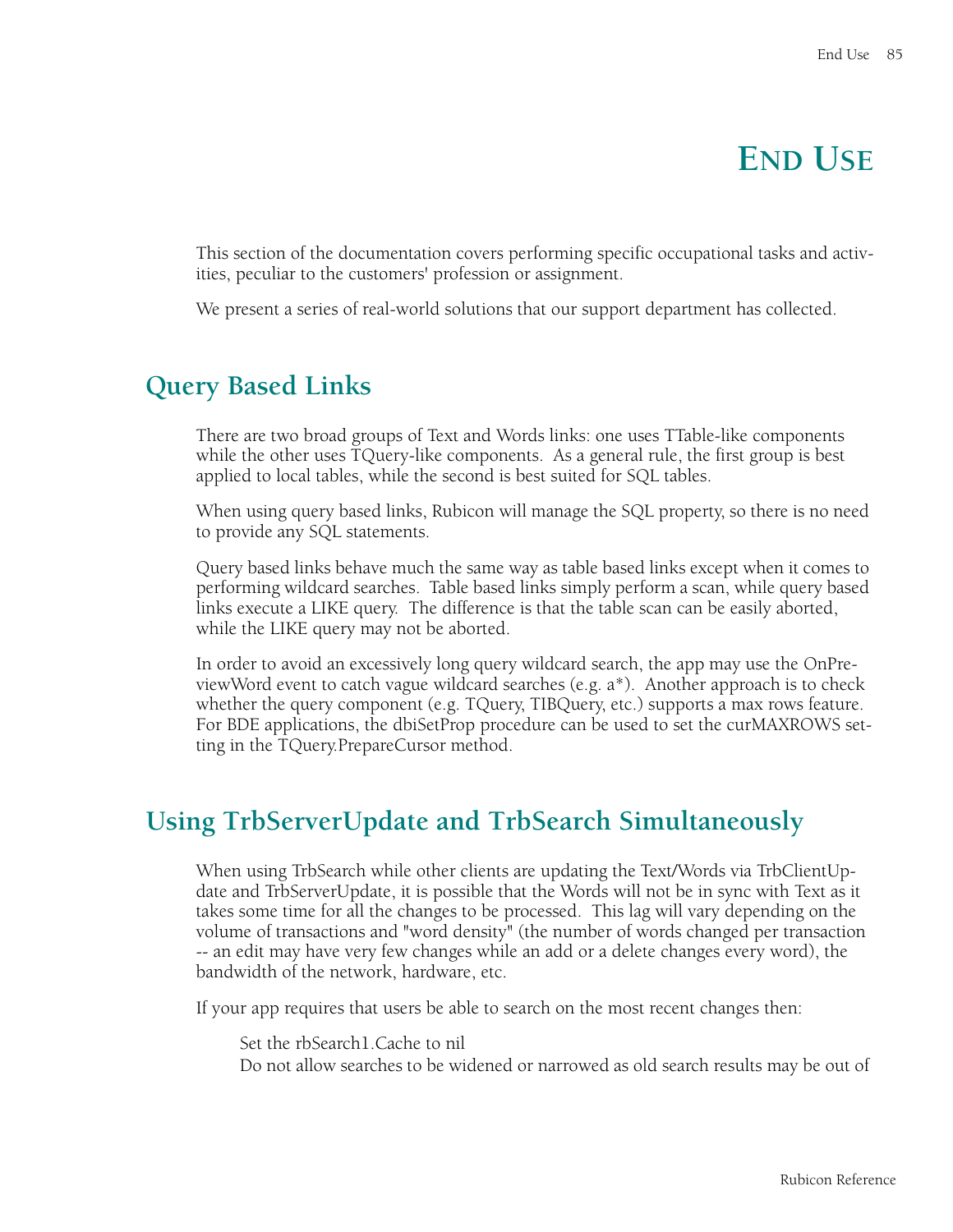date

Use the IsCurrent property to determine when the Words is in sync with the Text If you app does not require access to the most recent changes then rbSearch1.Cache may be used Probably want to periodically call rbSearch1FlushCache

## **Working with Link, Lookup, or Normalized Tables**

Performing a text search on a set of linked tables generally requires searching a field in a lookup table, grabbing the index value, returning to the master table, changing the index, finding the index value, etc., etc. Now try performing a complex multi-field search!

Rubicon eliminates this complexity by allowing you to build the Words with a DataSet that contains all the lookups. Just use the Delphi field editor to define the relationships and process the table with TrbMake, TrbSearch, and/or TrbUpdate. Now you can search for any word in any field regardless of whether the field is in the master table or in a detail table.

### **Working with SQL Tables**

Working with SQL tables differs with local tables in only two respects: the choice of drivers and the time required to calculate the IndexRange.

Local table are almost always accessed with TTable (or TTable equivalent) based components. While this approach also works with SQL tables, performance usually benefits from switching to TQuery based components.

All the core Rubicon components need to calculate the IndexRange (the difference between the maximum and minimum locations) before they can perform any work so that they can determine how much memory is needed to hold an individual index. On local tables this simply requires calling TTable.First and TTable.Last, and reading the index field values. The TQuery based components do not use that approach. Instead, they execute a MAX() and MIN() query. For very large tables, this process may be lengthy. In addition, if the field is populated based on a generator (or equivalent) value, it would be much faster to simply query the generator. This can be done by using the OnMaxIndex and OnMinIndex events and supplying the appropriate values.

Rubicon 1: MinOrdIndex and SourceRange properties have been replaced by OnMaxIndex and OnMinIndex events.

Warning: the same OnMaxIndex and OnMinIndex events should be used for all Rubicon components that access the Text, otherwise there is a risk that the IndexRange will be calculated differently, leading to index corruption.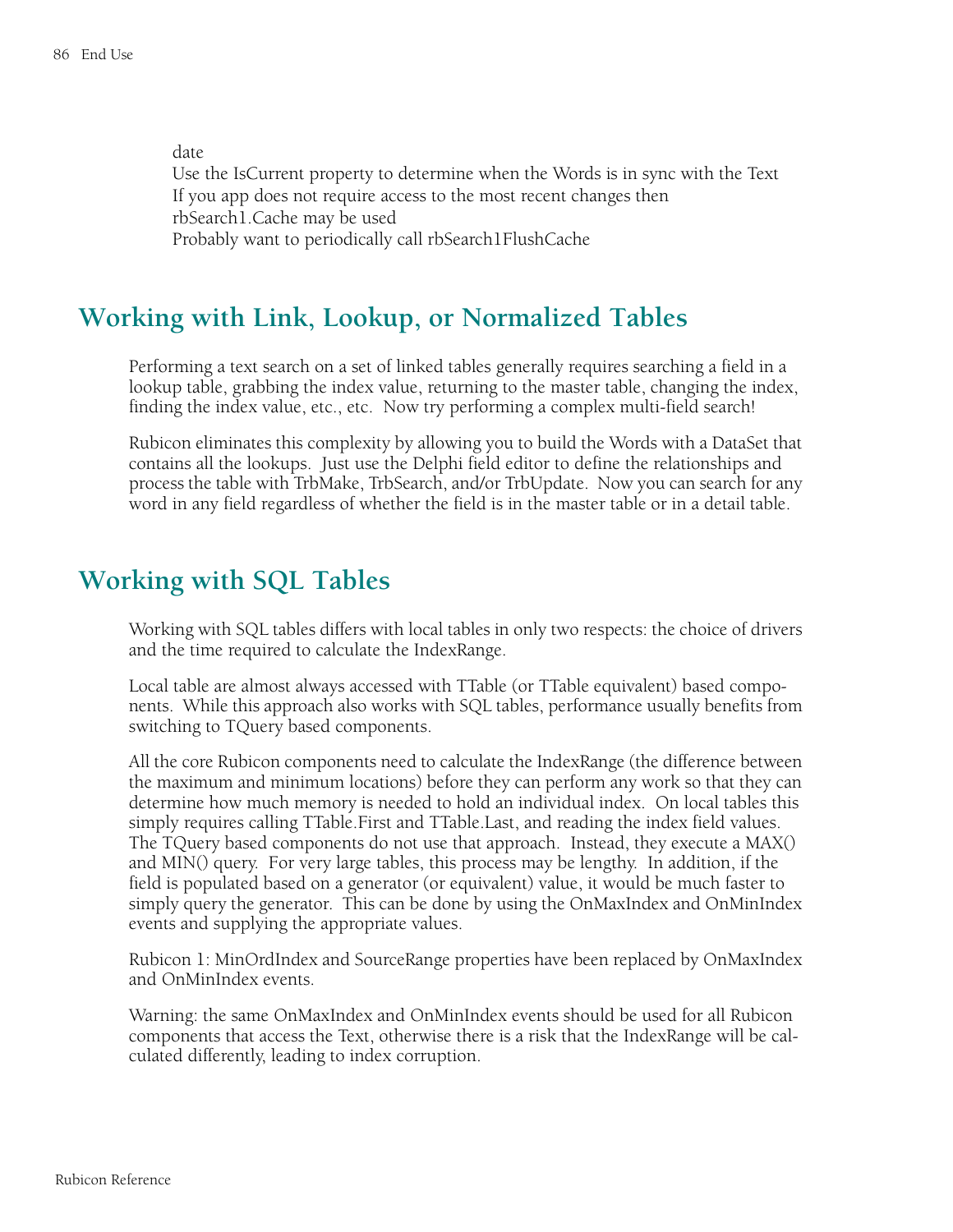#### **Using TrbSearch in Conjunction with a TQuery**

A TQuery may be used in conjunction with TrbSearch. The strength of TrbSearch is its full text search capabilities. However, it is unable to search for text and limit the results to a certain date or numerical range. In order to do this, you simply need to perform the text portion of the search with TrbSearch, create a match table with TrbMatchMaker, and then execute a TQuery against the match table.

If you use this approach, you may wish to index the match table before executing the TQuery in order to improve performance. Remember that all the TrbSearch methods and properties will be unaware of the results of the TQuery (e.g. MatchCount will report the number of matching records of the text portion of the search, not the number of records in the TQuery).

Custom Ordering of Search Results

In some instances it may be desirable to order search results in a certain order, but there may not be enough time to rank or sort the match results (e.g. a web app performing numerous searches per minute).

Unless ranked, search results are returned in IndexFieldName order, lowest to highest. If the application is searching a customer table that is indexed on CustNo, and CustNo roughly corresponds to how long a person or company has been a customer (e.g. the lower the CustNo, the longer they have been a customer), then the oldest customers will be displayed first and the most recent customers shown last. To reverse the order, the application could just call FindLast and work backwards through the matching locations as it displayed the results.

But what if the matching records needed to be ordered by the customer's dollar volume over the past year? Without doing extra processing as the search was performed, the only alternative is to add a new index to the Text table and populate with values that correspond to each customer's sales volume, then use this index as the IndexFieldName. Assuming that the customer with the highest sales volume was given and index value of 1, the second highest 2, and so on, search results will always be displayed in sales volume order.

The disadvantage of this approach is that when the ranking by sales volume changes, the index has to be regenerated and the table re-indexed.

### **Web Applications**

Rubicon may be used in web applications in a similar fashion to single user apps. Web search applications do vary in two respects: there are more likely to be multiple versions of the app running simultaneously and web apps often need to save the state of the surfer.

When running multiple copies of a Rubicon search app, each copy is going to have their own cache, so the host computer should have enough physical memory available for all the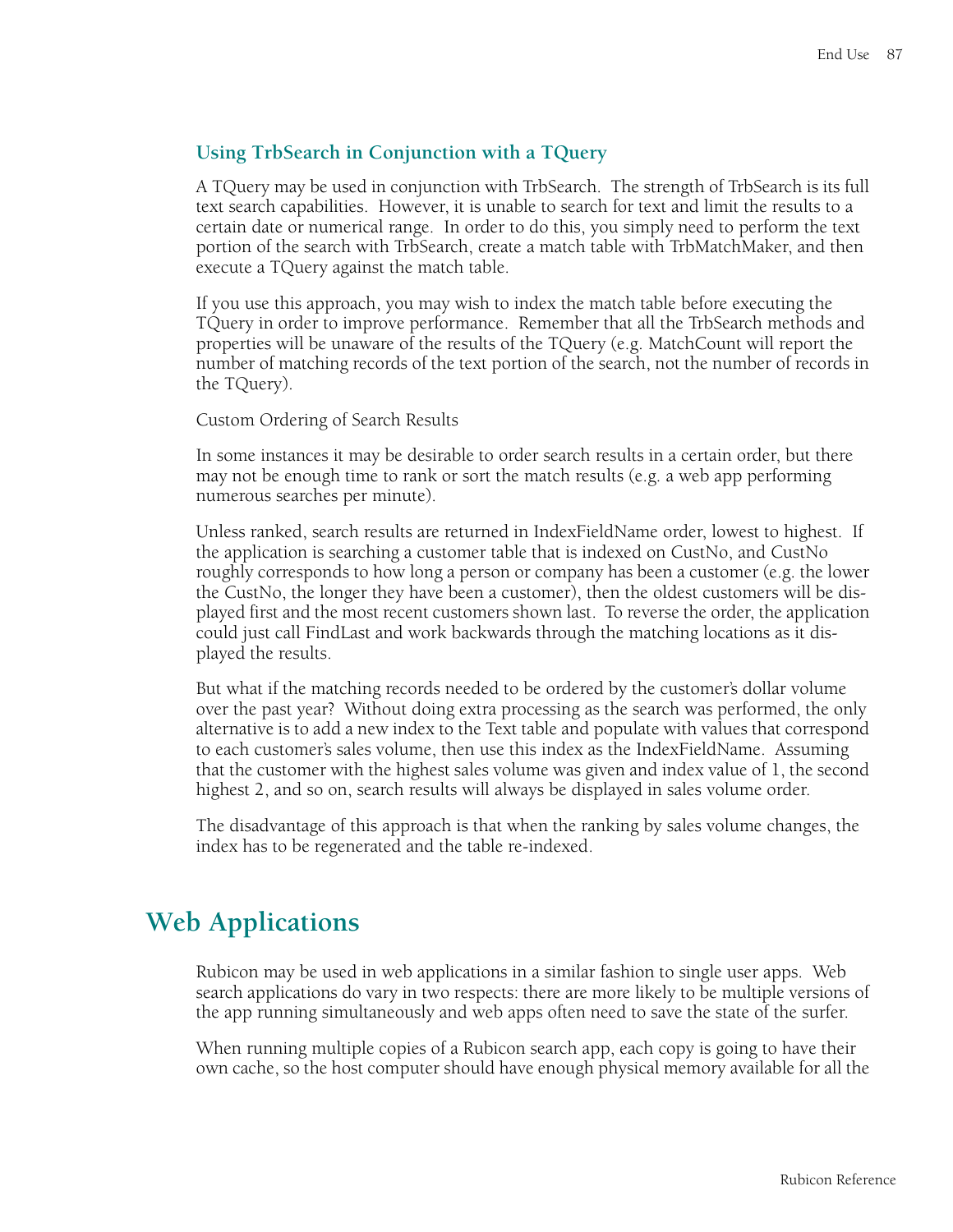apps. If all the apps are searching the same table, then the caches could be shared between them.

Saving the surfer's state is usually the responsibility of the web framework being used. These frameworks often provide a mechanism for saving standard data types. To save the state of TrbSearch, the app will have to save at least the SearchFor property and the matching locations (unless the search is re-executed). Since SearchFor is a string, most frameworks can readily handle saving this property, whereas saving the matching locations requires a bit more planning.

The easiest way to save the matching locations is to use the TrbSearch.MatchBits.AsText property. This will return the matching bits as a compressed UUEncoded string. To reset the matching locations, just assign the string back to AsText. MatchBits also supports a CommaText property which returns the matching locations as a string of comma delimited locations. Because CommaText tends to return much longer strings, using AsText is the preferred approach.

#### **International Character Issues**

International characters require some special consideration. When dealing with international characters, the sort order and character set of the Words table is very important.

An excellent overview of character sets as used in Firebird SQL is online here: *http://www.destructor.de/firebird/charsets.htm*.

In the Borland Database Engine, sorting and character set are controlled by the table's language driver. Regardless of which database you use, sorting international content is tricky. Using the BDE as an example, depending on the language driver, a table may be sorted as follows

| International | AscII         |
|---------------|---------------|
| <b>RESUME</b> | RESUME        |
| RÉSUMÉ        | REVIEW        |
| <b>REVIEW</b> | <b>RINK</b>   |
| RINK          | <b>RÉSUMÉ</b> |

The terms used to described these sort orders vary, but they will be referred to here as Intl and AscII. Both sort orders are compatible with Rubicon, but they do affect the search results in many cases.

The table's character set often determines how characters #128 and above appear in the table. In some instances, characters #128 and above are converted into another character. To check for this, open the Words table after it has been built and make sure that interna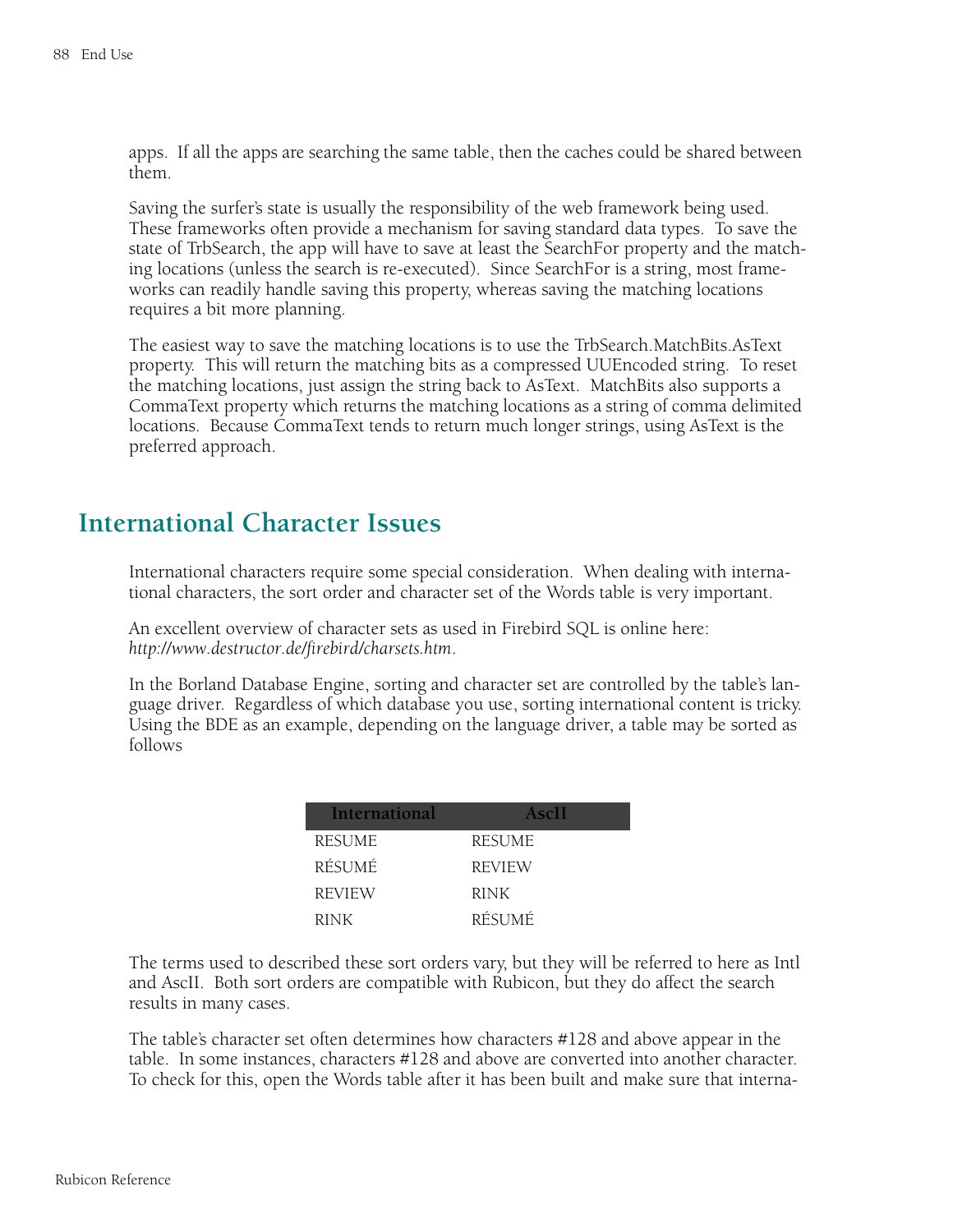tional characters appear correctly in the table. If international characters have been converted, you must select another character set or language driver.

Regardless of the sort order, using Rubicon's default configuration, a search for a specific word will find that word. For instance, if resume and résumé are in the text, then a search for resume will find resume, and a search for résumé will find résumé.

While it is always preferable that the user enter their search using international characters (if any), this may not always be the case. In the previous example, the user may enter resume, but really be looking for résumé. Since Rubicon is not telepathic, the best it can do is return both words (if the user enters résumé, it will return resume as well). In order to enable this behavior, the sort order must be Intl and the TrbSearch International property must be set to True.

The International property will also affect how wildcard searches are conducted. When False, a search for re\* would return resume, and review while a search for ré\* would only return résumé. When International is set to True, either search would return all three words.

When the International property is set, Rubicon normalizes the words internally. If the search is for ré\*, it would be normalized to RE\*. Likewise, the word RÉSUMÉ (it is already uppercase in the Words table) would be normalized to RESUME. The normalization process is handled by the Normalize procedure in rbUtils.pas. Some character sets may require custom normalization, and this can be implemented by reinitializing the Normal-Table.

#### **Searching External Files**

Data outside of a database – typically files on a hard disk drive – may be indexed and searched if a database can be created that references this 'external' data and a routine is supplied that can read and parse the data (i.e. remove any formatting codes).

The ExHTML.dpr application in the Rubicon\RBDemos\demo\_b\_ttable subdirectory demonstrates how to do this for HTML documents. See the comments in ExHTMLU.pas for details. ExRTF.dpr is a very similar program that works with text and RTF files.

The approach used in the application is to create a table whose records reference all the files to be included in the search. If the files are small, it may be easiest to simply copy the file into a memo field and then use the Rubicon components in a normal fashion. Usually, it is better just to reference the file by filename (including drive and path). The remainder of this discussion assumes the latter.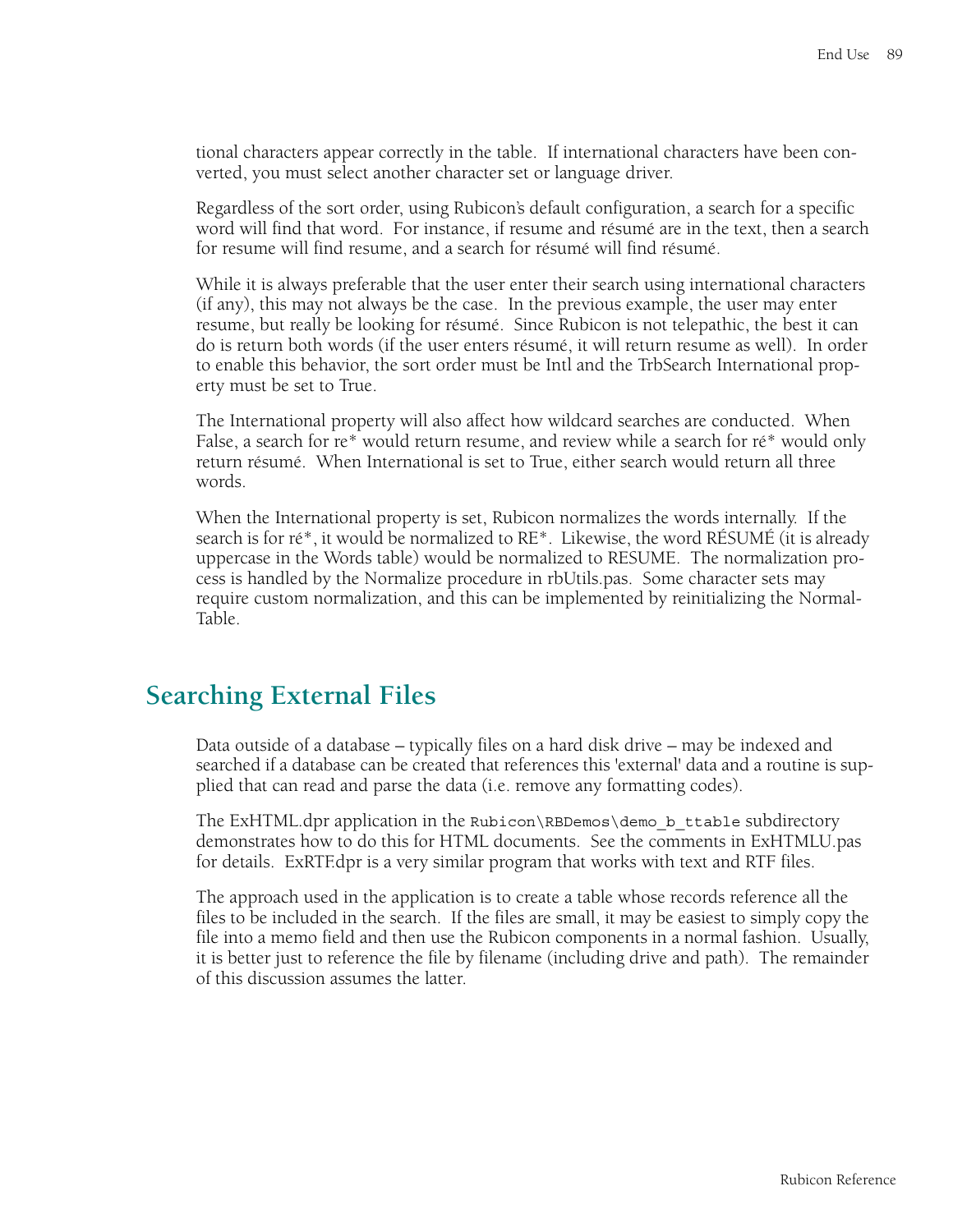Once a table of filenames has been created and populated, it needs to be processed by Rubicon. In the TrbCustomTextLink component, the field name containing the filename is added to the FieldNames property. Of course, the field itself does not contain the text that needs to be indexed, so an OnProcessField event needs to be supplied that reads and parses the file. For a text file, the event would look something like:

```
procedure TForm1.Form1ProcessField(Sender: TObject; Engine : TrbEngine;
Field: TField);
var List : TStrings;
begin
     List := TStringList.Create;
     try
           {* Field contains the filename *}
           List.LoadFromFile(Field.AsString);
           Engine.ProcessList(List,True);
      finally
          List.Free
     end
end;
```
Warning: Any time an OnProcessField event is used, it must be connected to all TexLinks that access the text in order to insure consistent treatment of the text.

When the table is processed with TrbMake each record will be indexed with the words contained in the external file.

As the files change, the database will have to be updated. If the size of the database is small, it is probably best to simply rebuild it from scratch. However, this may not be practical for large databases. Updating presents a problem because unlike a conventional database, TrbUpdate will not be notified when a file changes, and thus it cannot keep track of which words were added/deleted to a record/file. This forces TrbUpdate to assume that all the words in the previous version of the file were deleted and all the current words in the file were added.

Fortunately, the routine ClearLocations makes this complicated process pretty fast and straightforward. All the application needs to do is identify which files were deleted or changed, pass this information to ClearLocations. The method will then scan though all the words and indexes in Words and remove any references to the deleted or changed locations. All that is left to do is process files that have changed or been added with BatchAdd.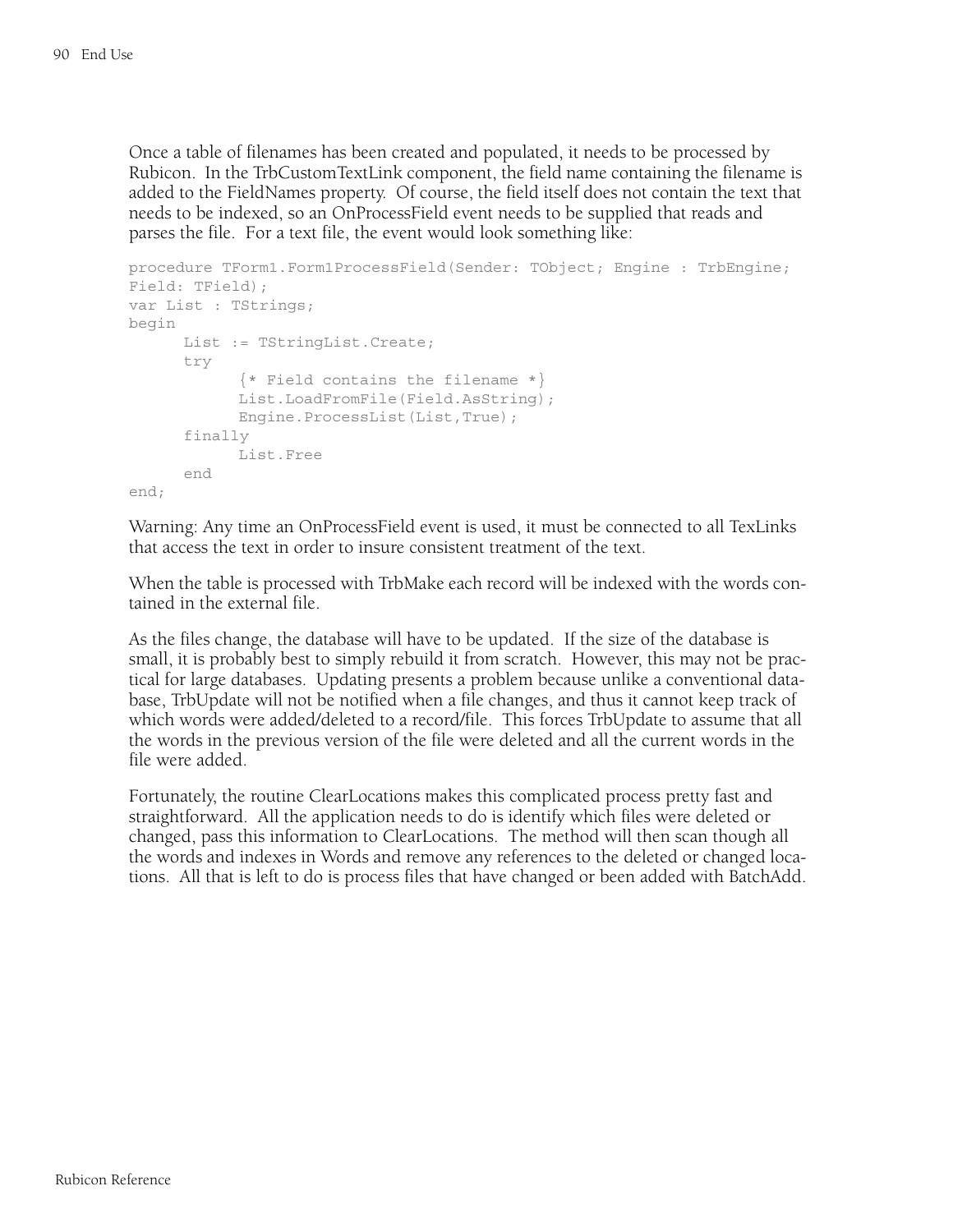### **Converting Words**

Rubicon includes a Convert method and a Convert utility that may used to change the structure of the Words. This is most useful for changing the values of BlobFieldSize, Bytes-FieldSize, CharFieldSize, and SegmentSize. You may also convert the Words table from the segmented structure to a non-segmented structure (to do this, set the SegmentSize to zero), and visa versa.

Changing the values of BlobFieldSize, BytesFieldSize, or CharFieldSize changes the amount of index information held in the record structure versus blob storage. Generally, if the entire index can be stored in the record structure, access time for writing and reading the index is reduced because there is no need to read the blob data. This improves performance for index creation, updating, and searching. It may also reduce the overall size of Words table, especially if there is a large amount of overhead for blob storage.

Changing the value of SegmentSize can change the number of segments in the Words table. When the number of segments is reduced, the overall size of the Words table will also be reduced and search performance will improve slightly (but probably not enough to be noticed). However, fewer segments will degrade update performance, so the tradeoff may not be worthwhile. Increasing the number of segments by decreasing SegmentSize has the opposite effect: table size will increase but update performance will improve.

Changing the SegmentSize to zero converts a segmented Words table to the non-segmented structure. This will reduce the Words table file size by 20-30% and slightly improve search performance, but updates should not be performed on the converted table. Conversion makes sense when the Text is relatively static and storage space is at a premium.

A non-segmented Words table may be upsized to the segmented architecture by changing the SegmentSize from zero to a positive value.

All the conversions discussed in this section will have no affect on the memory resources required to perform a search. Changes that reduce the Words table size will reduce the amount of data read from disk, network, or server.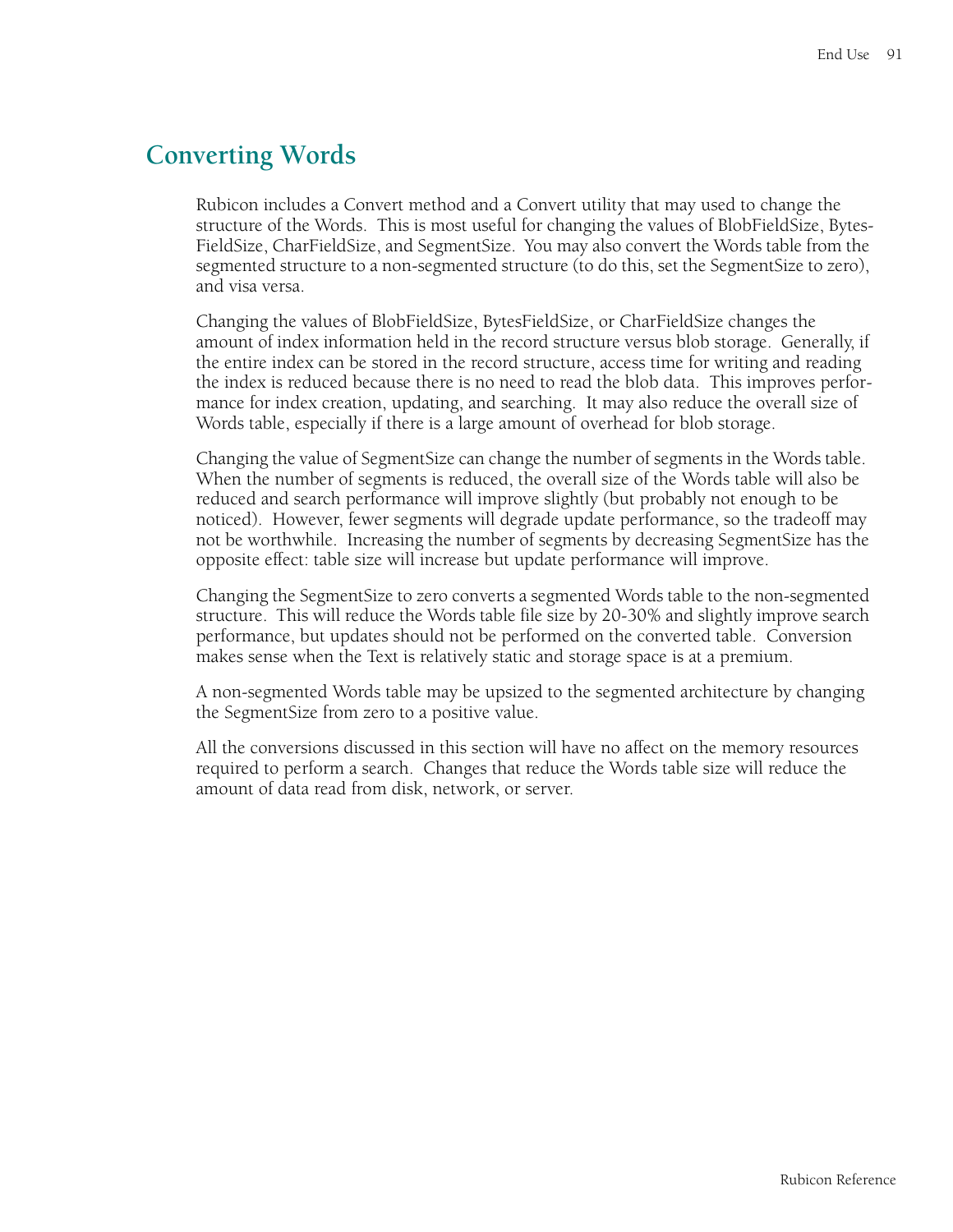# **Searching Short and Omitted Words**

For searches using slAnd, slOr, and slNot SearchLogic, words with fewer than Min-WordLen characters and words in the OmitList are ignored. If MinWordLen is 4, then a search for "red carpet" would be the equivalent to searching for "carpet". Since Rubicon cannot tell whether "red" appears in the matching records, the word "red" is not included in MatchingWords.

For slPhrase and slNear searches, all the words entered in the search are used regardless of their length or whether they are in the OmitList. Since Rubicon does check to see that all the words are present, all the words will appear in MatchingWords.

When words rejected by an OnAcceptWord event are used in a search, the search will fail. If OnAcceptWord rejected the word "only", then any search except slLike would find zero matches, including slPhrase and slNear. Since OnAcceptWord is geared toward rejecting noise words, the chances of one of these words being used in a search are low. However, if you wish to have a word rejected by OnAcceptWord treated the same way as words rejected by MinWordLen and OmitList, then test each word in OnPreviewWord, and set the length of a rejected word to zero.

## **Searching without a Text DataSet**

Under some circumstances it may be desirable to be able to perform searches, but not actually connect TrbSearch to the Text dataset. To do this, TrbSearch must still be connected to a TrbTextDataSetLink descendent, but the DataSet property (usually Table or Query) is left nil. The OnMinIndex and OnMaxIndex events must be used so that TrbSearch can calculate the size of the indexes. Under this configuration, no proximity searches may be performed nor may the SubFieldNames property be used else an rbeInvalidTextDataSet error is raised.

An example use-case for this feature follows.

In some cases, stepping thru results can be slow because for each step a query is executed (select  $*$  (or just the indexed field) from TextTable where ref  $= x$ ) and this may give you only a small part of what you really need. For example, you may need to join all the resulting records to other tables before displaying them to the user and/or sequence the results. Thus what you can do is step thru the results and insert all the keys into a global temporary table (do all the insertions within a transaction for speed), then join that temp table to all the other relevant tables with an order by clause. This can be orders of magnitude faster.

There is a search results retrieval method which can be used to quickly obtain the list of matching keys for this sort of solution: rbSearch.MatchingLocations.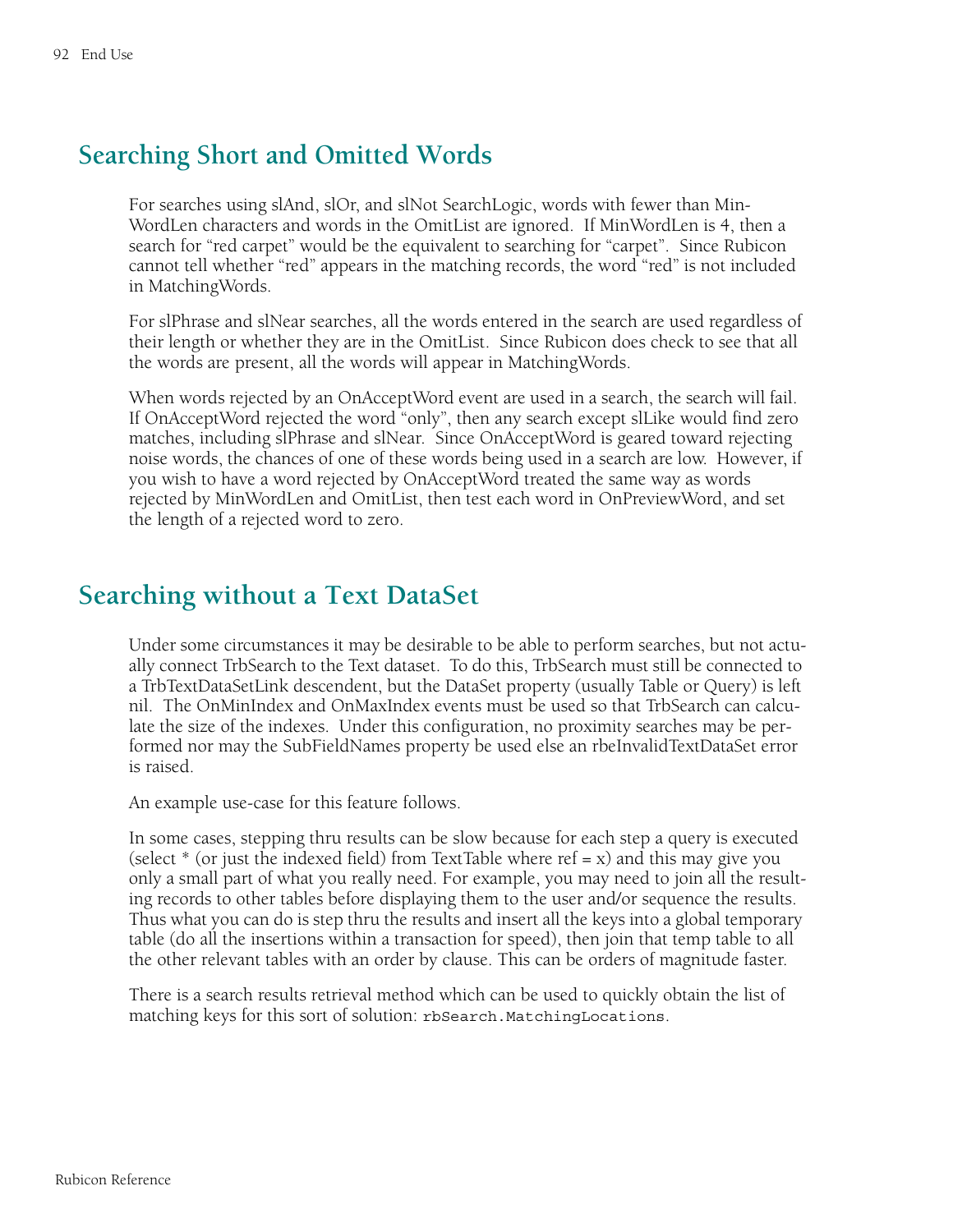#### Usage example:

```
var 
     list: TList;
     int: Integer;
begin
     rbSearch.Execute;
     list := nil;try
           list := TList.Create;
           rbSearch.MatchingLocations( list);
           int := Integer(list[0]);finally
           FreeAndNil(list);
     end;
end;
```
#### **Memory Issues**

The only Rubicon component that uses a significant amount of memory is TrbCache. The amount of memory it uses can, in most cases, be capped by using the MemoryLimit property.

TrbCache can be connected to TrbMake, TrbUpdate, TrbServerUpdate, and TrbSearch. Of these, only TrbMake requires a cache be assigned (although it is recommended for the other components) because it builds indexes entirely in-memory. As a result, TrbMake is the most memory intensive Rubicon component. The other core components use relatively little memory, however performance will benefit if additional memory is made available to cache indexes.

#### **TrbMake Memory Requirements**

The amount of cache memory required to build the Words is approximately:

```
# of unique words * index size * (1 - compression rate) / 8
```
With non-segmented Words, index size is the IndexRange (the difference between the lowest and highest location values). When segmentation is used, the index size is the lesser of the IndexRange or the SegmentSize.

Applying the formula to a table composed of one million records and 5,000 unique words using an efficient index and a 97% compression rate would require 18.75mb of virtual memory.

Since the amount of virtual memory available is not always clear, TrbMake will keep consuming memory as it needs it until it runs out. If you want to set an absolute limit on the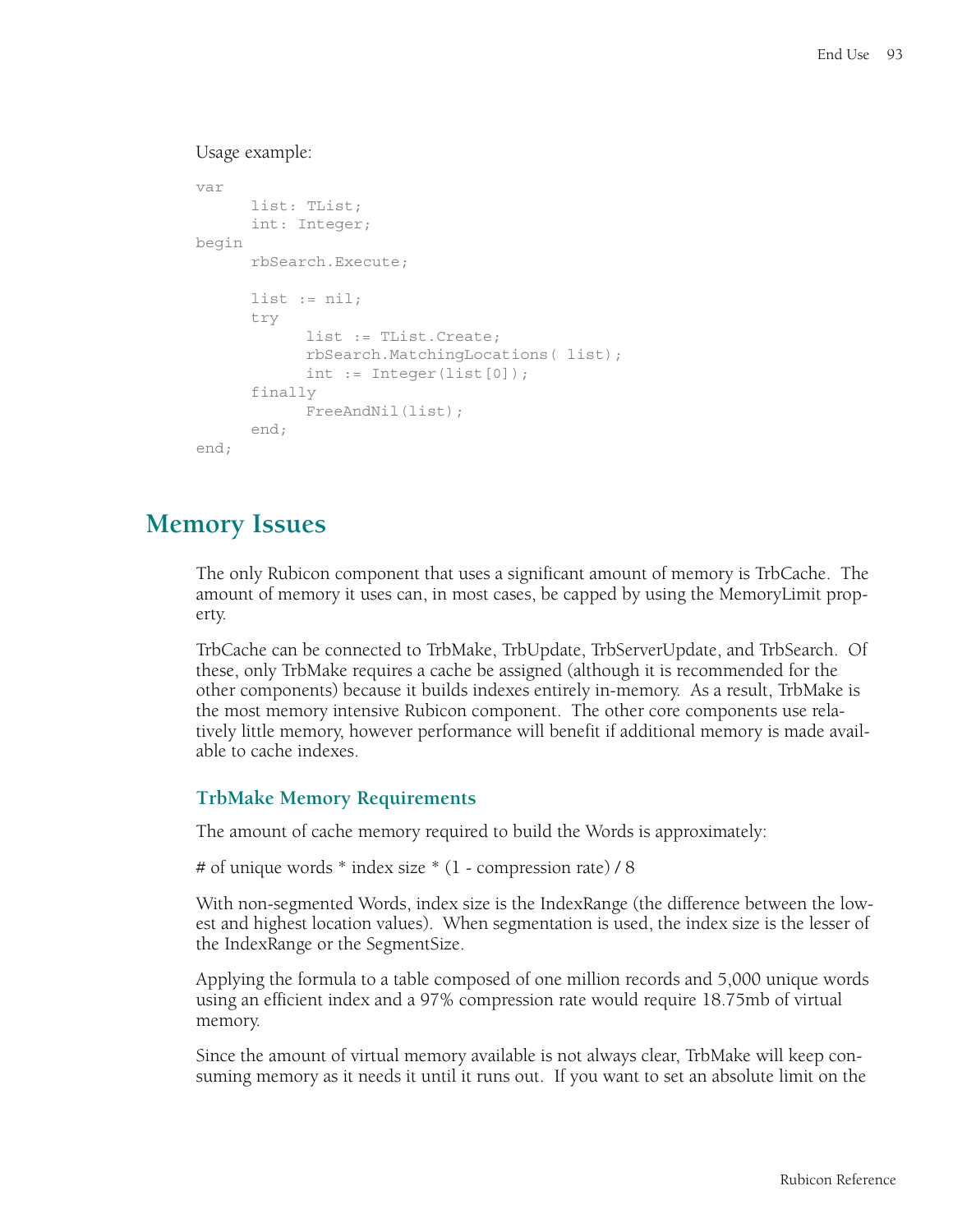amount of memory available to the component, add an AfterProcess event handler to monitor MemoryUsage and abort the process once the memory threshold has been exceeded.

#### **32 Bit Memory Fragmentation**

Rubicon caches and compresses indexes in memory in order to minimize disk/network activity. In doing so, it is frequently disposing large blocks of memory for small ones, or visa versa. Unfortunately, this pattern of behavior is the Achilles' heel of the 32 bit memory suballocator and eventually leads to massive memory fragmentation which will grind the application (but not the system) to a halt.

Fragmentation usually does not become a problem unless the Text has more than 50,000 locations and 15,000 unique words. This is an approximate threshold, and will vary with the amount RAM devoted to caching. The problem is most likely to affect TrbMake since it goes through the most compress and decompress cycles during execution. TrbUpdate may be affected if a very large number of records are updated during execution and caching is enabled. TrbSearch should not be affected even if caching is enabled since the number or records cached is likely to be very small.

Tools such as MemorySleuth 1.x do not catch this bug. The Windows 9x System Monitor or NT Task Manager will. You may use one of these tools to determine whether your application is being affected by fragmentation. If the tool shows memory use increasing even after the component has reached its MemoryLimit and the performance of the application is degrading, then fragmentation is the likely cause.

Fragmentation does not lead to a memory leak. All memory used by the components are returned to the system when they are freed or done processing.

Rubicon provides an alternative memory manager which works around this bug. It uses an algorithm that is optimized to work with the TrbMake pattern of memory use. To use this option, the AltMemMgr compiler directive in RBDEFINE.INC must be enabled and the AltMemMgr property must be set to True. This option does not replace the existing memory manager (i.e. it does not call SetMemoryManager), but rather supplements GetMem and FreeMem.

Unlike TrbMake, TrbUpdate has a much more unpredictable pattern of memory use so it is more difficult to assure that the alternative memory manager will not also defragment memory. If you are processing a large number of changes to a table and are using caching, then you may wish to call FlushCache periodically.

The alternative memory manager eliminates the fragmentation problem by creating a list of pointers available for reuse (a memory pool). When execution begins, this list is empty and requests for memory are passed to GetMem. As execution proceeds, any memory that is released is saved in the memory pool. Subsequent requests for memory first check the memory pool to see if there is a pointer available of the appropriate size. If one exists, it is used, otherwise GetMem is called.

When the alternative memory manager is used, MemoryUsage may exceed MemoryLimit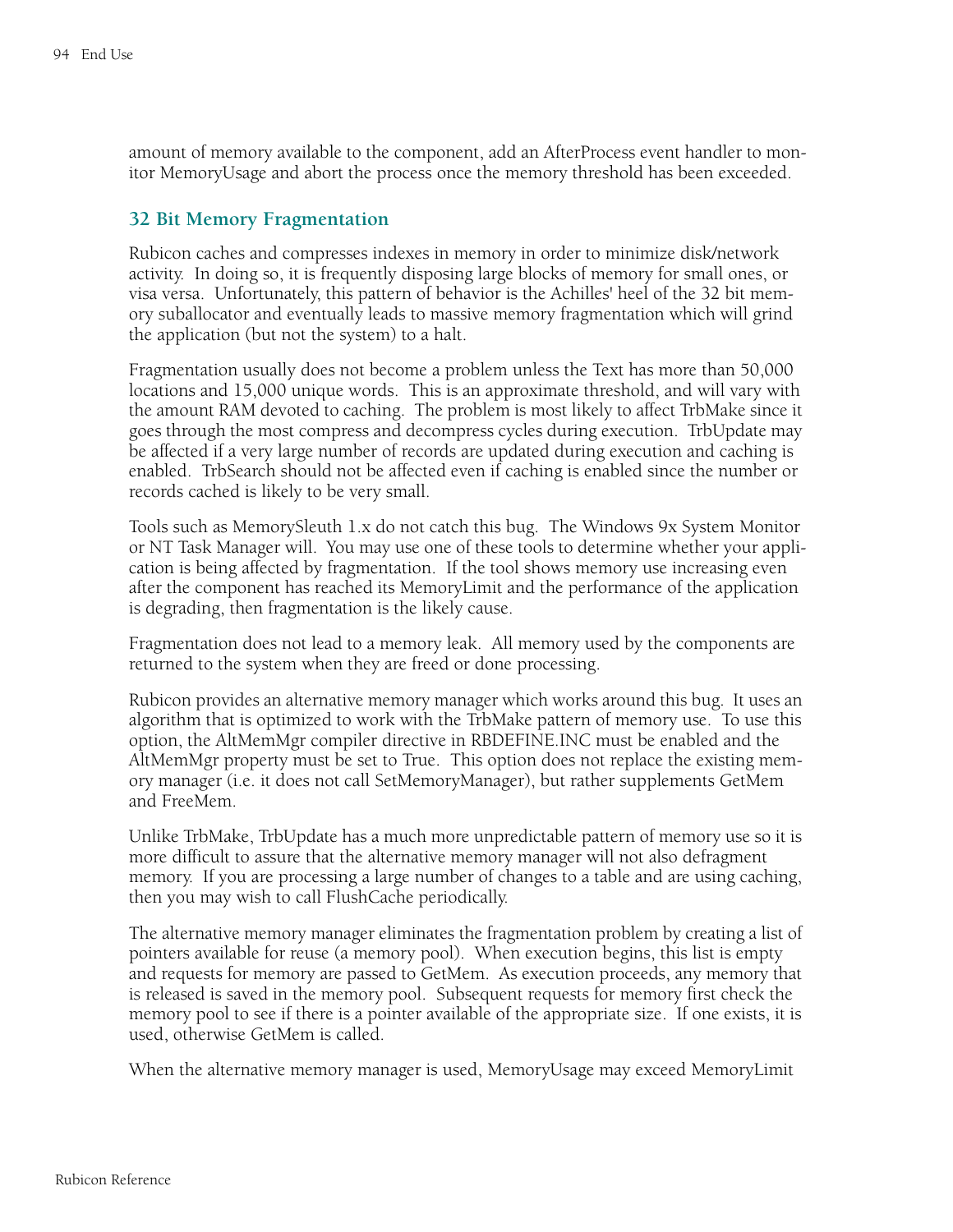by a large amount. MemoryUsage is largely made up of the memory used to hold data structures and the memory pool. The MemoryLimit is compared to only the portion of MemoryUsage that is actually holding data, and thus the memory pool portion is excluded.